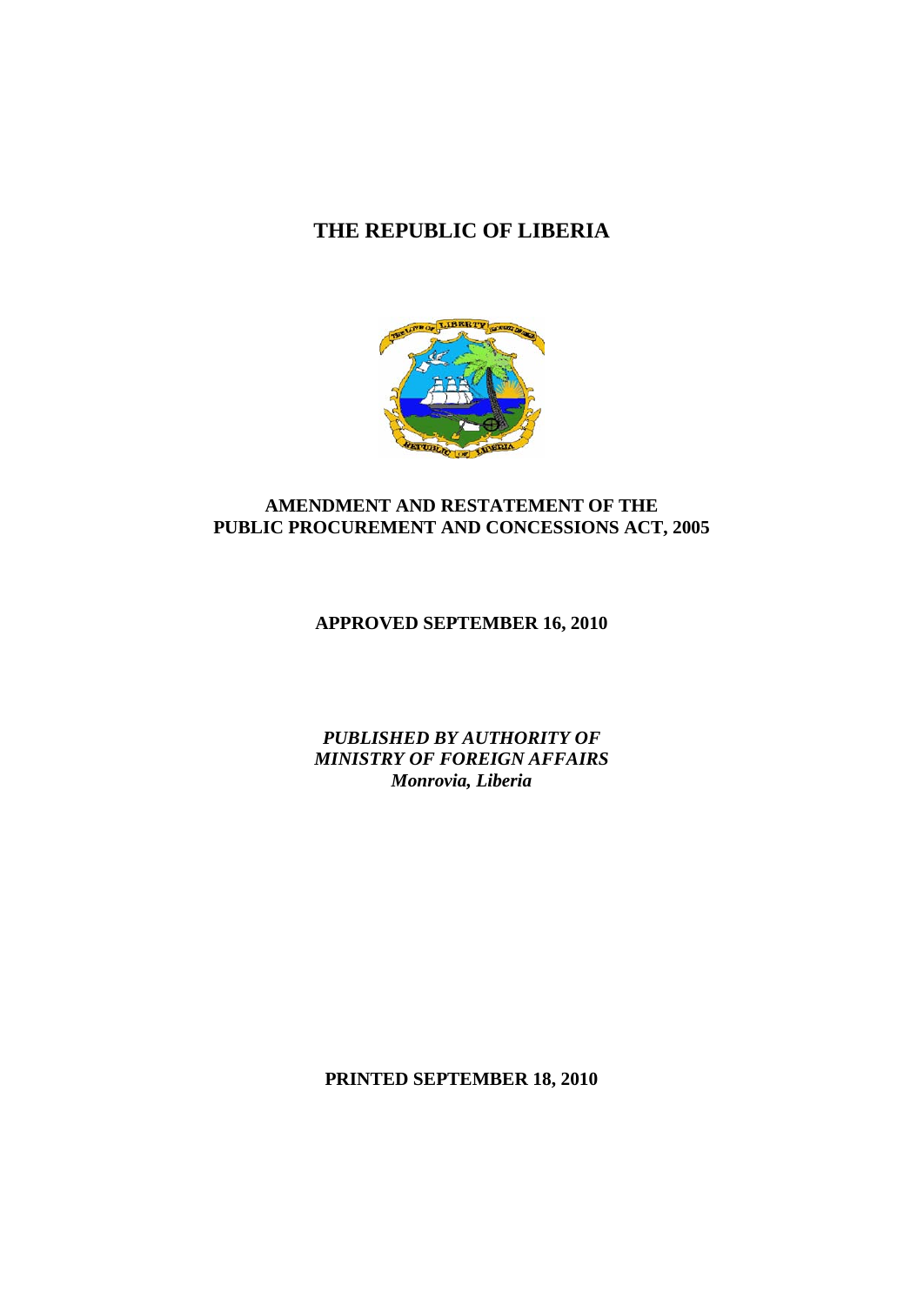# **ARRANGEMENT OF SECTIONS**

| Sections         |                                                                       |  |
|------------------|-----------------------------------------------------------------------|--|
|                  |                                                                       |  |
|                  |                                                                       |  |
| 1.               |                                                                       |  |
| 2.               |                                                                       |  |
|                  | PART II - PUBLIC PROCUREMENT AND CONCESSIONS COMMISSION 14            |  |
| 3.               | Establishment of the Public Procurement and Concessions Commission 14 |  |
| $\overline{4}$ . |                                                                       |  |
| 5.               |                                                                       |  |
| 6.               |                                                                       |  |
| 7.               |                                                                       |  |
| 8.               | Meetings of the Commissioners and Election of Vice Chairperson 19     |  |
| 9.               |                                                                       |  |
| 10.              |                                                                       |  |
| 11.              |                                                                       |  |
| 12.              |                                                                       |  |
| 13.              |                                                                       |  |
| 14.              |                                                                       |  |
| 15.              |                                                                       |  |
| 16.              |                                                                       |  |
| 17.              |                                                                       |  |
| 18.              |                                                                       |  |
| 19.              |                                                                       |  |
| 20.              |                                                                       |  |
|                  |                                                                       |  |
|                  |                                                                       |  |
| 21.              |                                                                       |  |
| 22.              |                                                                       |  |
| 23.              | Declaration of Procuring Entity; When Prior Commission Approval of    |  |
|                  |                                                                       |  |
| 24.              |                                                                       |  |
| 25.              |                                                                       |  |
|                  |                                                                       |  |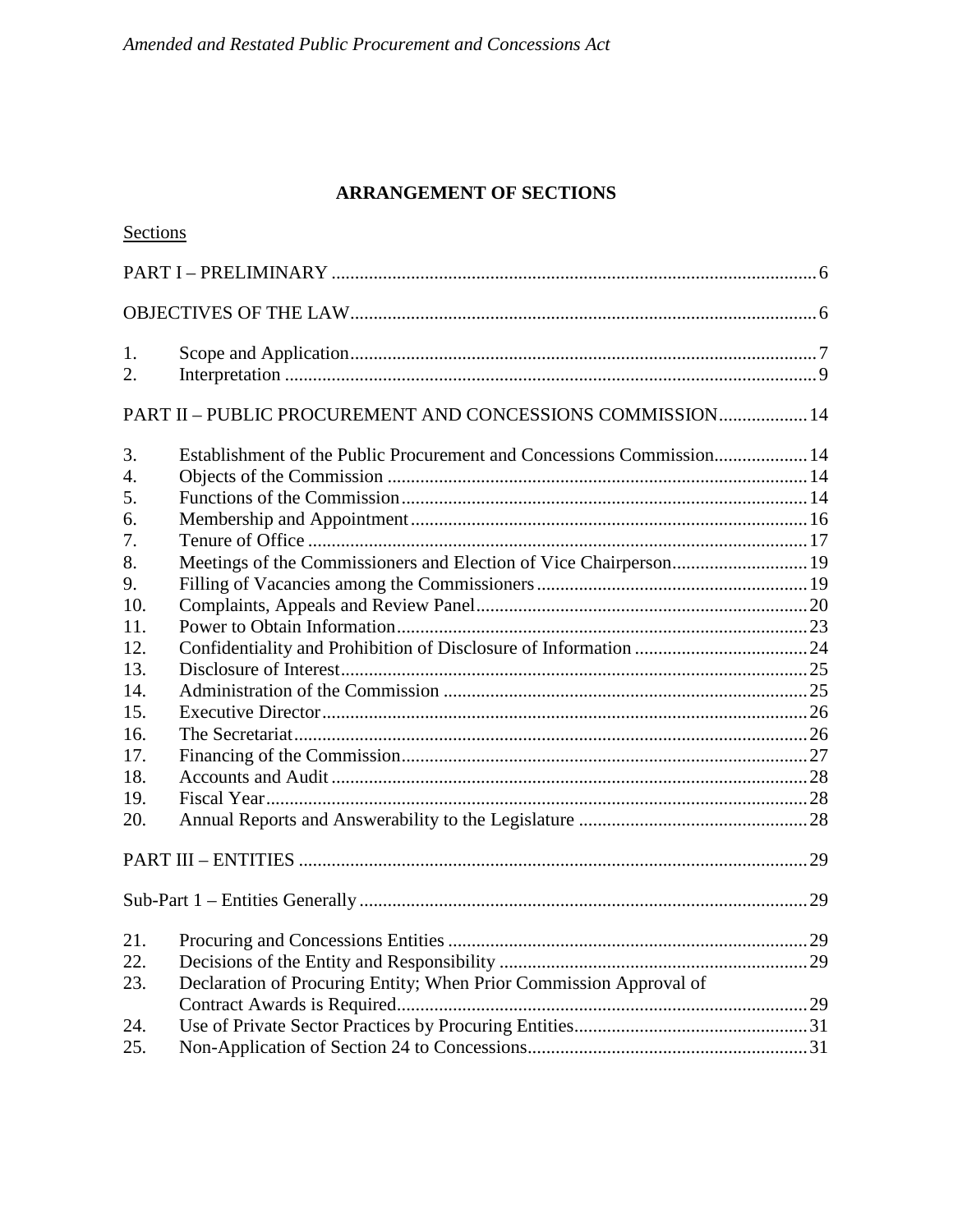| 26. |                                                                              |  |
|-----|------------------------------------------------------------------------------|--|
| 27. |                                                                              |  |
| 28. |                                                                              |  |
| 29. |                                                                              |  |
| 30. |                                                                              |  |
| 31. | Time for Entering into Contracts; Report to Commission of Proposed Awards;   |  |
|     | Certain Procurement Committee Actions Deemed Certifications by Head of       |  |
|     |                                                                              |  |
|     |                                                                              |  |
|     | PART IV - GENERAL PROVISIONS ON PROCUREMENT PROCEEDINGS OF                   |  |
|     |                                                                              |  |
|     |                                                                              |  |
| 32. |                                                                              |  |
| 33. | Clarification and Modification of Bidding and Prequalification Documents  39 |  |
| 34. | Requirements Applicable to Bid and Bidder Prequalification Documentation 39  |  |
| 35. |                                                                              |  |
| 36. |                                                                              |  |
| 37. |                                                                              |  |
| 38. |                                                                              |  |
| 39. |                                                                              |  |
| 40. |                                                                              |  |
| 41. |                                                                              |  |
| 42. |                                                                              |  |
| 43. |                                                                              |  |
| 44. |                                                                              |  |
| 45. |                                                                              |  |
|     |                                                                              |  |
|     |                                                                              |  |
| 46. |                                                                              |  |
| 47. |                                                                              |  |
| 48. |                                                                              |  |
| 49. |                                                                              |  |
| 50. |                                                                              |  |
| 51. |                                                                              |  |
| 52. |                                                                              |  |
| 53. |                                                                              |  |
| 54. |                                                                              |  |
| 55. |                                                                              |  |
| 56. |                                                                              |  |
| 57. |                                                                              |  |
| 58. |                                                                              |  |
| 59. |                                                                              |  |
| 60. |                                                                              |  |
|     |                                                                              |  |
| 61. |                                                                              |  |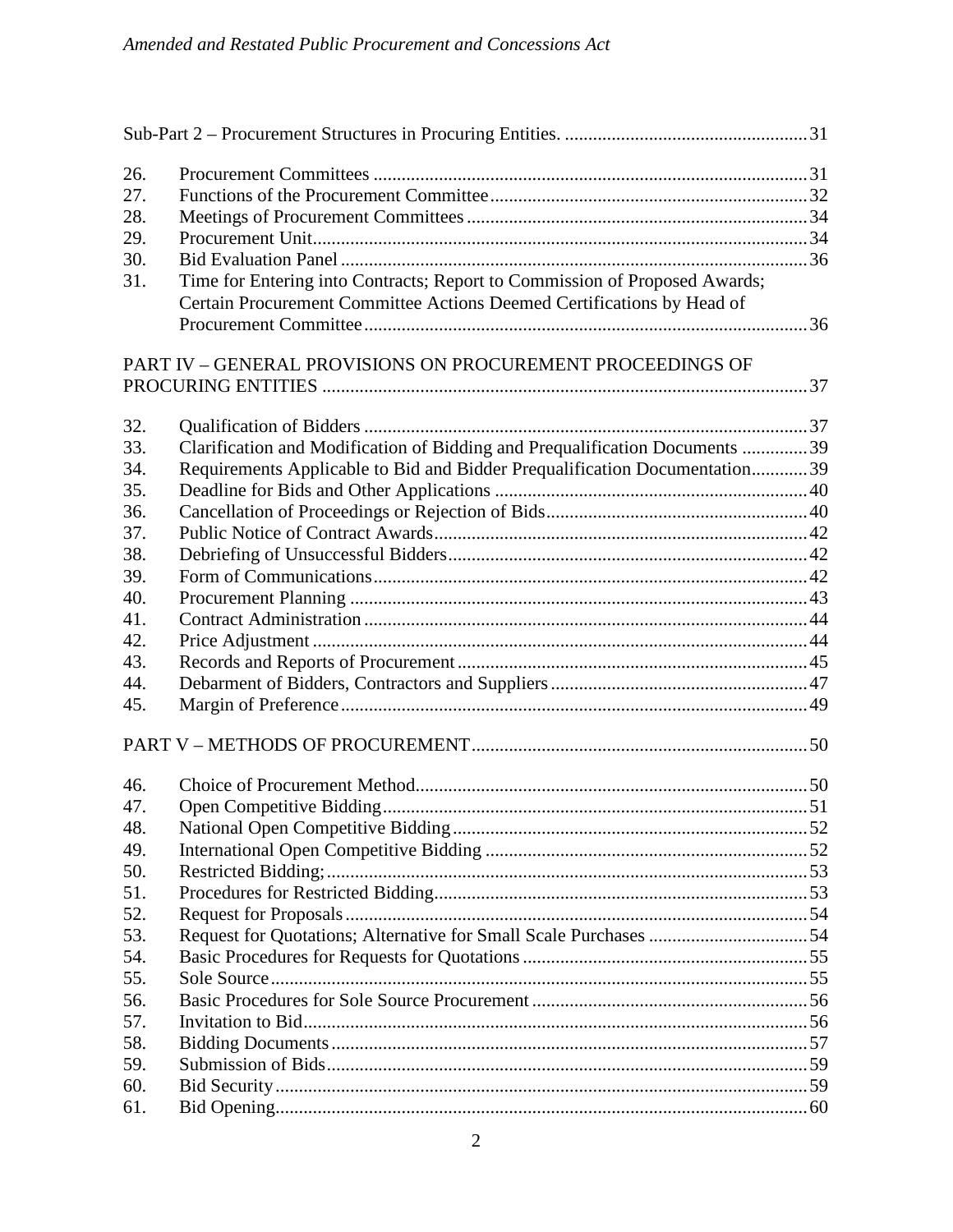| 62. |                                                                           |  |
|-----|---------------------------------------------------------------------------|--|
| 63. |                                                                           |  |
| 64. |                                                                           |  |
| 65. |                                                                           |  |
| 66. |                                                                           |  |
| 67. |                                                                           |  |
| 68. |                                                                           |  |
| 69. |                                                                           |  |
| 70. |                                                                           |  |
| 71. |                                                                           |  |
| 72. |                                                                           |  |
|     | PART VI - SPECIFIC PROCEDURES FOR PROCESSING CONCESSION                   |  |
|     |                                                                           |  |
| 73. |                                                                           |  |
| 74. |                                                                           |  |
|     |                                                                           |  |
|     |                                                                           |  |
| 75. |                                                                           |  |
| 76. |                                                                           |  |
| 77. |                                                                           |  |
| 78. |                                                                           |  |
| 79. |                                                                           |  |
| 80. |                                                                           |  |
| 81. |                                                                           |  |
| 82. |                                                                           |  |
| 83. | Formation and Meetings of the Inter-Ministerial Concessions Committee  81 |  |
| 84. |                                                                           |  |
| 85. |                                                                           |  |
| 86. |                                                                           |  |
| 87. |                                                                           |  |
| 88. |                                                                           |  |
| 89. |                                                                           |  |
|     |                                                                           |  |
| 90. |                                                                           |  |
| 91. |                                                                           |  |
| 92. |                                                                           |  |
| 93. |                                                                           |  |
| 94. |                                                                           |  |
| 95. |                                                                           |  |
| 96. |                                                                           |  |
|     |                                                                           |  |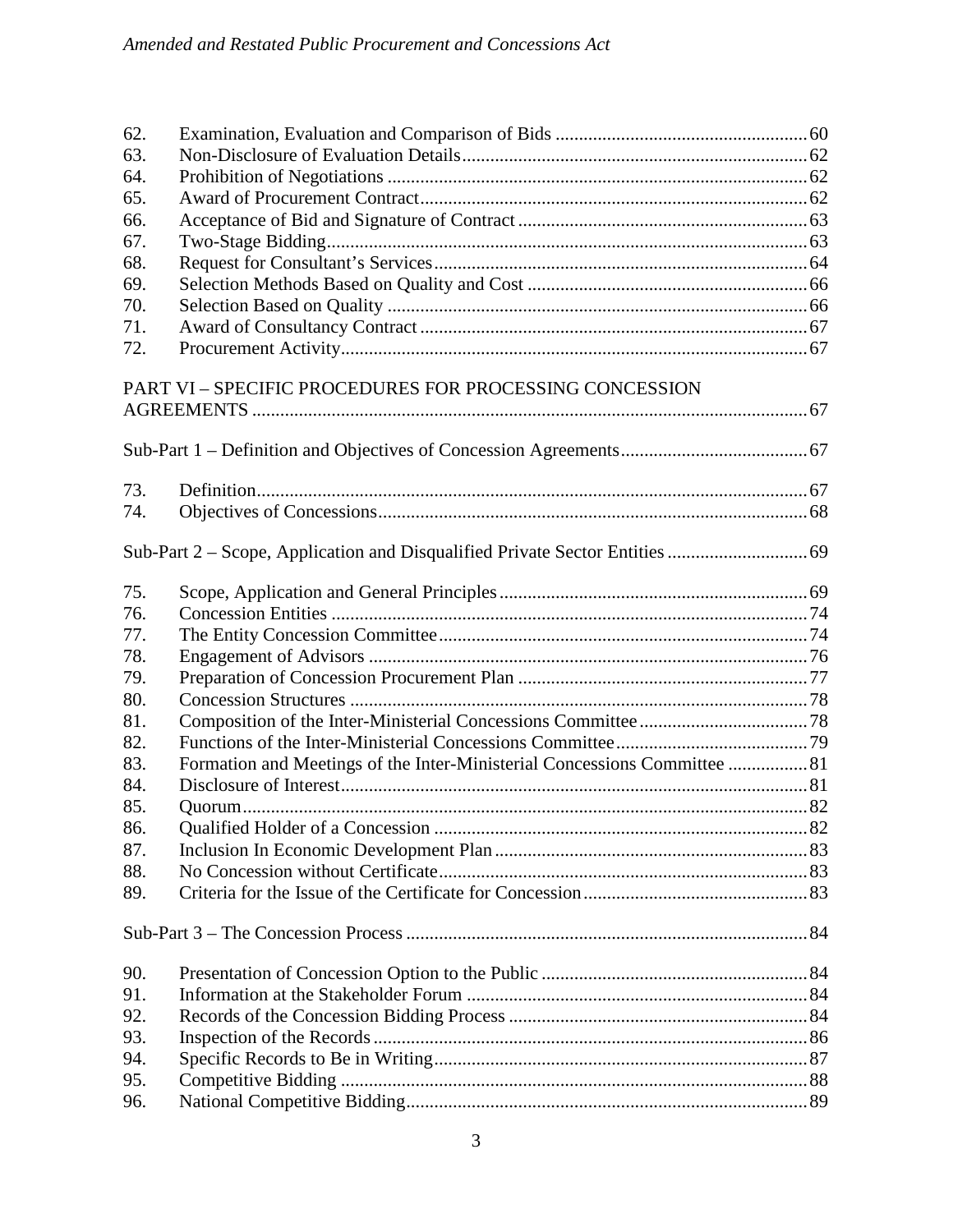| 97.<br>Domestic and Liberian Businesses May Participate in International<br>98.  |  |
|----------------------------------------------------------------------------------|--|
|                                                                                  |  |
| Criteria for the Application of Margin of Preference in Concessions 90<br>99.    |  |
| 100.                                                                             |  |
| 101.                                                                             |  |
| 102.                                                                             |  |
|                                                                                  |  |
|                                                                                  |  |
| 103.                                                                             |  |
| 104.                                                                             |  |
| 105.                                                                             |  |
| Publication of General Notice of Investment Opportunity, Expression of<br>106.   |  |
|                                                                                  |  |
| 107.                                                                             |  |
|                                                                                  |  |
|                                                                                  |  |
| 108.                                                                             |  |
| 109.                                                                             |  |
| 110.                                                                             |  |
|                                                                                  |  |
| 111.                                                                             |  |
| 112.                                                                             |  |
| 113.                                                                             |  |
| 114.                                                                             |  |
|                                                                                  |  |
|                                                                                  |  |
|                                                                                  |  |
|                                                                                  |  |
| Form of Contract; Role of Ministry of Justice in Developing Contract 106<br>117. |  |
| 118.                                                                             |  |
| 119.                                                                             |  |
| 120.                                                                             |  |
| 121.                                                                             |  |
| Regulations Pertaining to Mining and Petroleum Concessions  111<br>122.          |  |
|                                                                                  |  |
| PART VII - RULES ON DISPOSAL OF STORES, PLANT AND EQUIPMENT  111                 |  |
| 123.                                                                             |  |
| 124.                                                                             |  |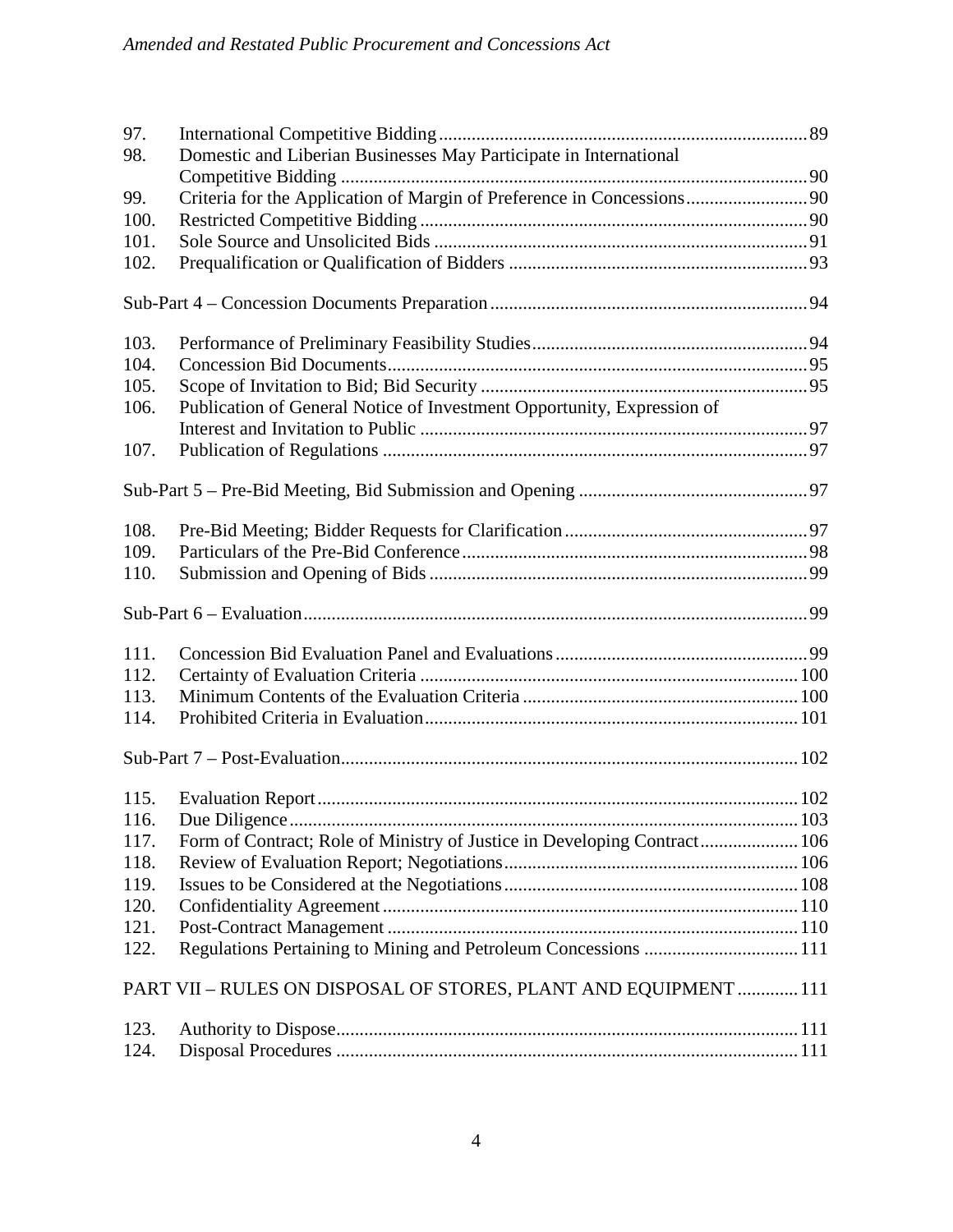| 125. |                                                                               |  |
|------|-------------------------------------------------------------------------------|--|
| 126. | Further Review by the Complaints, Appeals and Review Panel 114                |  |
| 127. |                                                                               |  |
| 128. | Publication of Complaints and Appeals and Their Disposition  118              |  |
| 129. | Suspension of Procurement Proceedings; Additional Regulations  119            |  |
|      |                                                                               |  |
| 130. |                                                                               |  |
| 131. | Conduct of Procuring Entities, Public Officers and Their Representatives  120 |  |
| 132. |                                                                               |  |
| 133. |                                                                               |  |
| 134. |                                                                               |  |
| 135. |                                                                               |  |
| 136. |                                                                               |  |
| 137. |                                                                               |  |
| 138. |                                                                               |  |
| 139. |                                                                               |  |
| 140. |                                                                               |  |
| 141. |                                                                               |  |
| 142. |                                                                               |  |
| 143. |                                                                               |  |

# **SCHEDULES**

Schedule of Thresholds............As established in Regulations Promulgated by the Commission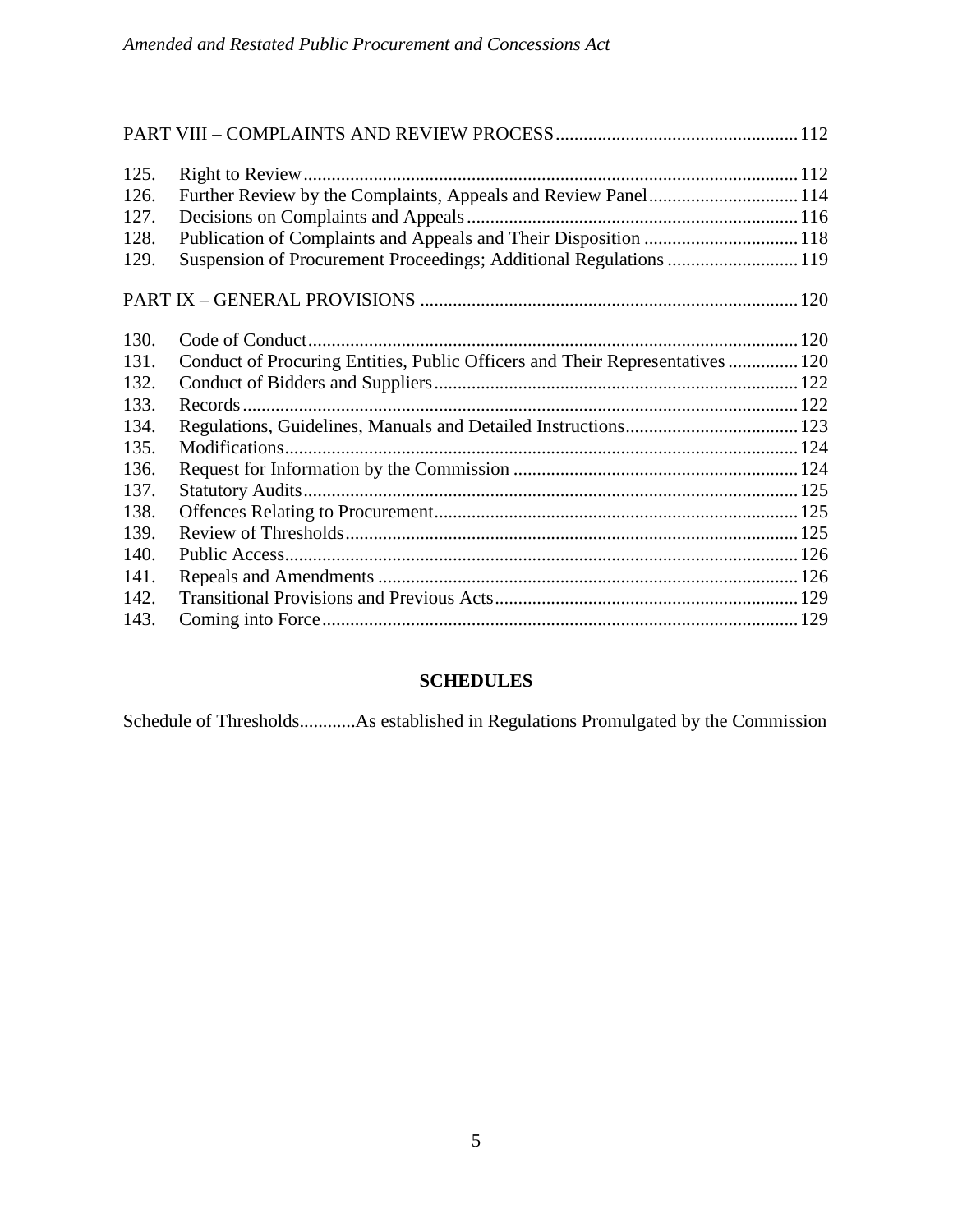## **A**

# BILL

# **ENTITLED**

IT IS ENACTED by the Senate and House of Representatives of the Republic of Liberia in Legislature Assembled. That from and immediately upon the passage of this:

# "AME NDME NT AND R E ST AT E ME NT OF THE PUBL IC PROCUREMENT AND CONCESSIONS ACT, 2005."

the Public Procurement and Concessions Act of 2005 is hereby amended and restated as follows:

# **PART I – PRELIMINARY**

## **OBJECTIVES OF THE LAW**

THIS ACT regulates all forms of public procurement and Concessions, establishes the Public Procurement and Concessions Commission, provides for institutional structures for public procurement and Concessions, and stipulates methods and procedures for public procurement and Concessions and for purposes related thereto.

This Act is intended to:

- (a) Maximize economy and efficiency in procurement and Concessions, and obtain best value for public expenditures;
- (b) Promote economic development of Liberia;
- (c) Build capacity of officials and institutions in public procurement;
- (d) Promote competition and foster participation in procurement proceedings and Concession agreements by qualified suppliers, contractors and consultants;
- (e) Provide equal access without discrimination to all eligible and qualified providers of goods, works and services and fair and equitable treatment of all bidders;
- (f) Promote integrity, fairness, accountability and public confidence in the procurement process;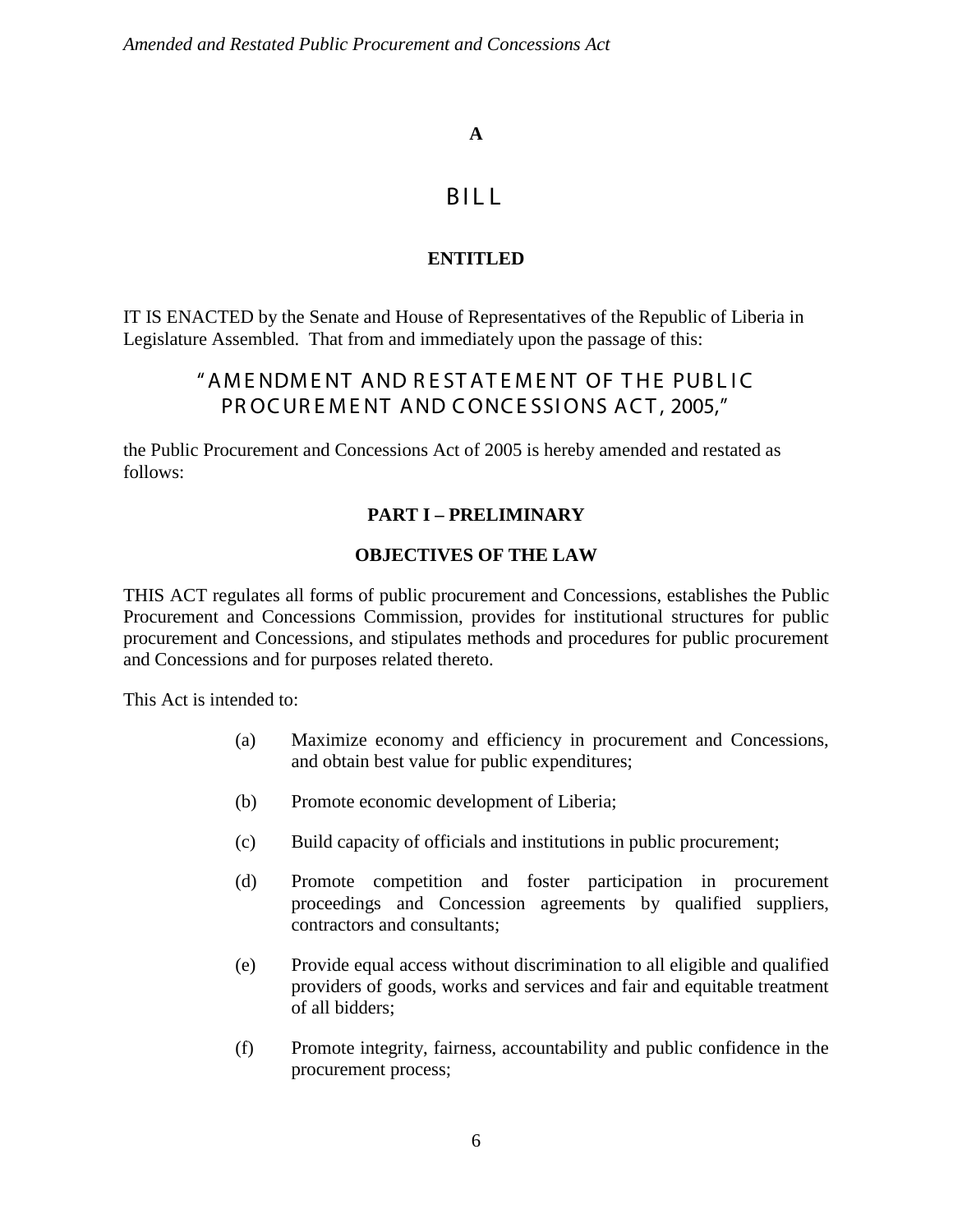- (g) Achieve transparency in the procedures, processes and decisions relating to procurement and Concession agreements;
- (h) Decentralize public procurement to procuring entities;
- (i) Promote the growth of an indigenous Liberian Private sector;
- (j) Harness private sector financial, human and technical resources through Concession agreements; and
- (k) Eradicate monopolies and promote competitiveness in the Concession procurement process.
- 1. Scope and A pplication

(1) This Act shall apply to the procurement of goods, works and services, financed in whole or in part from public funds including the disposal of government stores, plant and equipment and all Concessions as defined under this Act.

(2) Notwithstanding the generality of subsection (1) of this Section, this Act shall apply to:

- (a) All executive agencies including Government ministries, commissions, bureaus, departments and agencies;
- (b) The Judiciary and the Legislature;
- (c) Subsidized Agencies;
- (d) Independent bodies and commissions set up by the State;
- (e) All public enterprises which are wholly owned by the State or in which the State has a majority interest;
- (f) Counties, districts and local authorities;
- (g) Public universities, public schools, colleges and hospitals;
- (h) Financial institutions, public trusts, pension funds, insurance companies, building societies and similar institutions which are wholly owned by the State or in which the State has majority interest;
- (i) National security institutions subject to the provisions of subsections 3(c) and 5 of this Section;
- (j) Any private sector entity vested with the responsibility for the execution of activities using public funds; and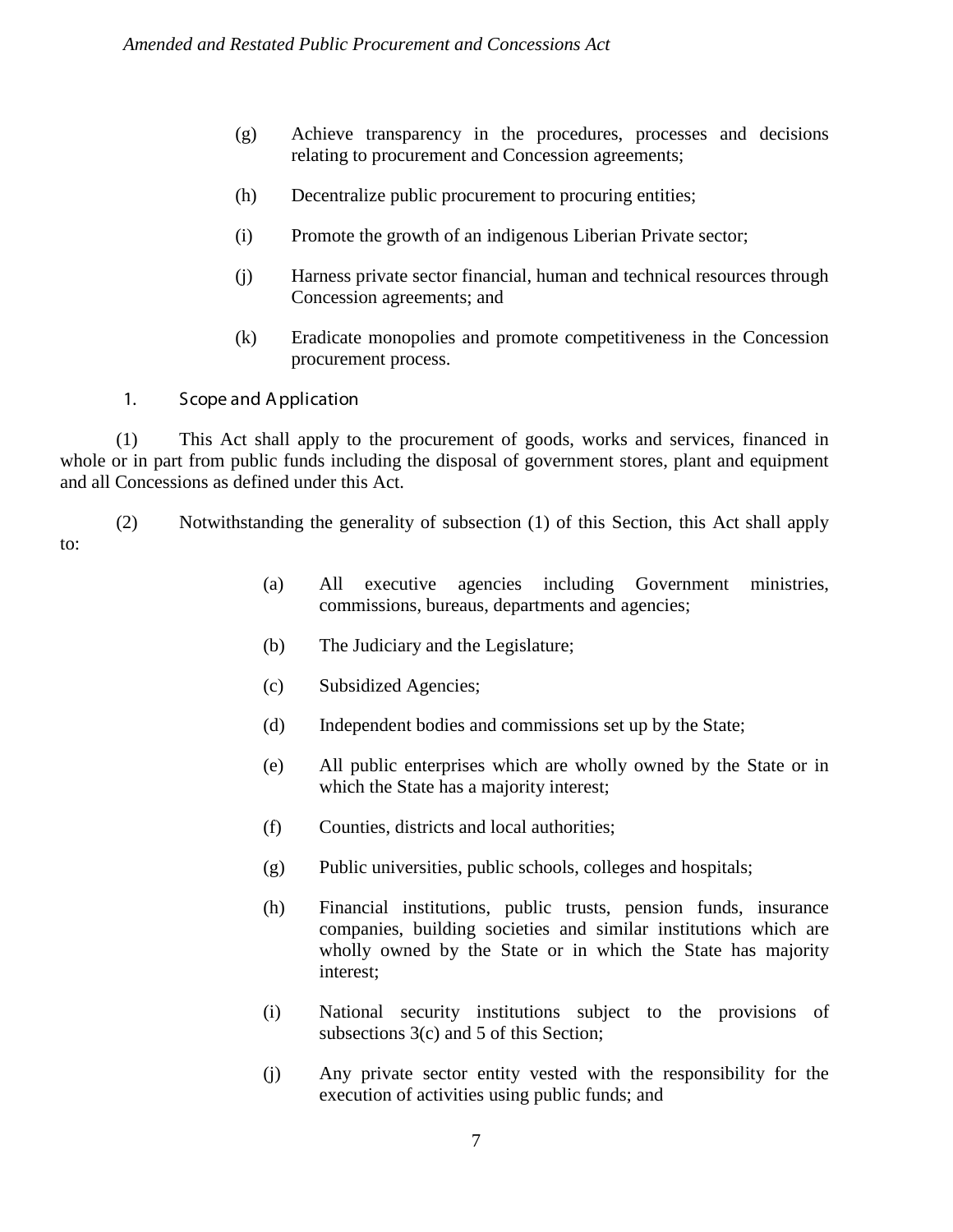(k) Concession Entities as defined under Part VI of this Act.

#### *Non-application*

- (3) This Act shall however not apply to:
	- (a) International agreements concluded between the Government of Liberia and other countries or international organizations for general or specific projects where these agreements provide for specified procurement rules and procedures;
	- (b) Agreements executed by the Central Bank of Liberia relating to the implementation of monetary policy or procurement related to the production of coins or currency provided that agreements relating to the general administration of the Central Bank of Liberia will not be excluded from the application of the Act including but without limitation procurement of general stores, stationery, office equipment or vehicles; and
	- (c) Procurement of military or national security equipment subject to subsection 5 of this Section.

## *Conditions Applicable To Exemptions*

(4) The government agency responsible for the execution of the agreements stated in subsections 3 (a) and (b) of this Section on behalf of the Republic of Liberia shall inform the Head of the relevant Entity of the provisions of such agreements.

- (5) The following rules shall apply to subsection 3(c) of this Section:
	- (a) Where the Minister responsible for Defense, or the head of any national security agency with the prior approval of the President and the National Security Council, determines that any procurement related to national defense or national security requires the application of special procedures, the procedures set out in this Act may be modified by the Commission for the specific procurement, but the modification shall be governed strictly by considerations relating to defense or security.
	- (b) For the purpose of subsection 3(c) of this Section, procurement of items such as general stores, uniforms, stationery, office equipment and ordinary vehicles for the military or security agencies shall not be classified as related to national defense or national security procurement.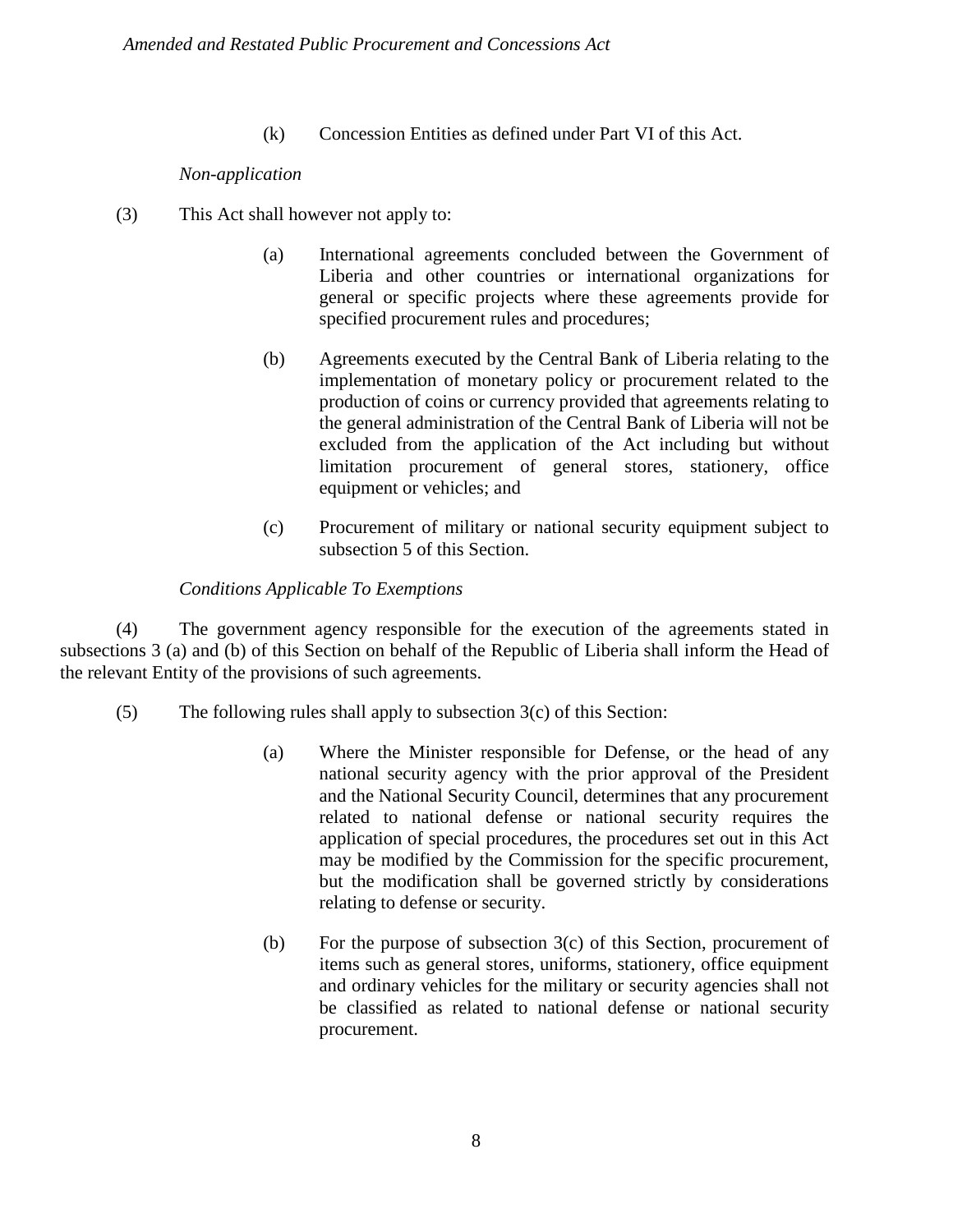(c) The Commission, in consultation with the President and National Security Council, may by regulation adopt further procedures relating to military and national security procurement.

## *Application of Other Enactments*

(6) Nothing contained in this Act shall be interpreted to limit or prevent the application of specific legislation enacted to regulate and govern Concessions in specific sectors of the economy provided each regulation is consistent with this Act.

## *Strengthening the Concession Process*

(7) The Government shall introduce legislation providing for the creation of an autonomous entity headed by a Presidential appointee subject to the consent of the Liberian Senate to monitor and evaluate compliance with concession agreements in collaboration with all concession entities in Liberia.

## 2. I nter pr etation

Except as otherwise stated under this Act, the following words shall have the respective meanings ascribed to them in this Section:

(1) **"Act"** when referred to as "this Act," means this Amended and Restated Public Procurement and Concessions Act, and, when referred to as "the original Act," means the Public Procurement and Concessions Act of 2005.

(2) **"affiliate"** with respect to any individual, organization or other entity means any other individual, organization or other entity that controls, is controlled by, or is under common control with the first such individual, organization or other entity.

(3) **"bid"** means the response submitted to an invitation for bids. However, in some contexts (including Sections 35 and 36), "bid" is used as a generic term which includes responses to an invitation for bids, a request for quotations or a request for proposals, and in other contexts (such as Section 59) "bid" includes only responses to an invitation for bids or a request for quotations.

(4) **"bidder"** means a supplier of goods, services or works who submits a bid, proposal, or quotation; or an applicant for the acquisition of government stores, plant or equipment being disposed of or an applicant submitting a bid for a Concession. The term "bidder" also includes, unless the context otherwise requires, a supplier or applicant seeking designation as a qualified bidder in a pre-qualification procedure.

(5) "**Bid Evaluation Panel**" means the body constituted pursuant to Section 30 of this Act.

(6) **"bid security"** means the security provided by a bidder to secure the obligation of the bidder participating in a procurement or Concession bidding process, including any obligation to sign the procurement or Concession contract in accordance with the requirements of the bidding documents.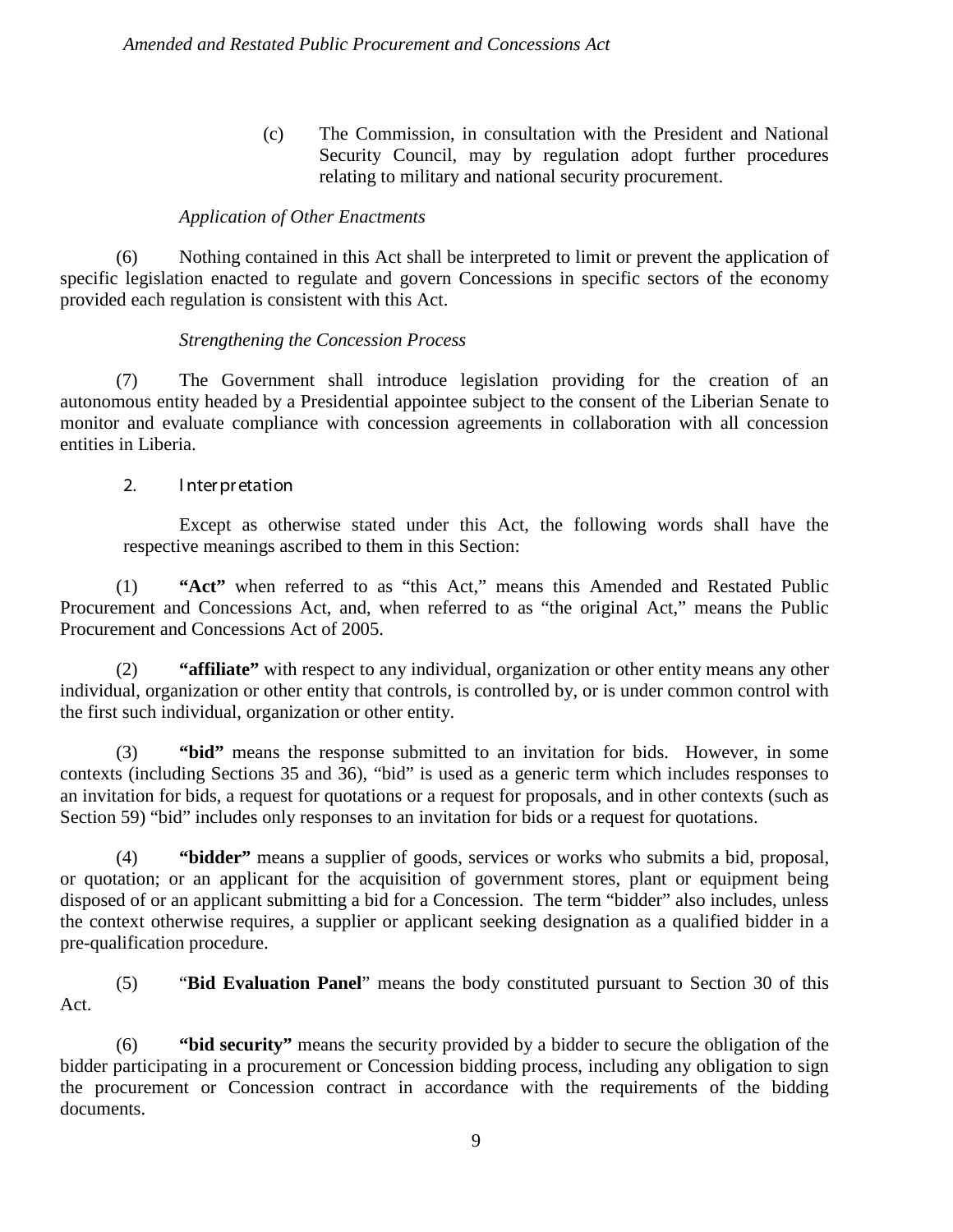(7) **"Bureau of Concessions"** means the Bureau of Concessions of the Ministry of Finance and any ministry or agency of the Government that succeeds to its functions

(8) **"business day"** means a date on which offices of the Government in Monrovia are generally open for business.

(9) "**Certification for Concessions**" means a certification by the Minister responsible for Economic Planning that a project is qualified to be a subject of a Concession procurement process.

(10) **"Close Relative"** means, as to any person, a parent, child, brother, sister, in-law, grandchild, grandparent, uncle, aunt, niece, nephew or first cousin of such person, or the spouse of any of the foregoing.

(11) **"Coercive Practice**" means impairing or harming, or threatening to impair or harm, directly or indirectly, any person or the property of a person to influence the action of a public officer in the selection process or in contract execution, or to affect the participation of another person in the bidding process.

(12) **"Collusive Practice"** means a scheme or arrangement between two or more bidders with or without the knowledge of the Procuring Entity, designed to establish prices or terms at artificial non-competitive levels whether or not such scheme or arrangement results in a contract.

(13) **"Commission"** means the Public Procurement and Concessions Commission established under this Act, including the Commissioners, the Complaints, Appeals and Review Panel, the Executive Director and the Secretariat.

(14) **"Commissioners"** refer to persons appointed under Section 6 of this Act.

(15) "**complaint and appeal panel**" has the meaning given in subsection (7) of Section 10 of this Act.

(16) **"Complaints, Appeals and Review Panel"** means the panel constituted pursuant to Section 10 of this Act.

(17) **"Concession"** has the meaning given in Section 73 of this Act.

(18) **"Concession Bid Evaluation Panel"** means a panel for evaluating bids for a specific Concession constituted pursuant to Section 111 of this Act.

(19) **"Concession Entity"** means an Entity that proposes to award a Concession.

(20) **"Concession Information Memorandum"** means the information that is provided in a request for proposals covering a proposed Concession.

(21) **"Concession Procurement Plan"** means a plan prepared pursuant to Section 79 of this Act.

10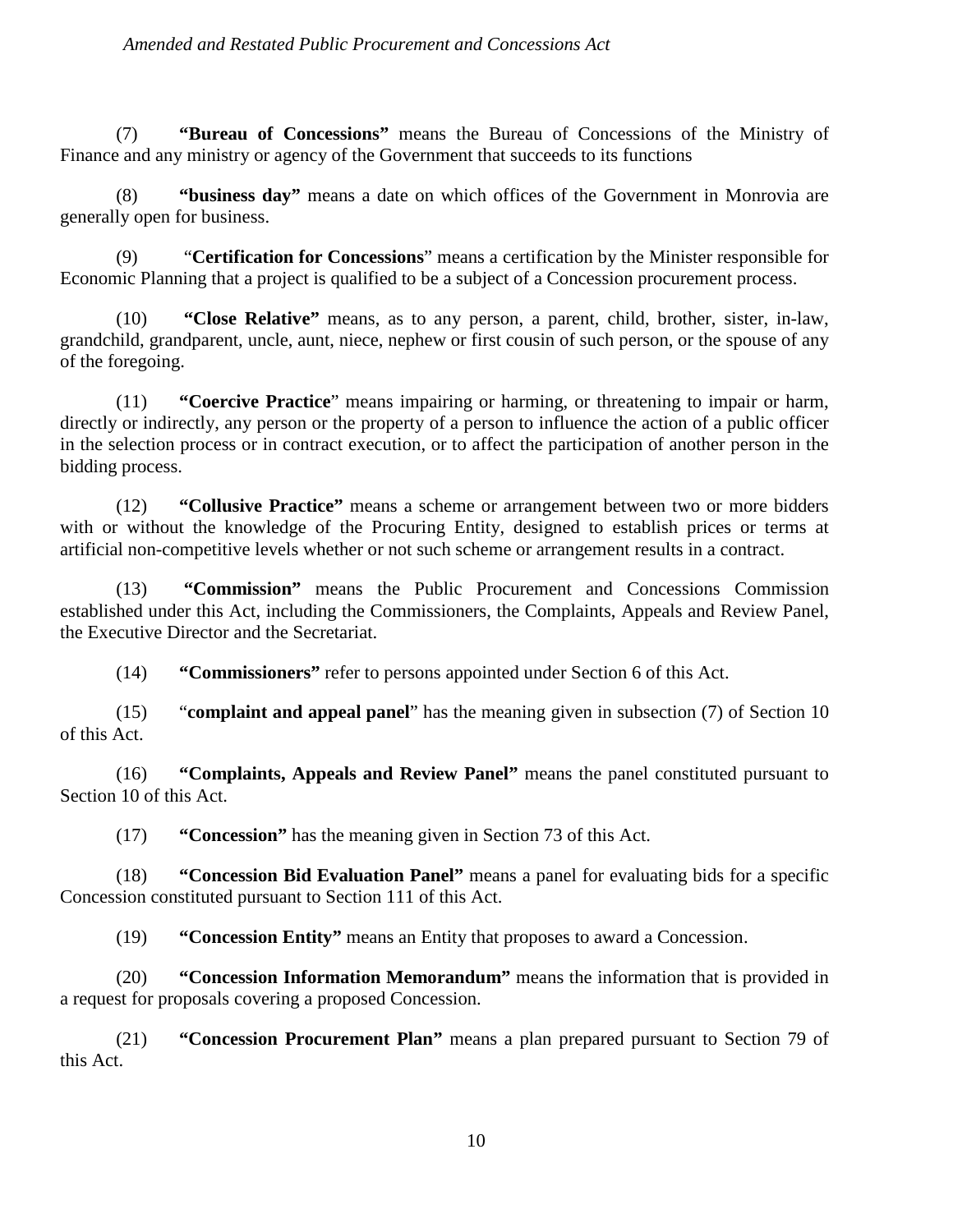#### *Amended and Restated Public Procurement and Concessions Act*

(22) "**conflict of interest**" means, in respect of a person, where the person or a Close Relative of that person has an interest that may influence or be perceived to influence the performance of the person's functions or duties under this Act.

(23) **"Corporate Manner"** means the observance of rules and procedures, statutory or otherwise, governing decision-making in a Procuring Entity, including record-keeping, transparent actions and ethical behavior.

(24) **"Corrupt Practice"** means the offering, giving, receiving or soliciting, directly or indirectly, of anything of value to influence the action of a public officer in the selection process or in contract execution.

(25) **"Day"** means working days excluding Saturdays, Sundays and public holidays.

(26) **"Domestic Business"** means a private sector entity or firm incorporated under the laws of the Republic of Liberia and operating in Liberia.

(27) **"emergency"** means any situation that (a) threatens public health, welfare, safety or security, or (b) brings about an urgent need for preservation of critical services or programs.

(28) **"Entity"** means a ministry, department, agency or county of the Republic of Liberia.

(29) **"Entity Concession Committee"** means a committee appointed by the Head of a Concession Entity pursuant to Section 77 of this Act.

(30) **"Executive Director"** means the executive director of the Commission provided for in Section 15 of this Act.

(31) **"Fraudulent Practice"** means any act or omission, including misrepresentation, that knowingly or recklessly misleads, or attempts to mislead, a party to obtain a financial or other benefit or to avoid an obligation.

(32) **"Force Account"** as defined in Section 46 subsection 6 and 7.

(33) **"goods"** means tangible items in any form including raw materials, products, equipment and objects in solid, liquid or gaseous form, as well as services incidental to the supply of the goods where the value of those incidental services is insignificant in relation to the value of the goods.

(34) **"Head of the Entity"** means the person responsible for the overall function of the Entity. In the case of a ministry, the Head of the Entity is the responsible minister. In the case of each autonomous department or agency of the Government, the Head of the Entity is the Chairperson, Director-General or other person responsible for the functioning of that department or agency, regardless of title. In respect of the counties, the Head of the Entity is the political head of the county, howsoever designated.

(35) "**hearing panel**" has the meaning given in subsection (7) of Section 10 of this Act.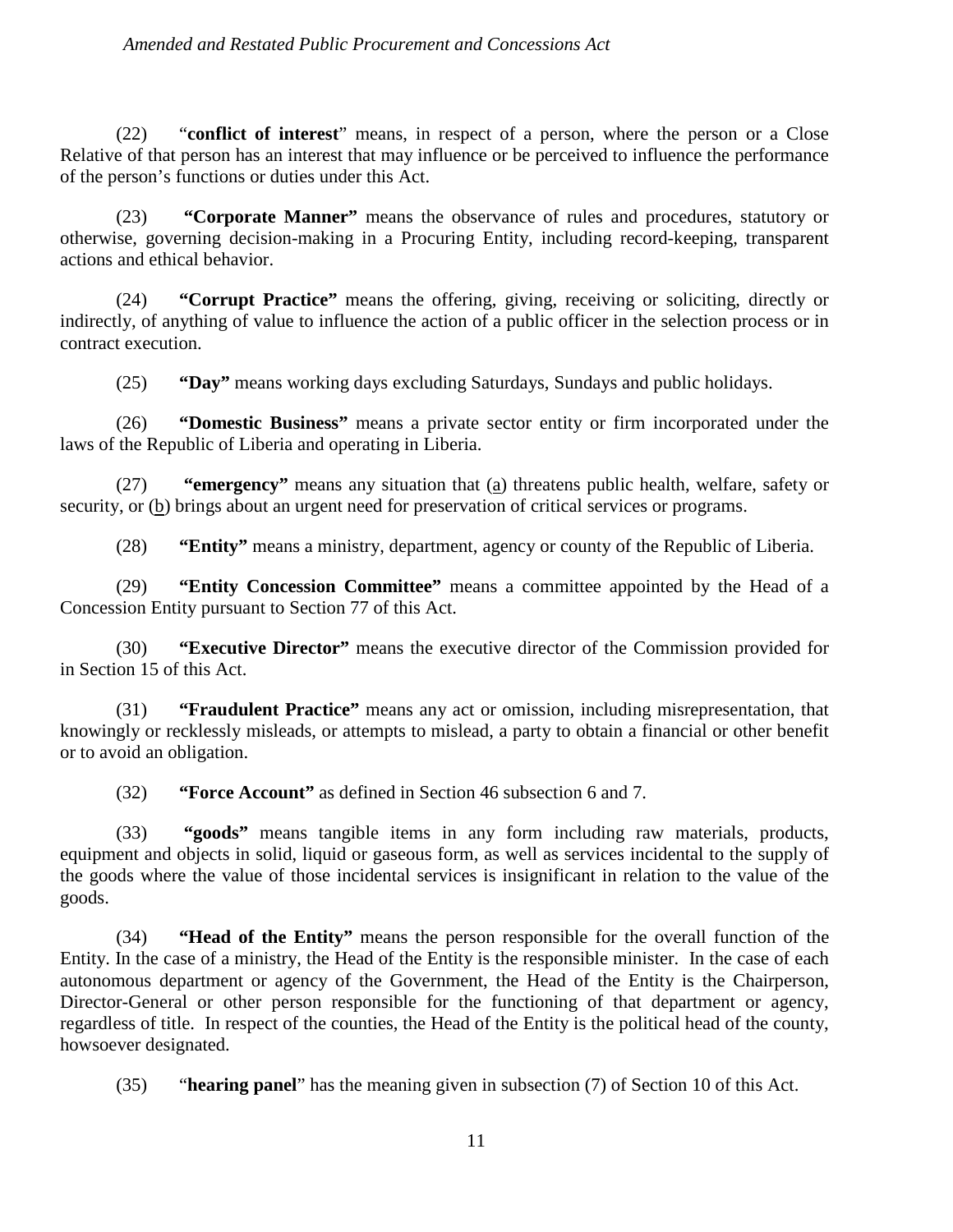#### *Amended and Restated Public Procurement and Concessions Act*

(36) **"Inter-Ministerial Concessions Committee"** means the inter-ministerial committee established for the purposes of a specific Concession award process under Sections 80 and 81 of this Act.

(37) **"interest"** when used in the context of conflicts of interest (including in Sections 13 and 84 of this Act) includes any relationship, investment, benefit (pecuniary or non-pecuniary), or any direct or indirect involvement or engagement of a person or a Close Relative of that person in any business transaction or arrangement for profit.

(38) **"invitation to bid"** in the context of Part VI of this Act, means either an invitation to bid for a Concession or a request for proposals for a Concession, as the Concession Entity and the Inter-Ministerial Concessions Committee may determine, and, in the context of Part V, means the solicitation used for national and international open competitive bidding.

(39) **"Liberian Business"** means a private sector entity or firm organized under the laws of the Republic of Liberia and operating in Liberia that has 51% or more legal and beneficial ownership by Liberian citizens. For the purposes of this definition, a person is the "beneficial owner" of shares or other property if the person is entitled to receive all or substantially all the benefits of the ownership of the property, even though another person holds bare legal title to the property.

(40) **"Margin of Preference"** means the margin given to bidders on the basis of Section 45 or Section 99 of this Act.

(41) **"Mineral Development Agreement"** has the meaning set forth in the Mining Law.

(42) **"Mining Law"** means The Act Adopting A New Minerals And Mining Law Part 1, Title 23, Liberian Code Of Laws Revised; Approved April 2000, as from time to time amended, modified or supplemented.

(43) **"Minister"** means the minister in charge of a Ministry of the Republic of Liberia.

(44) **"Negotiation Team"** means a team designated for the negotiation of a particular Concession pursuant to subsection 5 of Section 118 of this Act.

(45) **"Performance Security"** means a financial instrument submitted by a bidder to secure the bidder's obligations under a procurement or Concession contract, including but not limited to a bank guarantee, insurance bond or financial deposit.

(46) **"Person"** means an individual, partnership, corporation, limited liability company, association, trust, unincorporated organization, business entity or any governmental body, organization or authority.

(47) **"Procurement"** means the acquisition by contract of goods, services or works. The procurement process begins with planning and ends with the completion of the post-contract phase.

(48) **"Procuring Entity"** means an entity carrying out procurement of goods, works, services or disposal of stores, plant and equipment using public funds and/or assets under this Act.

12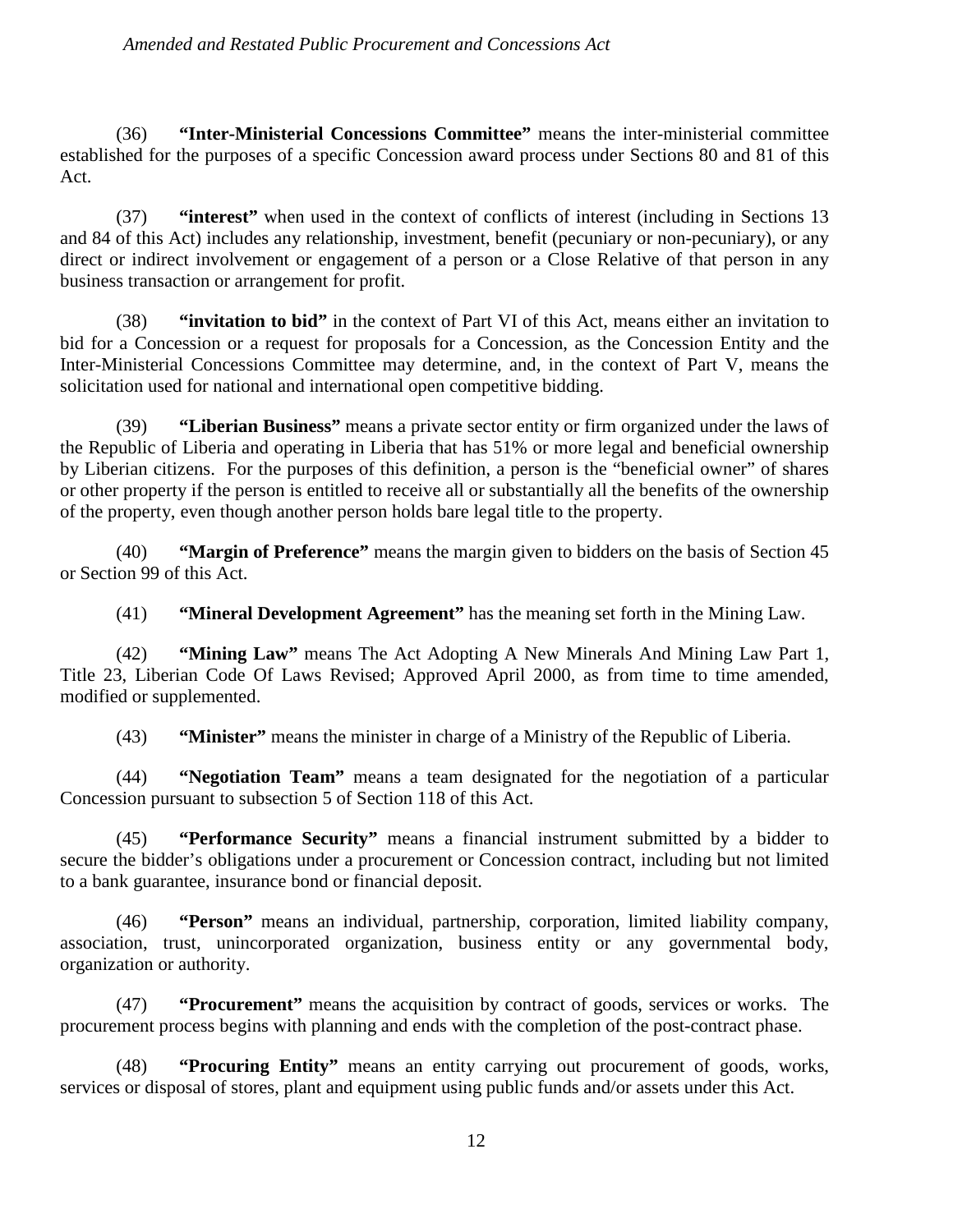#### *Amended and Restated Public Procurement and Concessions Act*

(49) **"Public funds"** means funds of the Republic of Liberia including such funds as may be designated by the Legislature whether the source of such funds is from taxes, grants, gifts, loans, internally generated funds of public- and state-owned entities or other sources.

(50) **"Public Interest"** means the interest that will inure to the people of Liberia.

(51) **"Public Officer"** means any person who is considered a public officer under the civil and public service law of the Republic of Liberia.

(52) "**Publish**" or "**Publication**," unless otherwise specified in this Act or in regulations adopted by the Commission, (a) when publication is required from an Entity, means placement of the relevant information in a newspaper of wide circulation in Liberia and posting the information on the web-site of the relevant Entity or, if the Entity lacks a web-site, on the website of the Commission, (b) when publication is required from the Commission or the Complaints, Appeals and Review Panel, means placement of the relevant information in a newspaper of wide circulation in Liberia and posting the information on the web-site of the Commission, and (c) when publication is required with respect to International Open Competitive Bidding, in addition to any publication required by (a) or (b), means placement of the relevant information in an international newspaper with adequate circulation to attract foreign competition, in the United National Development Business online (UNDB online) website and in the Development Gateway's Market, or any successor publications to UNDP online or Market. Information required to be published must be published as soon as reasonably practical after it becomes available to the Entity, the Commission or the Complaints, Appeals and Review Panel and, if published on a web-site, must remain accessible until the later of (i) six (6) months from the date of publication on the web-site and  $(i)$  such time as all events referred to in the information as events to occur in the future have occurred and become final. Decisions of the Complaints, Appeals and Review Panel must remain available on the web-site of the Commission indefinitely in reasonably indexed form.

(53) "**Regulation**" means, unless the context clearly otherwise requires, regulations adopted by the Commissioners that have become effective as provided in Section 134 of this Act, provided that any regulations adopted and effective under the original Act that are not directly in conflict with the requirements of this Act shall remain in effect until amended, modified, supplemented or supplanted by the Commissioners.

(54) "**Schedule**" means the Schedule annexed to this Act, as such Schedule may be amended, modified, supplemented or supplanted by regulation of the Commission in accordance with Sections 134 and 139 of this Act.

(55) **"Secretariat"** means the Secretariat of the Commission provided for in Sections 14 and 16 of this Act.

(56) **"Services"** means services which are of an intellectual, technical or advisory nature, including consultancy services.

(57) "**Solely-Owned Liberian Business"** means a private sector entity or firm organized under the laws of the Republic of Liberia and operating in Liberia that has **100%** legal and beneficial ownership by Liberian citizen(s). For the purposes of this definition, a person is the "beneficial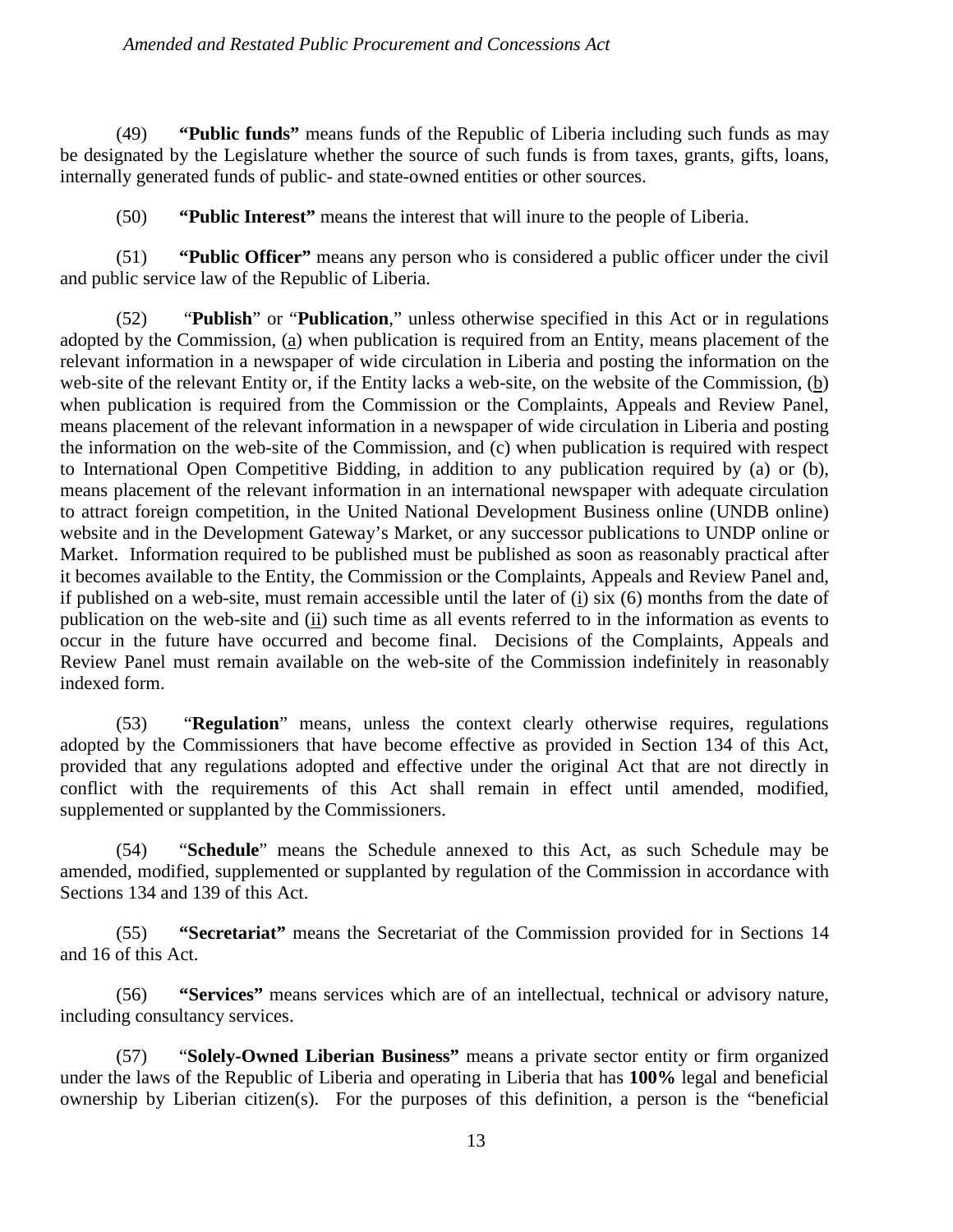owner" of shares or other properties if the person is entitled to receive all of the benefits of the ownership of the shares or properties.

(58) **"Subsidized Agency"** means an agency established by Government to provide public service but which may generate its own funds in addition to funds from public funds.

"Threshold" means the Threshold levels set forth in the Schedule, as such Schedule may from time to time be amended or modified as permitted by this Act..

(60) **"Works"** means work associated with the construction, reconstruction, demolition, repair or renovation of a building or structure or surface and includes site preparation, excavation, assembling, installation of plant, fixing of equipment and laying out of materials, decoration and finishing, and any incidental activity under a works contract.

## **PART II – PUBLIC PROCUREMENT AND CONCESSIONS COMMISSION**

3. E stablishment of the Public Pr ocur ement and C oncessions C ommission

(1) There is hereby established by this Act a body to be known as the Public Procurement and Concessions Commission, referred to in this Act as "the Commission".

(2) The Commission shall have the oversight responsibility for all public procurement and Concessions in accordance with this Act.

(3) The Commission shall have a distinct corporate identity with perpetual succession and a common seal and may sue and be sued in its corporate name.

(4) The Commission may acquire, hold, manage or dispose of any movable or immovable property in connection with the discharge of its functions and may enter into contracts and transactions that are directly or reasonably related to its functions.

4. Objects of the C ommission

The object of the Commission is to ensure the economic and efficient use of public funds in public procurement and to ensure that public procurement and Concession processes are conducted in a fair, transparent and non-discriminatory manner.

5. F unctions of the C ommission

In furtherance of its objects, the Commission shall perform the following functions:

- (a) Monitor compliance with this Act by all parties and persons to whom the Act applies;
- (b) Disseminate information related to this Act and information related thereto;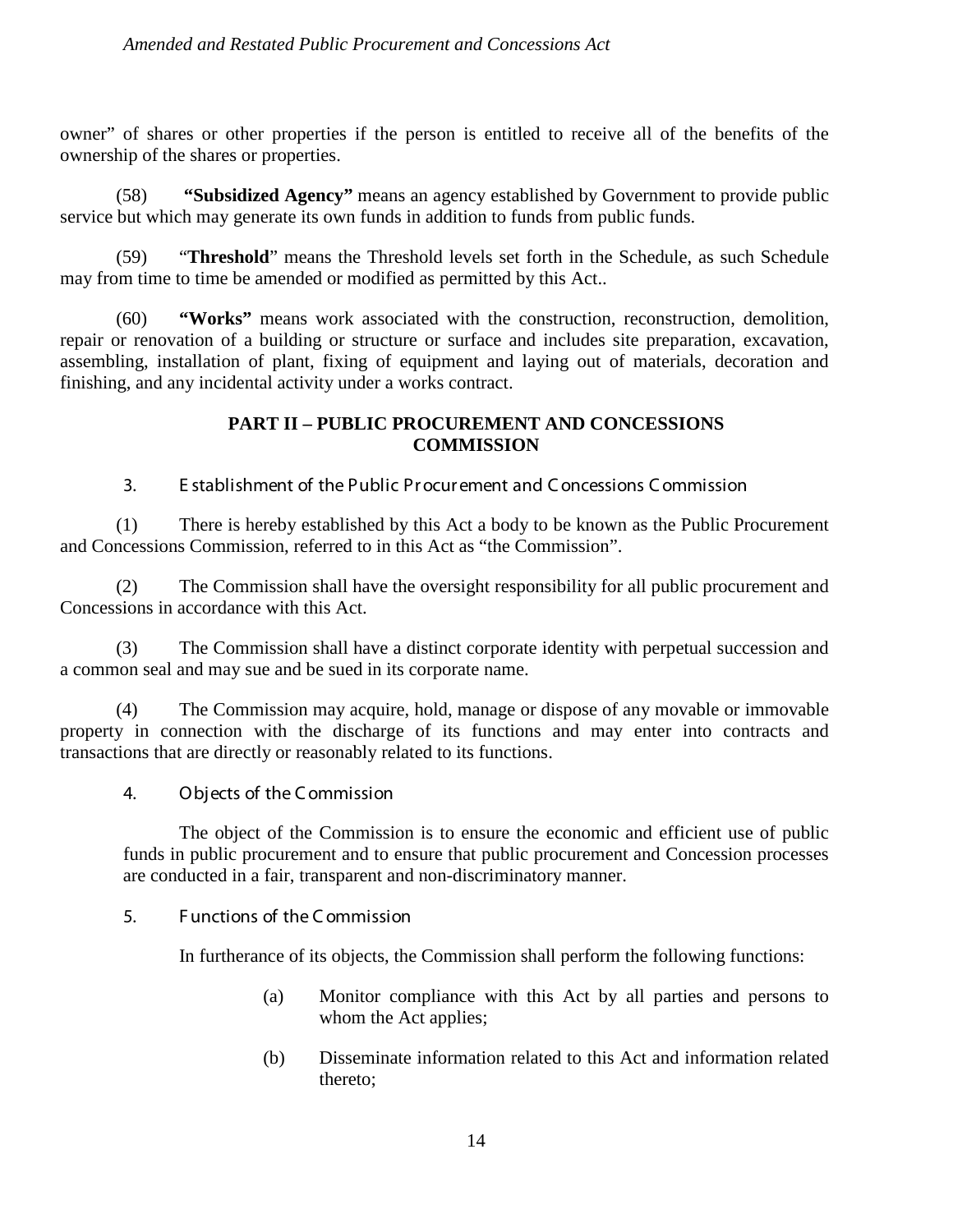- (c) Develop rules, instructions, regulations and related documentation on public procurement and concessions procedures, including designing formats in furtherance of this Act;
- (d) Formulate, promote, support and implement human resource development programs in furtherance of the aims of this Act;
- (e) Review procurement and Concessions documents and/or inspect records as and when necessary to prevent corruption of the any intended processes;
- (f) Formulate policy and prepare standards for procurement and Concessions, including forms of contract;
- (g) Assess the operations of the public procurement and Concession processes and make improvements as and when necessary;
- (h) Present an annual report to the Legislature on the public procurement and Concessions, which shall be a public document;
- (i) Hold an annual procurement forum on the status of the implementation of this Act;
- (j) Publish a quarterly public procurement and Concessions magazine and maintain an internet-accessible public national database that is updated regularly that includes procurement notices above a specified threshold, notices on Concessions, notices of invitations to bid and contract award information above a specified threshold, a list of complaints received, the outcome of the procurement or Concession dispute resolution process and any other procurement information specified in this Act or by regulation for public disclosure by the Commission.
- (k) Advise the Government on issues related to this Act;
- (l) Investigate and debar business entities and bidders who have seriously neglected their obligations under a public procurement or Concessions contract or done anything in contravention of this Act from participating in public procurement and Concessions in accordance with this Act;
- (m) Maintain and publish a list of suppliers, contractors, consultants and prospective bidders who have been debarred from public procurement and communicate the list to procurement entities on a regular basis;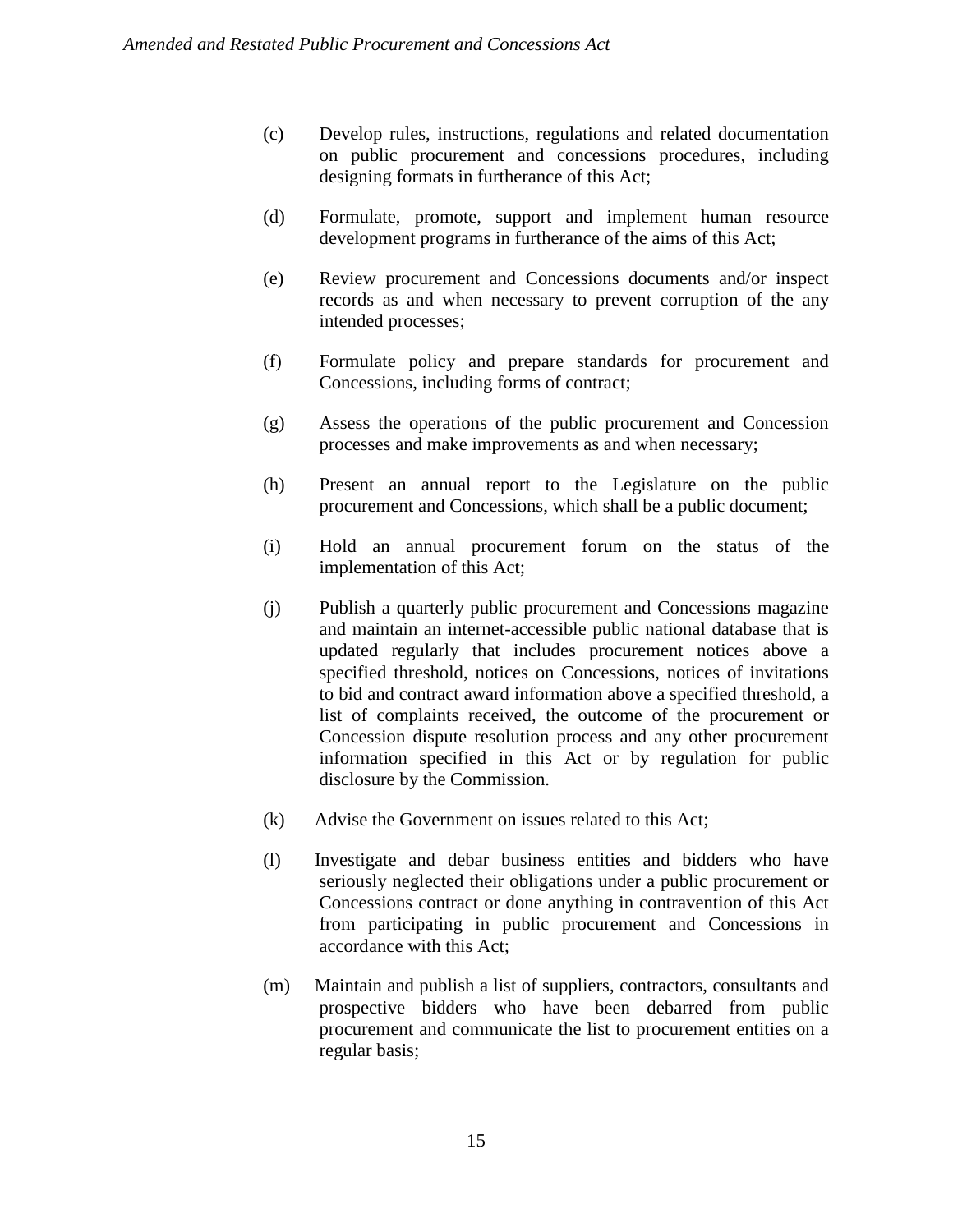- (n) Conduct independent reviews of complaints and appeals related to the procurement and Concessions process and make decisions thereon;
- (o) Formulate with advice from the appropriate public sector institutions appropriate certifications and qualifications requirements for the professionalization of staff members of Procurement Units;
- (p) Perform such other functions as are incidental to the attainment of the objects of this Act.

#### 6. M ember ship and Appointment

- (1) The overall leadership of the Commission shall be vested in seven (7) Commissioners appointed in accordance with this Section 6 of this Act. The Commissioners shall be nominated by the President in accordance with subsections (2) through (4) of this Section and with the consent of the Senate shall be appointed and commissioned by the President. The Commissioners shall be persons in good standing and of unimpeachable character.
- (2) The Commissioners shall include:
	- (a) a chairperson who shall be knowledgeable in public procurement and Concessions procedures and practices and financial management;
	- (b) three (3) persons with experience in the public sector, as follows:
		- (i) a lawyer from the office of the Attorney General other than the Attorney General, who shall be nominated on the advice of the Attorney General; and
		- (ii) two (2) persons, at least one of whom shall be a woman, and each of whom shall have prior experience in public procurement and/or Concessions procedures and practices and/or be familiar with governmental operations; and also possess training in management and economics;
	- (c) three (3) persons nominated from the private sector.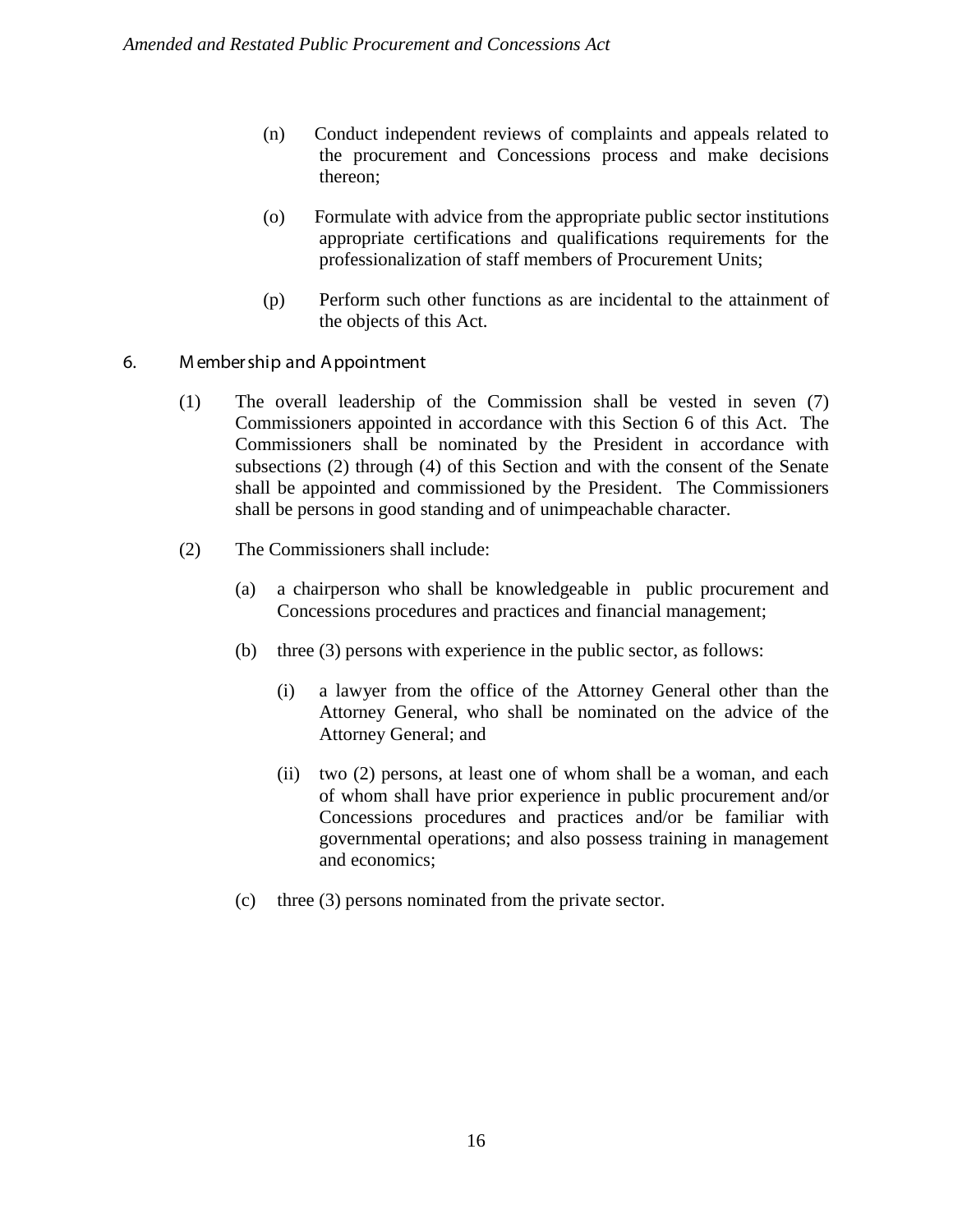- (3) In furtherance of subsection 2(c) of this Section, the President shall seek to ensure that such persons from the private sector are knowledgeable in procurement or concessions management.
- (4) The President shall ensure that in making such nominations of the seven (7) Commissioners or in the filling of any vacancy under Section 11 of this Act, the experience of the nominees shall as much as possible be evenly spread over the scope covered by this Act.
- (5) No member of the Commission, including the Executive Director, members of the secretariat, shall engage in activities that may conflict with his/her assignment while serving at the Commission.
- (6) No Commissioner may, while serving as a Commissioner, otherwise serve as a Government officer or employee except with respect to the lawyer from the office of the Attorney General.
- 7. T enur e of Office
	- (1) The Chairperson of the Commission shall be appointed by the President with the consent of the Senate for a term of four (4) years and shall be eligible for reappointment for one additional term of four (4) years.
	- (2) To ensure continuity, the President on a staggered term basis, subject to confirmation by the Liberian Senate, shall appoint six (6) additional persons for terms as follows:
		- (a) Three (3) persons shall be appointed for an initial term of three (3) years;
		- (b) Three (3) persons shall be appointed for an initial term of two (2) years. Thereafter, all subsequent appointments shall be for a fixed period of four years.
		- (c ) Commissioners so appointed shall be eligible for re-appointment once.
	- (3) A Commissioner may be removed from office by the President on any of the following grounds:
		- (a) Inability to perform the functions of office by reason of infirmity of mind or body;
		- (b) Proven misconduct;
		- (c) Conviction of an offence involving fraud or dishonesty;
		- (d) Absence from seven (7) consecutive meetings without any valid reason as determined by the Commission, provided that at least two (3) of the meetings are meetings required under Section 8 of this Act;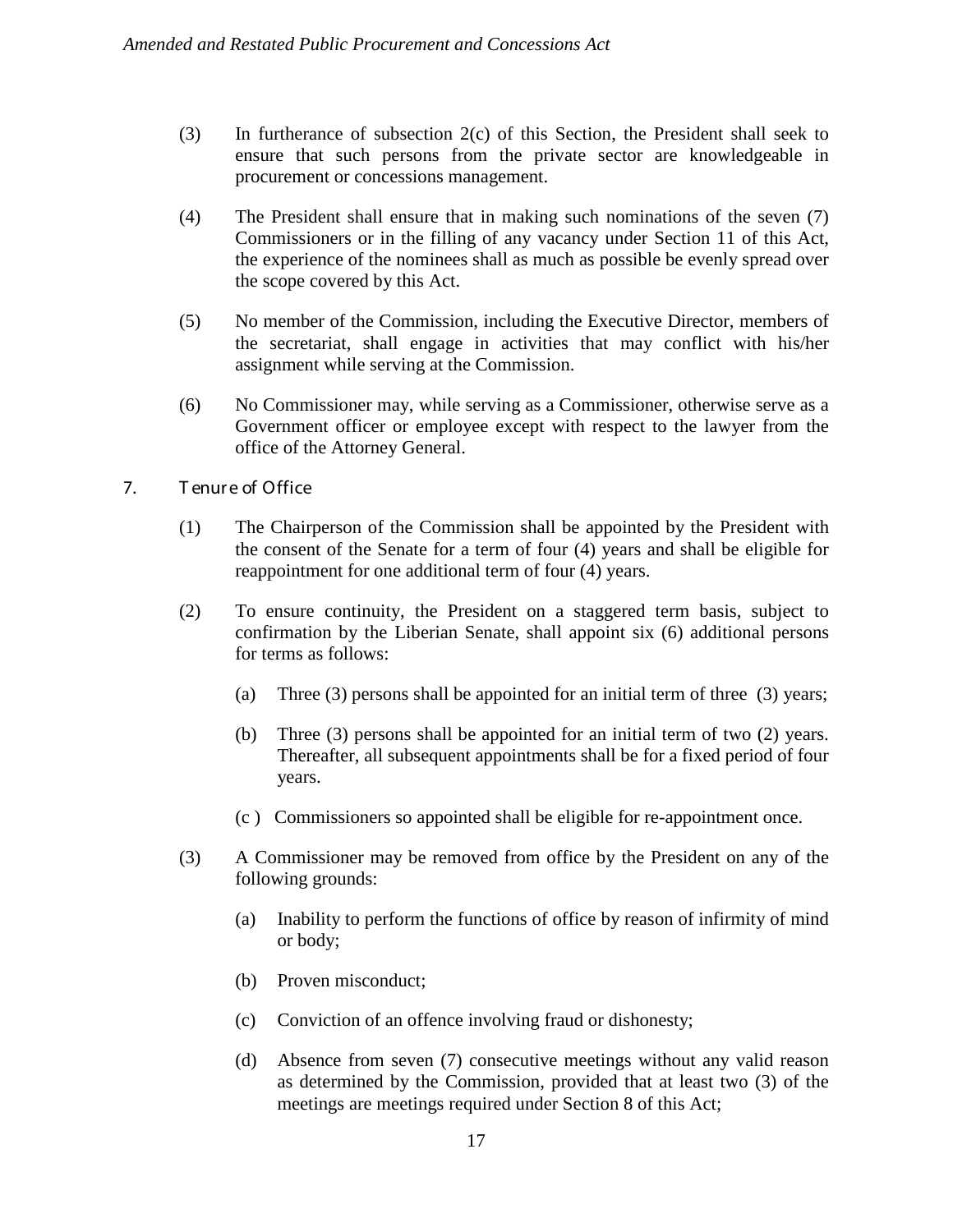- (e) Failure timely to disclose a material conflict of interest; or
- (f) Persistent failure substantially to comply with his or her duties under the Act, but only following a request from a majority of the other Commissioners for the removal of such Commissioner on the grounds of persistent and continuing failure to perform such duties.
- (4) A person may also cease to be a Commissioner if the person resigns from office by written notice to the President with a copy to the Senate. If the person who is a Commissioner by virtue of being a lawyer in the office of the Attorney General for any reason no longer occupies such a position, he or she is conclusively deemed to have resigned as a Commissioner effective on the date his or her position with the office of the Attorney General terminates.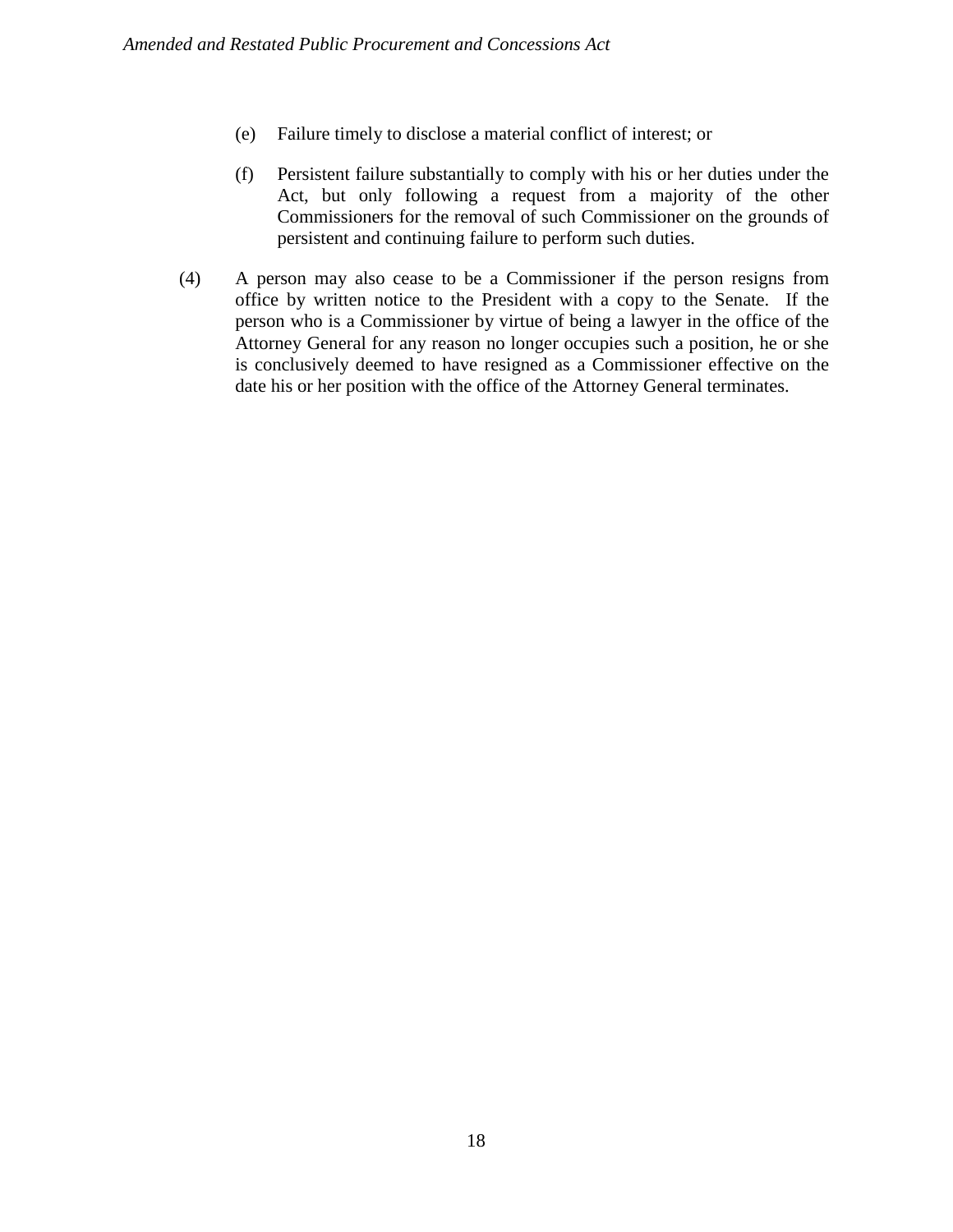- 8. M eetings of the C ommissioner s and E lection of V ice C hair per son
	- (1) The Commissioners shall elect one of their members as a Vice Chairperson. The Commissioners shall hold regular meetings for the dispatch of business once every month or not less than once every quarter at such regular time and place as may be fixed by the Commissioners from time to time.
	- (2) If the Commissioners are unable to meet at their regular meeting place the Chairperson shall fix an alternate meeting place, provided that the Commissioners receive notice of the new location at least three (3) days in advance of the meeting.
	- (3) The chairperson shall preside at meetings of the Commissioners. In the absence of the chairperson, the vice chairperson shall preside, and in the absence of both the chairperson and the vice chairperson, the Commissioners shall elect one of their members to preside. The Executive Director shall serve as the non-voting secretary for meetings of the Commissioners, and if the Executive Director is unable to attend, he or she shall designate another senior member of the Secretariat to attend and serve as acting secretary.
	- (4) The quorum for a meeting of the Commissioners shall be five (5) Commissioners. Any action to be taken or approval to be given by the Commissioners under this Act or any regulations adopted pursuant thereto shall be deemed to be taken or given if it has the affirmative vote of at least five Commissioners, unless a greater number is expressly required by the terms of this Act.
	- (5) Each Commissioner shall have one vote, but in case of an equality of votes, the Chairperson whether substantive or in acting capacity shall have a casting vote.
	- (6) The Commission may co-opt any person to act as advisor at a meeting of the Commissioners. No co-opted person shall have the right to vote on any matter being considered by the Commissioners.
	- (7) Except as otherwise expressly provided in this Act, the Commissioners shall determine the procedure for their meetings.
- 9. F illing of V acancies among the C ommissioner s
- (1) If a Commissioner ceases to be a Commissioner, the following actions shall be taken:
	- (a) The Chairman or Vice Chairman shall notify the President of a vacancy within fifteen (15) days of the date on which the person ceases to be a Commissioner, and the President shall promptly act to fill the vacancy in accordance with Section 6 and 7 of this Act;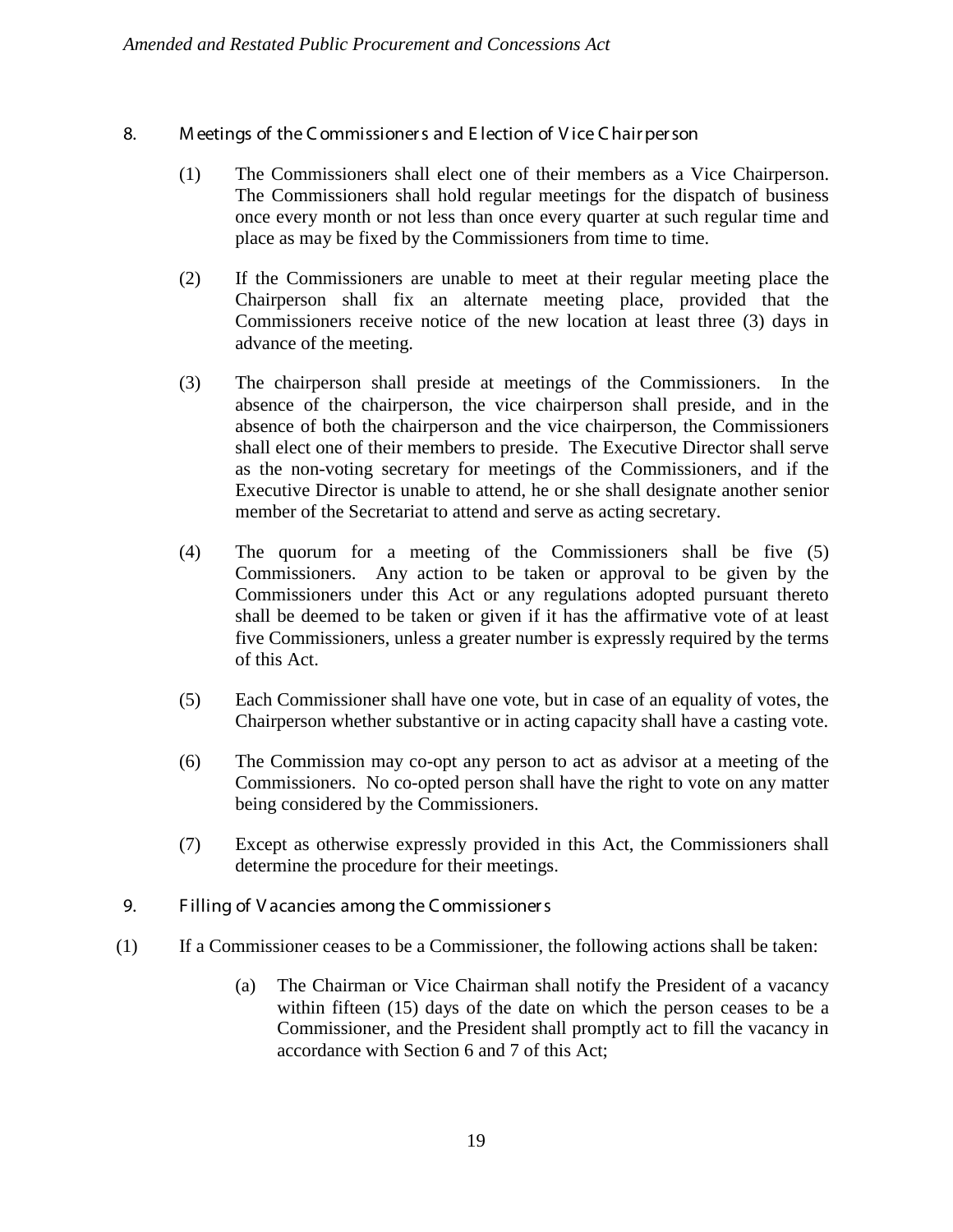- (b) If the chairperson ceases to be a Commissioner, the Commissioners shall within thirty (30) days elect one of their members to act as chairperson to serve until such time as the President appoints another chairperson. The President may designate the new chairperson from among the Commissioners then holding office or may designate a newly appointed and commissioned Commissioner as chairperson.
- (c) In the case of the vice chairperson, the Commissioners shall within thirty (30) days of the occurrence of the vacancy elect a Commissioner to fill that position.
- (2) The President shall, within sixty (60) days of receiving a request to fill a vacancy or the vacancy coming to the notice of the President, nominate a new person for the approval of the Liberian Senate to fill the vacancy.
- (3) A person appointed and commissioned to fill a vacancy among the Commissioners shall, subject to Section 7 of this Act, hold office for the remainder of the term of the Commissioner whom such person replaced. A person appointed and commissioned to fill a vacancy with a remaining term of less than 18 months at the date of appointment may thereafter serve up to two complete terms, which may but need not be consecutive.
- 10. C omplaints, A ppeals and R eview Panel
	- (1) The Commission shall have a Complaints, Appeals and Review Panel which shall perform the following functions:
		- (a) deciding complaints and appeals to the Commission made pursuant to the provisions of Part VIII of this Act;
		- (b) advising the Commission on regulations and procedures proposed for adoption;
		- (c) advising the Commission on standard form contracts and other documents proposed for adoption;
		- (d) conducting hearings and making findings of fact in debarment cases; and
		- (e) based on its experience in resolving complaints and appeals and conducting hearings, advising the Commissioners and the Executive Director as to potential improvements in this Act and in the regulations, guidelines or procedures of the Commission.
	- (2) The Complaints, Appeals and Review Panel shall consist of five (5) persons.
		- (a) Three (3) of such persons shall be qualified and licensed lawyers.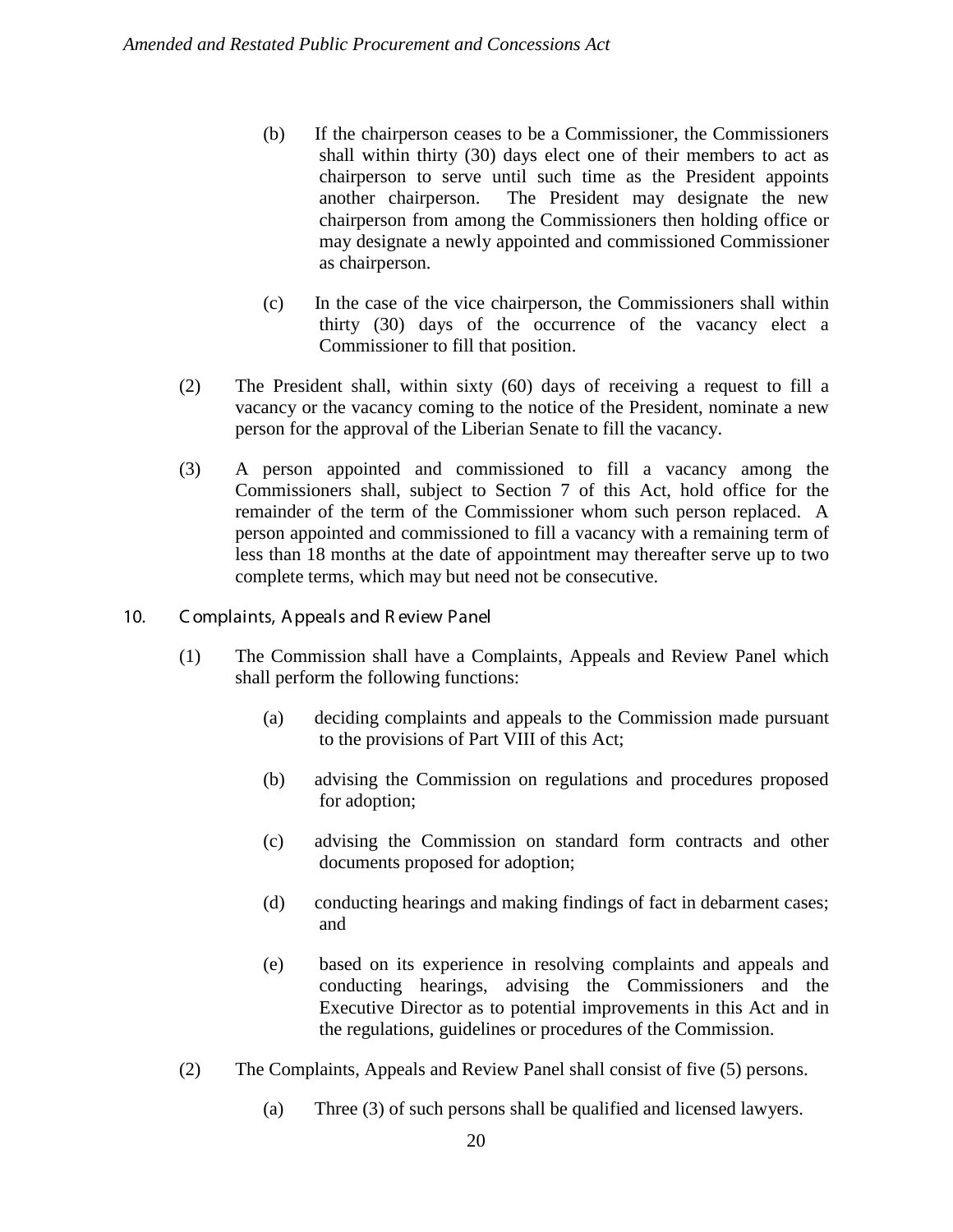- (b) Two (2) of such persons shall be non-lawyers who have significant experience in the procurement or Concession process or in matters relating to the administration of procurement or Concession contracts.
- (c) The members shall be persons in good standing and of unimpeachable character and may not be officers or employees of any ministry, agency or other arm of the Government.
- (3) The members of the Complaints, Appeals and Review Panel will be appointed by the President in the manner provided in this subsection (3).
	- (a) Within seventy-five (75) days of the effective date of this amendment and restatement, the Commissioners shall deliver to the President a list of at least ten (10) candidates for membership on the Complaints, Appeals and Review Panel selected on a competitive basis, including not less than six (6) persons qualified under subsection 2(a) of this Section and not less than four persons qualified under subsection 2(b) of this Section.
	- (b) If the President does not appoint all five members of the Complaints, Appeals and Review Panel from this list, the Commissioners shall deliver to the President lists of additional candidates, selected with regard to the number of positions remaining vacant under subsections 2(a) and 2(b) of this Section, until the President has appointed all five members of the Complaints, Appeals and Review Panel.
	- (c) On the date when at least three new members have been appointed under the provisions of this subsection 10(3), provided that if at such time any complaint or application for review has been timely and properly filed with the existing Complaints, Appeals and Review Panel and remains undecided, the existing Complaints, Appeals and Review Panel shall remain in existence solely for the purpose of hearing and resolving such complaint or application (and, notwithstanding any procedures enacted by this Act, shall continue to apply the procedures for the resolution of any such complaint or application for review that existed on the date such complaint or application for review was filed), without prejudice to the commencement of operations of the newly appointed Complaints, Appeals and Review Panel. Prior to expiration of the terms of the members of the Complaints, Appeals and Review panel existing under the original Act, the Complaints, Appeals and Review Panel shall perform all the functions contained in subsection (1) of this Section except the function in subsection  $(1)(d)$ .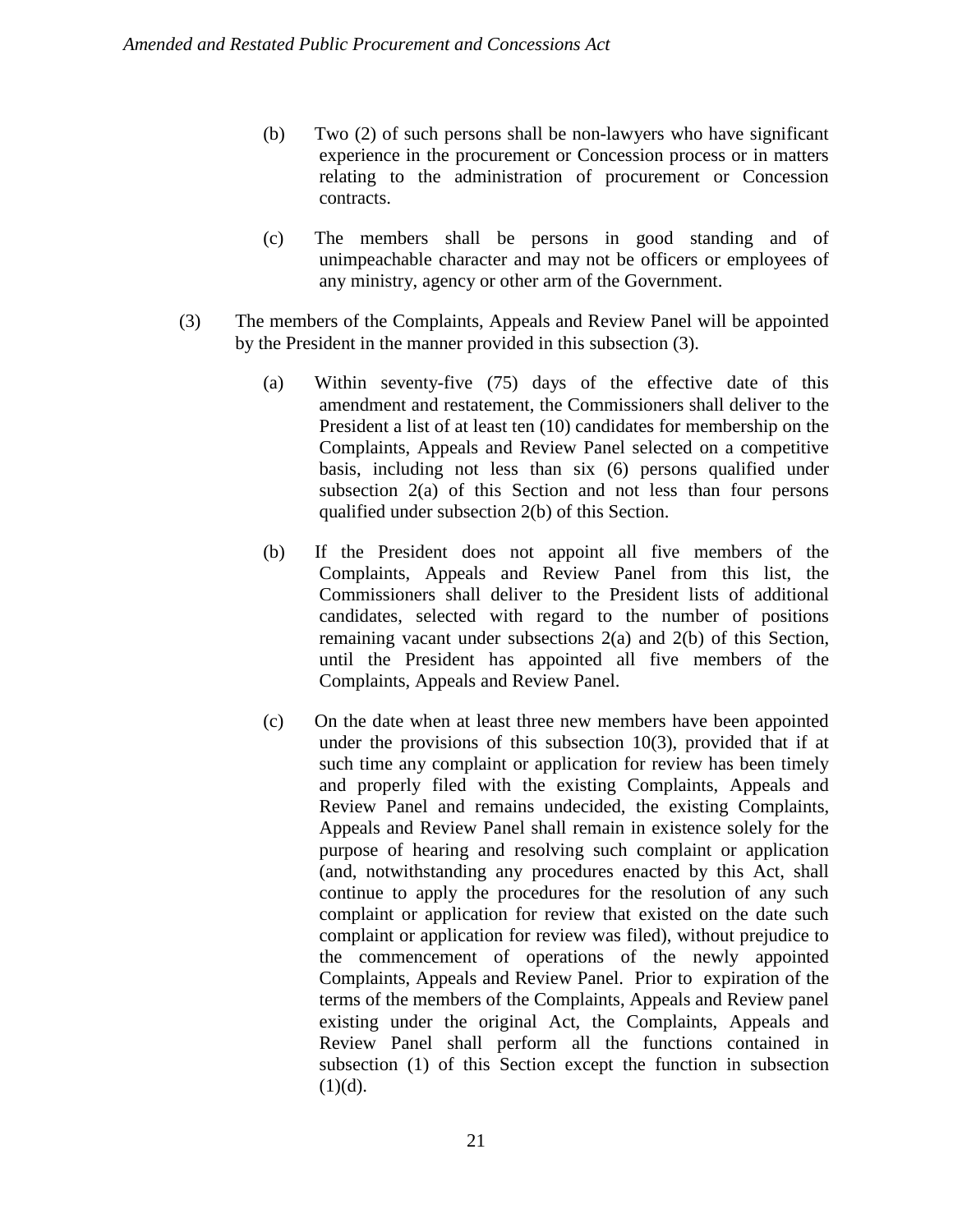- (d) The President shall designate the terms of the five members initially appointed under this subsection (3) so that two (2) members serve for three years, two (2) members serve two years and one (1) member serve for one year.
- (e) All subsequent nominations and appointments (other than to fill vacancies) shall be for regular three year terms, each ending on the June 30 three years after the expiration date of the prior term.
- (4) At the end of the term of each member, and whenever there is a vacancy on the Complaints, Appeals and Review Panel, the Commissioners shall seek to identify and screen qualified candidates for submission to the President in accordance with this Act. At least two candidates shall be provided for each vacancy, and the candidates shall have the qualifications set forth in clause (a) or clause (b) of subsection (2) of this Section that were applicable to the member who is being replaced. If the President does not fill the vacancy from the candidates presented, the Commissioners shall deliver to the President additional candidates, until the President has appointed a person to fill the vacancy. A person appointed to fill any vacancy shall hold office only for the remainder of the term of the member whom such person replaced. A person appointed to fill a vacancy having a remaining term of less than 12 months at the date of appointment may thereafter serve up to two complete terms, which may but need not be consecutive.
- (5) The members of the Complaints, Appeals and Review Panel shall elect one of their members as chairperson, who shall serve at the pleasure of the members. The Complaints, Appeals and Review Panel shall meet from time to time for the conduct of business as may be requested by the Commissioners or the chairperson of the Complaints, Appeals and Review Panel. A quorum for meetings of the Complaints, Appeals and Review Panel is four (4) members. Any action by the Complaints, Appeals and Review Panel requires the affirmative vote of at least four (4) members. Except as otherwise expressly provided in this Act, the members of the Complaints, Appeals and Review Panel shall determine the procedure for their meetings.
- (6) In carrying out its responsibilities under subsections  $1(b)$ ,  $1(c)$  and  $1(e)$  of this Section, the Complaints, Appeals and Review Panel shall function as a panel of the whole.
- (7) In carrying out its responsibilities under subsections 1(a) and 1(d) of this Section, the Complaints, Appeals and Review Panel shall function as set forth below.
	- (a) Upon receipt of a complaint or an appeal, the chairperson of the Complaints, Appeals and Review Panel, after consultation with the members, shall schedule a meeting of the Panel to hear the complaint or appeal or conduct a fact-finding hearing.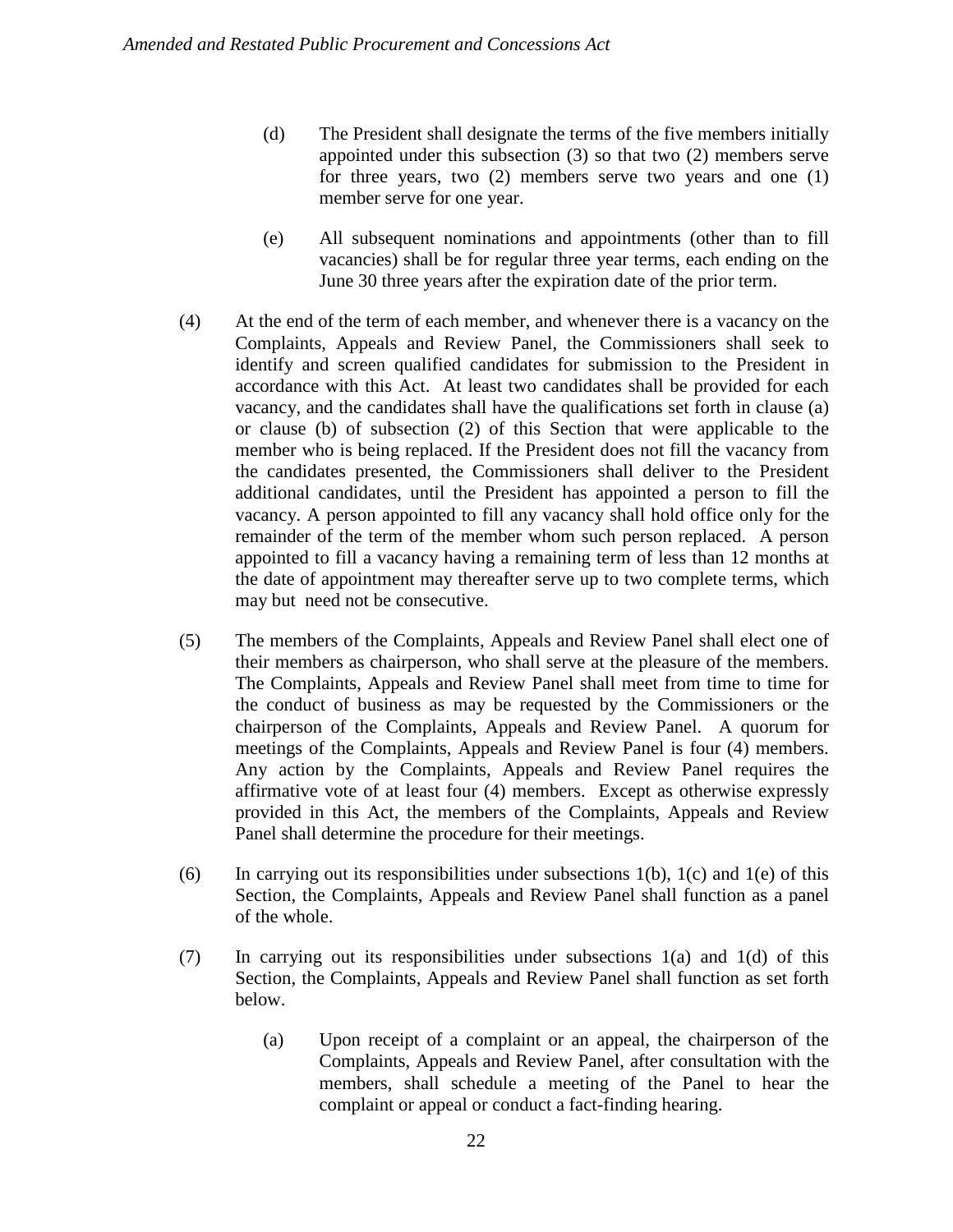- (b) Decisions of a complaint and appeal panel or hearing panel must be in writing, and shall be circulated among the Complaints, Appeals and Review Panel members for advice and comment before release. If a decision of a complaint and appeal or hearing panel is not unanimous, the dissenting member must issue an opinion setting forth the grounds for his or her dissent.
- (8) The Complaints, Appeals and Review Panel is entitled to request and receive technical, research and administrative assistance from the Secretariat in connection with complaints, appeals and hearings before the Complaints, Appeals and Review Panel.
- (9) Neither the Commissioners nor any agency of the Government shall interfere with the complaints, appeals, review or hearing functions of the Complaints, Appeals and Review Panel.
- (10) A member may resign by notice to the Executive Director, who shall give prompt notice of any such resignation to the Commissioners and the Office of the President. Notwithstanding subsection (9) of this Section, a member of the Complaints, Appeals and Review Panel may be removed by the President
	- (a) for any reason specified in (a), (b) or (c) of Section  $7(3)$  of this Act;
	- (b) if the member has failed timely to disclose a material conflict of interest; or
	- (c) on the written recommendation of at least four (4) Commissioners if the member has regularly failed to participate in the proceedings of the Complaints, Appeals and Review Panel and otherwise to perform his or her duties under this Act, and has been warned at least twice by the Commissioners.

#### 11. Power to Obtain I nfor mation

- (1) The Commissioners, and the Executive Director, at the express direction of and in the name of the Commission, shall have the following powers:
	- (a) By notice in writing, to require any bidder or any party to a procurement or Concession proceeding or contract (whether such party is in the private or public sector) to furnish information in such form and manner and within such time as may be specified in the notice, for the purposes of the Commission ensuring compliance with this Act; and
	- (b) To interview any bidder or party to a procurement or Concessions proceeding or contract and request him/her to furnish such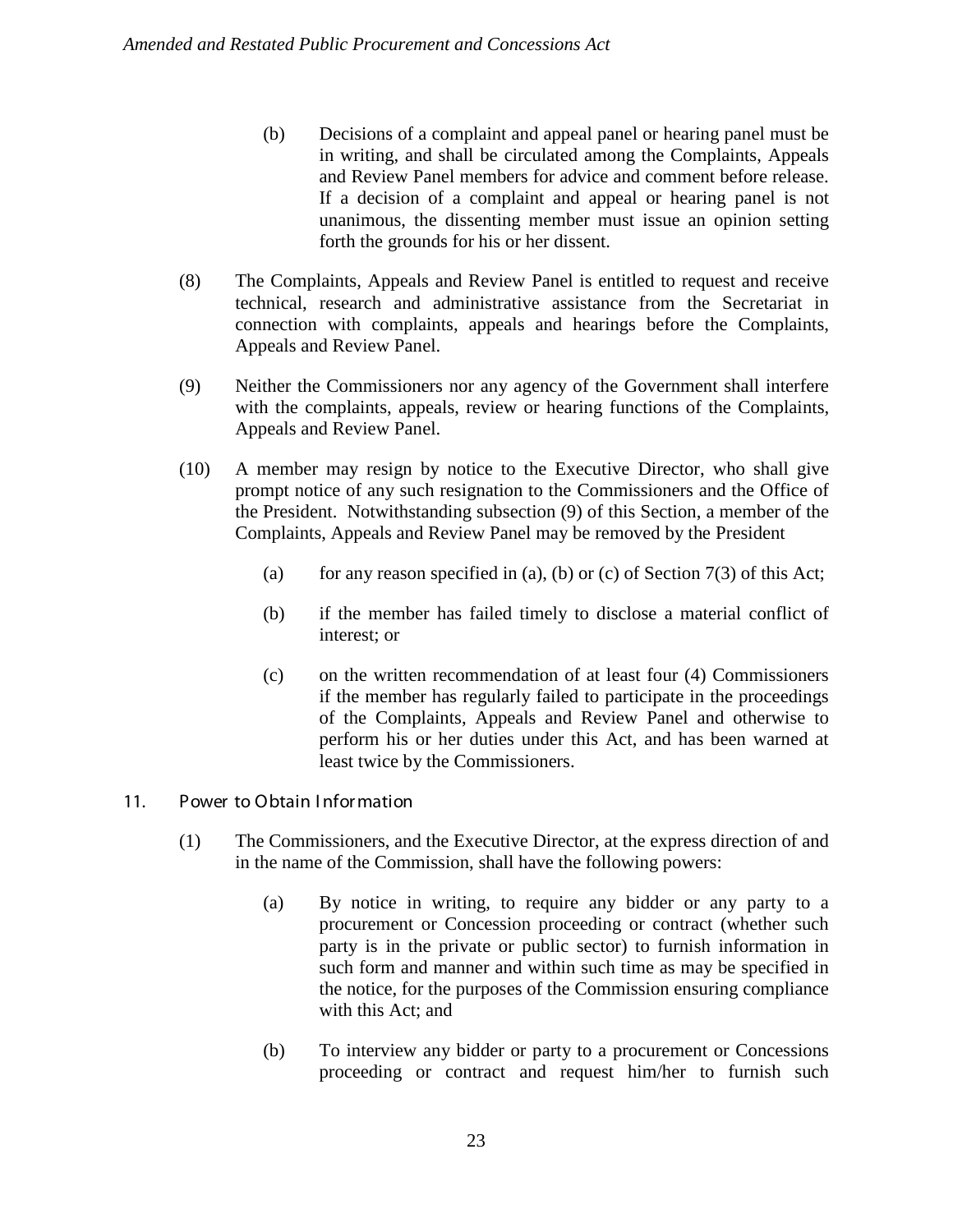particulars as may be required for the performance of the Commission's functions.

- (2) Any complaint and appeal or hearing panel of the Complaints, Appeals and Review Panel shall have the power by notice in writing with respect to any matter properly before such panel, to require any bidder or any party to a procurement or Concession proceeding or contract (whether such party is in the private or public sector) to appear before such panel or to produce documents reasonably relevant to the determination of such matter and in such person's possession or control in such form and manner and within such time as may be specified in the notice, for the purposes of determining such matter.
- (3) A notice referred to in subsection (1) or (2) of this Section shall state that it is served in exercise of the powers conferred by such subsection and shall include a general statement of the purpose for which the information or response is required.
- (4) When a requirement to furnish information or particulars under this Act is made, the response shall be furnished by the party concerned not later than the time specified in the notice or such extension as the Commissioners or relevant complaint or hearing panel, as the case may be, may grant.
- (5) A person who fails to comply with a proper request under subsections (1) or (2) of this Section or who knowingly provides misleading or false information or materials or willfully obstructs the Commission, the Complaints, Appeals and Review Panel or any complaint or hearing panel of the Complaints, Appeals and Review Panel constituted under this Act, or any officer, agent or employee of the Commission in the performance of any of the Commission's functions under this Act, commits an offence and shall be liable upon conviction to the assessment of the applicable penalty under Section 138 of this Act.

#### 12. C onfidentiality and Pr ohibition of Disclosur e of I nfor mation

Any Commissioner, member of the Complaints, Appeals and Review Panel or other member, official, employee or agent of the Commission or any person whether in the private or public sector who commits any of the offences listed below in this Section shall be liable upon conviction to the assessment of the applicable penalty under Section 138 of this Act:

- (a) Disclosure of any data or information obtained under Section 11 to a person not authorized to receive the information; or
- (b) Use of data or information obtained under Section 11 directly or indirectly for commercial purposes including the purpose of speculating in any stock, bond or other security or any goods or services.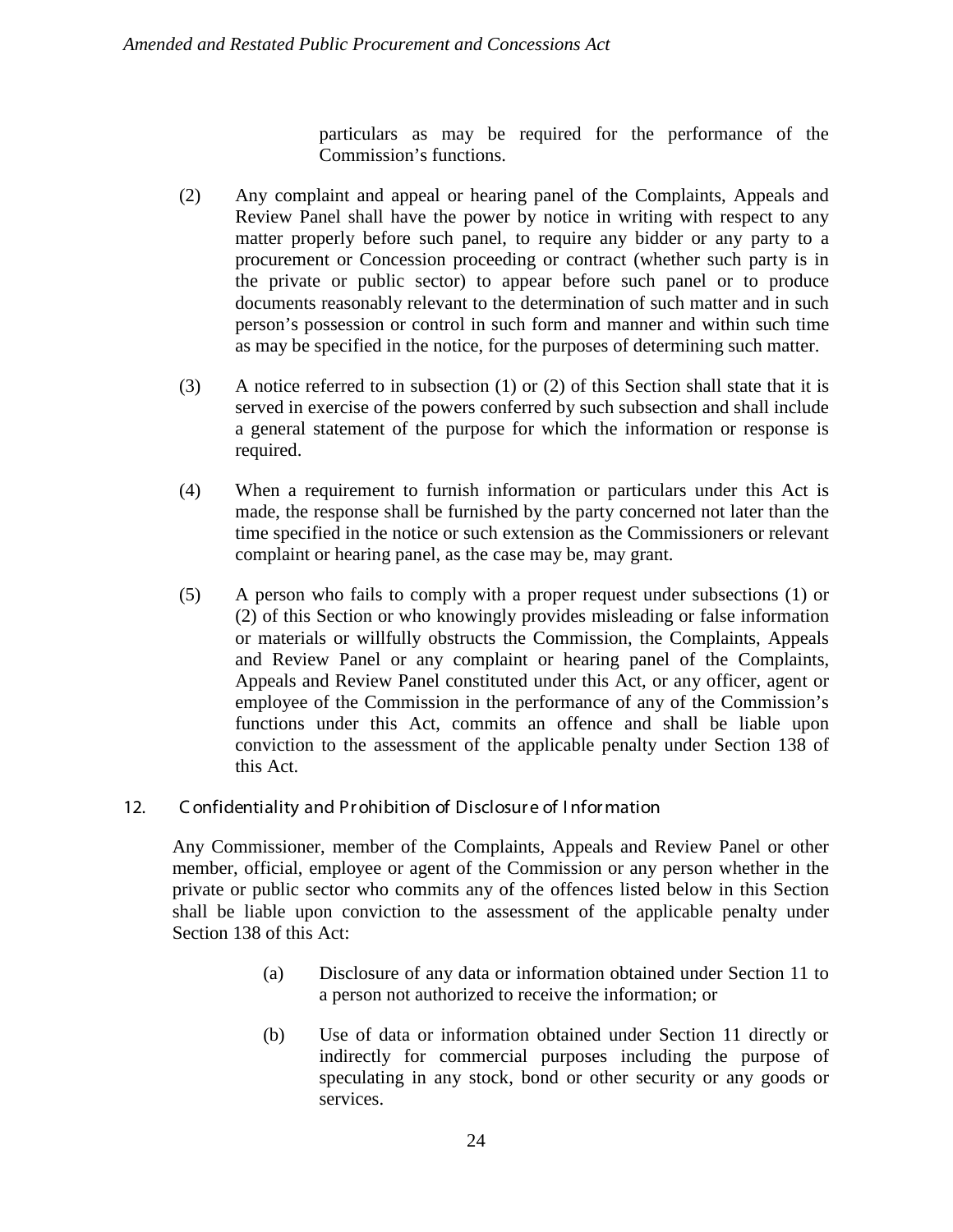#### 13. Disclosur e of I nter est

- (1) A Commissioner, any other official, employee or agent of the Commission and any person appointed, retained or co-opted to assist the Commission who has any interest, direct or indirect, that could be affected by any matter being considered by or proceeding before the Commission shall disclose the nature of his or her interest to the Commissioners or the Executive Director immediately on becoming aware of such an affected interest. A member of the Complaints, Appeals and Review Panel who has any interest, direct or indirect, that could be affected by any matter with respect to which the Complaints, Appeals and Review Panel is advising the Commission, shall disclose the nature of his or her interest to the other members and the Executive Director immediately on becoming aware of such an affected interest. A member of a complaint and appeal panel or hearing panel of the Complaints, Appeals and Review Panel who has any interest that could be affected by any matter before such panel shall disclose the nature of his or her interest to the chairperson of the Complaints, Appeals and Review Panel and the Executive Director immediately on becoming aware of such an affected interest. All disclosures pursuant to this Section shall be recorded in the records of the Commission.
- (2) A person with an interest shall not take part in any deliberation or decision of the Commissioners, the Secretariat, or a complaint and appeal or hearing panel, as the case may be, that could affect such interest, provided the foregoing prohibition does not extend to persons (other than officials, employees or agents of, and persons appointed, retained or co-opted to assist, the Commission) who appear to testify before or otherwise provide information to the Commission or who appear as parties or witnesses in a complaint or appeal before the Complaints, Appeals and Review Panel, or to participation of a member of the Complaints, Appeals and Review Panel in advice given to the Commissioners or Secretariat by the Complaints, Appeals and Review Panel if proper disclosure of the interest was timely made.
- (3) A person who contravenes this Section shall be guilty of misconduct and liable to be removed as a Commissioner or from the Complaints, Appeals and Review Panel or the Secretariat, as the case may be, and/or suffer any penalty that may be applicable under this Act or other applicable laws.
- 14. A dministr ation of the C ommission
	- (1) The Commissioners, all acting as a Body shall have overall leadership for the Commission in furtherance of this Act.
	- (2) The Commissioners shall be responsible for the adoption of policies and regulations, including without limitations:
		- a. To make, approve, alter or repeal policies governing or to govern the operations of the Commission; and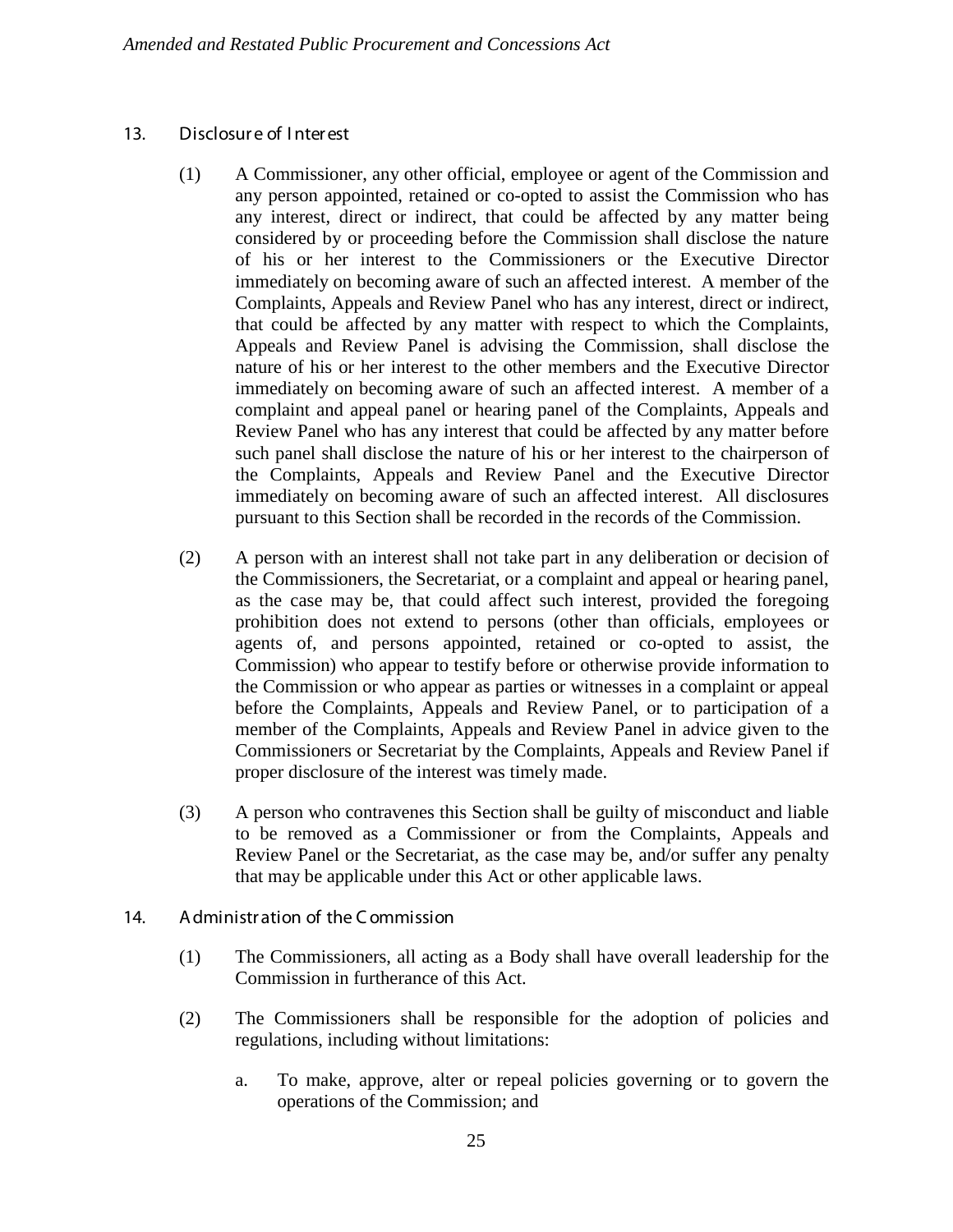- b. To review and approve the annual budget and work plan of the Commission.
- (3) The Secretariat spelt out under Section 16 of this Act, headed by the Executive Director, appointed in accordance with Section 15 of this Act, shall implement the policies, administer the regulations and carry out the day-to-day administrative and operational responsibilities of the Commission set forth in Section 5 of this Act.
- (4) The Secretariat shall provide technical, professional, research, analytical, and investigative functions for the Commission, as well as administrative, secretarial and other support services for the Commission, including the the Complaints, Appeals and Review Panel.
- (5) The Executive Director may delegate functions of his or her office to any senior staff of the Secretariat but shall not be relieved of the ultimate responsibility for the discharge of the delegated function(s).
- 15. E xecutive Dir ector
	- (1) The Commissioners shall appoint an Executive Director selected through a competitive recruitment process in accordance with Civil Service Agency guidelines and he or she shall serve on a full-time basis.
	- (2) The Executive Director shall serve as the Chief Executive Officer of the Commission and, as provided in subsection (4) of Section 8 of this Act, as the non-voting secretary for meetings of the Commission.
	- (3) The Executive Director shall be a person with integrity, significant relevant knowledge and experience in public administration and related business disciplines.
	- (4) The Executive Director may resign from office by notice to the Chairperson of the Commission or may be removed from office for any of the reasons described under clause (a), (b) or (c) of Section 7(3) of this Act. The chairperson of the Commission shall give notice to the President of the resignation or removal of the Executive Director.
- 16. T he Secr etar iat
	- (1) The Commission shall have a Secretariat with such divisions and units as are necessary to perform the functions of the Commission. The divisions and units shall be responsible for at least the following functions:
		- (a) Compliance and monitoring;
		- (b) Policy making;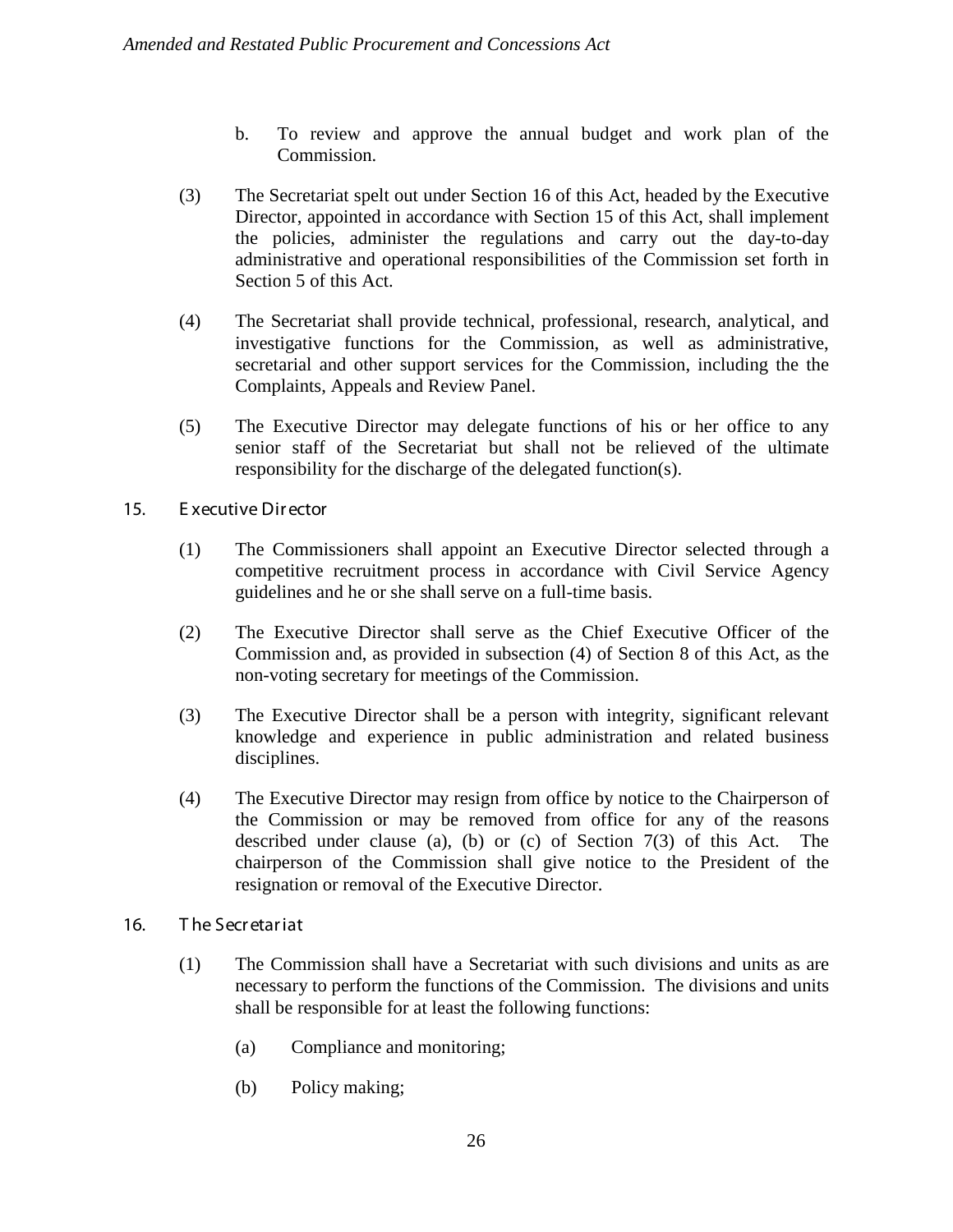- (c) Development of procurement standards;
- (d) Establishment of rules and regulations;
- (e) Capacity Building;
- (f) Information dissemination and communication; and
- (g) Complaints, Appeals and Review.
- (2) The Executive Director shall, subject to budget limitations, engage staff and such consultants and advisers as may be required for the Secretariat to discharge its functions properly and efficiently and to carry out other general functions as set forth in this Act.
- (3) Divisions of the Commission shall be staffed by the Secretariat headed by the Executive Director based on a competitive selection process in accordance with Civil Service Agency guidelines.
- 17. Financing of the Commission
	- (1) The activities of the Commission shall be financed by a fund consisting of:
		- (a) Money appropriated for the purposes of the Commission through the national budget process;
		- (b) Application fees paid by appellants who file complaints or requests for review with the Complaints, Appeals and Review Panel;
		- (c) Proceeds of publications by the Commission;
		- (d) Grants, gifts, and donations made to the Commission but which shall not include grants, gift and donations from private sources; and
		- (e) Other sources of income for the Commission as approved by the Legislature.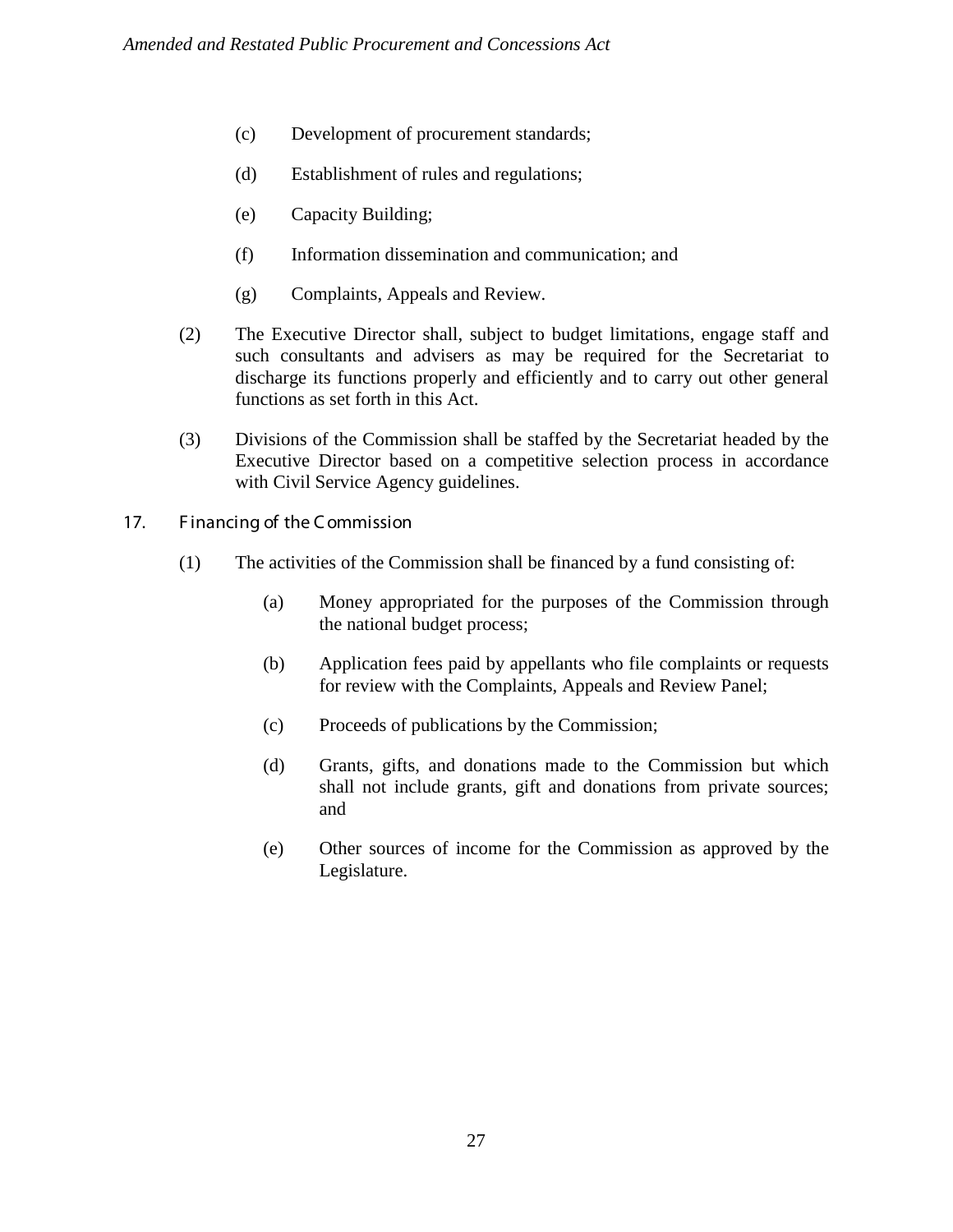(2) In imposing the fees and charges under subsection 1(b) and (c) of this Section, the Commission shall ensure that the charges are minimal and that the Commission shall not use any charges or fees to deter persons from making appeals to the Commission or to profit from the sale of Commission publications.

## 18. A ccounts and A udit

- (1) The Commission shall keep proper books of accounts and proper records in relation to them. The accounts, books and records of the Commission shall be in the form prescribed by the law governing management of records for the time being in force.
- (2) The books and accounts of the Commission shall be audited annually by the Auditor-General or by an auditor appointed or authorized by the Auditor-General.
- 19. Fiscal Year

The fiscal year of the Commission shall be the same as the fiscal year of the Government of Liberia.

- 20. Annual R eports and Answer ability to the L egislature
	- (1) The Commission shall be answerable to the Legislature.
	- (2) The Commission shall, not later than the end of each calendar year, publish and submit to the Legislature and the President, a report including:
		- (a) The Commission's activities and operations for such fiscal year;
		- (b) A copy of the Commission's audited accounts;
		- (c) A report on the complaints, appeals and administrative reviews for the fiscal year and their outcome;
		- (d) Recommendations for improvement of procurement of specific areas of goods, works, services, disposals and the Concessions process and the planned program for the implementation of the recommendations;
		- (e) Report on the annual procurement forum held by virtue of Section 5(i) in the previous fiscal year; and
		- (f) Any general or specific recommendations for improvement of the work of the Commission.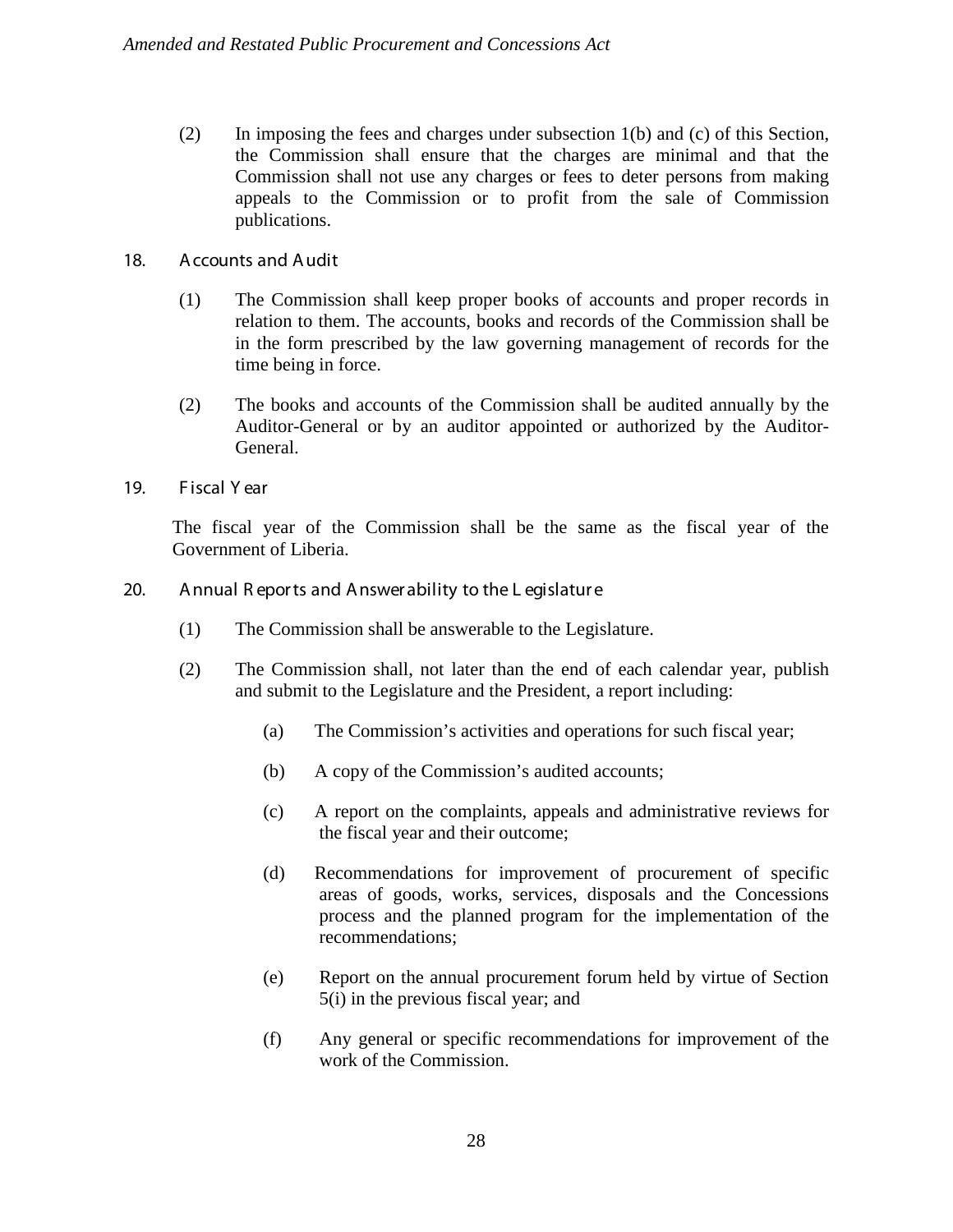(3) Without limiting the generality of subsections (1) and (2) of this Section, the Commission at the request of the Legislature shall provide periodic reports to the Legislature on the activities and operations of the Commission for the period so requested.

## **PART III – ENTITIES**

#### **Sub-Part 1 – Entities Generally**

- 21. Pr ocur ing and C oncessions E ntities
	- (1) Any Entity to which this Act applies shall be a Procuring Entity or Concession Entity as the context may require under this Act.
	- (2) Every Procuring or Concession Entity shall be responsible for procurement or Concessions carried out by the Entity.
	- (3) In the performance of its functions under this Act, the Entity shall be subject to the provisions of this Act and to such other conditions as may be laid down in regulations and administrative instructions issued by the Commission in accordance with this Act.
	- (4) The Head of the Entity and/or any person to whom responsibility is delegated in accordance with this Act shall be held responsible and accountable for any action taken in pursuit of his/her responsibilities.
- 22. Decisions of the E ntity and R esponsibility
	- (1) The decisions of any Entity in respect of its functions under this Act shall be taken in a Corporate Manner and any internal units concerned shall contribute to the decision-making process.
	- (2) The Head of an Entity shall be responsible for ensuring compliance with the provisions of this Act and shall not be absolved from accountability or responsibility because he or she delegated such functions.
- 23. Declar ation of Procuring Entity; When Prior Commission Approval of Contract A war ds is R equir ed
	- (1) In addition to the scope of Entities covered by Section 1 of this Act, the Commission may, in consultation with the appropriate authority of the Legislature, by notice on the web site of the Commission and to the affected entity, declare any entity using public funds to be a Procuring Entity.
	- (2) The following actions with respect to Procuring Entities that do not comply with the Act and the regulations thereunder may be taken independently of any action authorized under Section 138 of the Act.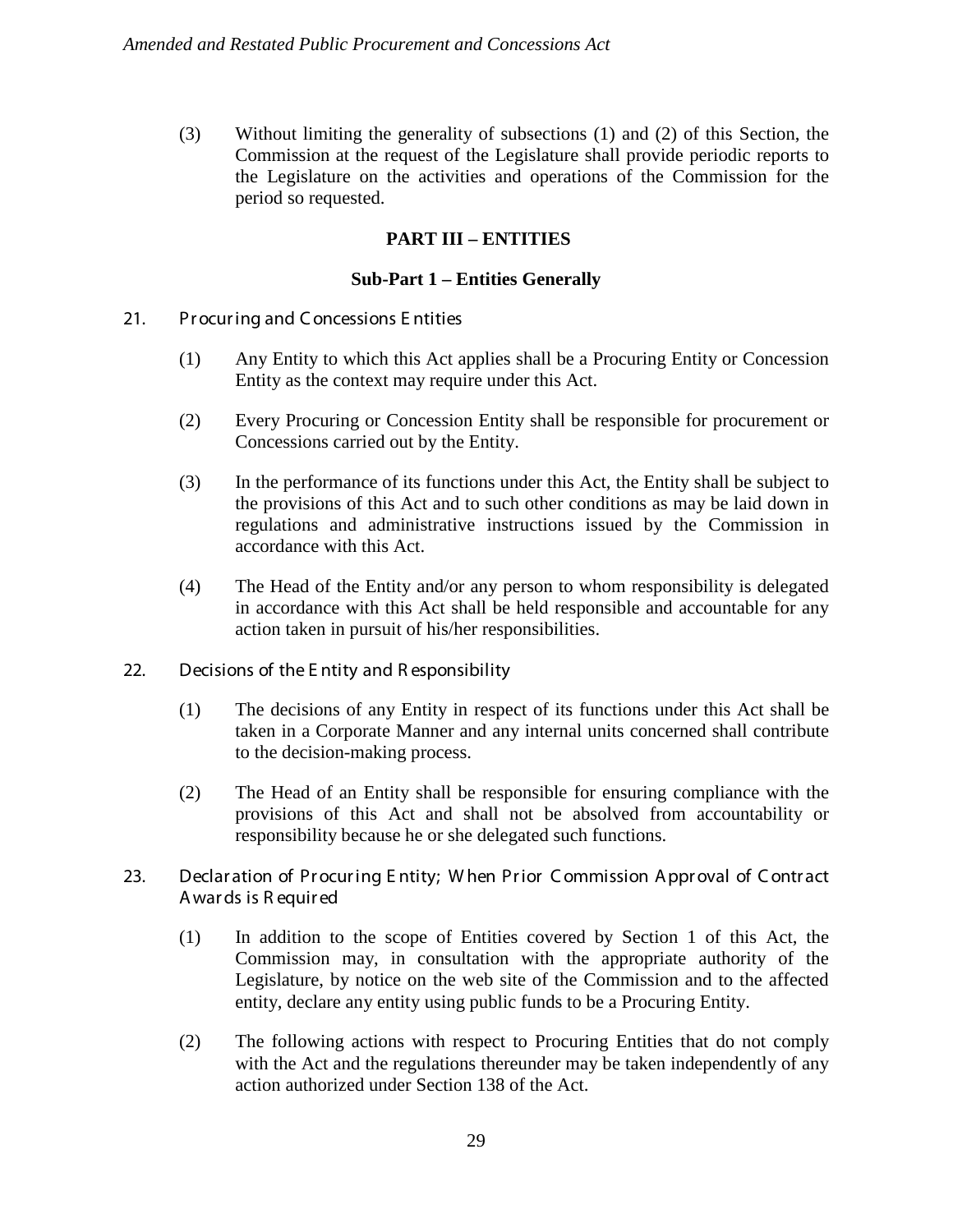- (a) If the Executive Director determines that the procurement activities of a Procuring Entity regularly and materially fail to comply with the requirements of this Act he or she shall inform the Commissioners.
- (b) The Commissioners may thereafter direct the Procuring Entity to obtain the prior approval of the Commission before the Procuring Entity may make any award or execute any contract under the authority granted by this Act. The prior approval requirement shall continue for a period of up to one hundred twenty (120) days as determined by the Commissioners and may be renewed by the Commissioners upon a subsequent determination by the Executive Director or the Commissioners that such regular and material noncompliance continues or has reappeared.
- (c) The prior approval requirement may not be imposed upon a Procuring Entity until the Commission have first given notice to the Head of the Procuring Entity of the circumstances supporting the imposition of the prior approval requirement and have given the Procuring Entity at least sixty (60) to take corrective action.
- (d) Imposition of the prior approval requirement shall not take effect until fourteen (14) days after the Commission has notified the Office of the President (with a copy to the Procuring Entity) of the failure of the Procuring Entity to take sufficient corrective action in the allotted corrective action period.
- (e) During the period that any prior approval requirement is in effect, the affected Procuring Entity, through its Procurement Committee, Procuring Unit and Bid Evaluation Panels, may continue to execute the Procuring Entity's procurement plan, as it may be amended from time to time, including, without limitation, issuing invitations to bid, requests for quotation or requests for proposals and receiving and evaluating bids and proposals. However, no award may be made or contract executed during such period by the Procuring Entity without the prior approval of the Executive Director, who shall act in consultation with and in accordance with policies established by the Commissioners.
- (f) The Commission, through the Secretariat or other body chosen or established by the Commission, shall provide guidance and training to assist in creating in any Procuring Entity made subject to this requirement for prior approval the capacity to comply with the requirements of this Act.
- (g) If a complaint is lodged pursuant to Part VIII of this Act with respect to a decision by the Commission under this Section to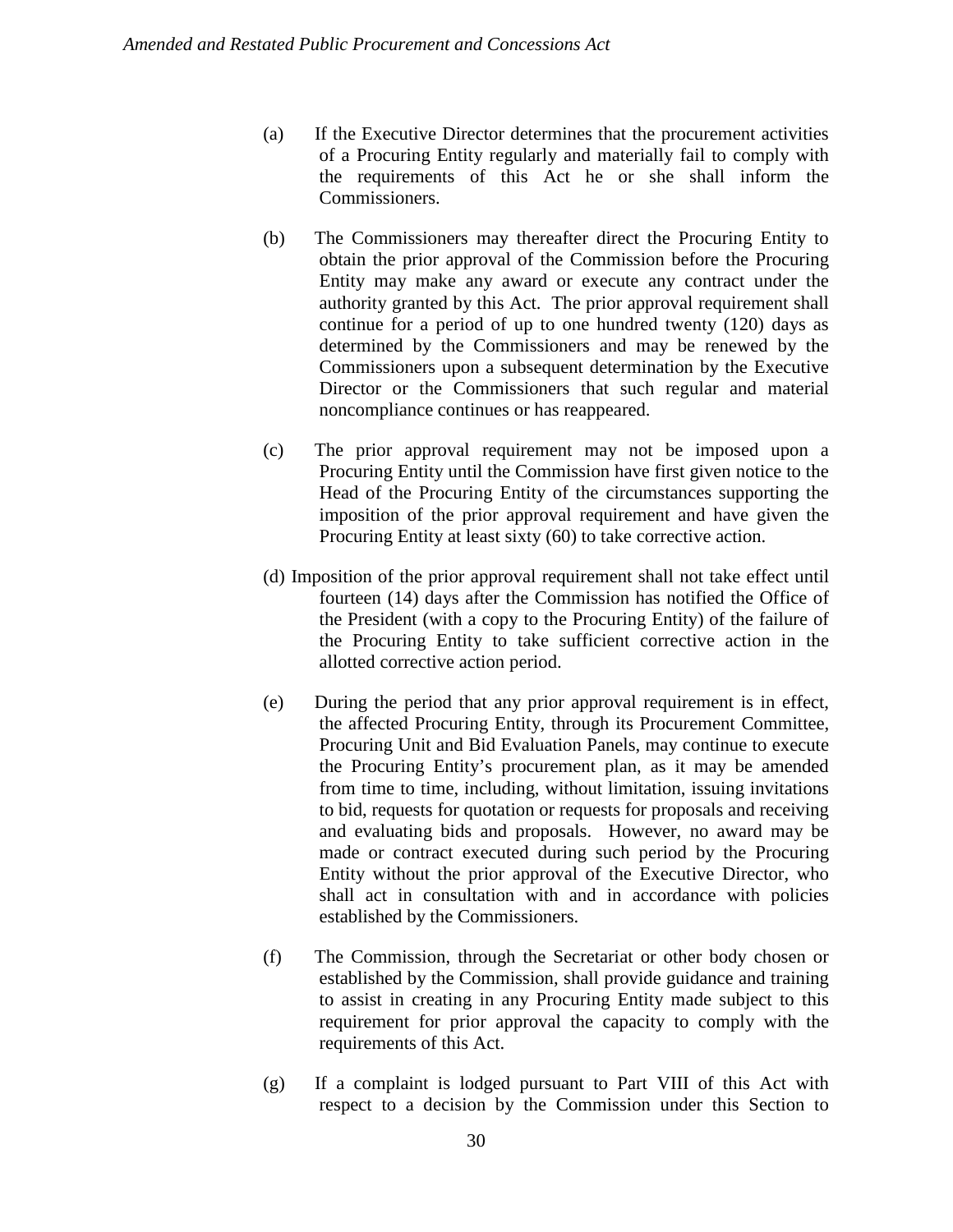approve or to reject an award or execution of a contract by the affected Procuring Entity, the Complaints, Appeals and Review Panel shall give no deference to the decision to approve or reject solely because it was the Commission which authorized the action being challenged.

- 24. Use of Private Sector Practices by Procuring Entities
	- (1) Subject to further guidelines and the approval by the Commission, a Procuring Entity may undertake procurement in accordance with established private sector or commercial practices if all the following are present:
		- (a) The Procuring Entity is legally and financially autonomous and operates under commercial law;
		- (b) The proposed procurement practice will ensure value for money, and will provide reasonable competition and transparency; and
		- (c) The Executive Director has approved in writing the proposed procurement method after consultation with the Commissioners or pursuant to guidelines approved by the Commissioners.
	- (2) The authority in subsection (1) of this Section may not be exercised until the Commissioners have adopted regulations to be followed by any Procuring Entity operating under the authority of this Section.
- 25. Non-A pplication of Section 24 to C oncessions

The provisions of Section 24 shall apply to procurement only and shall not under any circumstances apply to Concessions.

## **Sub-Part 2 – Procurement Structures in Procuring Entities.**

- 26. Pr ocur ement C ommittees
	- (1) Every Procuring Entity must establish a Procurement Committee to which this Act applies.
	- (2) A Procurement Committee shall consist of five (5) persons. The Head of the Procuring Entity or his or her deputy shall be chairperson of the Procurement Committee. The Head of the Procuring Entity shall appoint four other members of the Procurement Committee as follows:
		- (a) Two other senior officials of the Entity one of whom shall be the head of finance for the Entity,
		- (b) Subject to clause (c) below, such other qualified officials or employees of the Procuring Entity as are designated by the Head of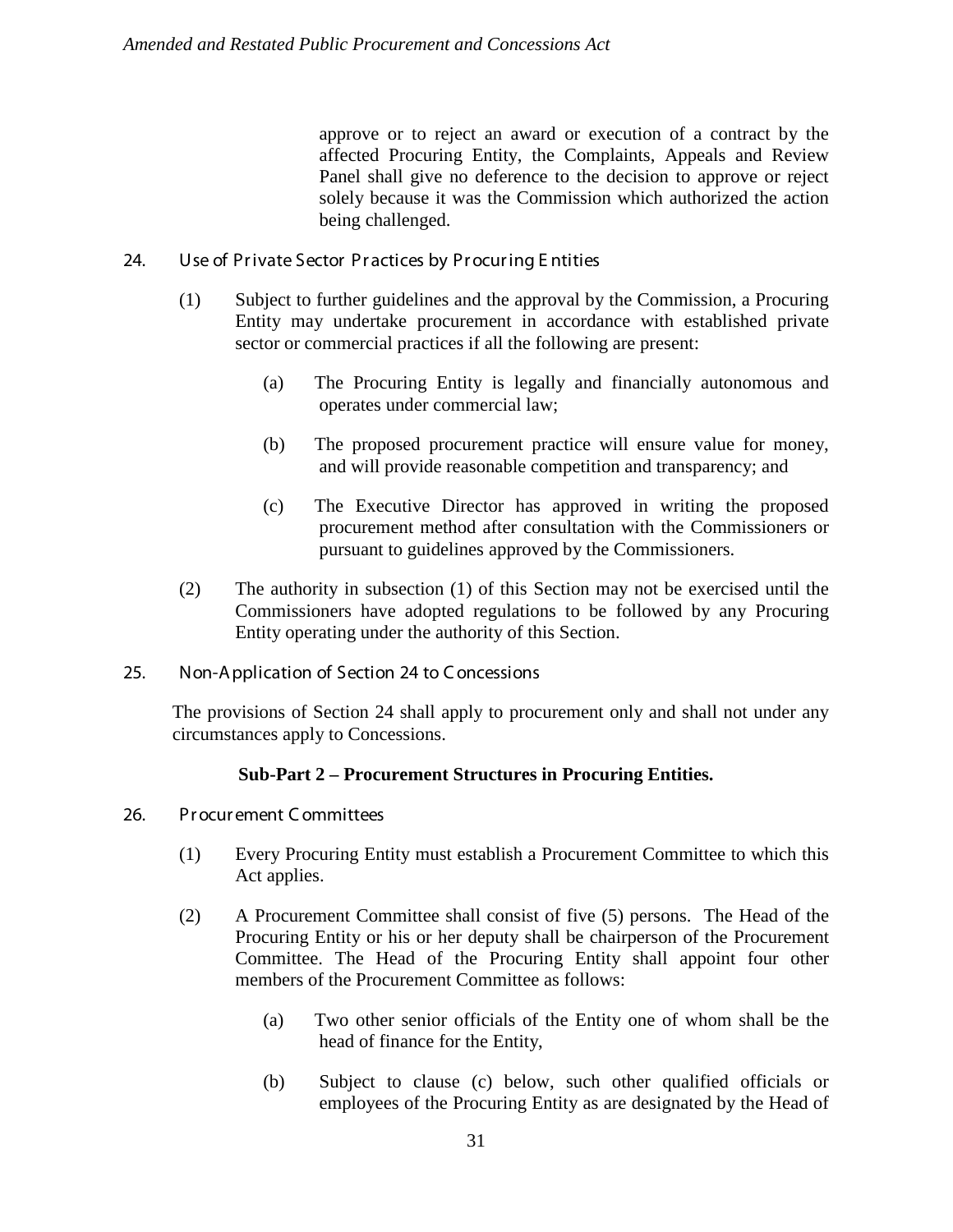the Entity and necessary to cause the Procurement Committee to have five (5) members.

- (c) When procurement matters relating to a specific end-user department are under consideration, one of the additional members appointed pursuant to clause (b), above, must be a representative of that end-user department.
- (3) The head of the Procurement Unit described in Section 29 shall also be a nonmember secretary to the Procurement Committee and either the head of the Procurement Unit or another member of the Procurement Unit designated by the head of the Procurement Unit shall be present at all meetings of the Procurement Committee at which procurement decisions are made or procurement actions are taken.
- (4) A Procurement Committee may co-opt other non-member employees of the Procuring Entity to advise it without a voting right. A Procurement Committee seeking assistance with a particular procurement issue or with procurement procedures generally shall in the first instance consult the appropriate division of the Secretariat. If the Secretariat is unable to provide the requested assistance, a Procurement Committee may with the consent of the Head of the Procuring Entity engage the services of such consultants and advisers, or coopt persons with specialized expertise, as may be required for a particular function provided in Section 27.
- 27. F unctions of the Pr ocur ement C ommittee

The Procurement Committee shall:

- (a) Review and approve procurement plans in order to ensure that they support the objectives and operations of the Entity and comply with the national budget process;
- (b) Oversee all the procurement functions of the Procuring Entity set forth in Parts IV and V of this Act;
- (c) Ensure compliance of the Procuring Entity with this Act and its regulations;
- (d) Review the activities of the Procurement Unit and the Bid Evaluation Panels and provide advice and direction where necessary to ensure selection of the lowest responsive evaluated bid in accordance with the requirements of Parts IV and V of this Act;
- (e) Verify that a budget allocation is available under the public financial management law for the expected amount of any contract award and, before giving any approvals pursuant to clause (f) of this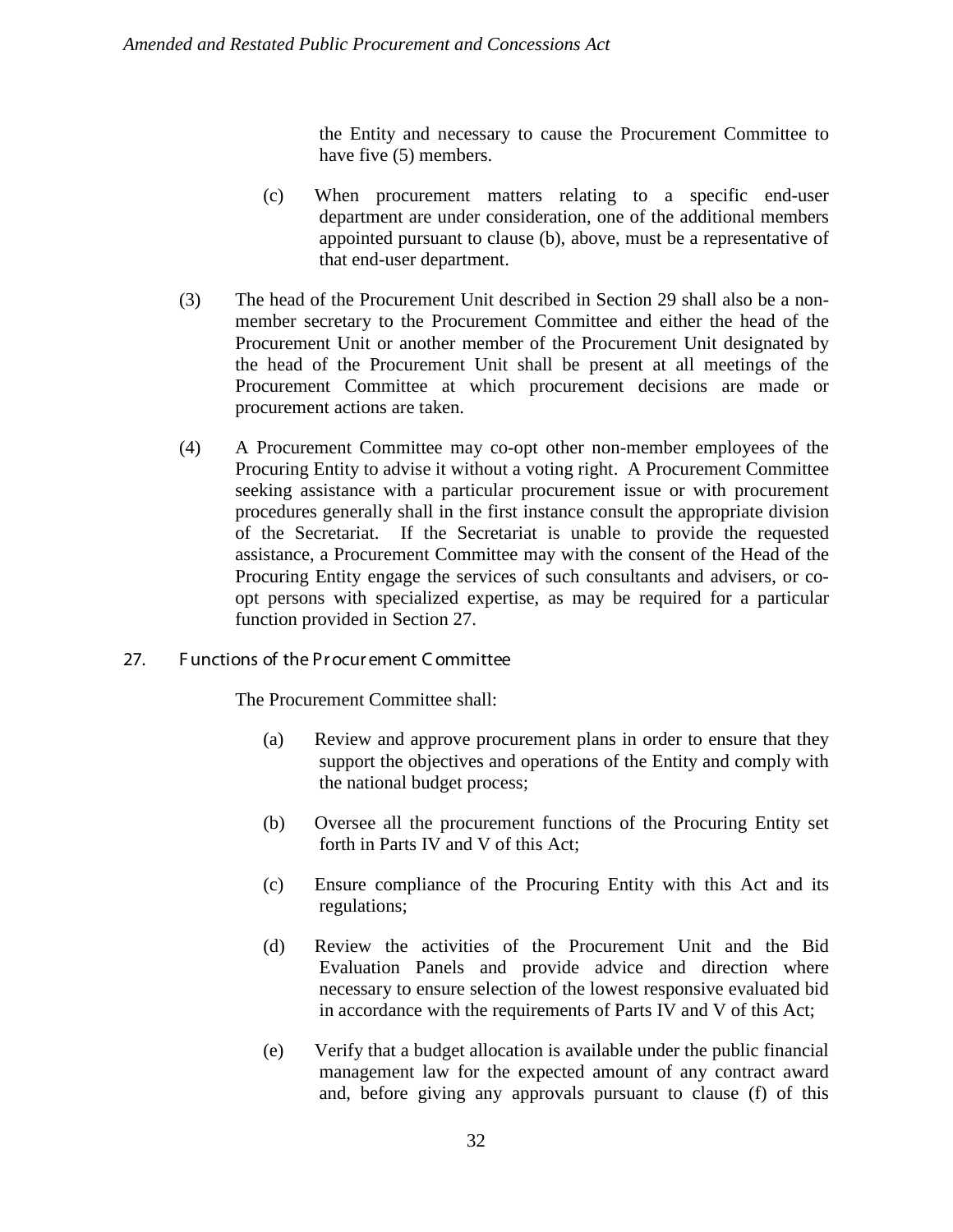Section, ensure that a budget allocation is available in the amount of any bid or proposal recommended by a Bid Evaluation Panel;

- (f) Receive the reports and recommendations of the Bid Evaluation Panel and reject the award if not consistent with the requirements of this Act, for procurements in excess of the relevant Thresholds contained in Section 7 of the Schedule. The Head of the Procuring Entity shall perform this function for procurements within the Thresholds provided for the Head of the Procuring Entity in Section 7 of the Schedule;
- (g) Provide the Commission with quarterly reports and as required;
- (h) Confirm the bid price is reasonable for the items to be procured and is in line with available funds or, otherwise, withhold approval of award as provided in clause (f). The Head of the Procuring Entity shall perform this function for smaller procurements as provided in the Regulations promulgated by the Commission;
- (i) Oversee contract administration and the applicable financial management laws to ensure compliance with all reporting requirements under this Act;
- (j) Ensure that stores and assets are disposed of in compliance with the provisions of this Act
- (k) Review the activities of each step of the procurement cycle leading to the selection of the lowest responsive evaluated bid by the Procuring Entity; and
- (l) Give approval to the Bid Evaluation Panel or otherwise to enable the Procuring Entity or Procurement Unit to continue with the procurement process.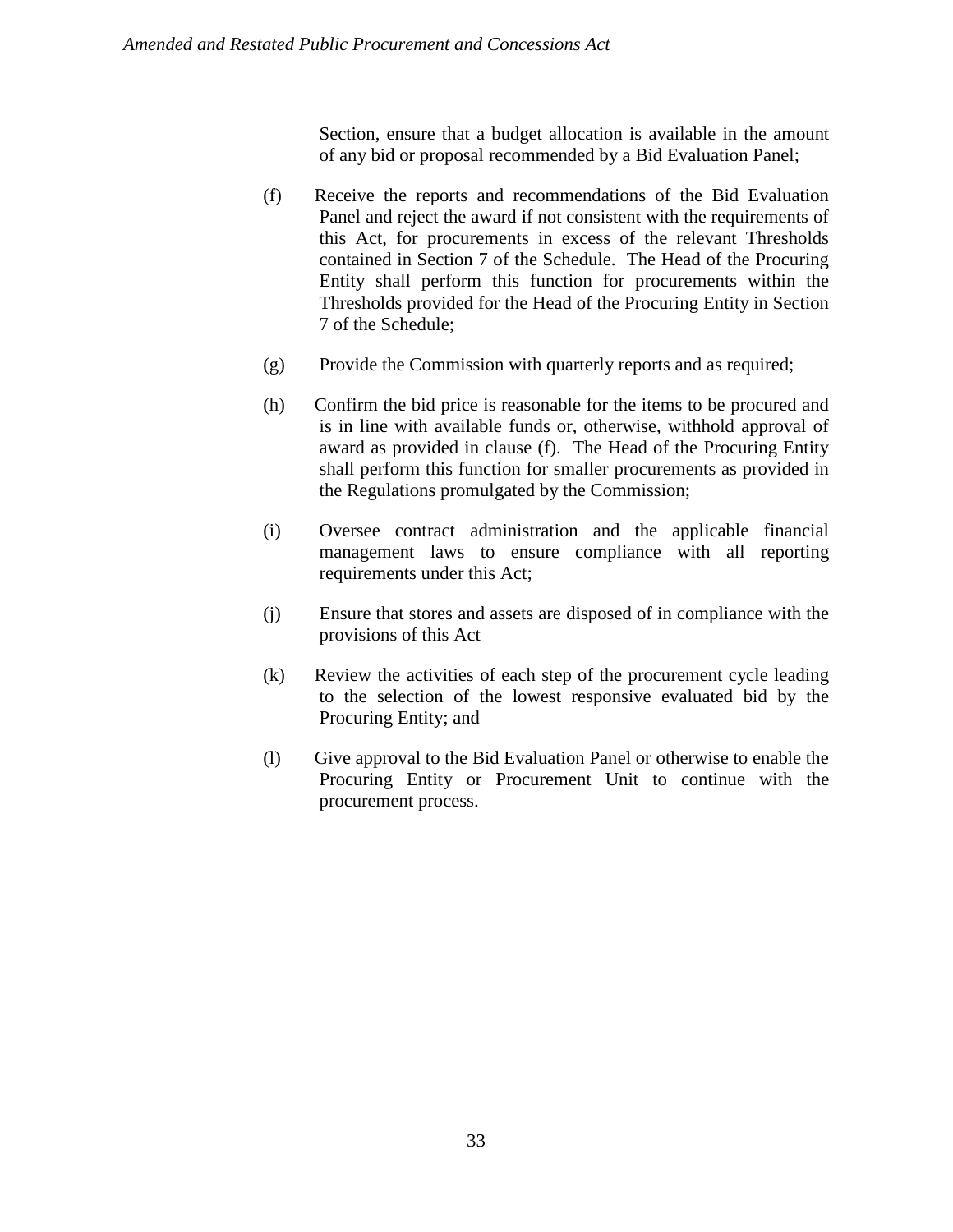#### 28. M eetings of Pr ocur ement C ommittees

- (1) A Procurement Committee shall meet as and when required to review a bid or perform related functions but shall in any event meet at least once every quarter.
- (2) A notice in respect of its quarterly meetings shall be given at least seven (7) days prior to the scheduled date of the meeting.
- (3) The quorum of a meeting of a Procurement Committee shall be at least four (4), comprising the chairperson or the acting head of the Entity who shall act as chairperson and at least three (3) other persons. The affirmative vote of at least a majority of the members present is required for the Committee to act.
- 29. Pr ocur ement Unit
	- (1) A Procurement Unit is hereby established in each Procuring Entity under this Act. The Procurement Unit shall operate under the supervision of the Entity's Procurement Committee.
	- (2) The Procurement Unit shall be staffed with persons trained and knowledgeable in procurement and charged with carrying out, on an ongoing basis, functions related to procurement.
	- (3) The Head of the Procuring Entity shall determine the composition of the Procurement Unit, provided that every Procurement Unit shall consist of not less than two (2) officials charged with responsibility for budgeting, expenditure and administration of public procurement for the Procuring Entity.
	- (4) The Head of the Procuring Entity shall ensure that the Procurement Unit is provided with adequate resources.
	- (5) The functions of a Procurement Unit shall be carried out in accordance with this Act and applicable regulations established by the Commission, and shall include:
		- (a) Preparing the Entity's procurement plan as contemplated by Section 40 of this Act and updating such plan as required;
		- (b) Preparing invitations to bid, requests for quotation, requests for proposals and bidding documents, including schedules and specifications;
		- (c) Publishing and distributing invitations to bid, requests for quotation, requests for proposals and bidding documents;
		- (d) Receiving and safeguarding bids;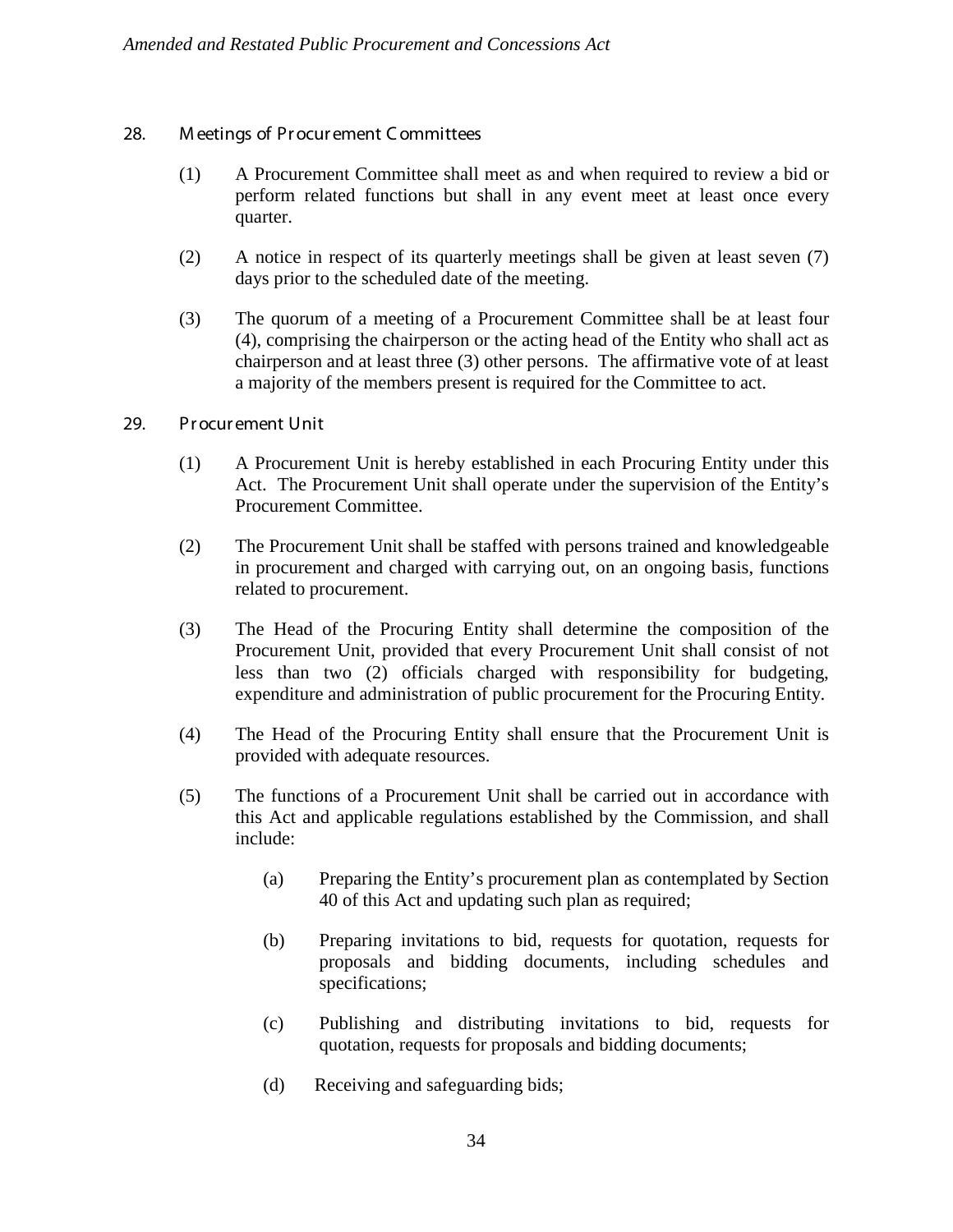- (e) Conducting bid opening procedures in accordance with Section 61 of this Act;
- (f) Performing secretarial and administrative services for the Entity's Procurement Committee;
- (g) Ensuring that the procurement procedures to be followed are in strict conformity with the provisions of the Act, its operating regulations and guidelines;
- (h) Monitoring and administering the performance of contracts;
- (i) Assessing the quality of the procured goods, works and services;
- (j) Maintain a database of all suppliers, contractors and consultants;
- (k) Maintain a profile of the past performance of suppliers, contractors and consultants with respect to their performance of contracts awarded under this Act; and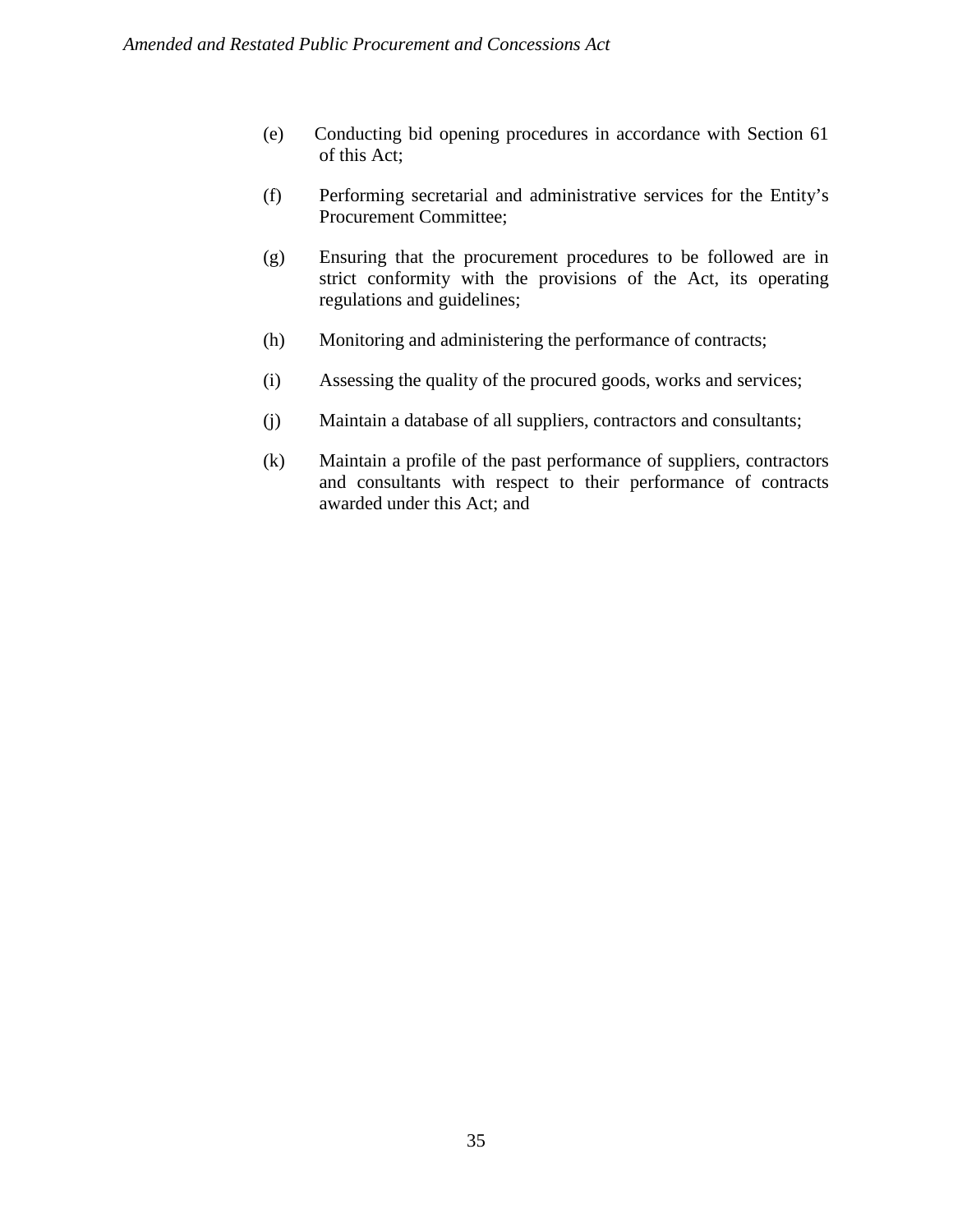- (6) Conducting such other activities of the Procurement Entity set forth in Part IV of this Act relating to the foregoing as may be delegated and directed by the Procurement Committee or required by the regulations.
- 30. B id E valuation Panel
	- (1) Each Procurement Committee shall constitute a Bid Evaluation Panel with the required expertise as and when required to evaluate bids solicited by the Procuring Entity.
	- (2) A Bid Evaluation Panel shall be responsible for the evaluation of bids in accordance with the predetermined and Published evaluation criteria as outlined to bidders in the bid documents in accordance with this Act and shall prepare and submit evaluation reports and recommendations for award for the consideration of the Procurement Committee or the Head of the Procuring Entity as provided in the Schedule.
	- (3) The Commission may make rules to regulate the composition and activities of Bid Evaluation Panels.
	- (4) No member of the Commission or a Procurement Committee shall serve on a Bid Evaluation Panel.
- 31. Time for Entering into Contracts; Report to Commission of Proposed Awards; C er tain Pr ocur ement C ommittee A ctions Deemed C er tifications by H ead of Procur ement C ommittee
	- (1) Except in the case of emergency and with the prior approval of the Commission, the Procurement Committee shall deliver to the Commission a notice of intent to award a contract exceeding the Thresholds as establish by Regulations promulgated by the Commission. No Procuring Entity shall enter into a procurement contract above the Thresholds establish by Regulations promulgated by the Commission unless a minimum of fourteen (14) days have lapsed since the notification of intent to award a contract was delivered to the Commission. The Commission shall cause a notice of intent to award a contract whose contract price exceeds the Thresholds in the Regulation to be published within two (2) business days of receipt of such notice. A Procuring Entity may award a contract whose contract price is less than the Thresholds in the Regulation without notice to the Commission and passage of a minimum of fourteen (14) days as provided in this subsection (1).
	- (2) If the Commission takes no action within fourteen (14) days after it receives a notification of intent to enter into a contract for contracts in excess of the Thresholds establish by Regulations promulgated by the Commission, the Procuring Entity may proceed with the award of the contract and the finalization of the procurement. If the Commission objects to the proposed award within said fourteen (14) day period, it shall return the notice to the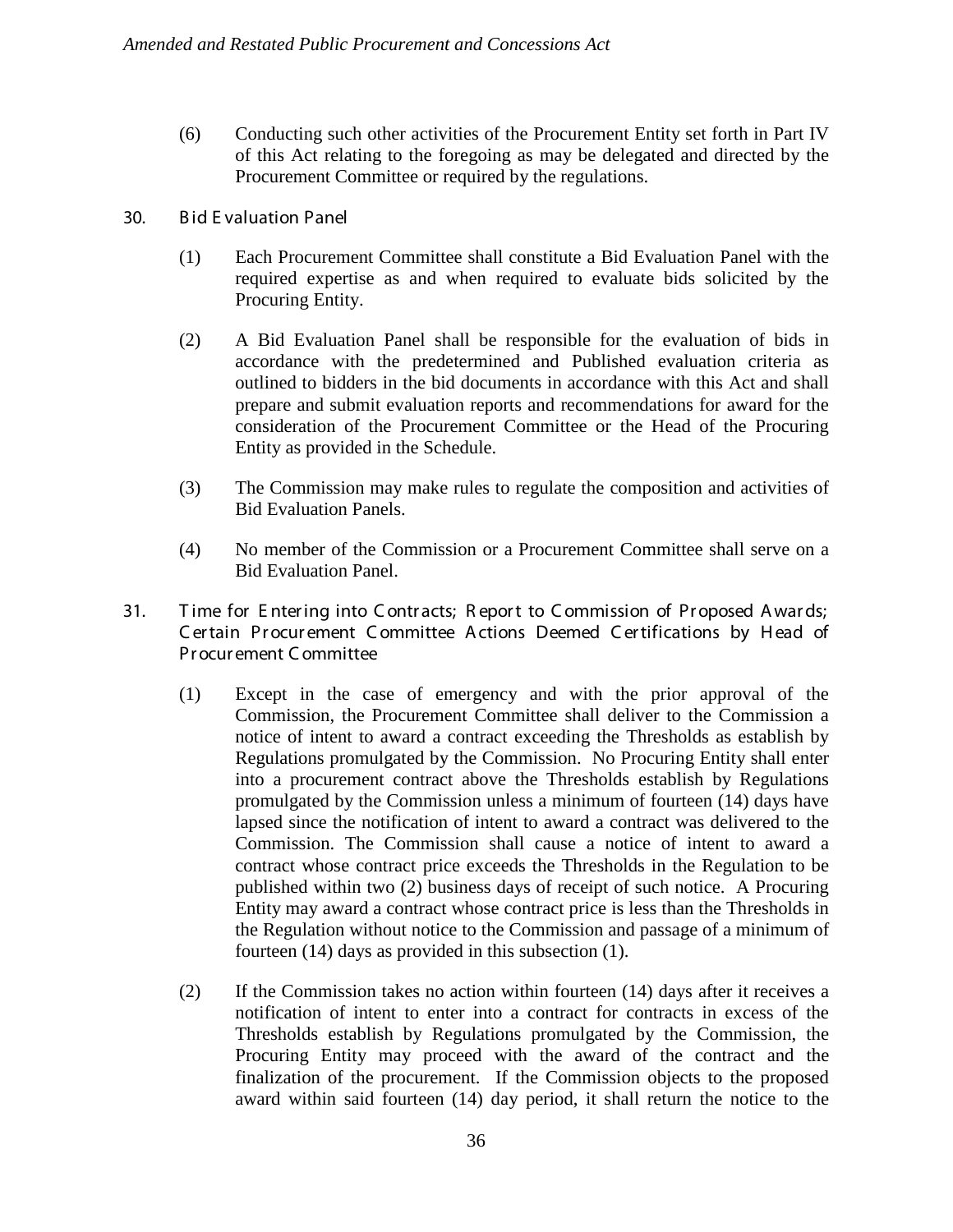Procuring Entity with the reasons for rejection. No award may be made until the Procuring Entity takes steps to bring the proposed procurement into compliance with this Act.

- (3) The Commissioners may authorize a Procuring Entity to execute a contract before the expiration of the notice period referenced in subsection (1) of this Section by issuing a written waiver. The Commission may request the Procuring Entity to furnish supporting documentation demonstrating compliance with the provisions of this Act.
- (4) Whenever a Procurement Committee or the Head of the Entity executes a procurement contract or causes the Commission to be notified of a proposed procurement contract pursuant to subsection (1) of this Section, the Procurement Committee or the Head of the Entity, as the case may be, is deemed to have certified to both the Commission and the Ministry of Finance that a budget allocation is available to the Procuring Entity in the amount of the proposed contract and that the bid documents complied with Section 34 of this Act. .

## **PART IV – GENERAL PROVISIONS ON PROCUREMENT PROCEEDINGS OF PROCURING ENTITIES**

- 32. Qualification of B idder s
	- (1) In order to participate in procurement proceedings, a bidder must qualify by meeting the criteria set by the Procuring Entity, which will normally include evidence of:
		- (a) Professional and technical qualifications;
		- (b) Equipment availability, where applicable;
		- (c) Past performance;
		- (d) After-sales service, where applicable;
		- (e) Spare parts availability;
		- (f) Legal capacity;
		- (g) Financial resources and condition; and
		- (h) Verification by the internal revenue authority of payment of taxes and social security contributions when due.
	- (2) The qualification criteria set forth in subsection (1) of this Section shall be applied by examining, through investigation and collaboration with other relevant agencies, to ascertain whether or not the bidder meets the minimum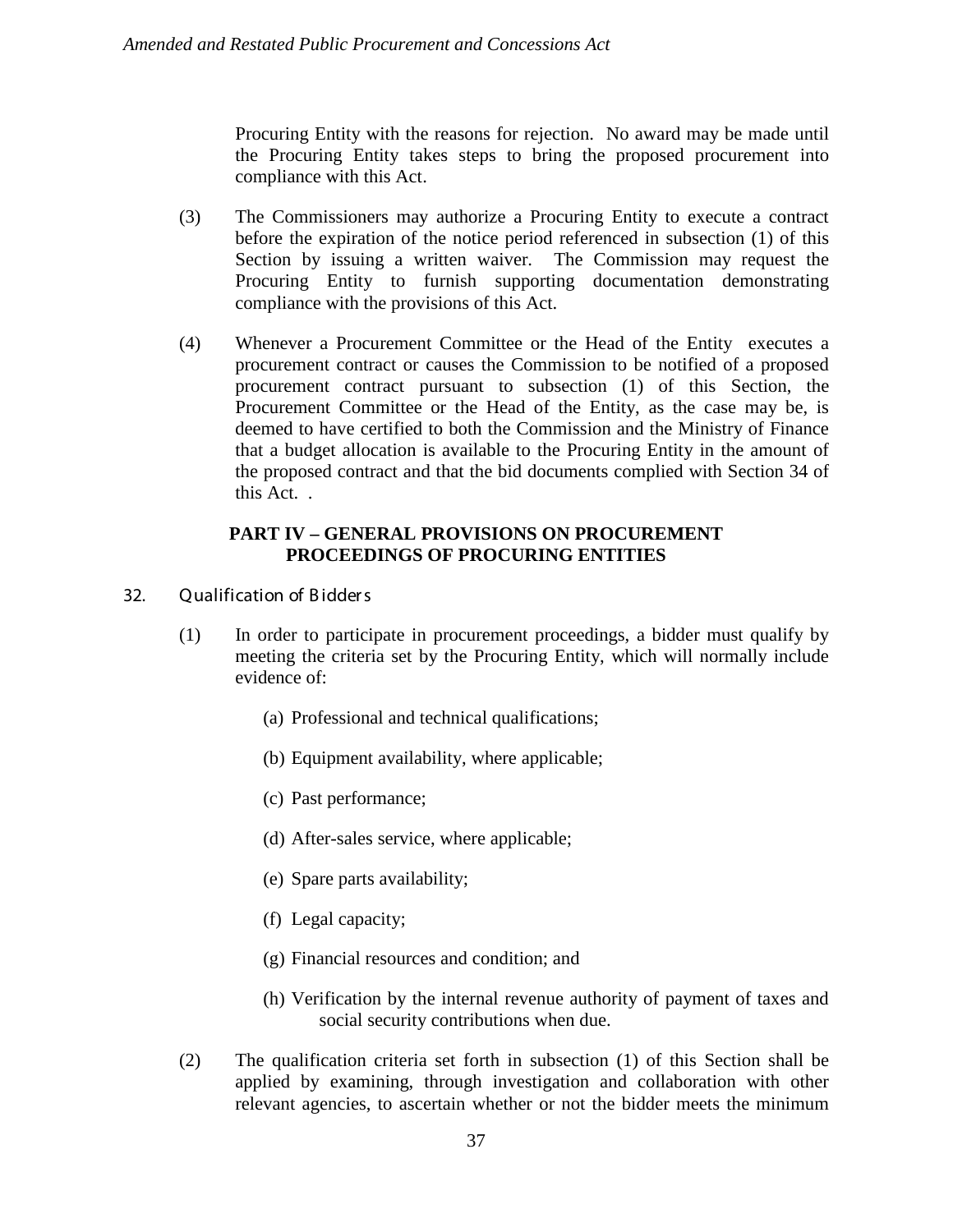qualification criteria established for the bid and not by using a point system for comparing the relative level of qualifications of participating bidders.

- (3) The Procuring Entity shall be entitled to demand qualification documentation from potential bidders in formal prequalification proceedings, or as a required component of a bid submission.
- (4) Any requirement established pursuant to this Section shall be set forth in the documents setting forth the prequalification requirements, if any, or in the invitation to bid, request for quotation, request for proposal or related bidding documents if there is no prequalification, and shall apply equally to all bidders without discrimination; and only these criteria stated in such documents shall be applied.
- (5) When prequalification proceedings are held, the Procuring Entity shall:
	- (a) Provide to all bidders responding to the invitation to prequalify, prequalification documents which shall provide bidders with the information required to enable them to prepare and submit their applications for prequalification;
	- (b) Make available to each applicant the results of the assessment of the prequalification and invite all applicants that meet the minimum criteria for prequalification to bid; and
	- (c) Allow bidders adequate time to acquire, prepare and submit prequalification documents. The period so allowed shall not be less than the period allowed for bidders to submit bids under national competitive bidding and international competitive bidding respectively.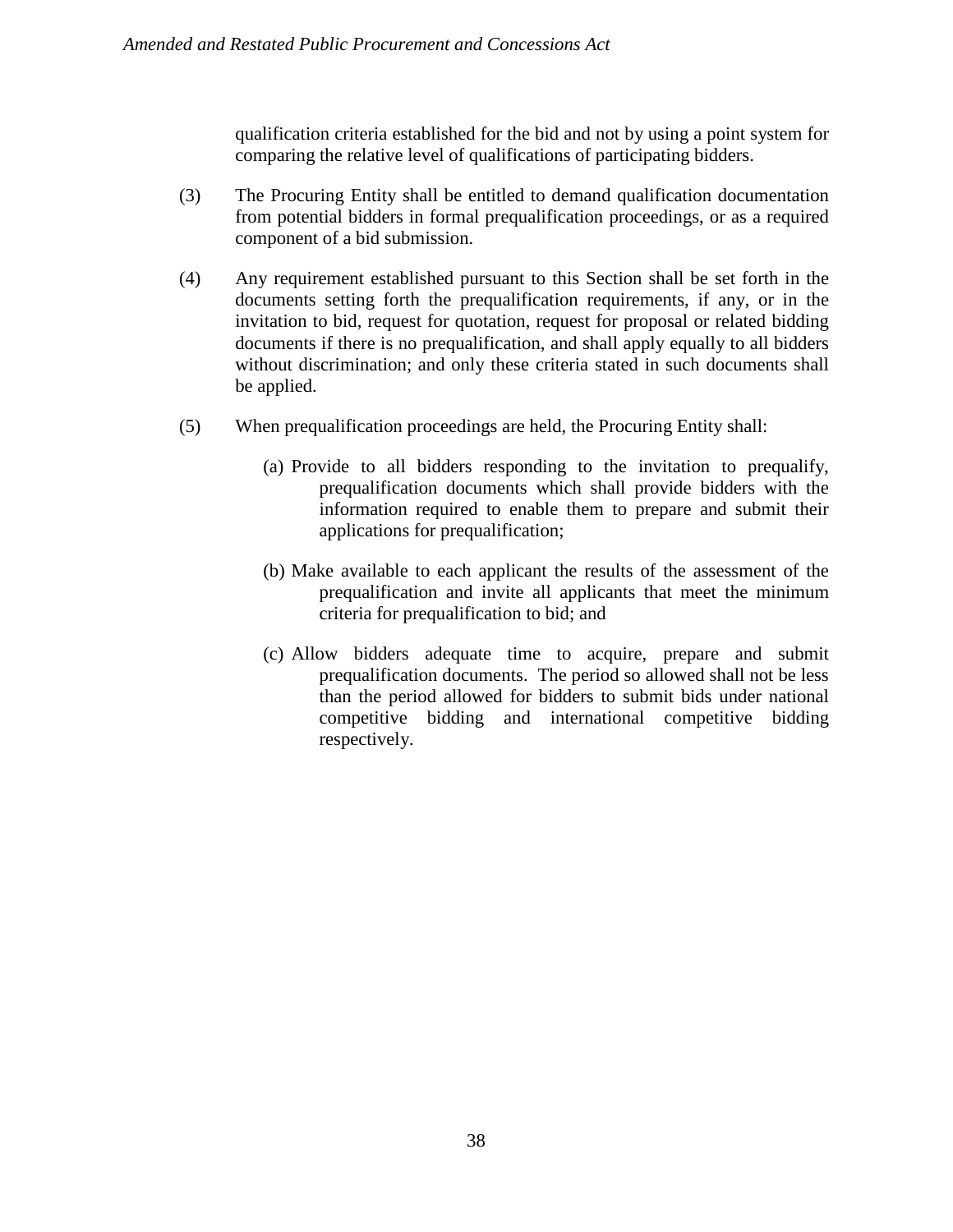- (6) Where prequalification proceedings are not conducted, post-qualification, in which the Procuring Entity verifies the qualifications of the bidder selected for award against the criteria stated in the invitation to bid, request for quotation, request for proposal or related bidding documents, shall be used.
- (7) A Procuring Entity shall disqualify a bidder if it finds at any time that the information submitted concerning the qualifications of the bidder was materially inaccurate or materially incomplete.
- 33. C lar ification and M odification of B idding and Pr equalification Documents
	- (1) Bidders or prospective bidders may request a clarification of any document furnished by the Procuring Entity in connection with a prequalification proceeding or an invitation to bid, request for quotation or request for proposal within the time specified in the relevant document.
	- (2) Responses to requests for clarification and responses from a pre-bid conference as well as any modification or any other clarification of any document furnished by the Procuring Entity in connection with a prequalification proceeding or an invitation to bid, request for quotation or request for proposal shall be communicated to all bidders participating in the procurement proceedings without delay, so as to allow bidders an opportunity to take the clarifications or modifications into account in preparing their submissions. If the clarification is not dispatched (by electronic mail where possible) at least one (1) week prior to the deadline for submission of bids, the Procuring Entity shall extend the deadline for submission of bids or applications to prequalify for a period sufficient to permit the bidder or applicant for prequalification to respond to the material elements of the clarification.

## 34. R equir ements A pplicable to B id and B idder Pr equalification Documentation

- (1) All documentation used in bidding and bidder prequalifications and all submissions by bidders shall be in the English language or, in the case of bidder submissions, shall be accompanied by a certified English translation.
- (2) To the extent possible, any specifications, plans, drawings, designs and requirements or descriptions of goods, works or services shall be based on the relevant objective technical and quality characteristics and performance of the goods, works or services to be procured, provided that
	- (a) there shall be no requirement for or reference to a particular brand, trademark, name, patent, design, type, specific origin or producer unless there is no other sufficiently precise or intelligible way of describing the characteristics of the goods, works or services to be procured and unless words such as "or equivalent" are included, and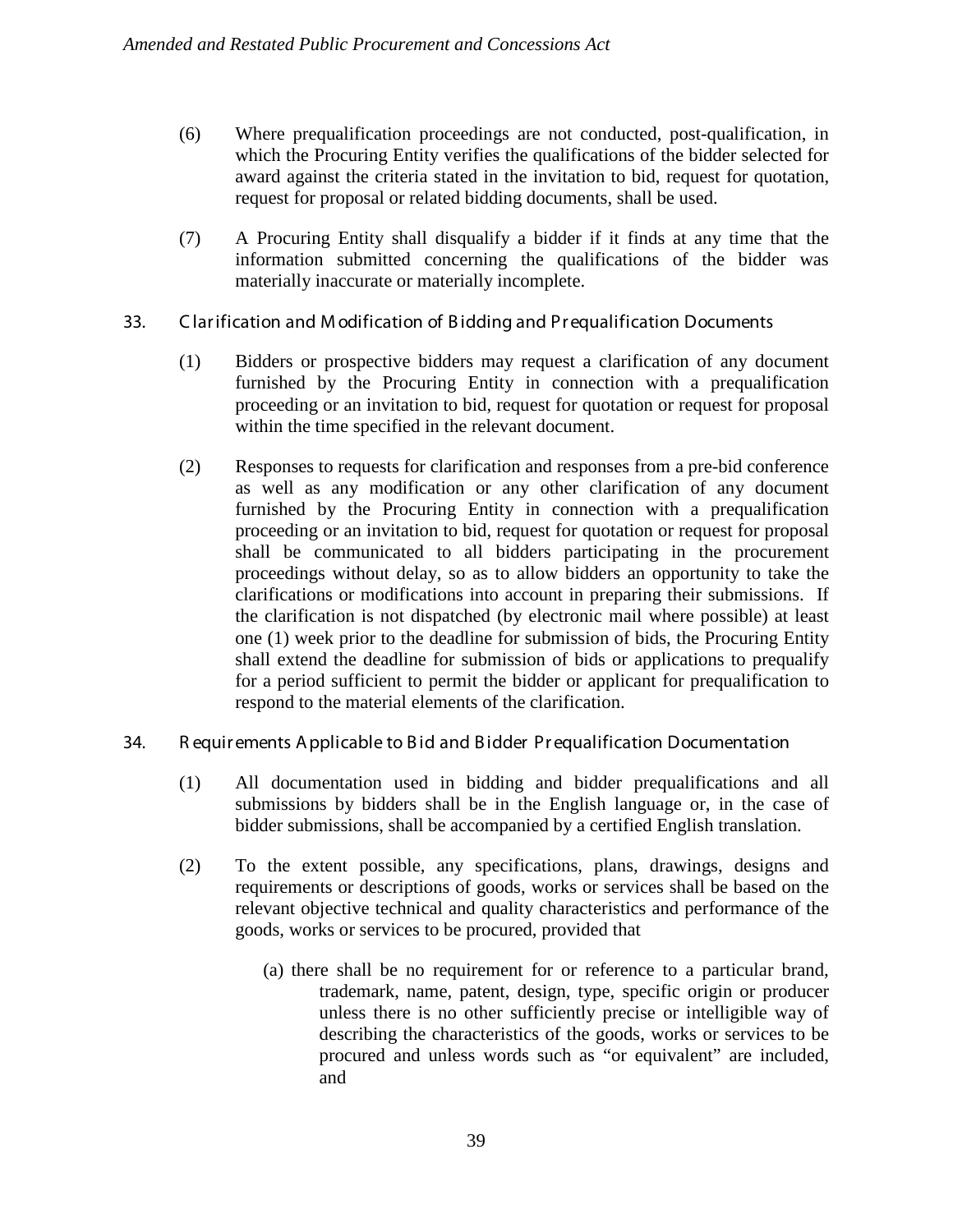- (b) there shall be no requirement that named or nominated subcontractors, subsuppliers or subconsultants be utilized .
- (3) Any descriptions of the technical or quality characteristics of the goods, works or services to be procured, and requirements as to testing, packaging, marking, labeling or conformity certification, or symbols and terminology, that are irrelevant to the performance of the goods or create unjustified obstacles to participation by qualified bidders, and unnecessarily and without justification limit competition, shall not be included or used in the prequalification documents or bidding documents.
- (4) The Procuring Entity shall where applicable prepare descriptions of procurement requirements in conformity with the applicable environmental protection legislation and regulations as well as international conventions and standards.

# 35. Deadline for B ids and Other A pplications

The Procuring Entity shall set the deadline for submission of bids, applications for prequalification and expressions of interest so as to allow sufficient time for their preparation and submission, with a view to maximizing competition, in accordance with the minimum periods set in Section 48(4) for national open competitive bidding and Section 49(3)(b) for international open competitive bidding or as may be set forth in regulations for other methods of procurement.

## 36. C ancellation of Pr oceedings or R ejection of B ids

- (1) A bid may be rejected only in accordance with this Act and regulations made thereunder.
- (2) A Procuring Entity may:
	- (a) Reject all bids at any time prior to the acceptance of a bid where:
		- i. There is a lack of effective competition and there is a reasonable belief that minor changes in the details of the invitation to bid, request for quotation, request for proposal or related bidding documents or increased advertising will increase the level of competition;
		- ii. Some or all of the bids are not substantially compliant with the invitation to bid, request for quotation, request for proposal or related bidding documents, but there is a reasonable belief that minor changes in the details of the invitation to bid, request for quotation, request for proposal or related bidding documents will increase the number of compliant bids; or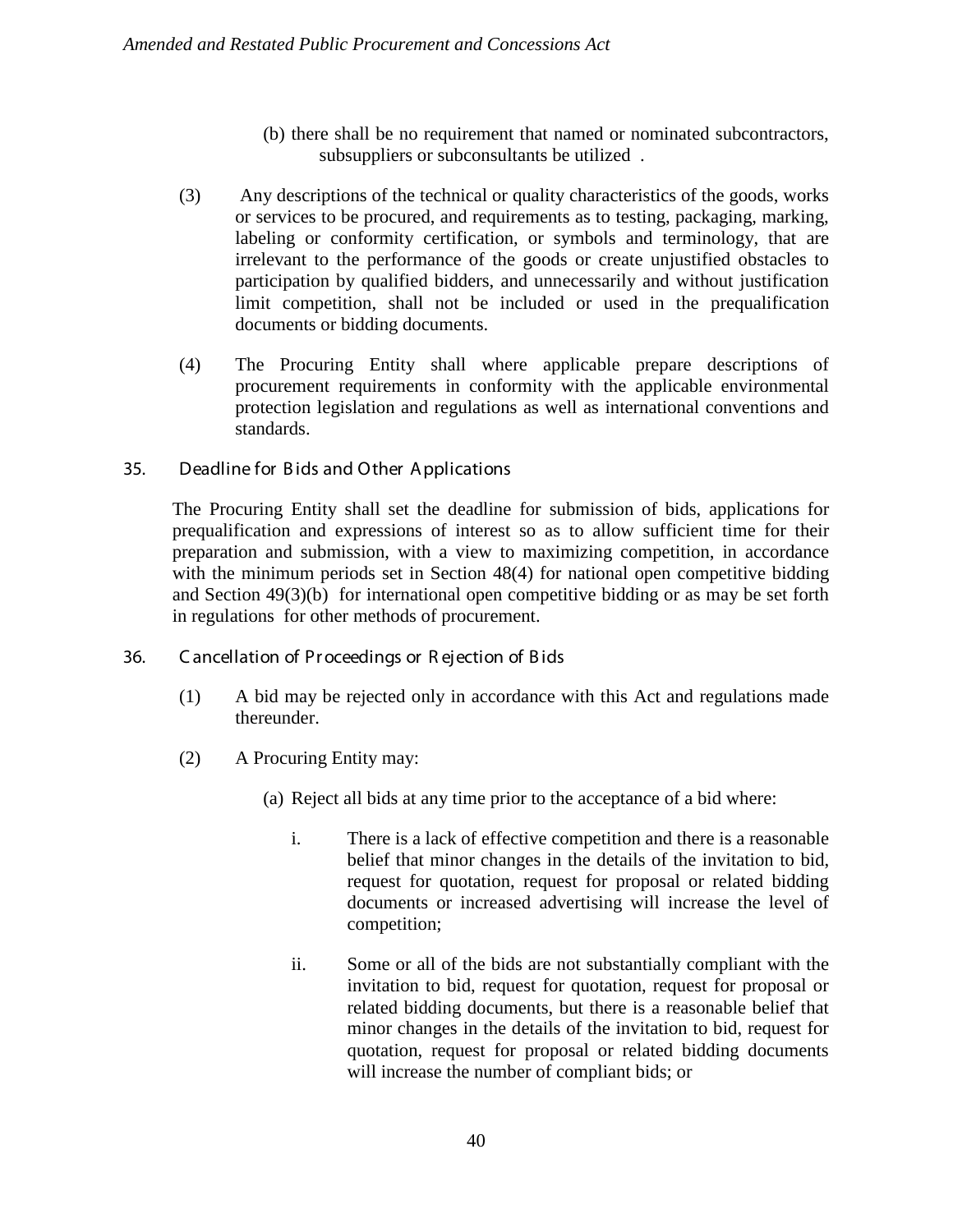- iii. Bid prices are substantially higher than the existing budget for the procurement, but there is a reasonable belief that minor changes in quantities, requirements or other details of the bidding documents will produce lower bids.
- (b) Cancel the procurement proceedings at any time prior to the acceptance of a bid where continuing with the procurement in its present form or a substantially similar form is not appropriate because:
	- i. The procurement need has ceased to exist or changed significantly;
	- ii. Insufficient funding is available for the procurement;
	- iii. There is a significant change in the required technical details, bidding conditions, conditions of contract or other details, such that the recommencement of proceedings is necessary;
	- iv. No responsive bids are received
	- v. There is evidence of corruption, fraud, coercion or collusion among bidders; or
	- vi. Cancellation is deemed to be in the interest of national security.
- (3) Before rejecting all bids or canceling any procurement proceedings, the Procurement Unit shall prepare a written request for approval of the rejection or cancellation for submission to the Procurement Committee, which shall clearly state:
	- (a) Detailed reasons for recommending rejection of all bids or cancellation;
	- (b) The status of the procurement proceedings, including in particular, whether bids have already been opened under bidding methods; and
	- (c) Whether new procurement proceedings (in the case of cancellation) or a request for revised bids (in the case of rejection of all bids) are recommended and, if so, the modifications recommended.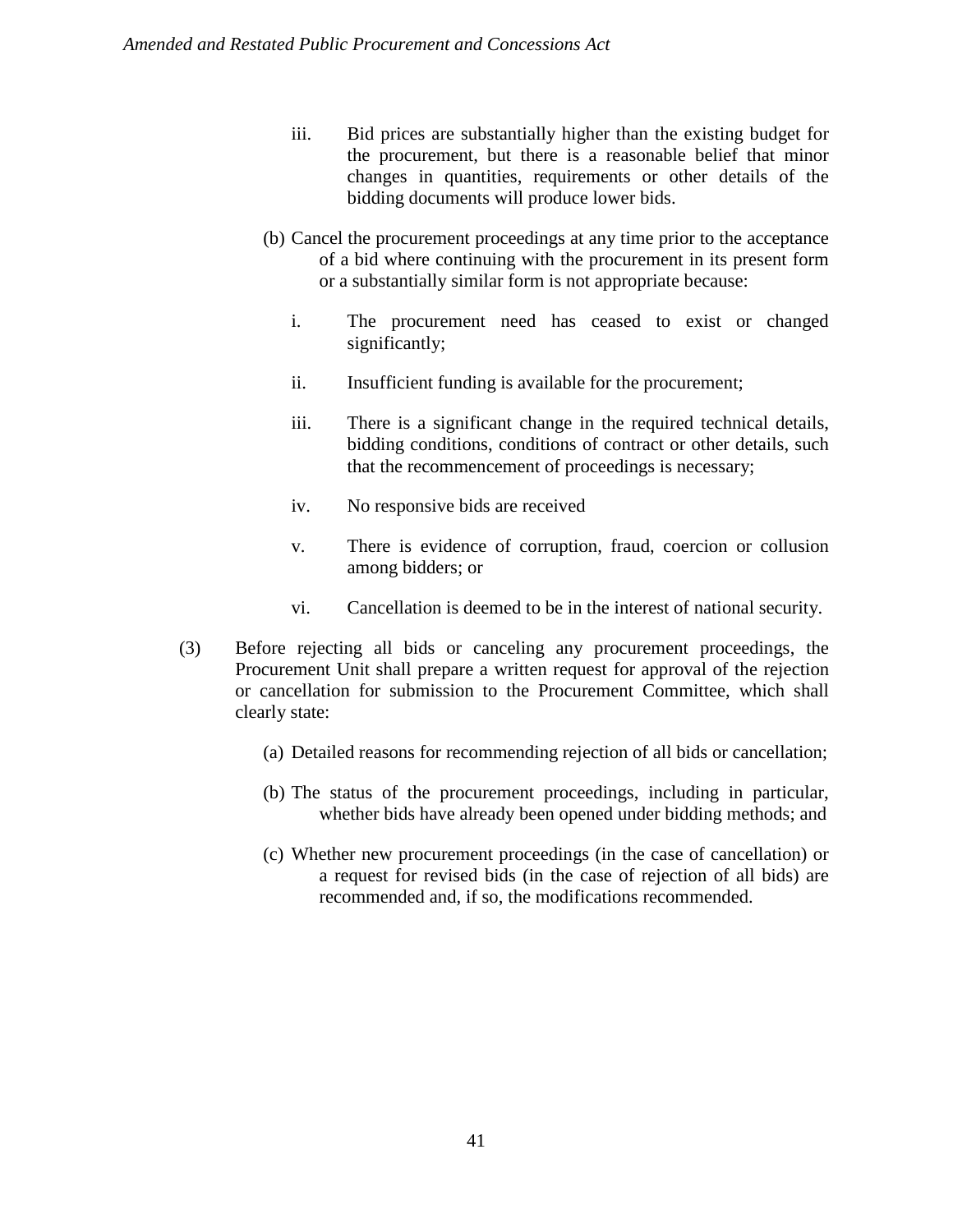- (4) The reason for rejecting all bids, or for canceling the procurement proceedings, shall be noted in the record of the procurement proceedings, and promptly communicated to the bidders.
- (5) A Procuring Entity shall not be liable to a bidder by reason only of rejection of all bids or cancellation of procurement proceedings under subsection (2) of this Section.
- (6) A Procuring Entity shall not reject all bids and invite new bids on the same bidding and contract documents solely for the purpose of obtaining lower prices.
- (7) If a decision to cancel the procurement proceedings is taken before the deadline for submission of bids, any bid received shall be returned unopened to the bidder.
- (8) In the event of cancellation or the rejection of all bids in accordance with subsection (2) of this Section, the procurement shall not be re-bid to the same specifications and contract conditions unless the cancellation of the initial proceeding is for budgetary or other reasons unrelated to the specifications and contract conditions, provided that if the procurement is to be repeated, the reasons for the cancellation of the initial proceeding shall be examined and the technical specifications, contract conditions or both, may be suitably modified prior to re-bidding.

## 37. Public Notice of C ontr act A war ds

The Procuring Entity shall promptly furnish the Commission notice of each contract awarded in which the price of the contract exceeds the applicable Thresholds establish by Regulations promulgated by the Commission indicating the reference number used in the bidding process, the contract price, the name and address of the successful bidder, a brief description of the goods, services or work procured and the procurement method utilized in awarding the contract. The Commission shall cause this information promptly to be Published.

## 38. Debr iefing of Unsuccessful B idder s

The Procuring Entity shall, upon the request of any unsuccessful bidder, inform the bidder of the reasons for which the bid was unsuccessful.

## 39. F or m of C ommunications

(1) Subject to this Act, documents, notifications, decisions and other communications referred to in this Act to be submitted by the Procuring Entity to a bidder or by a bidder to the Procuring Entity, shall be in writing.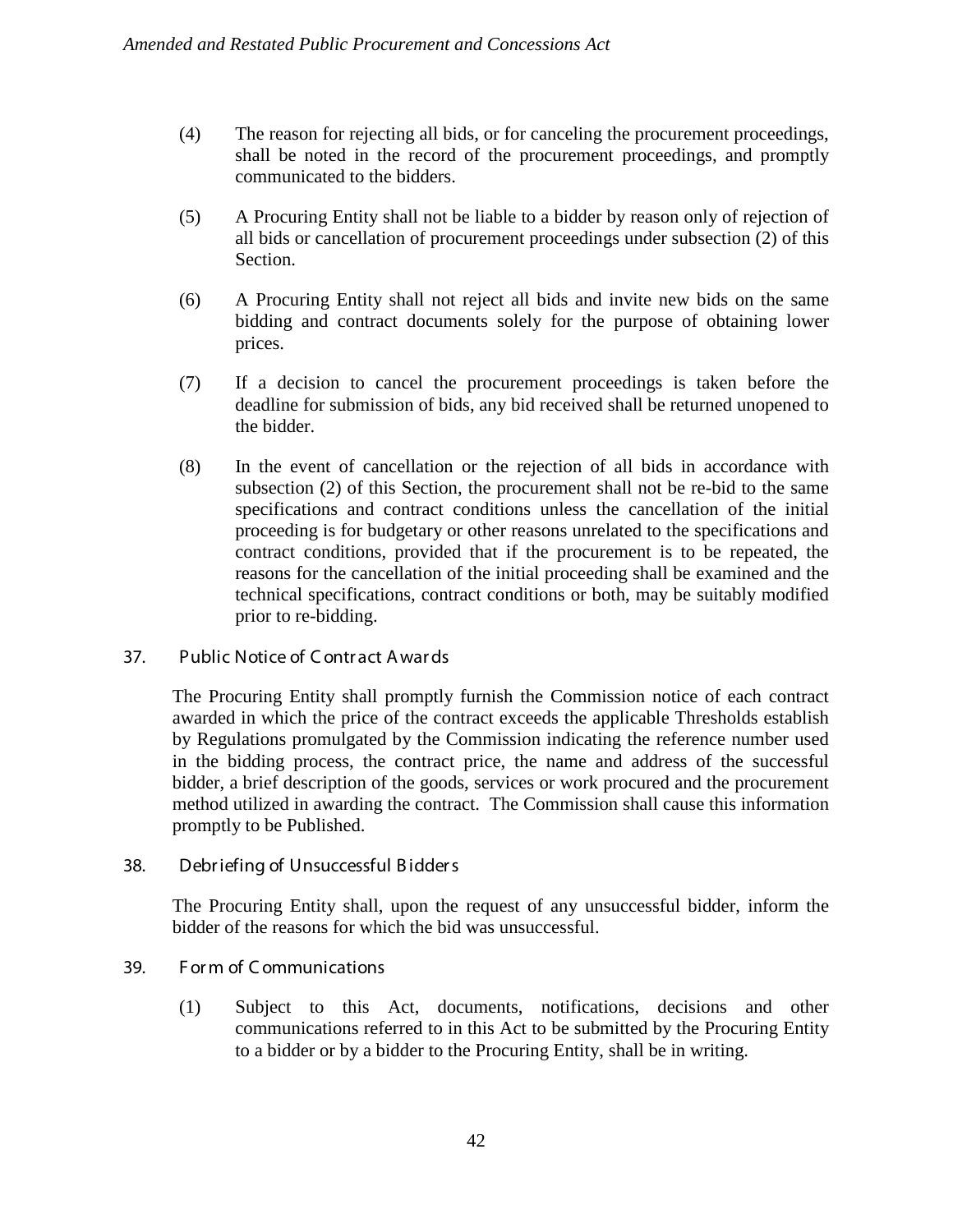(2) The Commission may authorize Procuring Entities to use other forms of communication with bidders, potential bidders or applicants for prequalification (including electronic communication), but any such other means of communication may be used only if the method selected by the Procuring Entity : (a) preserves a record of the content of the communication, provides an adequate level of security and does not unduly restrict bidders' access to the procurement proceedings, (b) otherwise satisfies the requirements of this Act, regulations issued under this Act and other applicable legislation and (c) the Procuring Entity in fact preserves such records in a manner and for the term prescribed in law or in applicable regulations.

## 40. Pr ocur ement Planning

- (1) All Procuring Entities shall undertake procurement planning, with a view to achieving maximum value for public expenditure and the other objects of this Act.
- (2) For each fiscal year the Procurement Unit shall prepare a draft annual procurement plan for goods, works and services for use by the Procuring Entity in the Procuring Entity's budgeting process. Upon budget approval, the Procurement Unit shall prepare an annual procurement plan for goods, works and services in accordance with the Procuring Entity's approved programs and budget and furnish it to the Procurement Committee. The plan shall include.
	- (a) A brief description of each planned procurement contract;
	- (b) The estimated cost of each planned procurement contract;
	- (c) The procurement method to be used; and
	- (d) Processing steps and time schedules.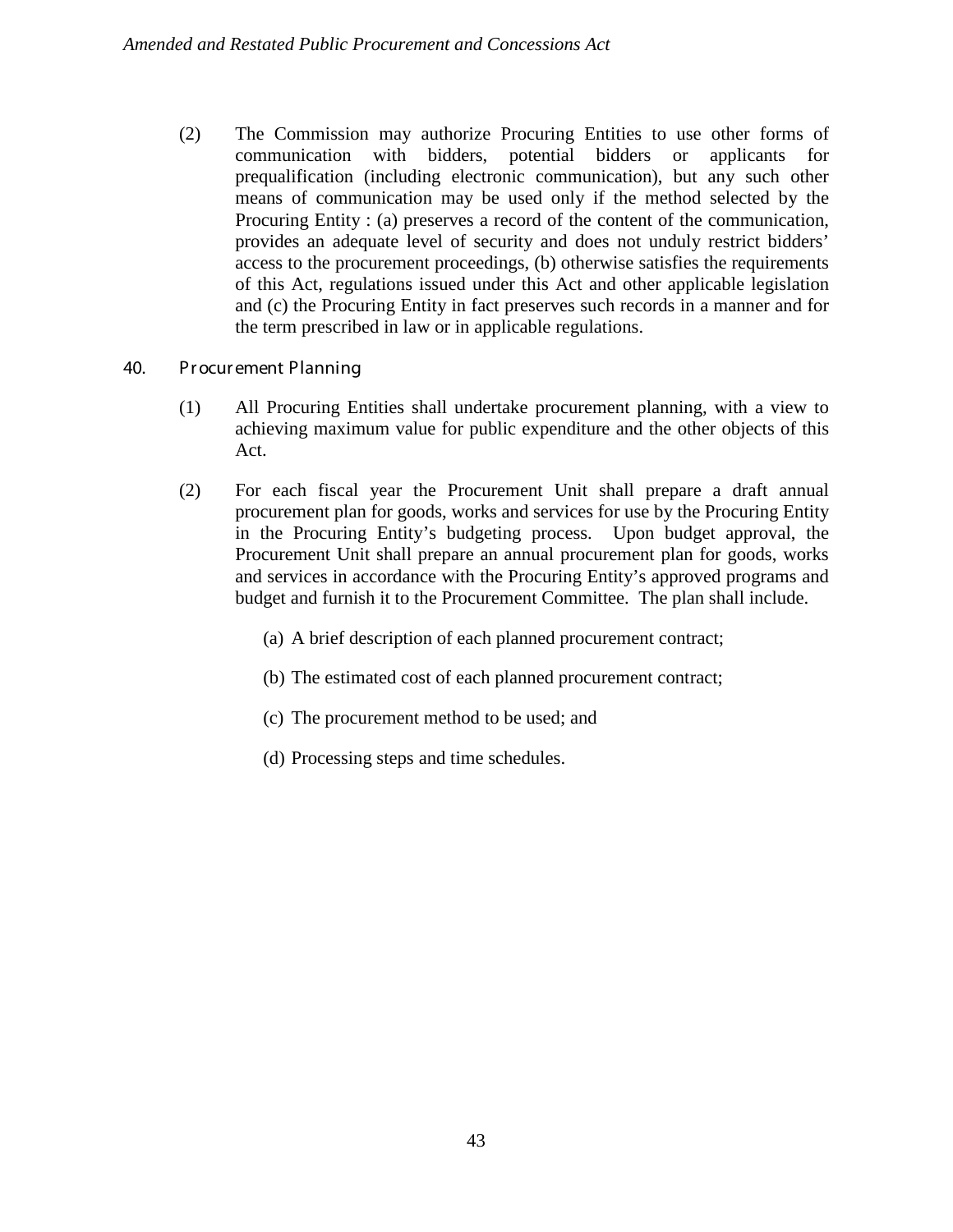- (3) After review and any revisions by the Procurement Committee, the Procurement Committee shall furnish a copy of the annual procurement plan to the Commission for approval.
- (4) A Procuring Entity shall not divide a procurement order into parts or lower the estimated contract price of a procurement order to avoid the application of the procedures for public procurement prescribed in this Act. Such Actions if carried out shall constitute contravention of this Act.
- (5) Each Procuring Entity, shall, on a quarterly basis and whenever it becomes necessary, review and update its procurement plans and notify the Commission in writing and the Minister of Finance of any material changes in its plan. An updated procurement plan shall accompany said notice to the Commission.
- 41. C ontr act A dministr ation
	- (1) The Procuring Entity shall be responsible for the administration and monitoring of contracts entered into by the Entity. The contract administration functions shall include at least the following:
		- (a) ensuring that the contractor complies with the specifications and terms of the contract;
		- (b) ensuring that the contract is being performed on schedule;
		- (c) ensuring that payments made to the contractor are in accordance with the terms of the contract.
		- (d) determining when a contract has been successfully performed which will entitle the contractor to final payment; and
		- (e) in the case of each contract awarded by the Procuring Entity, designating a contract administration officer who will have responsibility for the administration of the contract consistently with the requirements of this Act and the regulations.
- 42. Pr ice A djustment
	- (1) Price adjustment is not permitted unless provided for in the procurement contract to take into account changes in economic circumstances.
	- (2) If the procurement contract provides for the possibility of price adjustment, it shall stipulate: (a) the conditions, such as increases or decreases in the cost of materials, labor, transportation and energy, in which price adjustment would be permitted; (b) the formulas and indices to be referred to in order to determine whether economic conditions have altered to a significant enough degree to justify a price adjustment and to identify the amount of increase or decrease;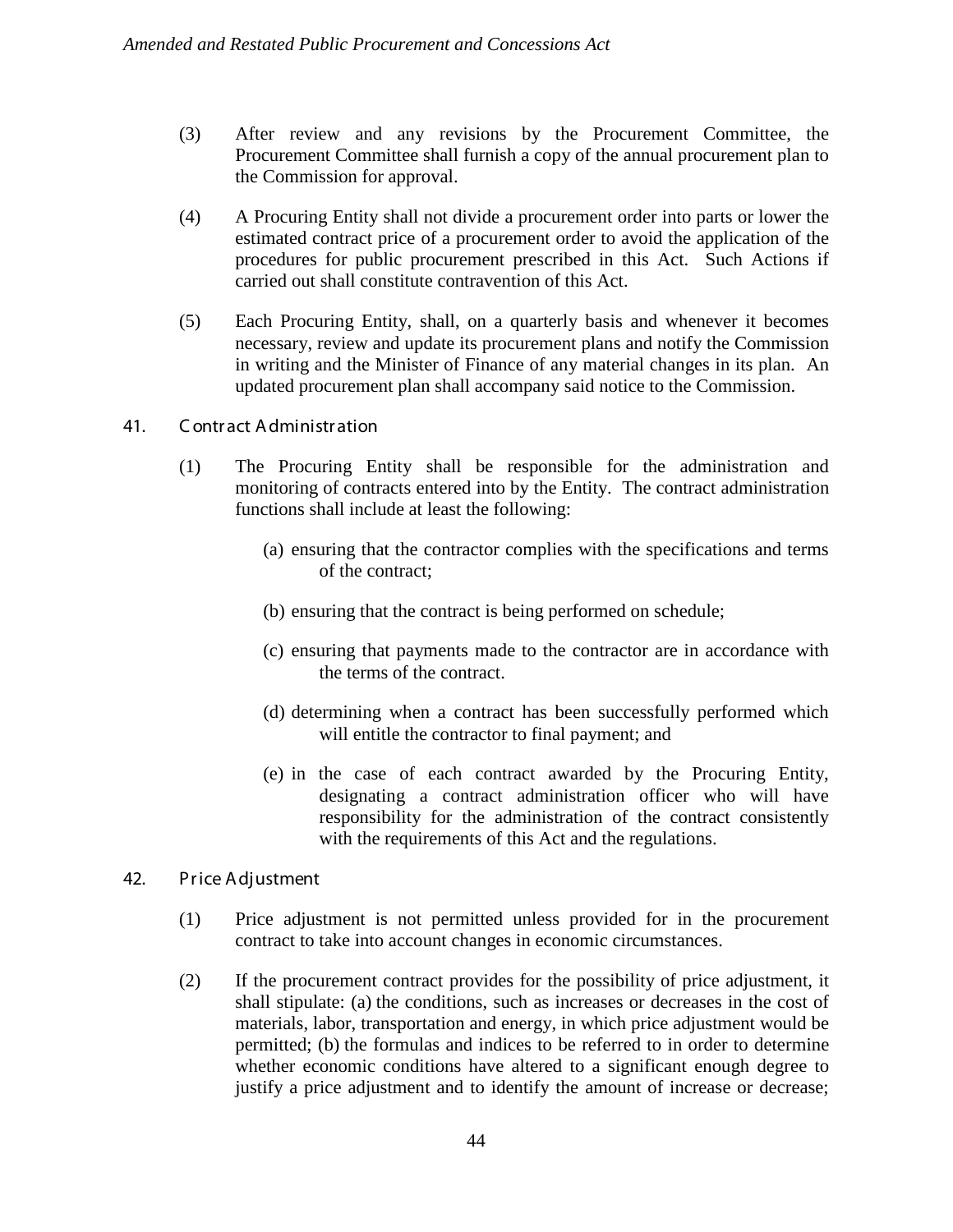(c) the frequency with which price adjustments may be implemented; and (d) procedures to be followed.

- (3) The procurement contract may provide that, when the application of the price adjustment formula leads to a price modification exceeding a stipulated percentage of the initial price or a stipulated percentage of the balance of the contract, the Procuring Entity may terminate the contract.
- (4) Any price variation shall be subject to approval by the respective Procurement Committee.

## 43. R ecor ds and R epor ts of Pr ocur ement

- (1) The Procuring Entity shall preserve all documentation relating to the procurement proceedings in accordance with applicable rules concerning archiving of Government documentation, but at a minimum it shall be kept for a period of six (6) years following the date of final completion of the procurement contract, or from the date of rejection of all bids or cancellation of the proceeding, as the case may be.
- (2) In addition to the documentation referred to in subsection (1) of this Section, the Procuring Entity shall prepare and maintain a summary report of the procurement proceedings, including to the extent applicable:
	- (a) A description of the object of the procurement;
	- (b) A list of the participating bidders and the qualification criteria applied
	- (c) Bid prices;
	- (d) The bid evaluation criteria;
	- (e) A summary of the evaluation of bids, if the bids were not evaluated solely on the basis of price;
	- (f) A summary of any review proceedings and decisions thereon;
	- (g) A summary of any requests for clarifications and responses thereto;
	- (h) A statement of grounds for any cancellation of procurement proceedings pursuant to Section 36;
	- (i) A statement of grounds for choice of a procurement method other than open competitive bidding or request for proposals for services;
	- (j) The successful bidder and whether any terms were changed between Publication of the bidding documents and contract award;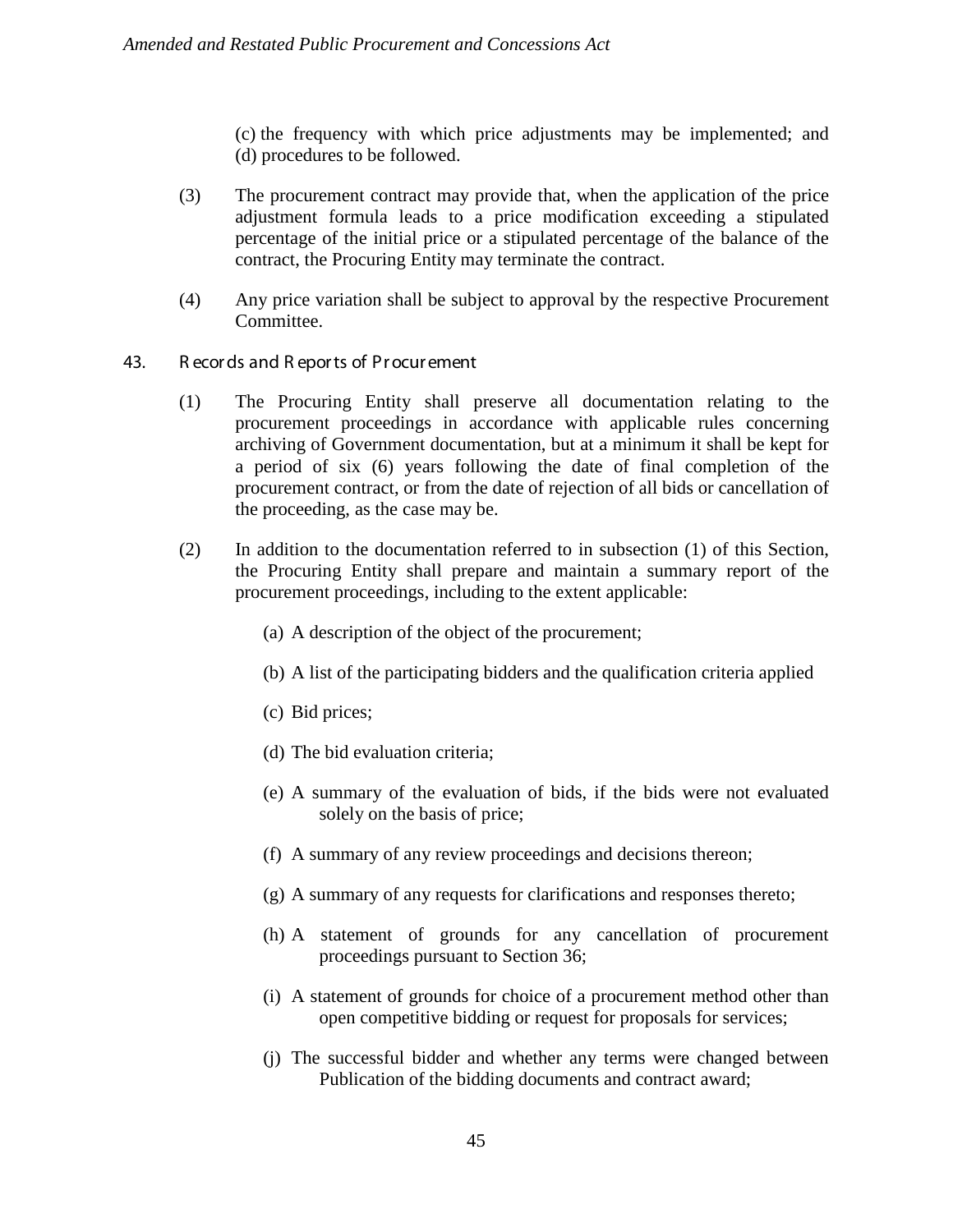- (k) Information concerning rejection of bids including identification of any bidder who was determined to be unqualified or whose bid was determined to be unresponsive to or not fully compliant with the relevant bidding documents;; and
- (l) Such other information as may be required by the regulations made under this Act.
- (3) The Commissioners may by regulation limit the information required under subsection (2) of this Section in the case of procurement based on requests for quotations.
- (4) The Commission shall prepare generally applicable forms and formats to facilitate the preparation of summary reports required by subsection (2) of this Section and the quarterly reports required by subsection (9) of this Section.
- (5) The portion of the record referred to in clauses (a), (b), (c), (d) and (g) of subsection (2) of this Section and the bid price of the winning bidder shall, on request in writing to the Head of the Procuring Entity, be made available to any person after a bid, proposal, offer or quotation has been accepted or after procurement proceedings have been terminated without resulting in a procurement contract.
- (6) The portion of the record referred to in clauses (e), (h) and (i) of subsection  $(2)$ of this Section shall, on request in writing to the Head of the Procuring Entity, be made available to suppliers, contractors or consultants that submitted bids, proposals, offers or quotations, or applied for prequalification, after a bid, proposal, offer or quotation has been accepted or the prequalification list is announced or procurement proceedings have been terminated without resulting in a procurement contract, as the case may be. A summary of the evaluation of bids , as referred to in subsection (2)(e) of this Section, released pursuant to this subsection (6) shall exclude any proprietary data submitted by bidders. A supplier, contractor or consultant eliminated in a prequalification proceeding may request only the portion of the record referred to in the preceding sentence related to the prequalification procedure.
- (7) The Procuring Entity shall not disclose:
	- (a) Information, if its disclosure will:
		- i. be contrary to law,
		- ii. impede law enforcement,
		- iii. not be in the public interest,
		- iv. prejudice legitimate commercial interests of the parties, or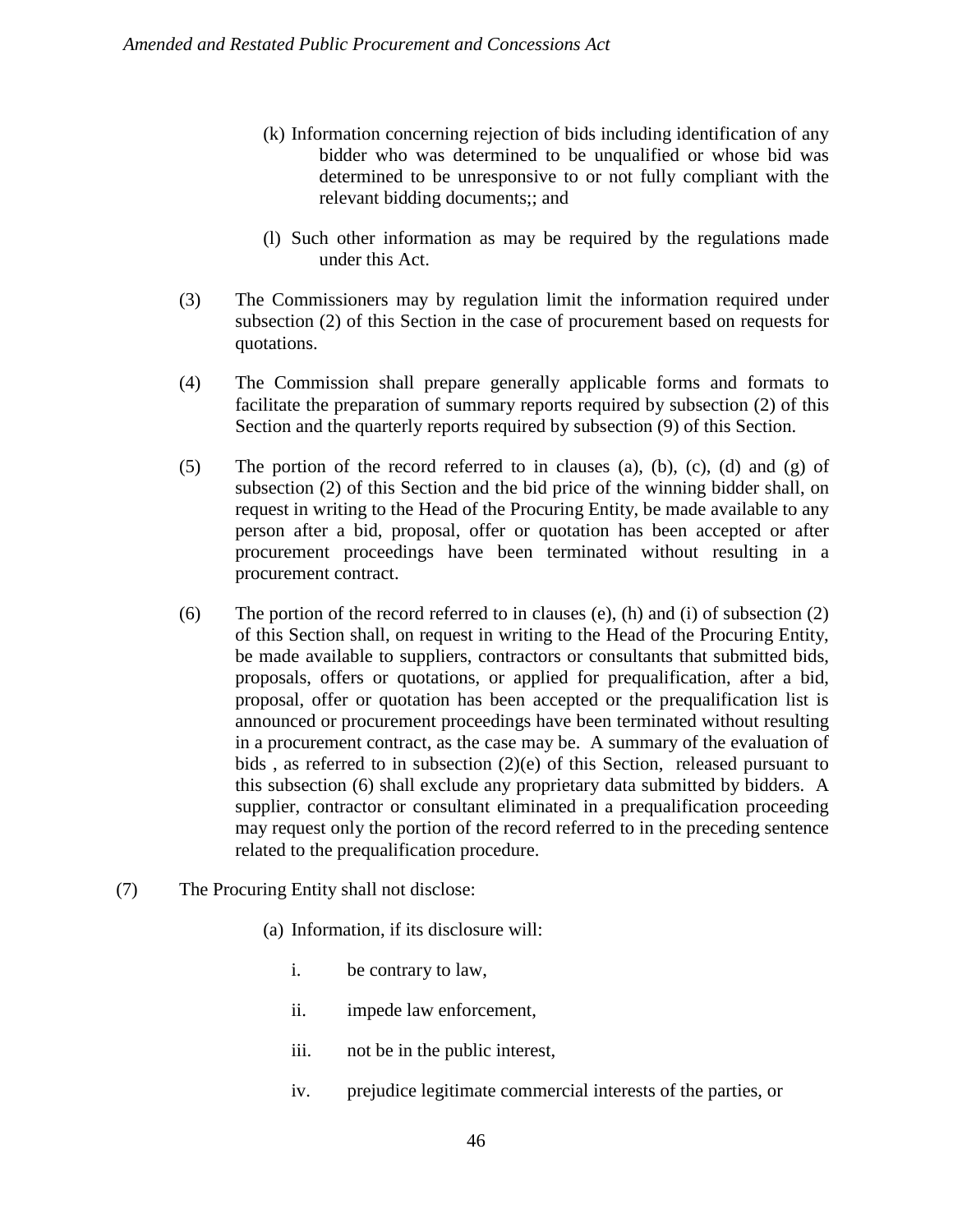- v. inhibit fair competition under this Act;
- (b) Information relating to the examination, evaluation and comparison of bids, proposals, offers or quotations, other than the summary referred to in subsection  $(2)(e)$  of this Section, to the extent permitted to be disclosed by subsection (6) of this Section.
- (8) Records and documents maintained by procuring entities on procurement shall be made available for inspection by the Commission, Anti-Corruption Commission and Auditor-General upon request; and where donor funds have been utilized for the procurement, donor officials shall also have access, upon request, to procurement files for the purpose of audit and review (other than access to proprietary data of bidders).
- (9) Procuring Entities shall forward to the Commission on a quarterly basis a report for monitoring and evaluation purposes of the contracts awarded during the preceding quarter. The content and format of the report shall be detailed in regulations adopted by the Commissioners.
- 44. Debar ment of B idder s, C ontr actor s and Supplier s
	- (1) The Commissioners may, subject to the conclusion of investigations performed by the Secretariat and based only on the record, exclude a bidder, contractor or supplier from participation in public procurement for a minimum period of one (1) year and a maximum period of six (6) years after:
		- (a) Consultation with the affected Procuring Entity to consider all the facts of the case;
		- (b) Reasonable notice to the bidder, contractor or supplier involved of the cause of the proposed actions;
		- (c) Reasonable opportunity to the bidder, contractor or supplier to respond to the proposed action; and
		- (d) A hearing before a hearing panel conducted to resolve any disputed questions of fact.
	- (2) A person shall only be debarred from participation in procurement on the following grounds:
		- (a) Provision of material false information supplied in the process of submitting a bid;
		- (b) Collusion between the bidder and another bidder or a bidder and a public officer concerning the formulation of any part of an invitation to bid, request for quotation or request for proposal or the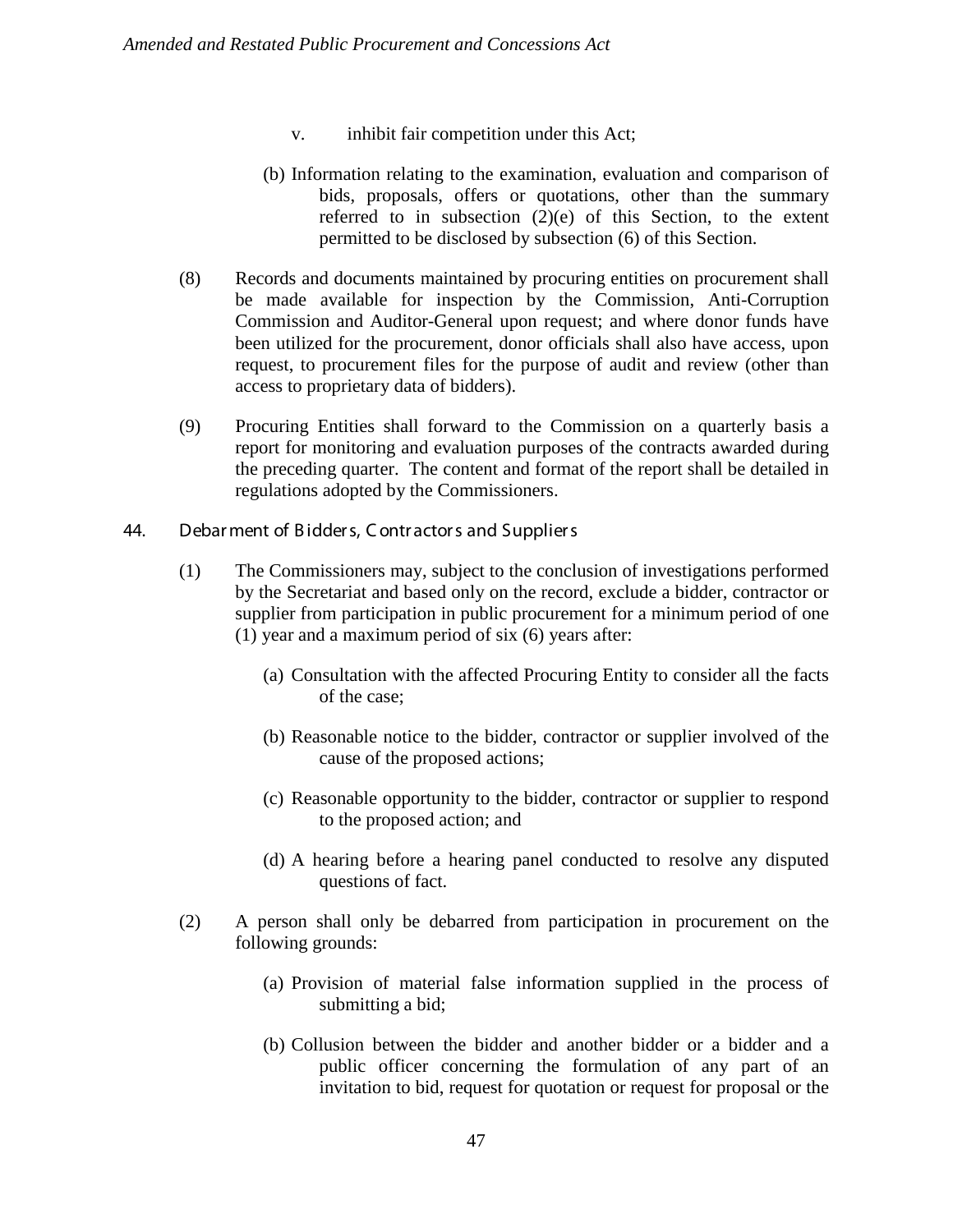related bidding documents or supply of information in the bid proceedings;

- (c) Connivance to interfere with the participation of competing bidders;
- (d) Misconduct relating to the submission of bids, including corruption, collusion, price fixing, a pattern of under-pricing of bids, breach of confidentiality and any other misconduct implied under this Act or under any part of this Act;
- (e) Non-performance of contractual obligations under a contract deemed serious enough to warrant debarment, provided that the nonperformance was not due to circumstances beyond the control of the contractor;
- (f) Conviction of a criminal offence relating to obtaining or attempting to obtain a contract or subcontract;
- (g) Non-settlement of tax obligations after assessment by the National Revenue Authority or the evasion of tax by any means; or
- (h) Conviction of a crime related to business or professional activities.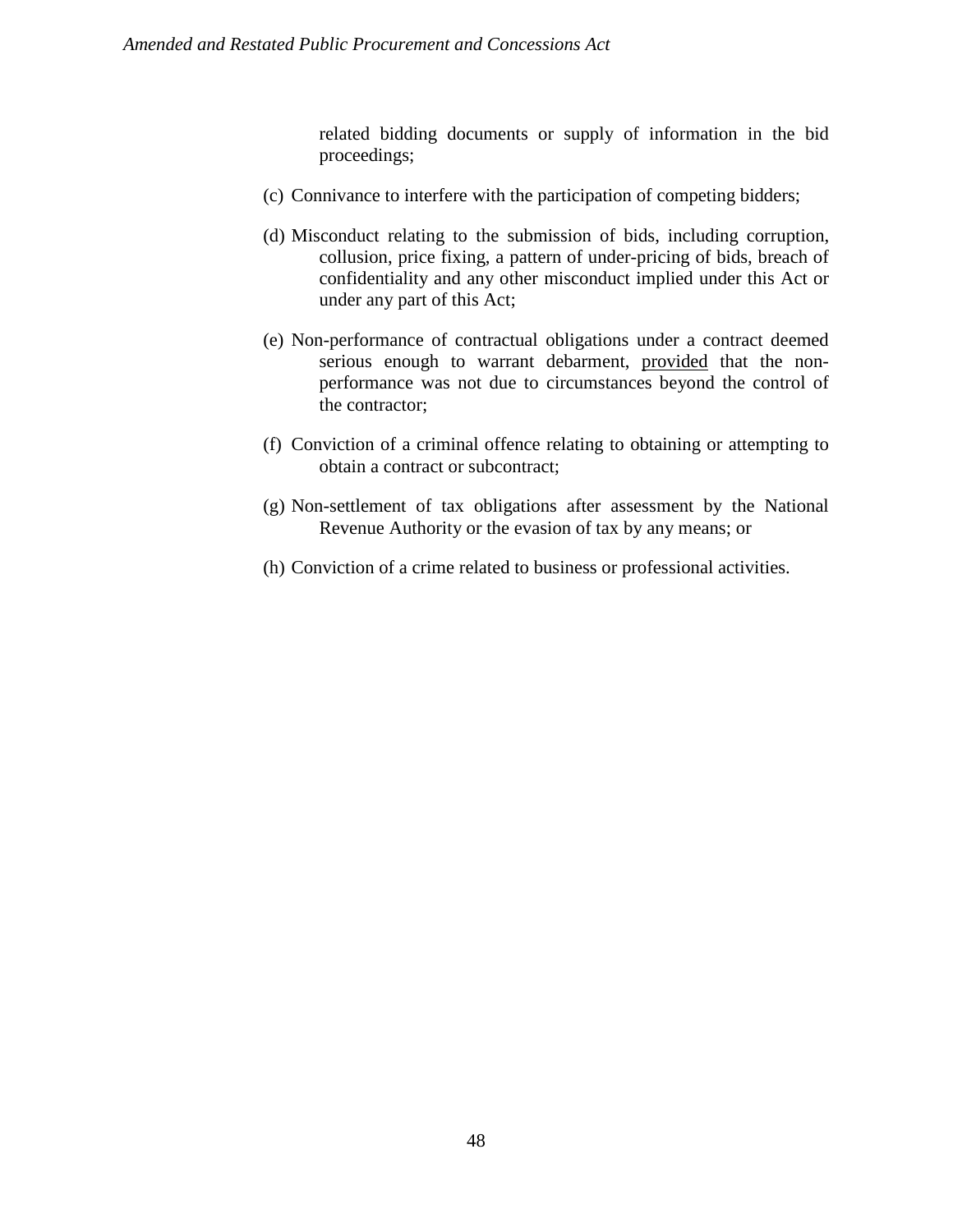- (3) The Secretariat may initiate an investigation, on its own motion or at the request of a Procuring Entity or the Commissioners, as to whether a person should be debarred on any of the grounds listed in subsection (2) of this Section.
- (4) The Commission may request that the Complaints, Appeals and Review Panel constitute a hearing panel to hold a hearing to make findings as to disputed issues of fact material to the decision to debar and present such findings of fact to the Commission. However, notwithstanding Part VIII of this Act, any decision to debar a person is reserved to the Commissioners, and not the Complaints, Appeals and Review Panel or a hearing panel thereof, and a debarment decision by the Commissioners may be appealed only in a court of competent jurisdiction.
- (5) Notwithstanding the caption of this Part IV, this Section 44 also governs any proposed debarment of a person from a Concession process under Part VI of this Act. A debarment proceeding with respect to such a person shall be initiated by a request to the Commission from the Head of the relevant Concession Entity or the relevant Inter-Ministerial Concessions Committee, or may be initiated by the Commission on its own initiative.
- 45. M ar gin of Pr efer ence
	- (1) A Procuring Entity may grant a Margin of Preference to Domestic Businesses, or Liberian Businesses, or Solely-Liberian Owned Businesses, as defined under this Act, in accordance with regulations adopted by the Commissioners.
	- (2) The Margin of Preference shall be subject to the provisions of subsection 4 of this Section and shall be reflected in the record of the procurement proceedings.
	- (3) The Commissioners shall by regulation set or adjust the minimum benchmarks for the application of the Margin of Preference as it may deem necessary.
	- (4) Notwithstanding the generality of subsections (1), (2) and (3) of this Section, the regulations on the Margin of Preference shall include the provision that no bidder shall enjoy the Margin of Preference unless:
		- (a) In the case of supply of goods, the goods are manufactured in Liberia and a minimum quantity of its inputs, specified by the regulations, in terms of material or labor or both originate in Liberia; or
		- (b) In the case of procurement of works, services or consultancies, the bidder is a Domestic Business or a Liberian Business and minimum quantities of the inputs, whether goods, raw materials, services, or ordinary labor, originate in Liberia.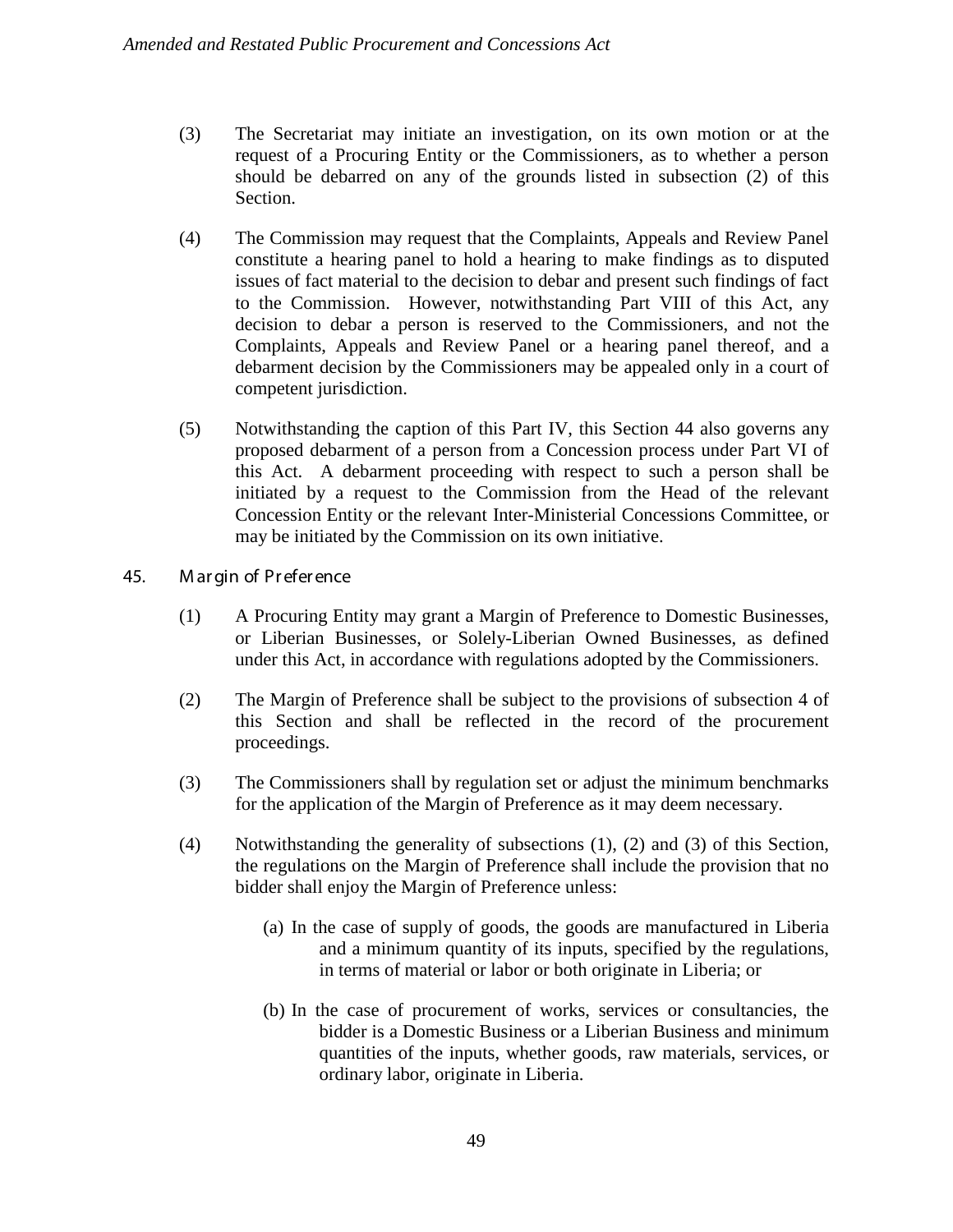# **PART V – METHODS OF PROCUREMENT**

# 46. C hoice of Pr ocur ement M ethod

- (1) Public procurement shall be undertaken by means of advertised open bid proceedings, to which equal access shall be provided to all eligible and qualified bidders without discrimination, subject only to the exceptions provided under this Part for particular methods of procurement.
- (2) It is not permitted artificially to divide procurement with the intention of avoiding the applicability of the Thresholds to procurement.
- (3) Procuring Entities may use only those methods of procurement authorized by this Act. If a Procuring Entity uses a method of procurement other than advertised open competitive bidding, it shall note in the record of the procurement proceedings the grounds for the choice of the procurement method.
- (4) For all methods of procurement other than international open competitive bidding, the Procuring Entity may stipulate in the invitation for bids, request for quotation, request for proposal or the related bidding documents that bidders must quote only in the local currency and in one freely convertible currency and payments must be made wholly in such local currency or freely convertible currency.
- (5) Where the participation of the procurement end-user or beneficiary community may result in enhancing the economy, quality or sustainability of the service to be procured, or the very objective of the project is to create employment and involvement of the beneficiary community, such end-user or community may participate in the delivery of services under procedures to be defined in the regulations.
- (6) In the cases referred to in subsection (5) of this Section, the regulations may prescribe circumstances in which procurement may be carried out by force account, in which the procurement is carried out with self-supervision, utilizing the Procuring Entity's own existing personnel and equipment or those of another Government institution.
- (7) The cases in which force account may be utilized include, separately or in combination with any activity:
	- (a) That, in view of its size, nature, location or scattered locations, financing or high demobilization costs for outside suppliers, does not attract bidders, at least not at a reasonable price;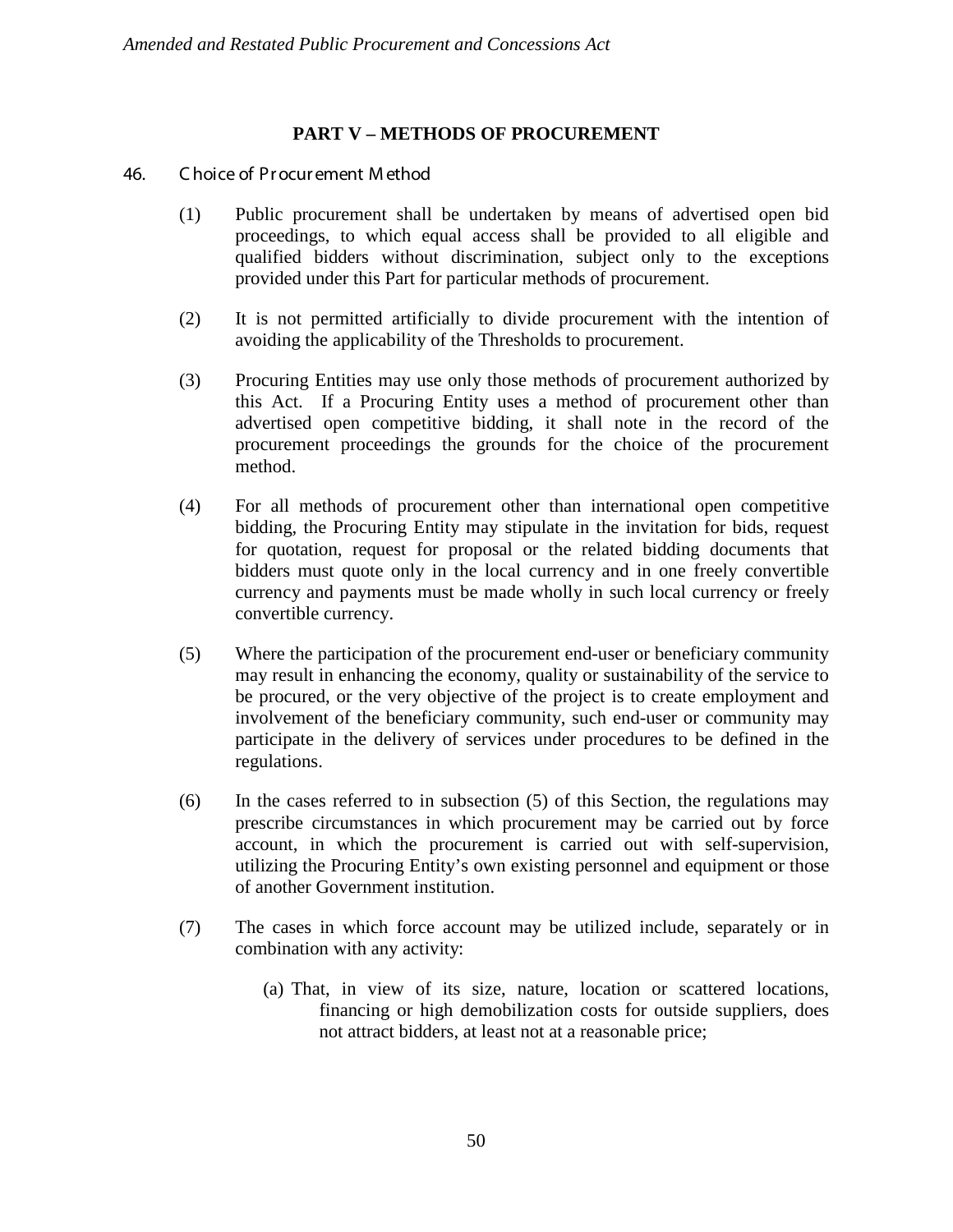- (b) That cannot be calculated, or determined in detail in advance or both such that, if it were carried out by a private sector entity, it would have to bear a great risk;
- (c) Where the risk of unavoidable work interruptions is better borne by the Procuring Entity than by a private sector person;
- (d) Where it has been demonstrated that force account is the only practical method for constructing and maintaining works under special circumstances;
- (e) For a pilot project of a particular nature for development of a technology or work method or both that cannot yet be carried out by a supplier; and
- (f) For works that must be carried out without disrupting existing operations by the Procuring Entity's crew familiar with those operations.
- (8) Where any procurement of goods, sub-contracted works or services is required to supplement the force account activity, that procurement shall be carried out in accordance with the relevant provisions of this Act.
- 47. Open C ompetitive B idding
	- (1) Open competitive bidding (or "open bidding") may be nationally advertised or internationally advertised, and may include a prequalification procedure or the application of a post-qualification procedure.
	- (2) Open bidding may be carried out in a single stage or, when permitted under subsection (3) of this Section, in two stages.
	- (3) Open bidding may be held in two stages in the following cases:
		- (a) When it is not feasible to define fully the technical or contractual aspects of the procurement to elicit competitive bids; and
		- (b) When, because of the complex nature of the goods, works or services to be procured, the Procuring Entity wishes to consider various technical or contractual solutions, and to discuss with bidders the relative merits of those variants before deciding on the final technical or contractual specifications.
	- (4) Open competitive bidding shall comply with Sections 57 through 66 of this Act. Two-stage bidding will be governed by Sections 57 through 66 of this Act, to the extent applicable, and by Section 67 of this Act.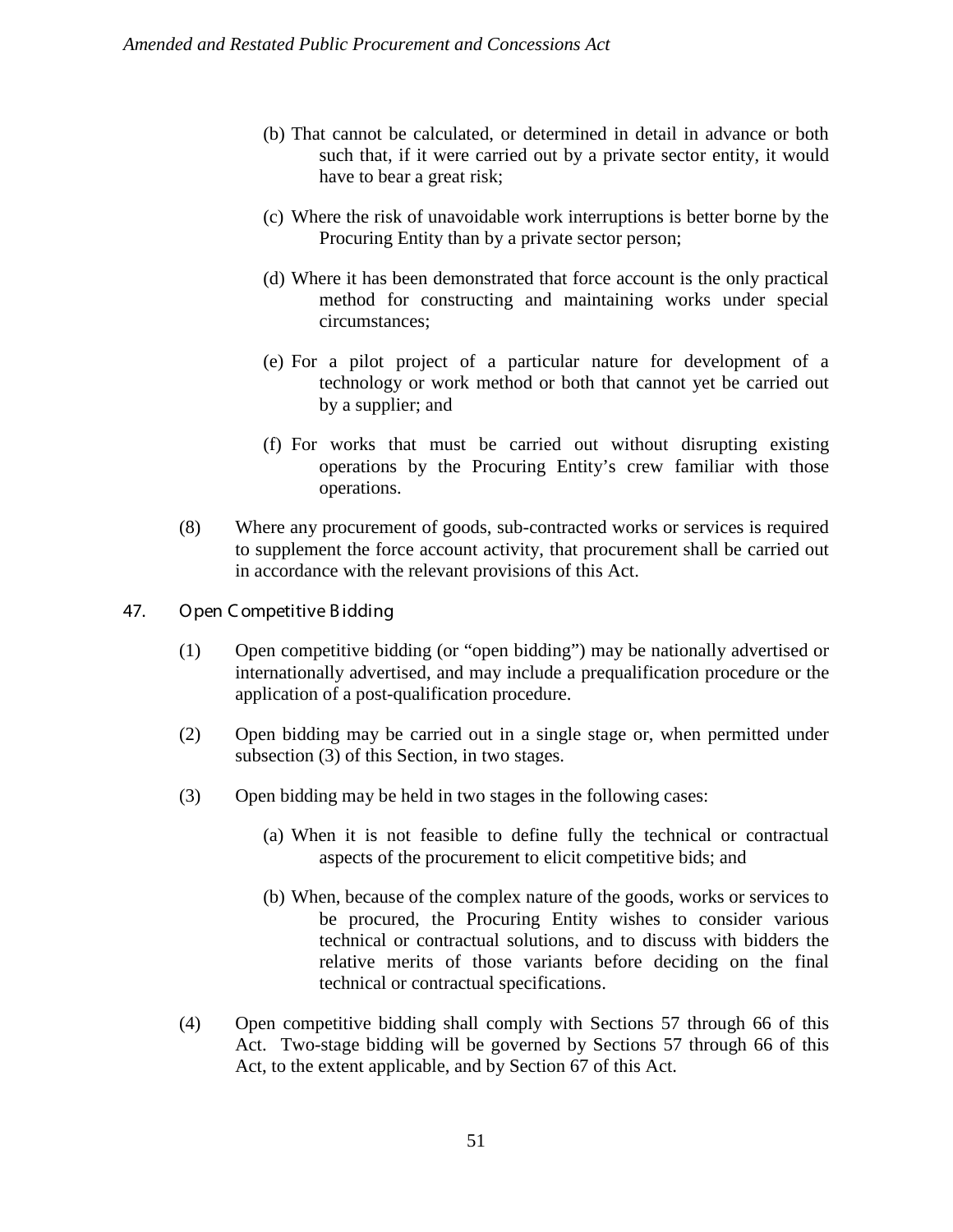# 48. National Open C ompetitive B idding

- (1) Except as provided in subsection (2) of this Section, in procurement proceedings in which the Procuring Entity decides that only domestic suppliers or contractors are likely to be interested in submitting bids, the Procuring Entity shall employ national open competitive bidding procedures for procurements in which the estimated contract price of the procurement does not exceed the ceiling Threshold applicable to national open competitive bidding.
- (2) The Procuring Entity is not required to employ national open competitive bidding procedures if the estimated contract price of the procurement is less than the ceiling Threshold applicable to another method of procurement permitted by this Act.
- (3) The invitation to bid shall be Published as required by this Act.
- (4) When national open competitive bidding is utilized, at least four (4) weeks shall be allowed for submission of bids in order to allow sufficient time for the invitation to reach candidates and to enable them to prepare and submit bids.
- (5) The Commission may by regulation establish procedures for reducing the time period required under subsection (4) of this Section on application of the Procuring Entity to the Commission and a showing by the Procuring Entity that a reduction in the time period for an individual contract or a class of contracts will not significantly reduce competition.
- 49. I nter national Open C ompetitive B idding
	- (1) The Procuring Entity shall employ international open competitive bidding procedures when
		- (a) the estimated contract price of the proposed procurement is higher than the ceiling Threshold establish by Regulations promulgated by the Commission for national open competitive bidding unless the Commission approves the use of national open competitive bidding on application by the Procuring Entity to the Commission and a showing by the Procuring Entity that sufficient competition exists at the national level; or
		- (b) there is no response to a national open competitive bidding proceeding.
	- (2) Notwithstanding the Thresholds establish by Regulations promulgated by the Commission, the Procuring Entity may employ international competitive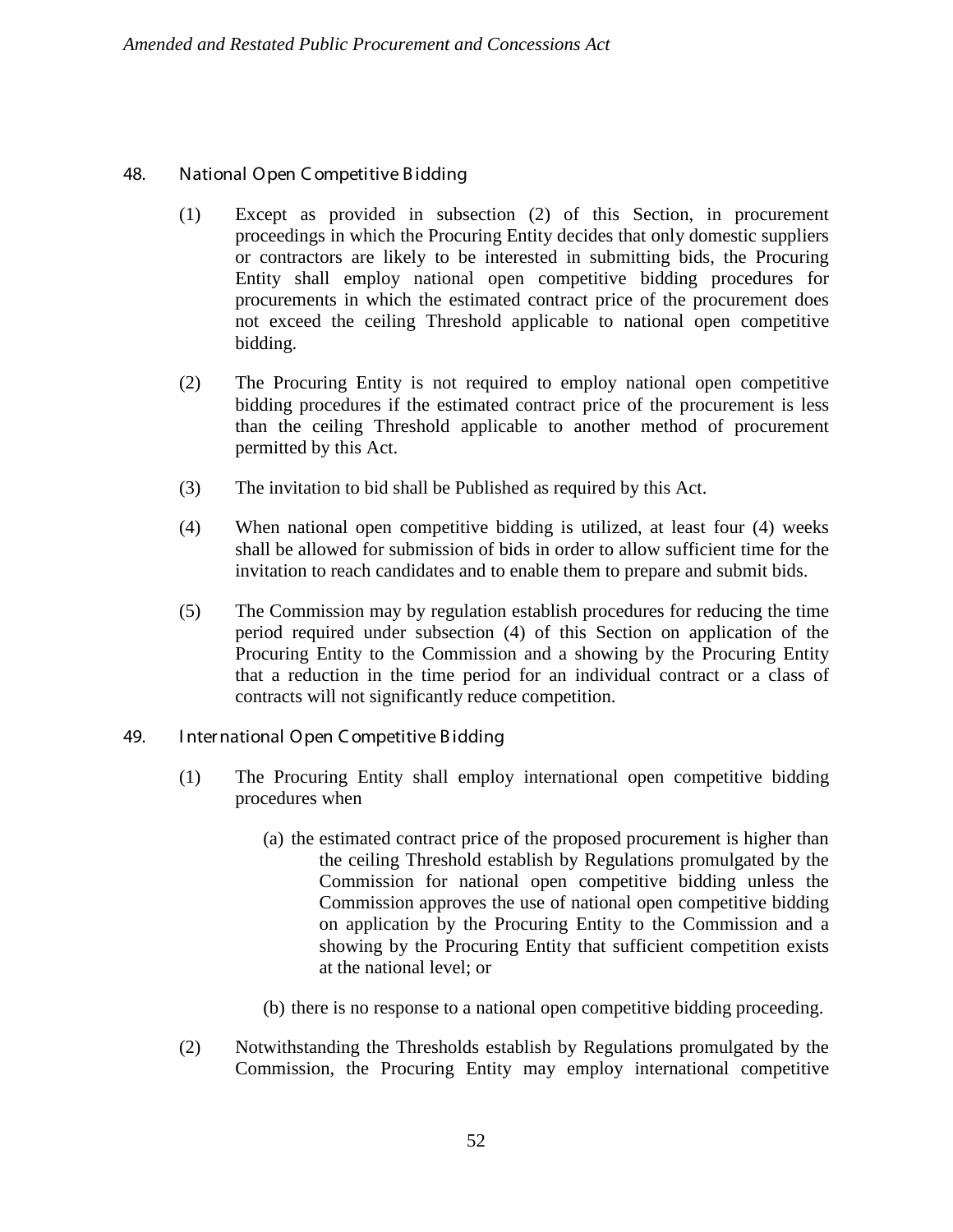bidding whenever open competitive bidding is used and effective competition cannot be obtained unless foreign firms are invited to bid.

- (3) International competitive bidding shall be in accordance with the relevant procedures prescribed in this Act together with the following:
	- (a) The invitation to bid shall be Published as required by this Act;
	- (b) At least six (6) weeks shall be allowed for submission of bids in order to allow sufficient time for the invitation to reach candidates and to enable them to prepare and submit the bids;
	- (c) Technical specifications shall, to the extent compatible with national requirements, be based on international standards or standards widely used in international trade and in particular shall conform to the provisions of this Act;
	- (d) Bidders shall be permitted to express their bids, as well as any security documents to be presented by them, in their respective domestic currencies, or in a currency widely used in international trade and stated in the invitation to bid or related bidding documents; and
	- (e) General and special conditions of contract shall be of a kind generally used in international trade.

## 50. R estr icted B idding;

Subject to approval by the Commission for procurements exceeding the Thresholds establish by Regulations promulgated by the Commission, restricted bidding may be held in the following cases:

- (a) When the goods, works or services are only available from a limited number of bidders; or
- (b) When the cost of considering a large number of bids is disproportionate to the estimated contract price of the procurement.
- 51. Pr ocedur es for R estr icted B idding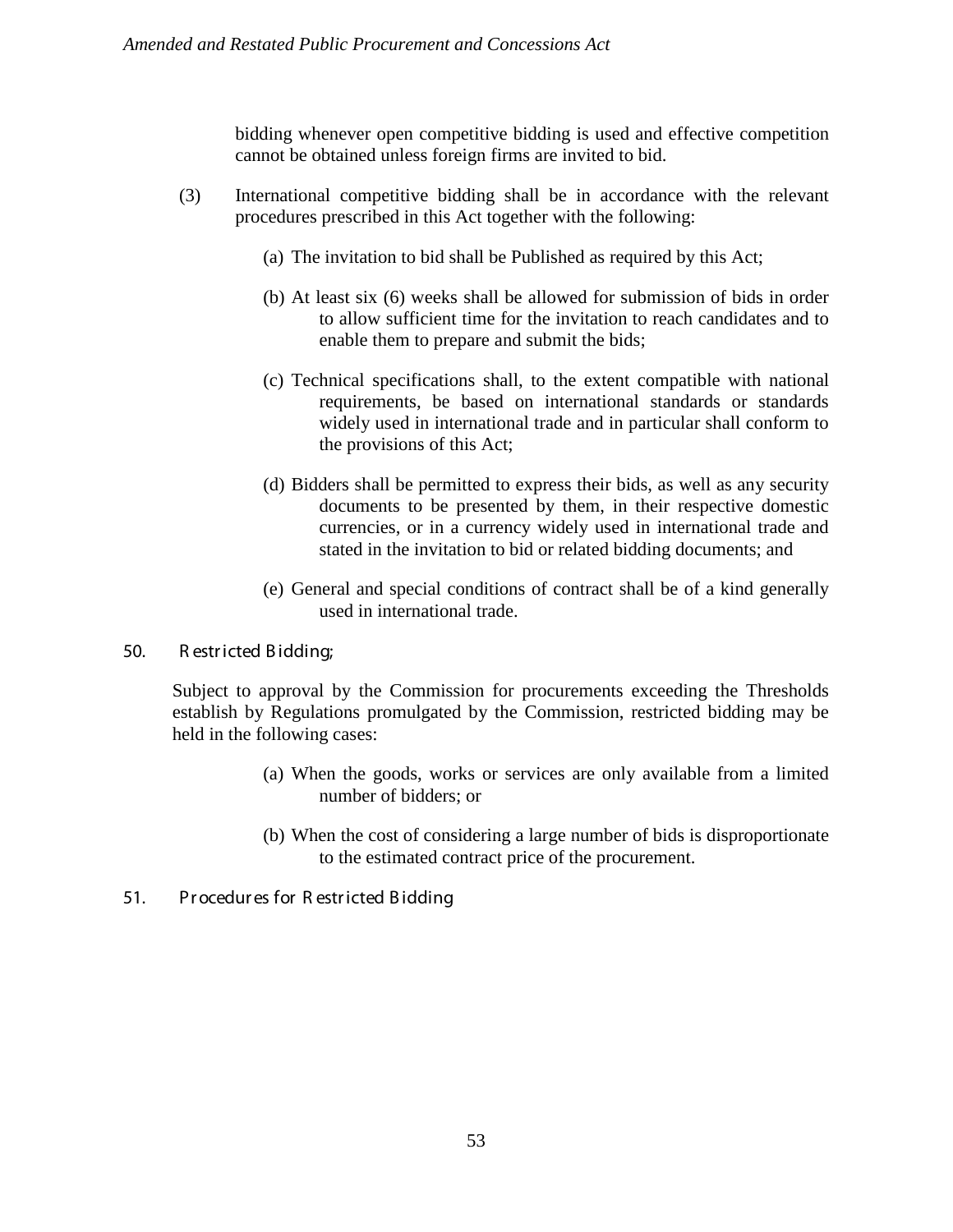- (1) When restricted bidding is employed on the grounds referred to in Section 50(1)(a), all known suppliers capable of supplying the goods, works or services shall be invited to bid.
- (2) When restricted bidding is employed on the grounds referred to in Section 50(1)(b), the Procuring Entity shall solicit bids from at least five (5) bidders, if possible.
- (3) The Commission may by regulation provide that a Procuring Entity may establish lists of prequalified bidders for restricted bidding of specific types of goods, services or works. The regulations must provide for regular updating of each such list in a manner that gives new bidders fair opportunity to join the list and must limit the use of outdated lists. If a current list of bidders created in compliance with such regulations is applicable to a proposed restricted bidding procurement, it must first be utilized in procuring by the restricted bidding method before considering other bidders.
- (4) The procedures for bidding proceedings, as set forth in this Part (including Sections 58 through 66) shall apply to restricted bidding, except to the extent that they are modified by this Section.
- 52. R equest for Pr oposals

The request for proposals method is to be used for the procurement of consultant services pursuant to the terms of Sections 68 through 71 of this Act. Requests for proposals have no other application under Parts IV and V of this Act.

- 53. R equest for Quotations; A lter native for Small Scale Pur chases
	- (1) The request for quotations method may be used for the procurement of goods, works and services:
		- (a) When the procurement is for readily available commercially standard goods, not specially manufactured to the particular specifications of the Procuring Entity and the estimated contract price does not exceed the applicable Threshold;
		- (b) When the procurement is for small works and the estimated contract price does not exceed the applicable Threshold; or
		- (c) When the procurement is for services and the estimated contract price does not exceed the applicable Threshold.
	- (2) The Commission may by regulation establish procedures whereby Procuring Entities may make repetitive purchases of goods or services described in clauses (a) and (c) of subsection (1) of this Section from a list of prequalified bidders without the necessity of utilizing the request for quotations method for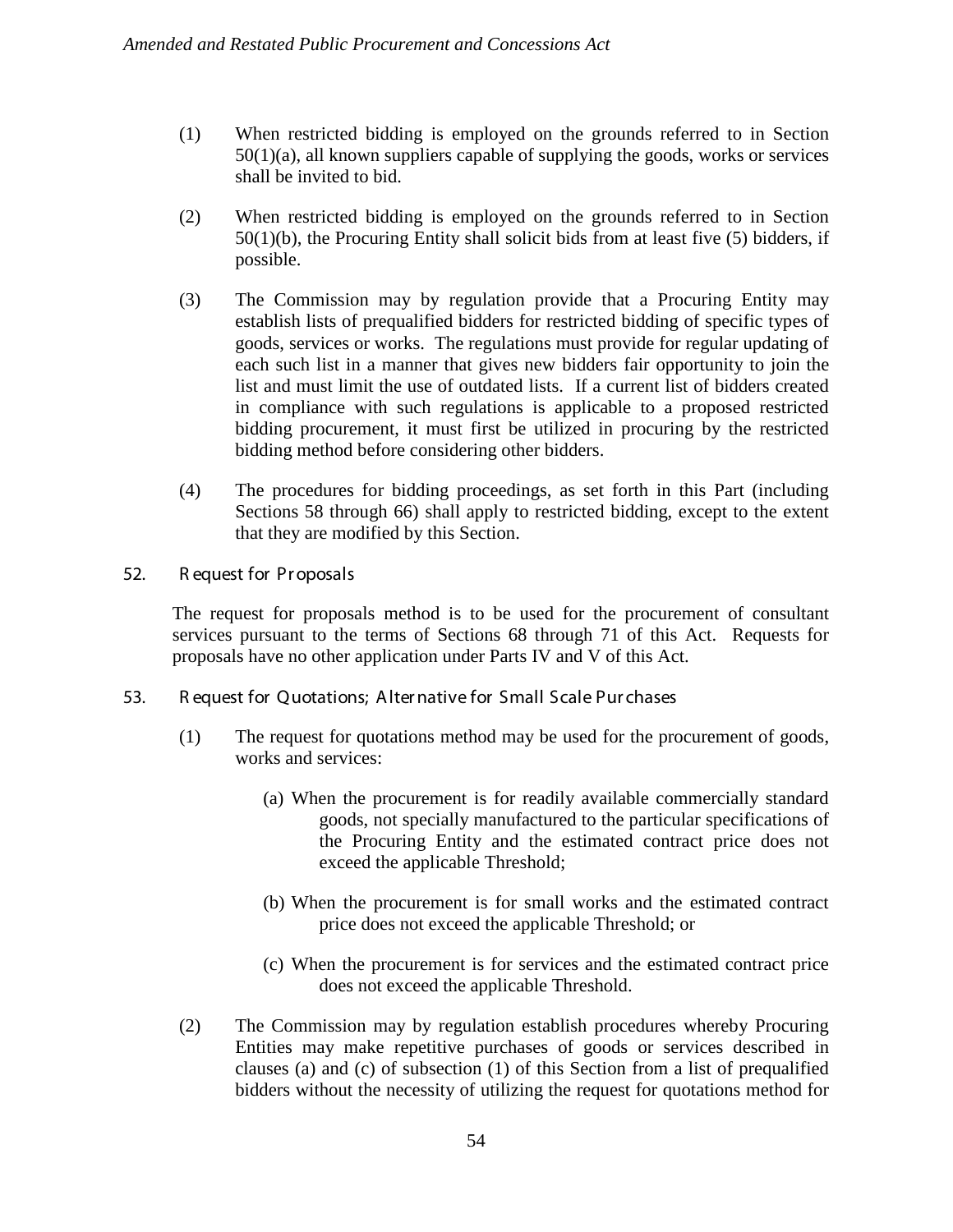each purchase. The regulations must provide for regular updating of the list in a manner that gives new bidders fair opportunity to join the list and must limit the use of outdated lists.

- 54. B asic Pr ocedur es for R equests for Quotations
	- (1) Quotations shall be requested in writing from as many bidders as practicable, but from at least three (3) bidders.
	- (2) The request shall contain a clear statement of the requirements of the Procuring Entity as to quality, quantity, terms and time of delivery, as well as any other special requirements.
	- (3) Bidders shall be given adequate time to prepare and submit their quotations, but each bidder shall be permitted one quotation, which may not be altered or negotiated.
	- (4) A purchase order may only be placed with the bidder that provided the lowest quotation meeting the delivery and other requirements of the Procuring Entity as stated in the request for quotations.
	- (5) To the extent applicable, the procedures in Sections 58 through 66 shall apply to procurement through requests for quotations.
- 55. Sole Sour ce
	- (1) Public procurement by means of the sole source procurement method is permitted only in the following circumstances:
		- (a) When only one (1) supplier has the exclusive right to manufacture the goods, carry out the works or perform the services to be procured and no suitable alternative is available;
		- (b) For additional deliveries of goods by the original supplier which are intended either as replacement parts for existing goods, services or installations or as the extension of existing goods, services or installations where a change of supplier would compel the Procuring Entity to procure equipment or services not meeting requirements of interchangeability with already existing equipment or services;
		- (c) When additional works not included in the initial contract have, through unforeseeable circumstances, become necessary and the separation of the additional works or services from the initial contract would be difficult for technical or economic reasons;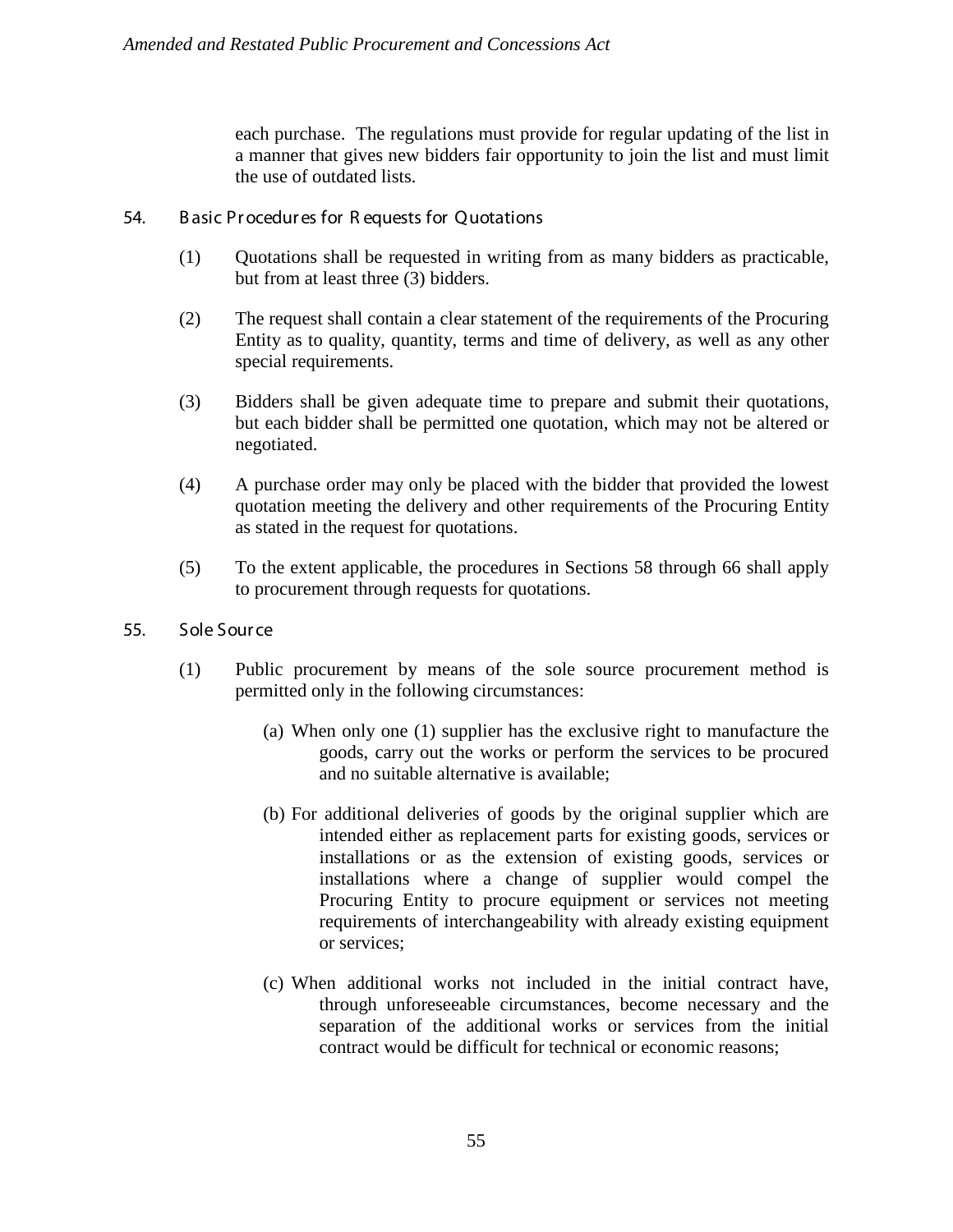- (d) In cases of extreme urgency, provided that the circumstances which gave rise to the urgency were neither foreseeable by the Procuring Entity nor the result of dilatory conduct on its part; or
- (e) When the services require that a particular consultant be selected due to his or her unique qualifications, or when it is indispensable to continue with the same consultant.
- (2) Bid specifications for the procurement of goods for which a material component in fact can be satisfied by only one (1) supplier or one (1) product shall be subject to the approval requirement of clause (3) below.
- (3) Use of sole source procurement on any of the grounds referred to in subsection (1) of this Section 55 shall be subject to prior approval by the Commission. When requesting approval of a sole source procurement, the Procuring Entity shall provide the Commission with a statement of facts and reasons justifying use of the requested method under the applicable provision of such subsection (1).
- 56. B asic Pr ocedur es for Sole Sour ce Pr ocur ement
	- (1) When the Procuring Entity engages in sole source procurement on the grounds referred to in clause (a), (b), (c), (d) or (e) of Section  $55(1)$ , it shall prepare a written description of its needs and any special requirements as to quality, quantity, terms and time of delivery; and shall request submission of a bid or proposal in writing or both and shall be free to negotiate with the sole bidder.
	- (2) Publication of a notice of the holding of sole source procurement proceedings other than under the authority of subsection (1)(d) of Section 55 of this Act is required as provided in Section 5 of the Schedule, except in the case of an extreme emergency, at least seven (7) days prior to the award of the contract when the estimated contract price of the procurement exceeds the Threshold establish by Regulations promulgated by the Commission.
- 57. Invitation to Bid
	- (1) An invitation to bid (pursuant to Sections 47 through 49 of this Act), or an invitation to prequalify (pursuant to Section 32 of this Act), shall be Published.
	- (2) The invitation to bid or, as the case may be, the invitation to prequalify, shall include information on:
		- (a) The identity and address of the Procuring Entity;
		- (b) The nature and time-frame of the procurement, including the place of delivery of goods or services, and the location of any works;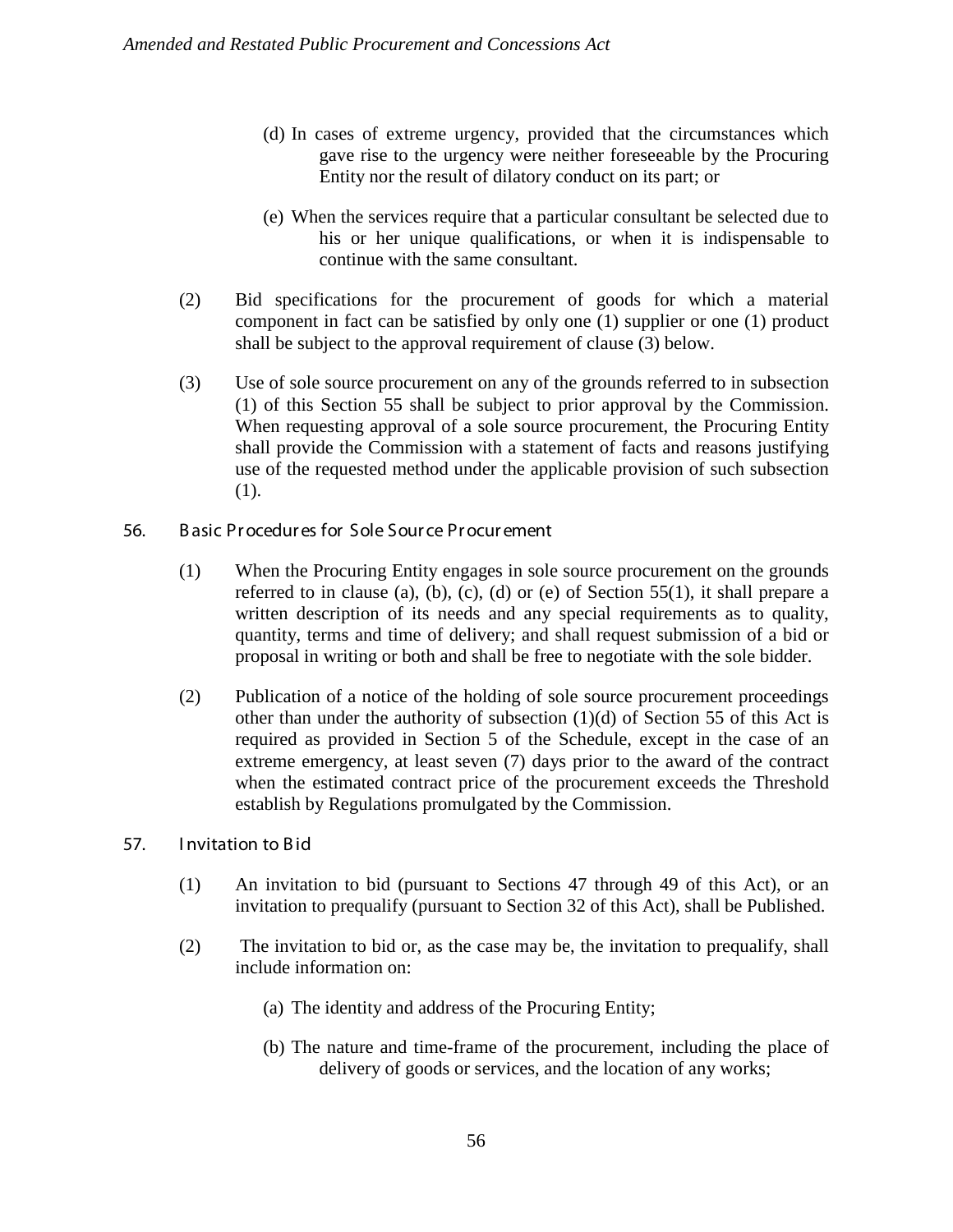- (c) The manner of obtaining and the price (if any) of the bidding documents, or, if applicable, the prequalification documents;
- (d) The place and deadline for submission of bids, or of applications to prequalify; and
- (e) Such other matters as may be prescribed in the regulations and standard forms issued by the Commission.

#### 58. B idding Documents

- (1) Procuring Entities shall use standard bidding documents prepared by the Commission unless:
	- (a) the Commission has provided otherwise by regulation, or
	- (b) the Commission has on application by the Procuring Entity approved the usage of non-standard bidding documents, which approval may be limited to a single procurement or applicable to a class of procurements,
- (2) The Procuring Entity shall provide, in an expeditious and non-discriminatory manner, the bidding documents to all potential bidders that respond to the invitation to bid or, if prequalification proceedings were held, to all bidders that have been prequalified, and the price (if any) that may be charged for the bidding documents shall reflect only the cost of printing and distributing the documents.
- (3) The invitations to bid, requests for quotations, requests for proposals or the related bidding documents shall inform bidders of:
	- (a) The nature and time frame of the procurement, including but not limited to the technical specifications or drawings as the case may be, terms of reference, the contractual terms of the procurement and the manner of entry into force of the contract;
	- (b) Bidder qualification requirements if a prequalification procedure was not followed;
	- (c) Any planned site visits and pre-bid conferences;
	- (d) Instructions for preparation and submission of bids, including the deadline for submission of bids and the time and place of bid opening;
	- (e) Components to be reflected in the price, the currency or currencies in which the bid price may be stated and the currency and related exchange rate to be used for comparison of bids;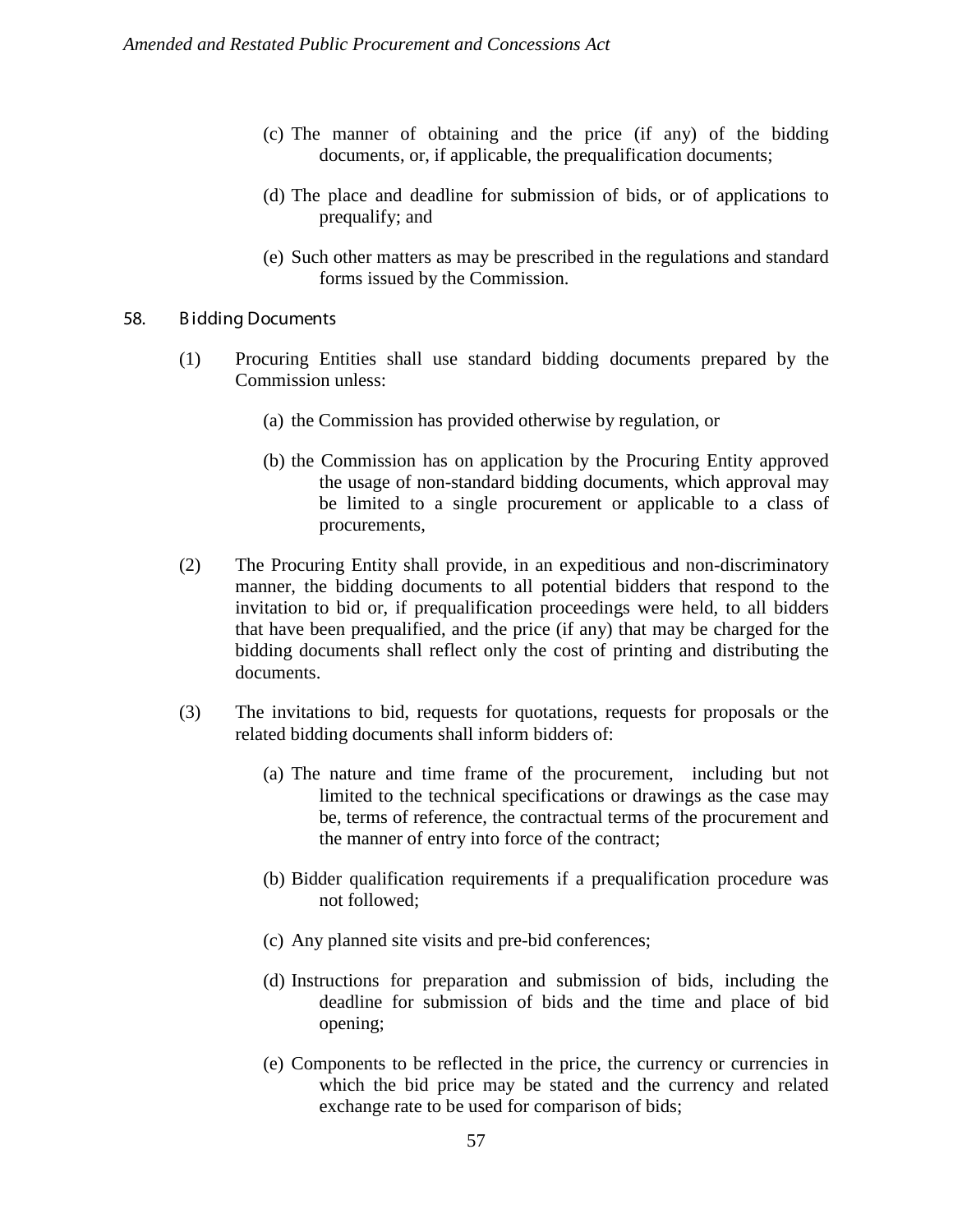- (f) The criteria and methodology for evaluation of bids and the selection of the successful bidder, which shall all be quantified in monetary terms or expressed in the form of pass or fail requirements, if possible, or, where not possible, by relative weights, provided that when considering evaluation criteria to be set forth in the invitation to bid, request for quotation, the request for proposal and related bidding documents, the Procuring Entity shall consider only the following:
	- i. The bid price, subject to any Margin of Preference applied pursuant to Section 45;
	- ii. The cost of operating, maintaining and repairing the goods or works, the time for delivery of the goods, completion of works or provision of the services, the functional characteristics of the goods or works and the terms of payment and of guarantees in respect of the goods, works or services; and
	- iii. Acceptable impact on the environment, the transfer of technology to Liberia, and the development of managerial, scientific and operational skills in Liberia;
- (g) The preference, if any, for domestic goods and contractors as outlined in regulations;
- (h) Any grouping of goods, works or services into lots and packages and the manner of evaluation of such lots and packages;
- (i) Whether alternatives to the technical or contractual specifications will be considered and, if so, how those alternatives will be evaluated;
- (j) If suppliers are permitted to submit bids for only a portion of the goods, works or services to be procured, a description of the portion or portions for which bids may be submitted;
- (k) The required validity period of bids;
- (l) The amount and acceptable forms of any required bid, performance or other security;
- (m)The conditions of contract which will be entered into with the successful bidder;
- (n) Notice of conflict-of-interest restrictions and anti-fraud and corruption rules;
- (o) The manner in which bidders may obtain review of actions, omissions and decisions of the Procuring Entity; and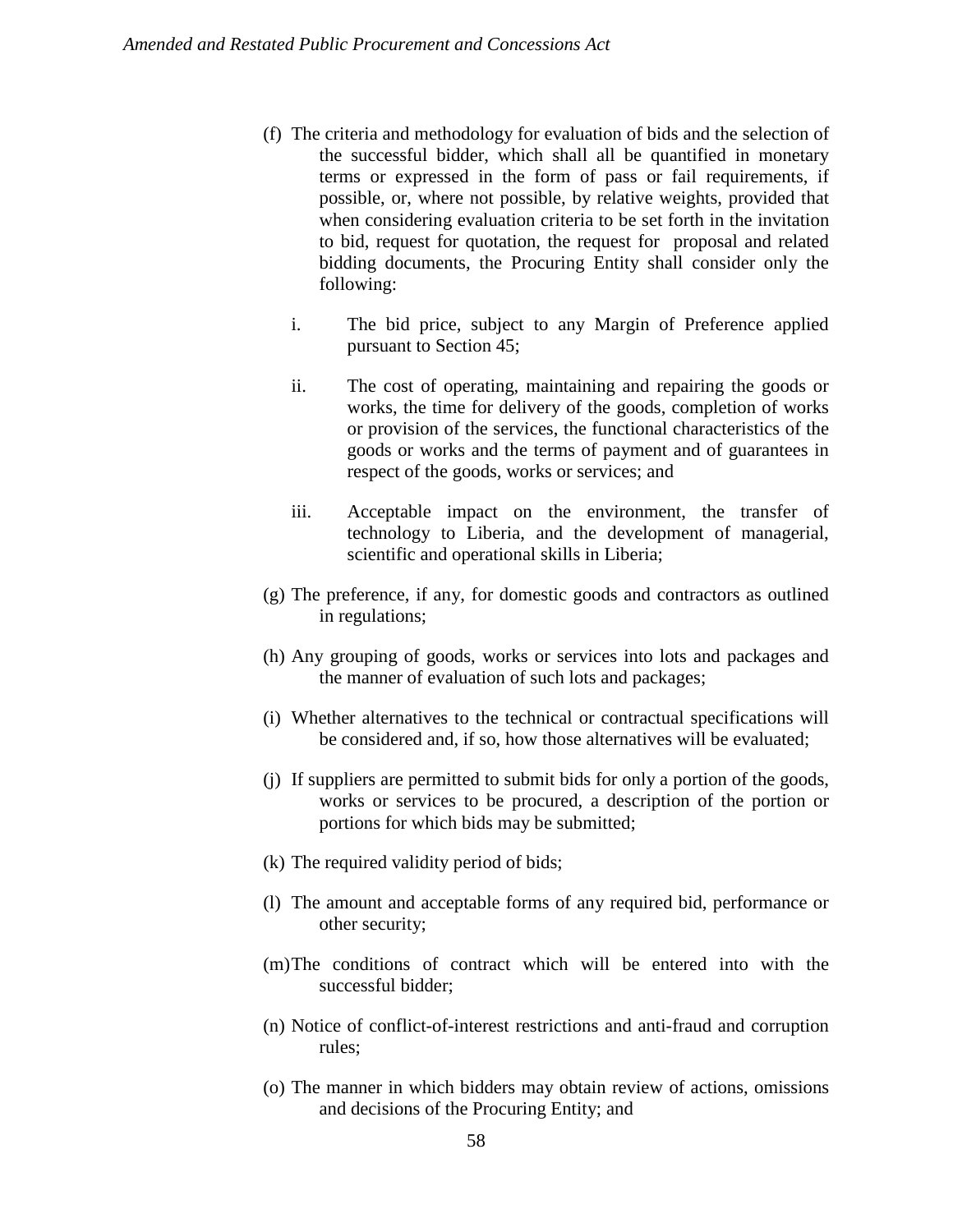(p) Such other matters as may be required in the regulations, manuals and standard forms prescribed by the Commission.

## 59. Submission of B ids

- (1) Subject to subsection (3) of this Section, a bid shall be submitted in writing, duly signed and in a sealed envelope, and bids received after the deadline for submission of bids shall be returned unopened.
- (2) Invitations for prequalification, invitations to bid, requests for quotations, requests for proposals and related bidding documents shall permit submission of applications to prequalify or bids by hand, by mail or by courier at the option of the bidder.
- (3) Subject to the policy laid down by the Commission, an invitation to bid, request for quotation, request for proposal or the related bidding documents may authorize other methods of submission of bids, such as by electronic mail, as long as the confidentiality and security of bids are assured, including the prevention of the opening and reading of bids by anyone until the opening of bids at the time set in accordance with Section 61 of this Act.
- (4) Bids shall remain valid for the period of time indicated in the invitation to bid, request for quotation, request for proposal or the related bidding documents, but modification or withdrawal of a bid during the bid validity period is subject to forfeiture of the bid security.
- (5) The validity period of a bid may be deemed extended only on the basis of the agreement of the bidder concerned, and the bidder that agrees to an extension of the validity period of its bid shall also obtain a corresponding extension of the bid security, if such a security was required.
- 60. B id Secur ity
	- (1) The bidding documents may require bidders to submit a bid security, which shall be applied to all bidders. Bid security requirements shall comply with any applicable regulations.
	- (2) Forfeiture of a bid security may be imposed only in the event of:
		- (a) A modification or withdrawal of a bid after the deadline for submission of bids and during its period of validity;
		- (b) Refusal by a bidder to accept a correction of an arithmetical error appearing on the face of the bid;
		- (c) Failure by the successful bidder to sign a contract in accordance with the terms set forth in the bidding documents; or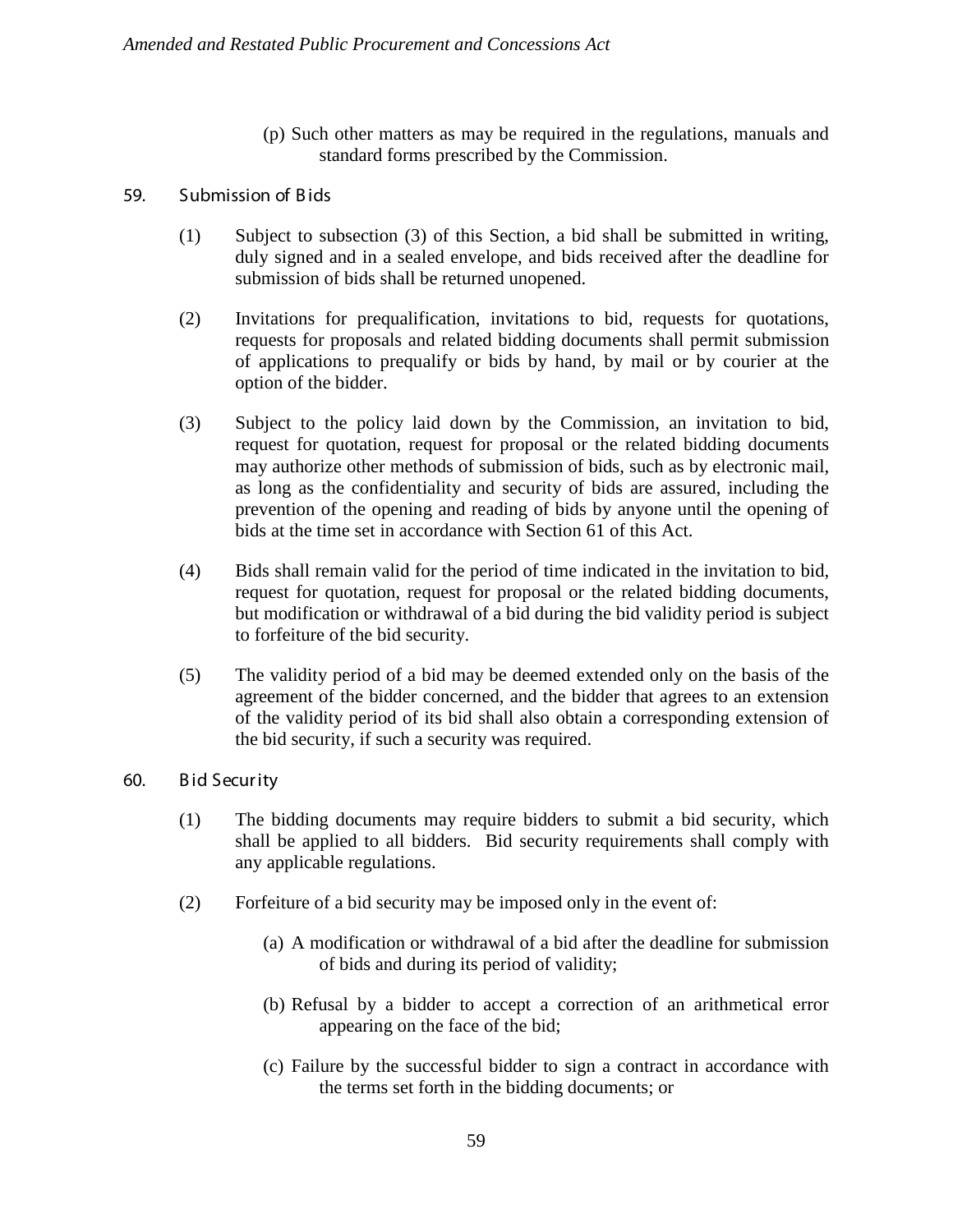(d) Failure by the successful bidder to provide security for the performance of the contract if required to do so by the bidding documents.

## 61. B id Opening

- (1) Bids shall be opened at the time and place indicated in the invitation to bid, request for quotation, request for proposal or the related bidding documents, and the time of bid opening shall coincide with the deadline for submission of bids, or follow immediately thereafter, allowing a minimum time interval for logistical reasons.
- (2) Bidders or their representatives may attend the bid opening, where the name of the bidder, the total amount of each bid, any discounts or alternatives offered, and the presence or absence of any bid security, if required, and essential supporting documents shall be read out loud and recorded, and a copy of the record shall be made available to any bidder on request; and any documents containing details of the financial offer must be signed by each member of the bid opening team.
- (3) No decision regarding the disqualification or rejection of any bid shall be taken or announced in the bid opening session.
- (4) Following the opening of the bids, and until the preliminary decision on the award has been notified to the successful bidder, no bidder shall make any unsolicited communication to the Procuring Entity or try in any way to influence the Procuring Entity's examination and evaluation of the bids.

## *Representation of Procurement Committee at Bid Opening*

(5) All bids shall be opened in the presence of the chairperson of the Procurement Committee or a member of the Procurement Committee designated by the chairperson.

## 62. E xamination, E valuation and C ompar ison of B ids

- (1) Following the opening of bids, the Procurement Unit shall first examine the bids in order to determine whether the bids are complete and signed, whether required documents to establish legal validity and required bid security have been furnished and whether bids are substantially responsive to the technical specification and contract conditions set forth in the bidding documents.
- (2) Bids which are not complete, not signed, not accompanied by a bid security in the prescribed form, if one is required, or not accompanied by essential supporting documents such as business registration certificates, business licenses and tax receipts, or are substantially non-responsive to the technical specifications or contract conditions or other critical requirements in the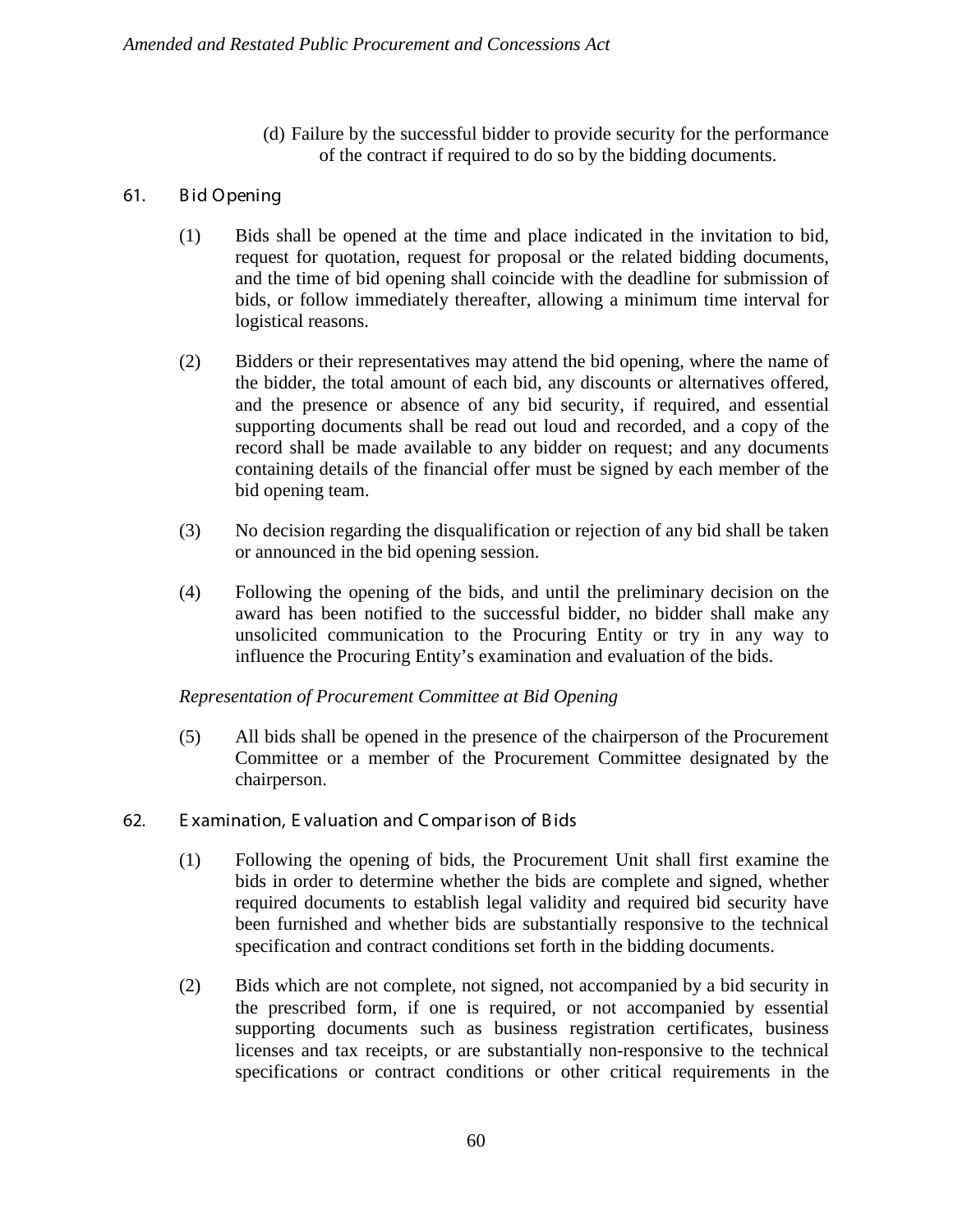bidding documents, shall be rejected and excluded from further evaluation and comparison.

- (3) If a prequalification procedure was applied, a bid received from any entity other than the prequalified bidders shall be rejected and excluded.
- (4) Bids not excluded from consideration under subsections (2) and (3) of this Section shall be evaluated in accordance with the criteria and methodology stated in the bidding documents.
- (5) The Procurement Unit may seek clarification from any bidder to facilitate evaluation but shall neither ask nor permit any bidder to change the price or any other aspect of the bid and if a bidder amends its bid in any manner, such a bid shall be rejected and its bid security forfeited.
- (6) If there is an arithmetical error, such an error shall be rectified and the bidder notified but if the bidder refuses to accept such correction, its bid shall be rejected and the bid security forfeited.
- (7) If there is a discrepancy between figures and words, the amount in words shall prevail unless there are no words and the discrepancy is due to misplacement of a decimal point, in which case the mistake shall be rectified and the bidder notified.
- (8) In carrying out the evaluation, if there are minor deviations in any bid which did not merit rejection at the earlier stage, such minor variation shall be costed, if possible, and the evaluated cost of such a bid shall then be compared to those of other bids to determine the lowest evaluated bid.
- (9) If a bid is not substantially responsive, that is, it contains material deviations from or reservations to the terms, conditions, and specifications in the bidding documents, it shall not be considered further. The bidder shall not be permitted to correct or withdraw material deviations or reservations once bids have been opened.
- (10) If the process included a prequalification, the qualifications of the lowest evaluated bidder shall be verified again to take account of any change since the original prequalification.
- (11) If there was no prequalification, the qualifications of the lowest responsive evaluated bidder shall be checked against the criteria specified in the bidding documents; if that bid fails, the same check shall be applied to the next ranked bid.
- (12) The Bid Evaluation Panel shall prepare for the Procurement Committee or the Head of the Procuring Entity where such Procurement Committee or Head of Procuring Entity has the authority to reject a proposed contract award as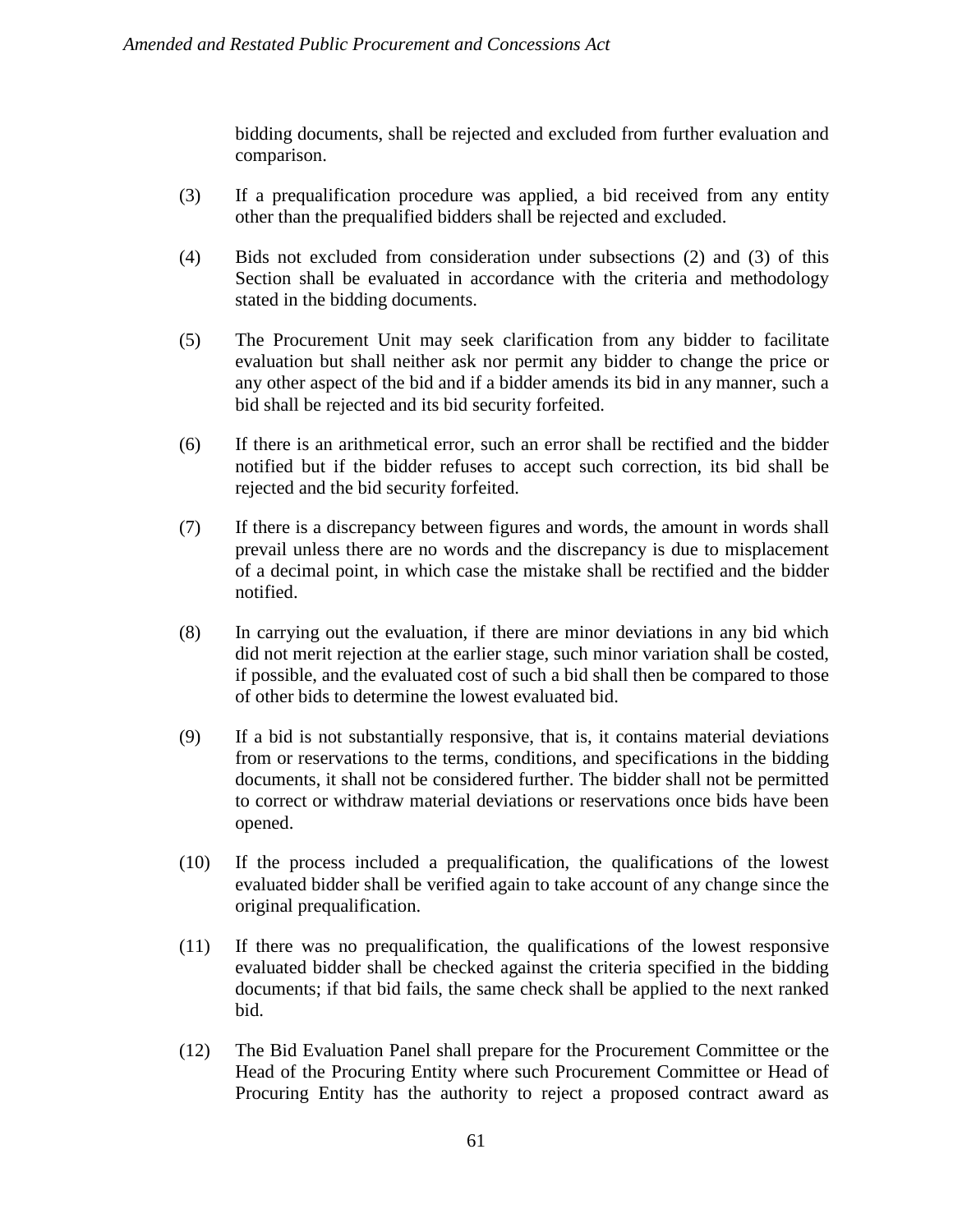provided in subsection (f) of Section 27 of this Act and Section 7 of the Schedule, an evaluation report detailing the examination and evaluation of bids and the verification of bidder qualifications pursuant to subsection (10) or (11) of this Section 62 and identifying the recommendation for award of contract in accordance with the evaluation criteria specified in the relevant bidding documents.

## 63. Non-Disclosur e of E valuation Details

Information relating to the examination, clarification, evaluation and comparison of bids shall not be disclosed to bidders or to any other person not involved officially in the examination, evaluation or comparison of bids or in the decision regarding which bid should be accepted, except as permitted under this Act.

## 64. Pr ohibition of Negotiations

- (1) Except as provided in Sections 56 and 71 of this Act and in subsection (2)(b) of this Section, no negotiations shall take place between the Procuring Entity and a supplier or contractor with respect to a bid submitted by the supplier or contractor.
- (2) If the lowest evaluated responsive bid exceeds the budget for the contract by a substantial margin, the Procuring Entity shall investigate the causes for the excessive cost and may:
	- (a) Request new bids; or
	- (b) Subject to approval by the Procurement Committee and compliance with any regulations and guidelines issued by the Commission, negotiate with the lowest evaluated bidder to try to obtain a satisfactory price reduction or to obtain a reduction in scope that will result in a reduction of the contract price to an acceptable level, and upon failure to reach agreement with the lowest evaluated bidder, may negotiate in the same manner with each succeeding next lowest evaluated bidder until a satisfactory agreement is reached. Any such negotiations shall not substantially alter the terms, conditions and scope of work that formed the basis upon which the competition was held.

## 65. A war d of Pr ocur ement C ontr act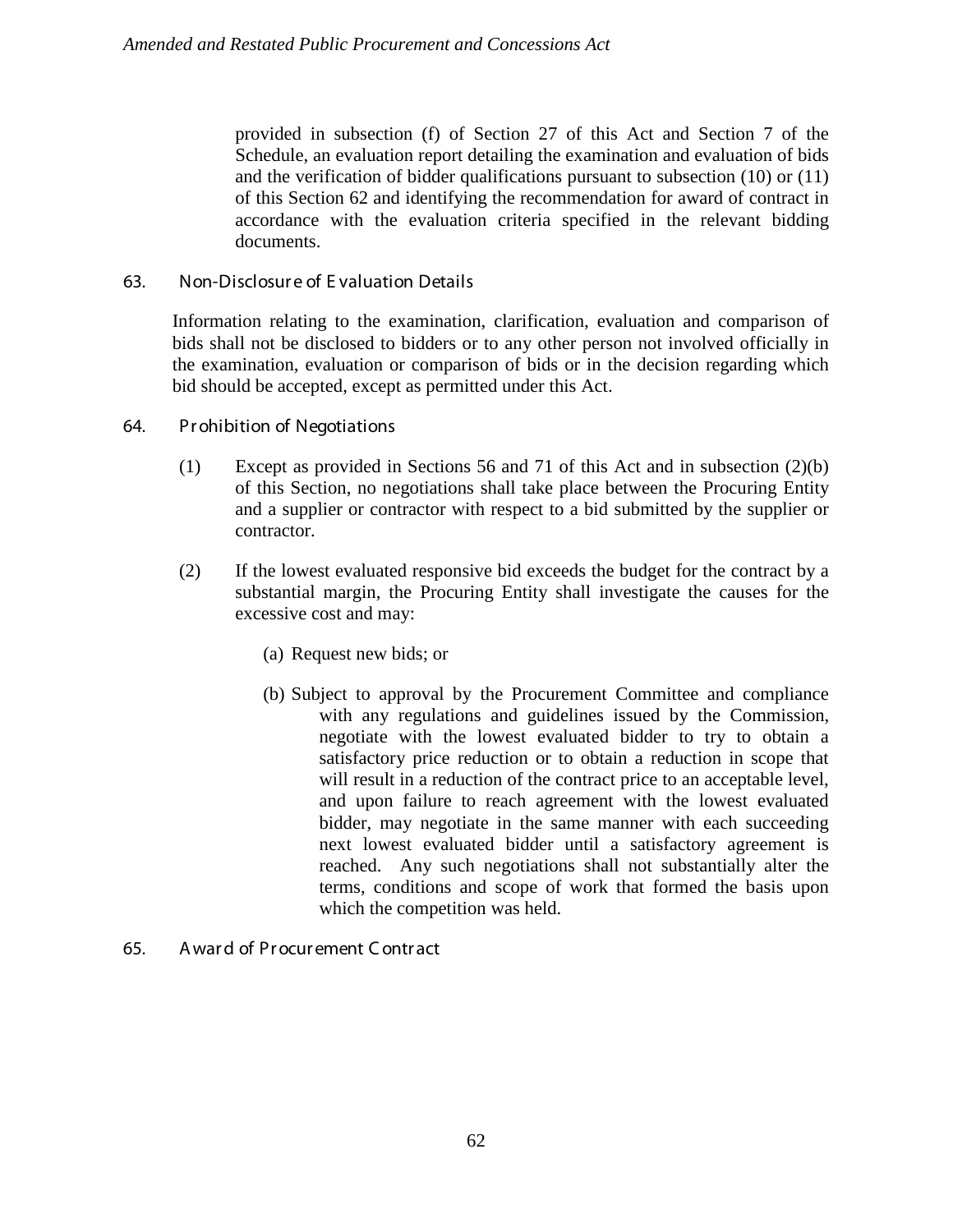- (1) The contract shall be awarded by the Procuring Entity to the bidder that is qualified and submitted the lowest evaluated responsive bid which meets the evaluation criteria as specified in the invitation to bid, request for quotation, request for proposal or the related bidding documents.
- (2) Prior to the expiry of the period of bid validity and at the time pursuant to subsection (1) of Section 31 at which the Procurement Committee forwards to the Commission the Procurement Committee's notice of intent to award a contract, the Procuring Entity shall notify the apparently successful bidder of the proposed award and shall specify the time within which the contract must be signed (see subsection (1) of Section 66).
- (3) Subsection (2) of this Section 65 does not excuse the Procuring Entity from compliance with subsection (1) of Section 31.
- (4) If the bidder whose bid has been accepted fails to sign a written contract when required to do so, or fails to provide any required security for the performance of the contract within the prescribed time limit, in addition to any other remedies, the Procuring Entity may accept the next ranked bidder from among the remaining bids that are in force.
- 66. A cceptance of Bid and Signatur e of C ontr act
	- (1) Acceptance of a bid occurs upon issuance of a notice of proposed award to a bidder pursuant to subsection (2) of Section 65. In procurements other than sole source procurements, procurements of consultancy services or where price has been negotiated pursuant to subsection (2)(b) of Section 64 of this Act, the invitation to bid or request for quotation may require the bidder to sign a contract form included in the bidding documents. Where the bid documents require the bidder whose bid has been accepted to sign a written procurement contract conforming to the bid, the Procuring Entity and the bidder shall sign the procurement contract within thirty (30) days after the notice referred to in subsection (2) of Section 65.
	- (2) A procurement contract shall come into force for a procurement requiring the execution of a contract which shall be binding on the bidder and the Procuring Entity when the contract is signed by the bidder and by the Procuring Entity subject to the requirements of Section 31 and to the remedies in Section 127 of this Act.
	- (3) Contracts shall be signed by the Head of a Procuring Entity as provided in the Schedule establish by Regulations promulgated by the Commission, but he or she may delegate signature of contracts below the Thresholds establish by Regulations promulgated by the Commission to the head of the Procurement Unit or other senior official of the Entity.
- 67. T wo-Stage B idding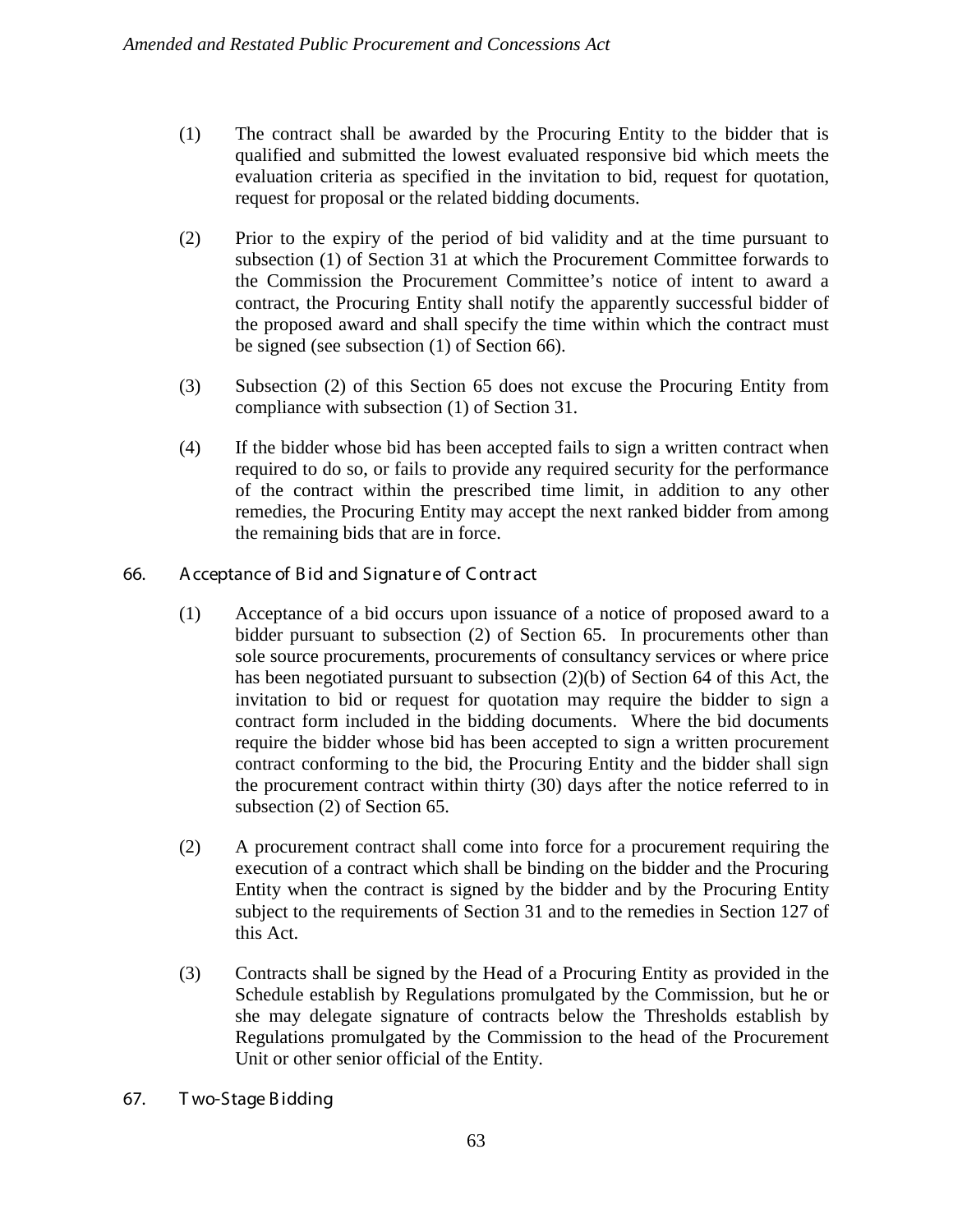- (1) Where a procurement is to be done by two-stage bidding, the invitation to bid or the related bidding documents shall, in the first stage, call upon bidders to submit initial bids without a bid price, and may solicit initial proposals relating to the technical, quality or other characteristics of the goods, works or services, as well as to contractual terms and conditions of the proposed contract, and, where relevant, to the professional and technical competence and qualifications of the bidders.
- (2) The Procuring Entity may engage in discussions with any or all bidders whose proposals satisfy the conditions set forth in the bidding documents with a view to understanding the proposals or to indicate changes required to make them acceptable and to seek the bidder's willingness to make such changes; minutes of these discussions shall form part of the procurement records.
- (3) At the end of the first stage, the Procuring Entity may:
	- (a) Reject those bids which do not and cannot be changed to meet the basic requirements, minimum performance standards or required completion time or have any other weakness which makes the bid substantially non-responsive; or
	- (b) Modify the technical specifications, evaluation criteria and contract conditions, while seeking to maximize competition and articulate appropriate evaluation methodology.
- (4) In the second stage, the Procuring Entity shall invite bidders whose bids have not been rejected to submit final bids with prices responsive to the revised bidding documents.
- (5) A bidder, not wishing to submit a final bid, may withdraw from the bidding proceedings without forfeiting any bid security that the bidder may have been required to provide.
- (6) The final bids shall be evaluated and compared in accordance with the criteria and methodology included in the revised bidding documents.
- (7) The procedures for bidding set forth in this Part shall apply to two-stage bidding proceedings, except to the extent that they are modified by this Section.
- 68. R equest for C onsultant' s Ser vices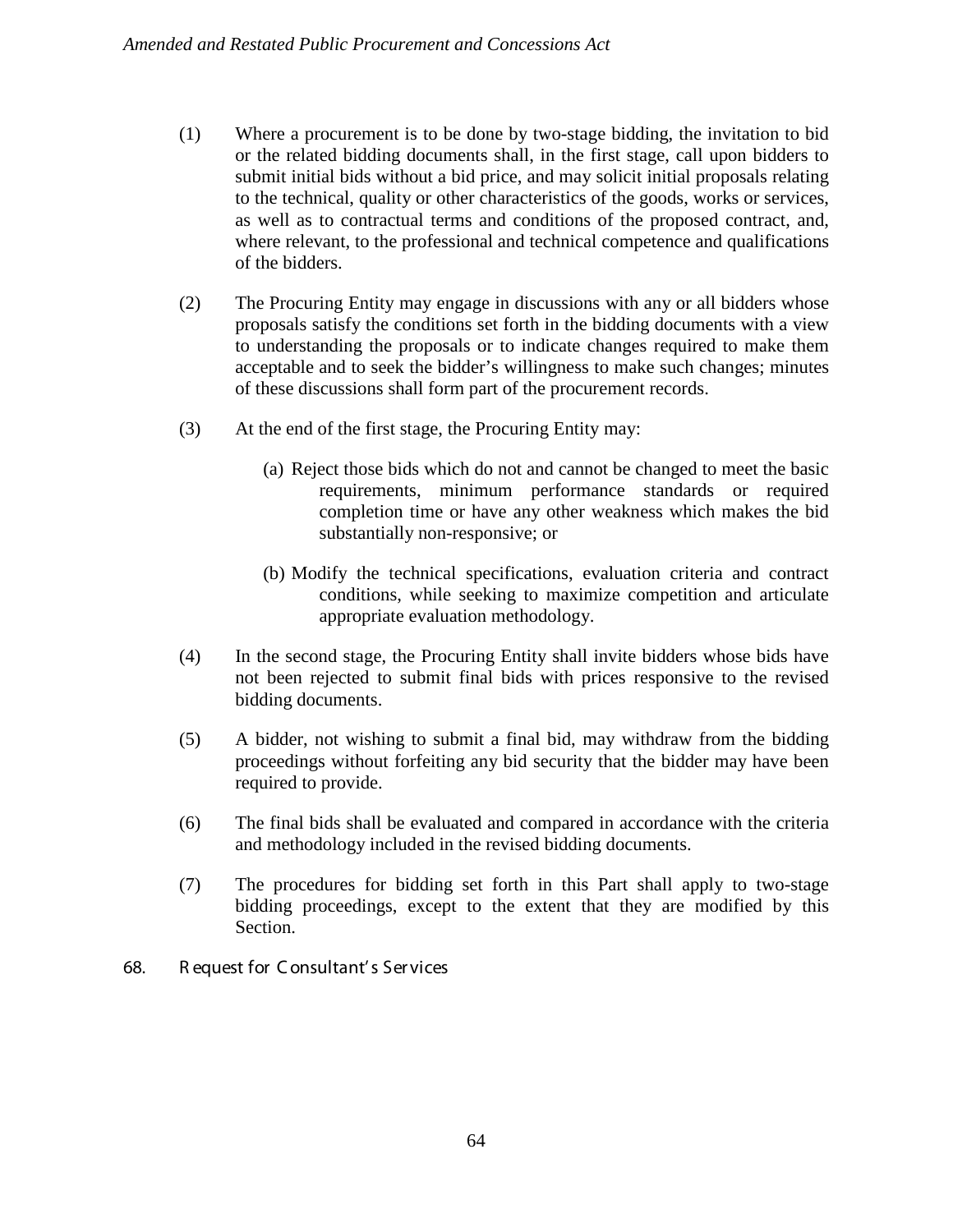- (1) For the purposes of procuring the services of a consultant, the Procuring Entity shall prepare a shortlist of, generally, three (3) to six (6) consulting firms as determined by subsections (2) and (3) of this Section and, to the greatest extent feasible, comprising consultants of the same category and similar capacity and business objectives.
- (2) When the estimated contract price of the procurement exceeds the Threshold establish by Regulations promulgated by the Commission, in order to establish the shortlist, the Procuring Entity shall seek expressions of interest by Publishing a notice and, where appropriate, placing the notice also in relevant trade publications and technical and professional journals. The Procuring Entity shall allow at least three (3) weeks for interested persons to reply to the request for expressions of interest unless the Commission permits a shorter period.
- (3) For assignments of a value lower than the Threshold establish by Regulations promulgated by the Commission, the shortlist may be established from market knowledge or other sources of information without submissions of expressions of interest but in the case of assignments which are particularly complex or require highly specialized knowledge, the public solicitation of expressions of interest provided in subsection (2) of this Section shall be utilized.
- (4) The request for proposals shall provide short listed bidders with the information necessary to enable them to participate in the procurement proceedings and to submit proposals that are responsive to the needs of the Procuring Entity including, in particular:
	- (a) Instructions for preparation and submission of proposals;
	- (b) The name and address of the Procuring Entity and the exact time and date for the submittal of the proposal;
	- (c) The name, address and contact details of the Procuring Entity to obtain clarifications on the request for proposal;
	- (d) The nature, timeframe and location of the services to be provided, terms of reference, required tasks and outputs;
	- (e) The criteria to be used in evaluating and comparing proposals, and their relative weight as compared to price;
	- (f) The contractual terms of the procurement and the manner of entry into force of the contract;
	- (g) Instructions for preparation and submission of proposals and the place and deadline for submission of proposals;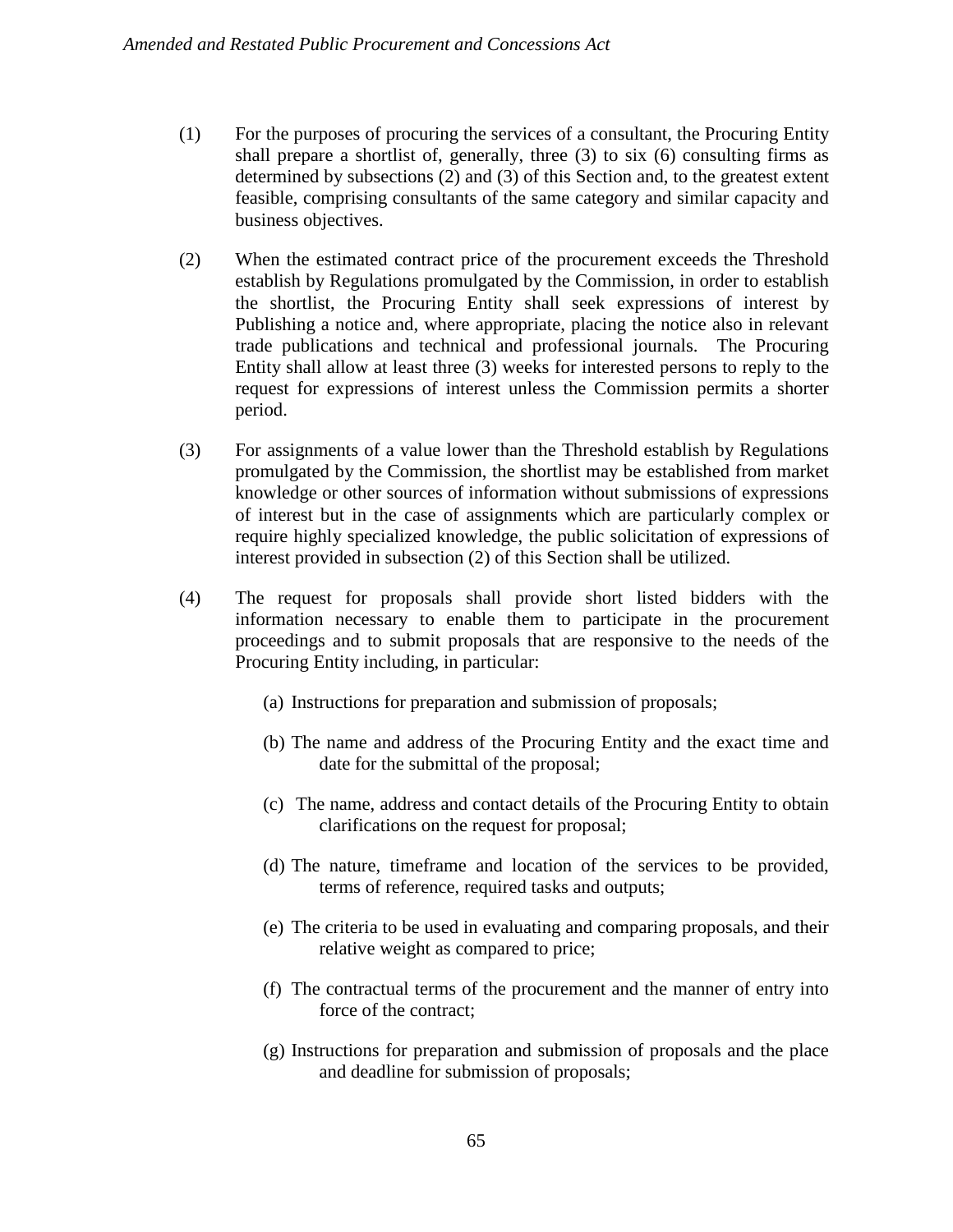- (h) The final selection procedures to be applied;
- (i) Notice of conflict-of-interest restrictions and antifraud and corruption rules, including the grounds for potential debarment from future participation in procurement of goods, services or works that may result from the assignment under consideration;
- (j) Such other matters as may be prescribed in the regulations and standard documents issued by the Commission; and
- (k) The period for which a proposal must remain valid.
- (5) The price of a proposal shall be considered by the Procuring Entity only after completion of the technical evaluation.
- 69. Selection M ethods B ased on Quality and C ost
	- (1) The selection of the successful proposal shall be based upon one of the following methods:
		- (a) A balancing of the technical quality of the proposal, the consultant's relevant experience and expertise of its staff, the proposed work methodology and the price of the proposal.. This method shall be used for all requirements where the estimated contract price exceeds the Threshold establish by Regulations promulgated by the Commission and may be used in other procurements where appropriate;
		- (b) The quality of the technical proposal submitted within a predetermined fixed budget. The consultant submitting the highest ranked technical proposal within the predetermined fixed budget shall be selected and invited to negotiate a contract; or
		- (c) The quality of the technical proposals having met a minimum set of criteria disclosed in the request for proposals, and then the lowest price.
		- (d) And other methods adopted through regulation
- (2) Detailed procedures shall be set forth in the regulations.
- 70. Selection B ased on Quality

When the services are of an exceptionally complex nature or of a considerable impact on future projects or the national economy or when they may lead to the submission of proposals which are difficult to compare, the consultant may be selected exclusively on the basis of the technical quality of his or her proposal; the use of which method shall be approved by the Procurement Committee subject to the approval of the Commission.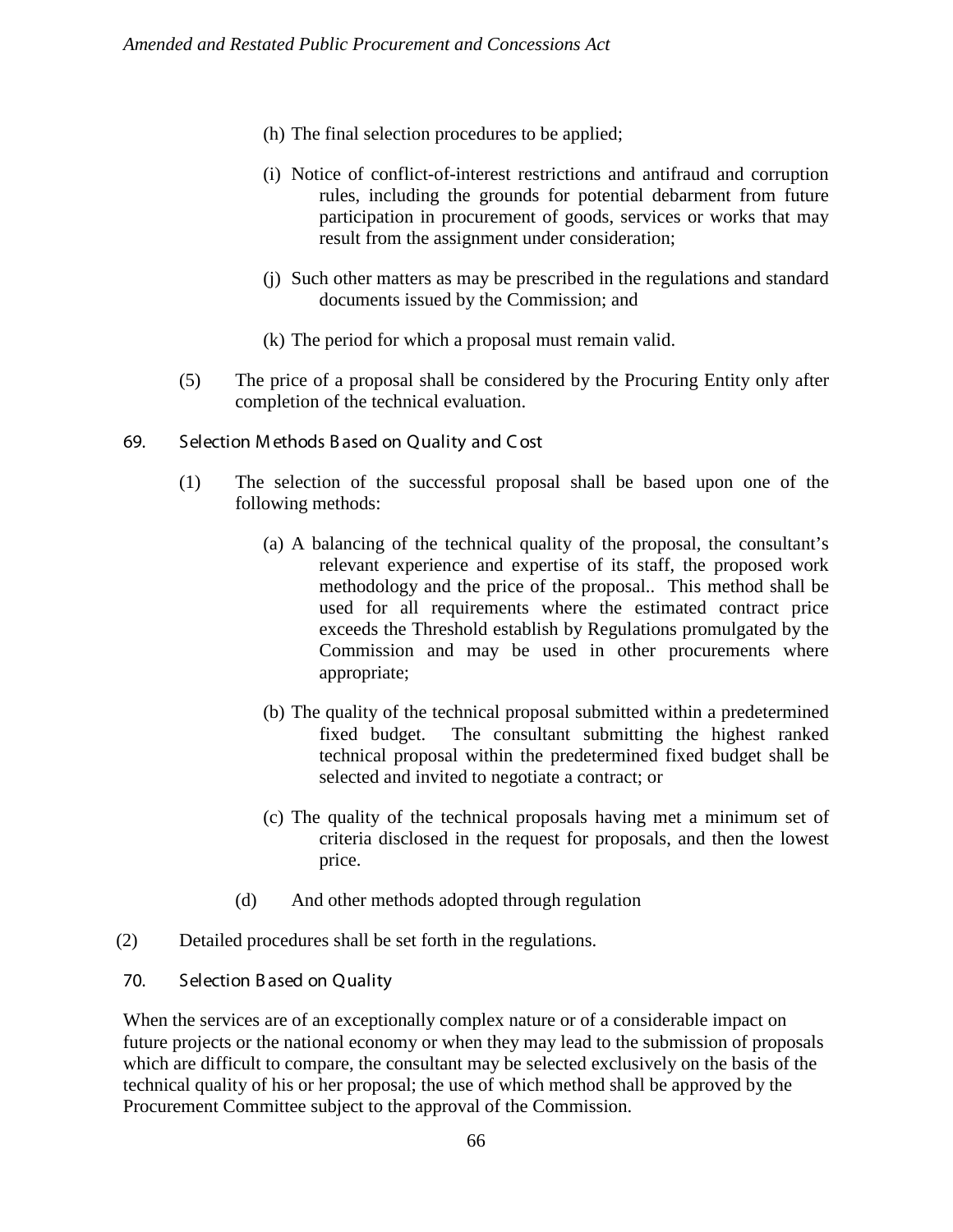# 71. A war d of C onsultancy C ontr act

- (1) The contract to be awarded under any of the methods set forth in subsection (1) of Section 69 may be negotiated with the selected consultant but negotiations may not be simultaneously held with several consultants. The negotiations shall not substantially alter the terms, conditions and scope of work that formed the basis upon which the competition was held.
- (2) The Procuring Entity shall provide notice of its intent to award to all short listed consultants, other than the selected consultant, and to the Commission at the same time the Procuring Entity provides its notice of proposed award to the selected consultant. The provisions of Section 66 of this Act on bid acceptance and signature of contract shall apply equally to consultancy procurements.

## 72. Pr ocur ement A ctivity

Notwithstanding any procurement proceedings or activity, no Procuring Entity shall sign a procurement contract or permit a contract to come into force unless the Head of the Procuring Entity has ascertained that:

- (a) The activity has been duly budgeted for by the entity;
- (b) The budget has been properly subjected to the budget process and been duly approved; and
- (c) The budget for the activity has been provided for and approved under the national budget.

# **PART VI – SPECIFIC PROCEDURES FOR PROCESSING CONCESSION AGREEMENTS**

## **Sub-Part 1 – Definition and Objectives of Concession Agreements**

- 73. Definition
	- (1) "Concession" means the grant of an interest in a public asset by the Government or its agency to a private sector entity for a specified period during which the asset may be operated, managed, utilized or improved by the private sector entity which pays fees or royalties under the condition that the Government retains its overall interest in the asset and that the asset will revert to the Government or agency at a determined time. Under this Act, the term "Concession" shall include all its variants, including but not limited to the following:
		- (a) **"Build/Refurbish/Modernize-Operate-Transfer (BOT)"**: Where a private entity finances the development of infrastructure/facility/utility and operates it for a specified period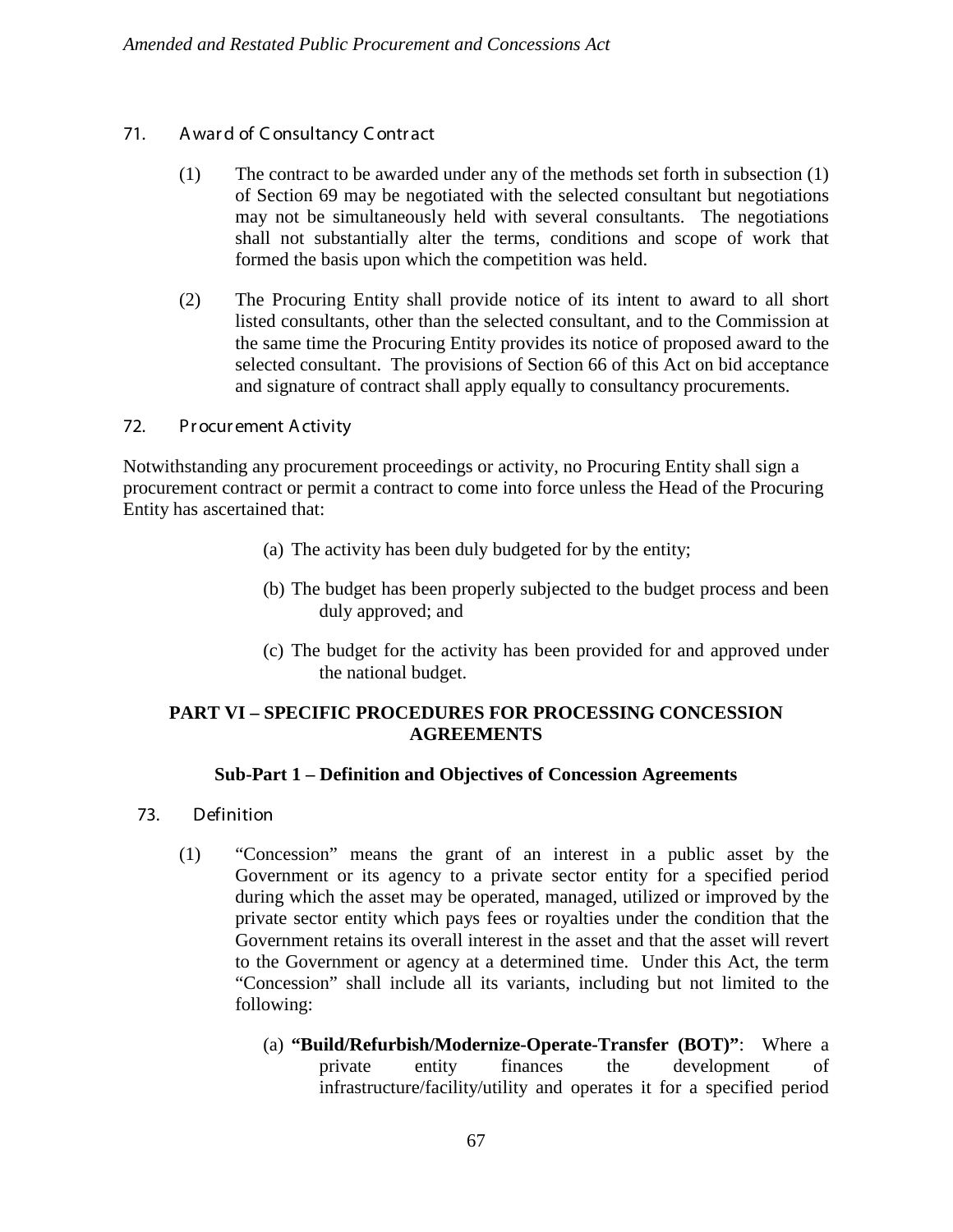after which the project is handed over to the Government/public entity free of lien or at a cost to the public entity.

- (b) **"Build/Refurbish/Modernize-Transfer-Operate (BTO)"**: Where the Government/public entity contracts with a private entity to build or complete a facility the ownership of which is transferred to the Government/public entity on completion after which the facility is leased back to the private entity for a fixed or renewable term.
- (c) **"Build/Refurbish/Modernize-Own-Operate-Transfer (BOOT)"**: Where the private entity obtains a franchise for a fixed period, whether exclusive or not, to develop, operate, maintain, manage and collect user fees for a public facility over a fixed period at the end of which title to the facility reverts to the public entity/Government.
- (d) **"Build/Refurbish/Modernize-Own-Operate (BOO)"**: Where the Government/public entity either transfers ownership and responsibility for a public facility or contracts with a private entity to build, own and operate a new facility, in each case subject to terms and conditions laid down by the Government/public entity for the operation of the facility.
- (e) **"Joint Ventures"**: Where the Government/public entity shares investment, profits, losses and control of the operations of a facility with the private entity.
- (f) **"Partial Privatization"**: The partial disposal of Government interest to a private entity other than through the Stock Exchange.
- (g) "**Natural Resources**": Grants of the right to exploit for private benefit a depleting or renewable asset of the state, such as the right to mine minerals, recover petroleum resources or develop and operate an agricultural plantation when the private entity is responsible for and bears the risks of the capital investment and operating costs of the project.
- (2) The Commission may by regulation identify other business arrangements generally consistent with the foregoing categories that shall be defined as Concessions.

## 74. Objectives of C oncessions

- (1) The objectives of every Concession shall be to promote one or more of the following:
	- (a) Increased Government revenue from Concessions;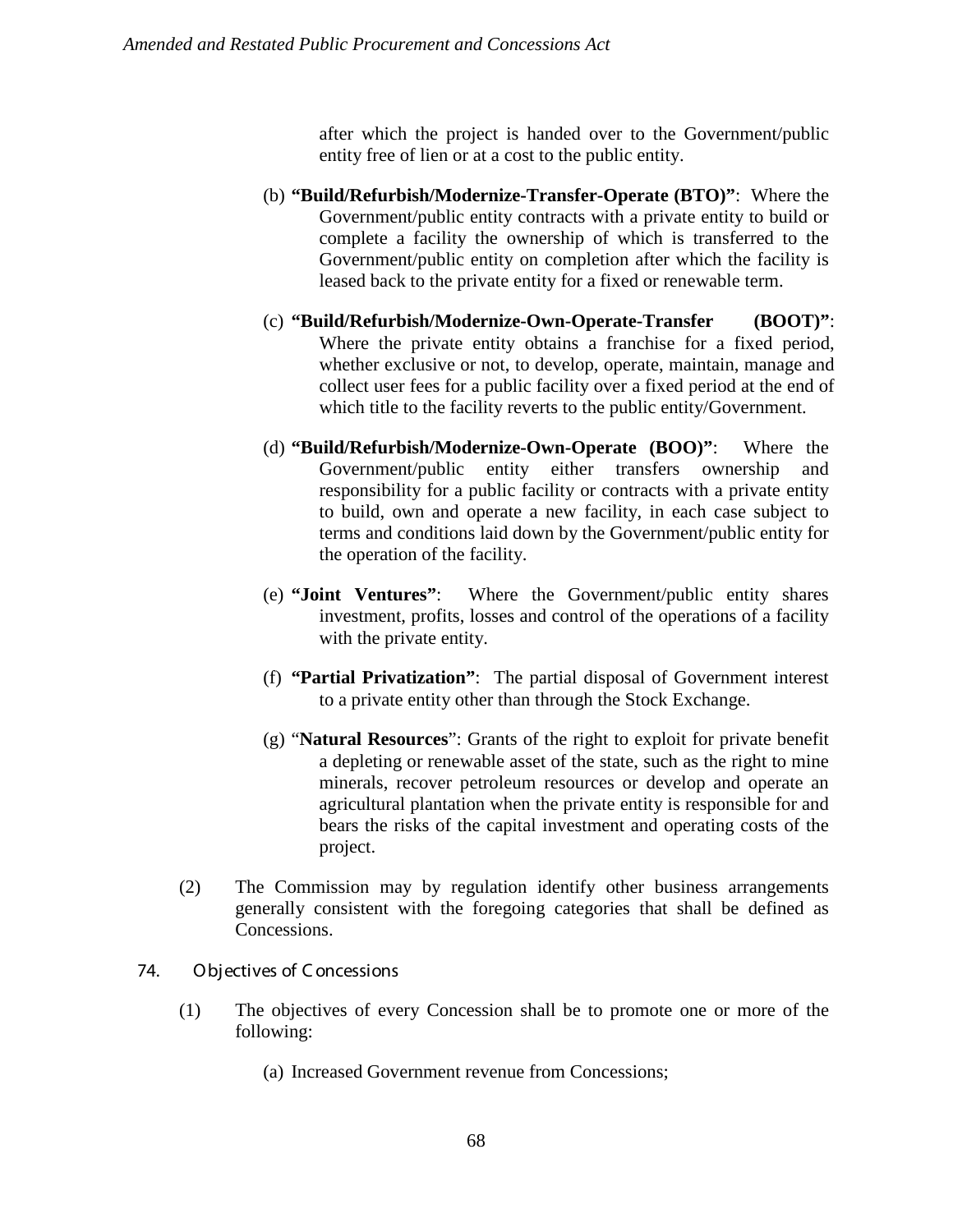- (b) Harnessing of private sector financial, human and technical resources for economic development;
- (c) Competition in the provision of services, supplies, goods or infrastructure and reduction of monopolies;
- (d) Acceleration of the development of infrastructure, human capacity and the provision of services;
- (e) Growth of the Liberian private sector;
- (f) Partnerships between the public and private sectors;
- (g) Development of the natural and renewable resources of Liberia consistent with other national goals; and
- (h) Job creation

# **Sub-Part 2 – Scope, Application and Disqualified Private Sector Entities**

- 75. Scope, Application and General Principles
	- (1) This part shall apply to all activities relating to Concessions and shall in particular apply to the following:
		- (a) The implementation of Concessions, including but not limited to:
			- i. Identification and certification for Concessions;
			- ii. Planning of the process for Concession agreements;
			- iii. Preparation of Concession bid documents;
			- iv. Invitation and evaluation of bids, negotiations and signing of Concession agreements; and
			- v. Implementation, supervision and monitoring of Concession agreements.
		- (b) The grant of Concessions of whatever form in all sectors, including but not limited to:
			- i. Mineral exploration and mining, except as provided in subsections (2) and (3) of this Section;
			- ii. Fishing;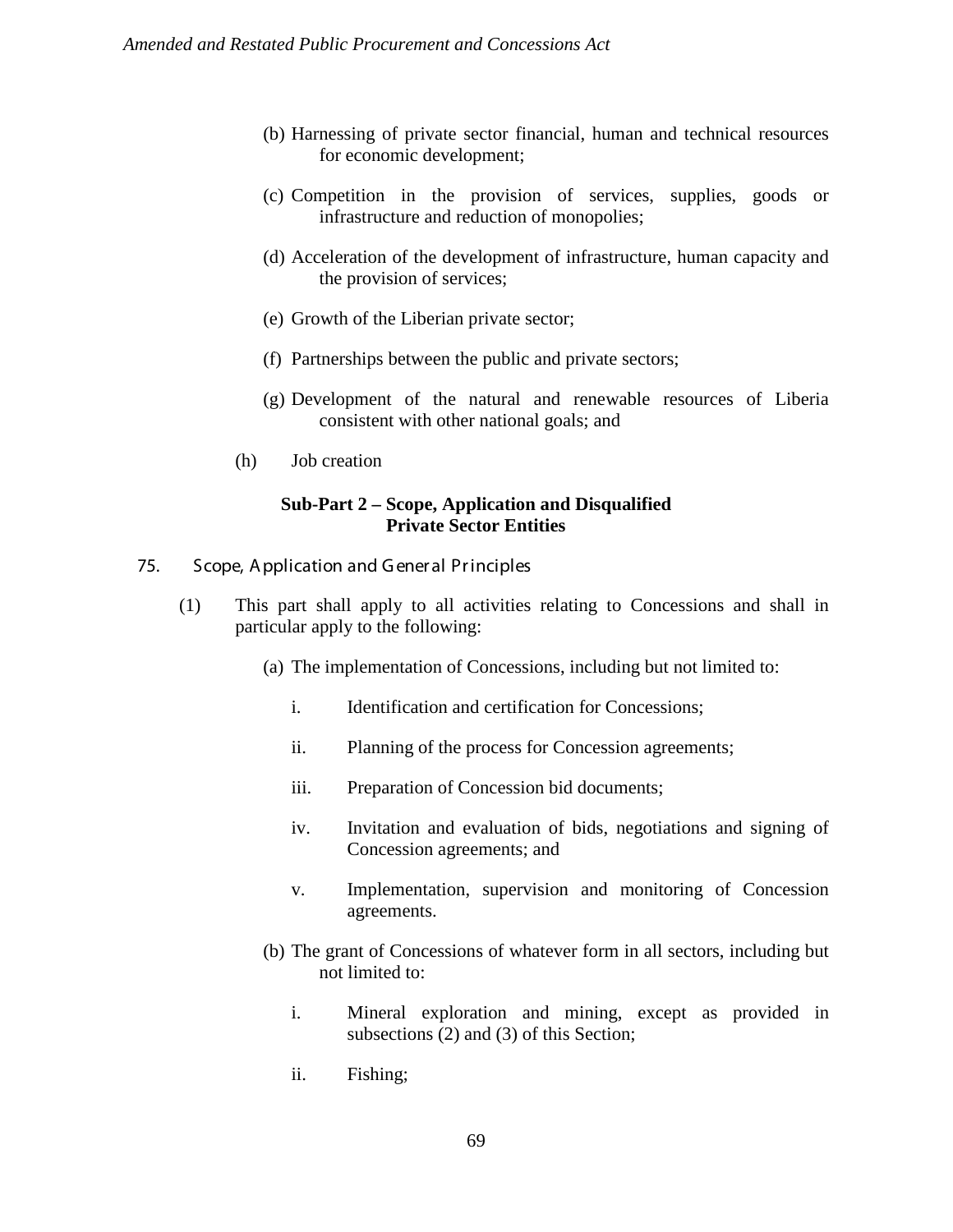- iii. Timber;
- iv. Telecommunications;
- v. Electricity, water and other utilities;
- vi. Forestry;
- vii. Agricultural Concessions including plantations;
- viii. Oil exploration and extraction; and
- ix. Development of public infrastructure with private capital, including but not limited to airports, terminals, toll roads/bridges, etc.
- (c) All Concession Entities or Government institutions and agencies legally mandated to undertake Concessions.
- (d) All private sector entities that participate in Concessions.
- (2) Notwithstanding the foregoing, Mineral Rights and Mineral Development Agreements described in this subsection and granted to or entered into with eligible persons under the Mining Law shall be deemed not to constitute the grant of Concessions subject to this Act:
	- (a) A Class A Mining License, Class B Mining License, Class C Mining License, Quarry License or Prospecting License granted under the Mining Law, if, in each such case, such license was issued prior to the date this Act is first submitted to the Legislature;
	- (b) An Exploration License (i) granted under the Mining Law prior to the effective date of the Regulation on the Interim Procedures for Issuing Exploration Licenses of the Commission, Regulation 002 ("Regulation 002") or (ii) approved under Regulation 002 prior to the date this Act is first submitted to the Legislature and granted under the Mining Law pursuant to application made to the Ministry responsible for Mines prior to the date this Act is first submitted to the Legislature;
	- (c) A Class B or Class C Mining License or a Quarry License issued under the Mining Law after the date this Act is first submitted to the Legislature to the holder of an effective Prospecting License referred to in clause (a) of this subsection, or a Class A or Class B Mining License issued under the Mining Law after the date this Act is first submitted to the Legislature to the holder of an effective Exploration License referred to in clause (b) of this subsection;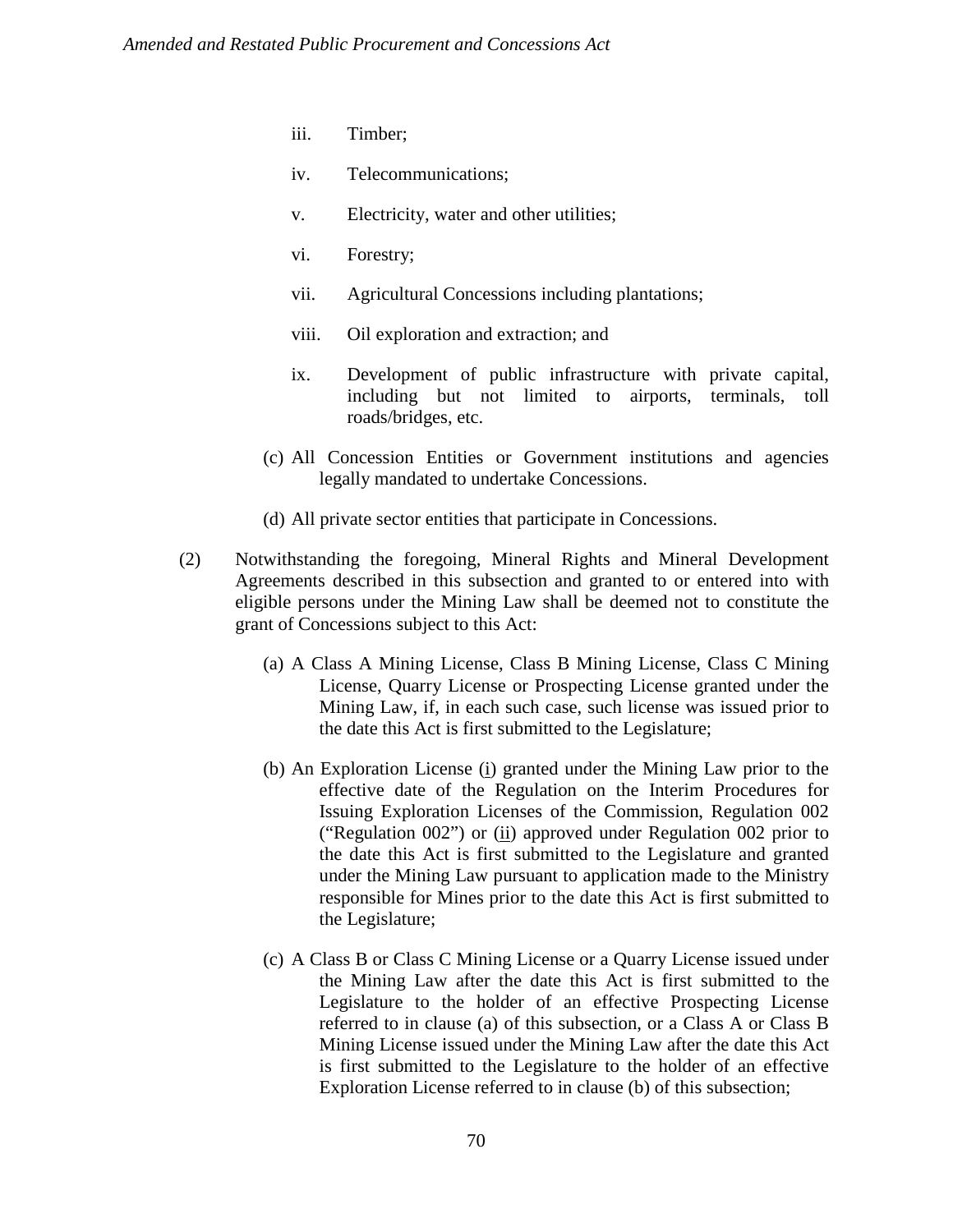- (d) A Mineral Development Agreement entered into with the holder of an effective Exploration License referred to in clause (b) of this subsection, provided that if entered into after the effective date of this Act, such Mineral Development Agreement is negotiated in full compliance with all requirements for the negotiation of concession agreements in this Part VI and is entered into with an entity that has reasonably demonstrated that it has the technical and financial capacity to perform its obligations under such agreement;
- (e) The future grant of a Prospecting License or an Exploration License on a first-to-file basis over land included in a Non-Bidding Area the declaration for which remains in effect and covering only Minerals specified in the declaration of such area as a Non-Bidding Area;
- (f) The future grant of an Eligible Class C Mining License or an Eligible Quarry License over land included in a Non-Bidding Area (in each case covering only Minerals specified in the declaration of such area as a Non-Bidding Area) to the holder of a Prospecting License or Exploration License covering such land that (i) was issued as contemplated by clause (e) of this subsection  $(2)$  and  $(i)$  was in full force and effect at the date of the grant;
- (g) The future grant of an Eligible Class B Mining License over land included in a Non-Bidding Area (covering only Minerals specified in the declaration of such area as a Non-Bidding Area) to the holder of a Prospecting License, Exploration License or Eligible Class C Mining License covering such land, if such Prospecting License, Exploration License or Eligible Class C Mining License (i) was issued as contemplated by clause (e) or (f) of this subsection (2) and  $(iii)$  was in full force and effect at the date of the grant;
- (h) The future grant of an Eligible Class C Mining License over land included in a Non-Bidding Area (covering only Minerals specified in the declaration of such area as a Non-Bidding Area) to the holder of an Eligible Class B Mining License covering such land that (i) was issued as contemplated by clause (g) of this subsection (2), and (ii) was in full force and effect at the date of the grant, provided that the rights under such Eligible Class B Mining License concurrently terminate with respect to such land; and
- (i) The future grant of a Class A Mining License over land included in a Non-Bidding Area (covering only Minerals specified in the declaration of such area as a Non-Bidding Area) to, and/or the entering into of a Mineral Development Agreement covering such land with, the holder of an Exploration License covering such land that (i) was issued as contemplated by clause (e) of this subsection  $(2)$  and  $(i)$  was in full force and effect at the date of the grant or the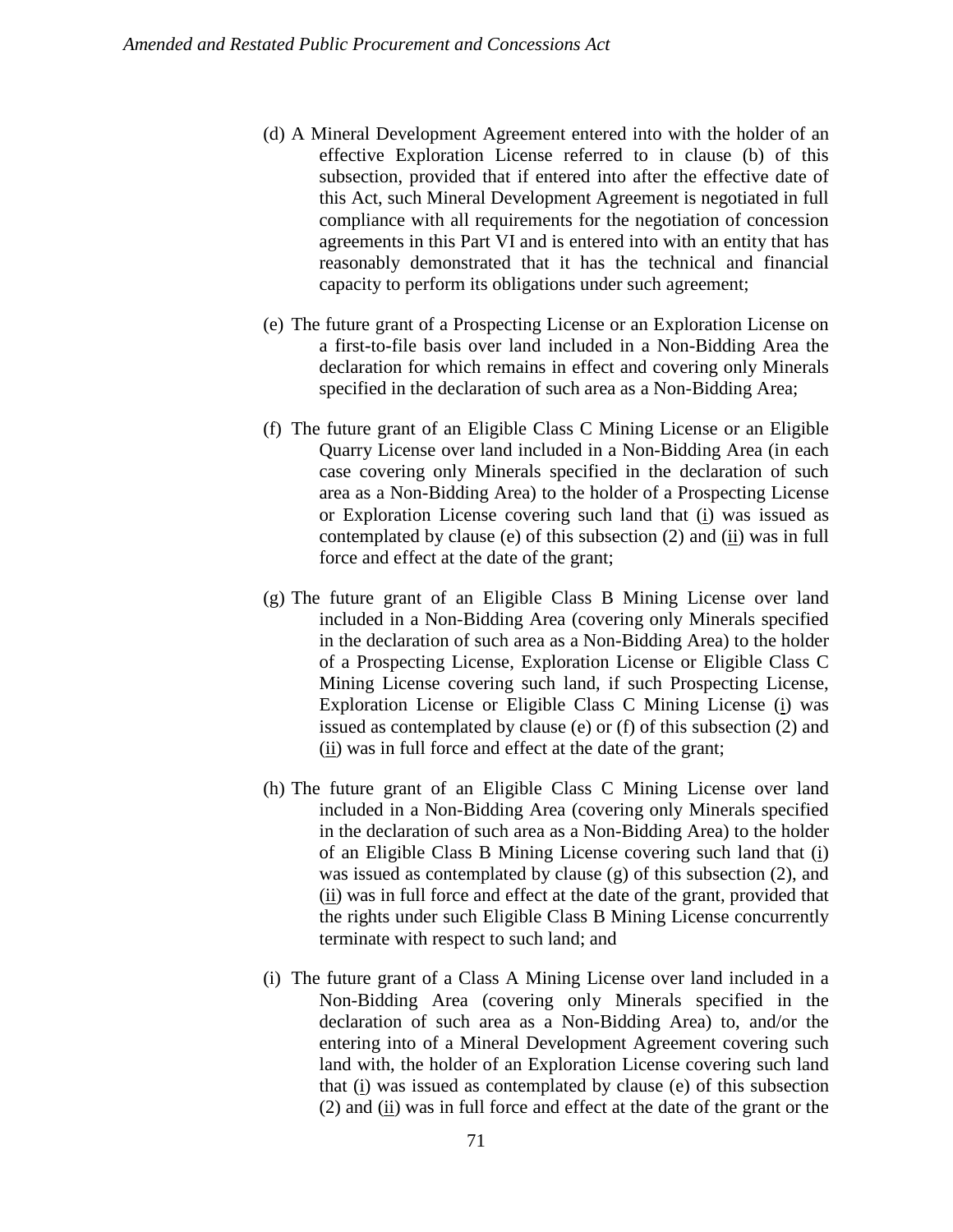entering into of such agreement, provided that any such Mineral Development Agreement is negotiated in accordance with the requirements of this Part VI applicable to the negotiation of Concession agreements and is entered into with an entity that has reasonably demonstrated that it has the technical and financial capacity to perform its obligations under such agreement.

- (3) For the purposes of subsection (2) of this Section 75:
	- (a) A "Non-Bidding Area" is established as to specified Minerals when  $(i)$ the Minister responsible for Mines determines, based on a reasoned recommendation of the Geological Survey Department of Liberia (or successor institution), that the available information as to the existence of such Minerals in such area indicates that there are insufficient quantities and/or qualities of such Minerals in such area to support meaningful bidding for the granting of Prospecting or Exploration Licenses for such Minerals in such area and (ii) such determination has been approved by the IMCC excluding the representation from the sector entity.
	- (b) A Non-Bidding Area may in the discretion of the Minister responsible for Mines be limited to the grant of Prospecting Licenses valid only for future Eligible Class B Mining Licenses, Eligible Class C Mining Licenses and Eligible Quarry Licenses (or any of them, alone or in combination), and may exclude Exploration Licenses and Class A Mining Licenses;
	- (c) An "Eligible Class C Mining License" is a Class C Mining License that (i) covers an area of not more than twenty-five (25) acres, (ii) no portion of which is within five hundred (500) meters of any portion of another Mining License held by the same Licensee, (iii) is exclusively for the exploitation of secondary mineral deposits, (iv) has a tenure of one (1) year renewable, (v) utilizes non-mechanized small-scale mining methods, and (vi) is otherwise subject to all of the restrictions applicable to operations under a Class C Mining License;
	- (d) An "Eligible Class B Mining License" is a Class B Mining License that (i) covers an area of not more than one hundred (100) acres, (ii) no portion of which is within five hundred (500) meters of any portion of another Mining License held by the same Licensee, (iii) is exclusively for the exploitation of secondary mineral deposits and  $(iy)$  is otherwise subject to all of the restrictions applicable to operations under a Class B Mining License;
	- (e) An "Eligible Quarry License" is a Quarry License that (i) covers an area of not more than fifty  $(50)$  acres,  $(i)$  is exclusively for the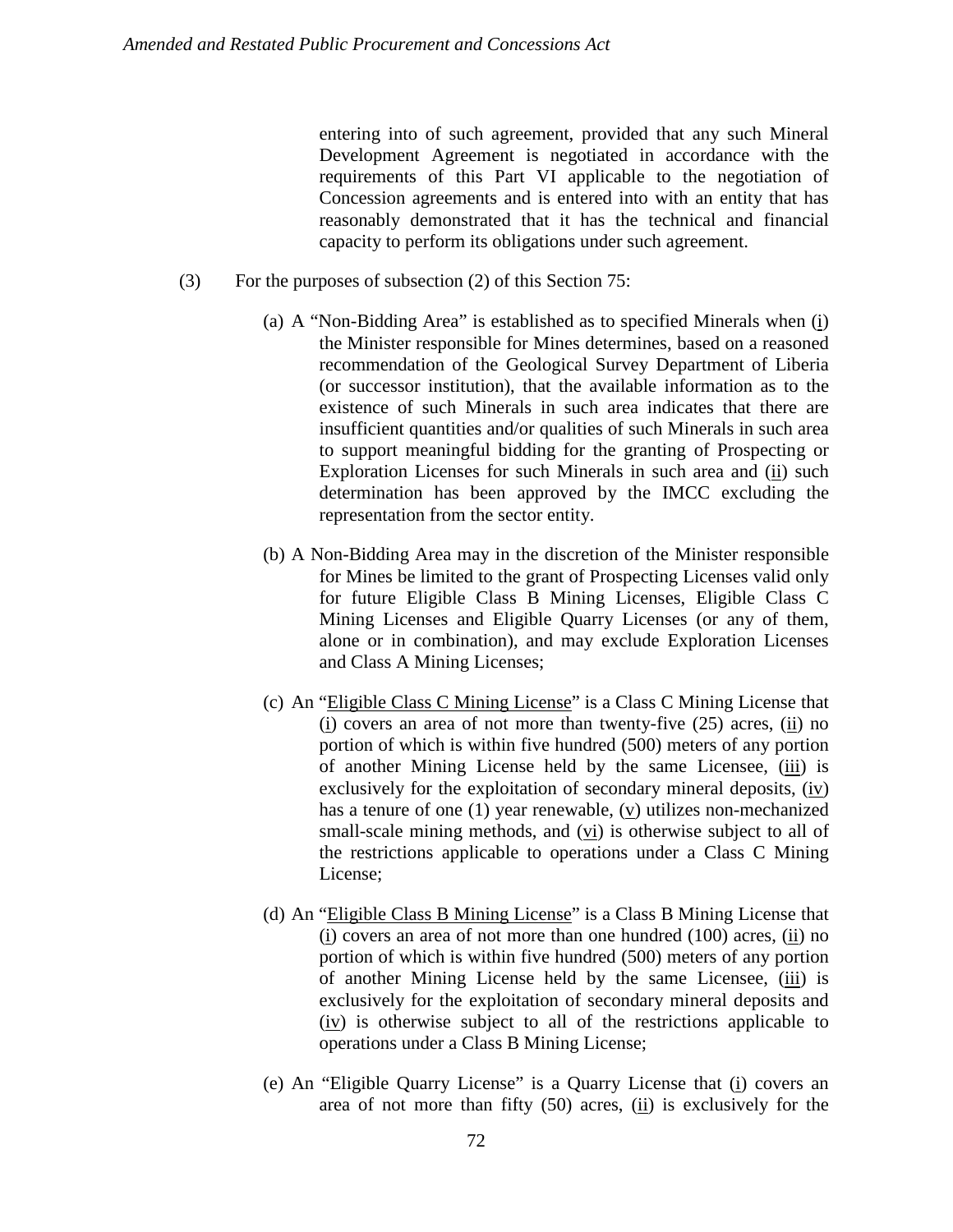quarrying of Building and Industrial Minerals and (*iii*) is otherwise subject to all of the restrictions applicable to operations under a Quarry License and a Class B Mining License;

- (f) A "secondary mineral deposit" means a mineral deposit formed when a primary mineral deposit is subjected to alterations through chemical and/or mechanical weathering;
- (g) A Non-Bidding Area approved as provided in clause (a) of this subsection (3) will cease to be a Non-Bidding Area two years after the effective date of such approval unless there is a new determination by the Minister as required by such clause (a) and a new approval described in such clause (a) prior to the end of such two-year period;
- (h) A Mineral Right granted in respect of a declared Non-Bidding Area that has not been revoked or otherwise lapsed shall remain valid in accordance with the provision of the Mining Law applicable to such Mineral Right notwithstanding the expiry of the relevant declaration; and
- (i) Capitalized terms used in subsections (2), (3) and (4) of this Section 75 without definition in this Act have the respective meanings given in the Mining Law as in effect on the date hereof.

All other conditions in the Mining Law pertaining to mining and exploration rights shall apply insofar as they are consistent with this Act, except that no Exploration Agreement, Mineral Development Agreement or other agreement shall be required with respect to an Exploration License granted after the effective date of this Act.

- (4) Although this Part VI provides for the negotiation of definitive Concession contracts following the identification of a successful bidder, it is preferable to structure Concession bids so that the terms of the bid (a) include a definitive agreement and (b) require the successful bidder to enter into the definitive agreement following the identification of the successful bidder. If the bid is so structured, the Concession Entity may give prequalified bidders the opportunity to review and comment on the proposed form of agreement before the bid documents are finalized and released to the bidders.
- (5) A Concession bidder by its bid is deemed to have accepted the terms and conditions of the bid. A bidder shall be disqualified if, when invited to negotiations, it seeks changes in terms and conditions expressly set forth in the bid documents (including any provisions of a Concession agreement included in the bid documents that are not clearly marked as sample or illustrative provisions) or expressly contained in the bid documents submitted by the bidder. In any such case the Government may seek to enter into an agreement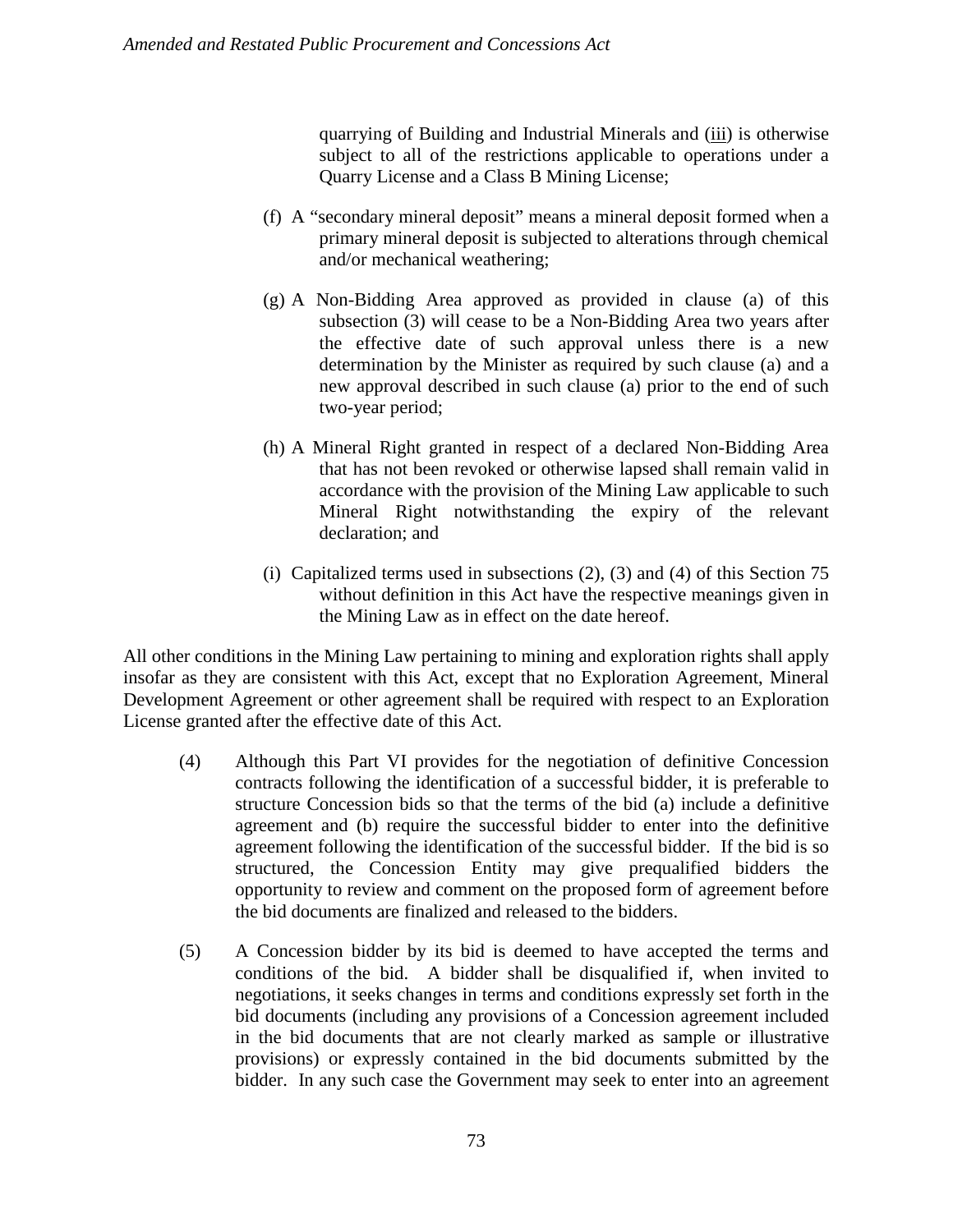with the next highest evaluated bidder as provided in Section 118(8) or may cancel the bid and rebid or postpone the project.

- (6) Except as expressly provided in this Act, Sub-Part 2 of Part III, Part IV and Part V of this Act are not applicable to the granting of Concessions under this Part VI.
- (7) Nothing in this Act shall be construed as entitling a private entity entering into an agreement with the Government for a Concession to special treatment under or exemption in whole or in part from the generally applicable laws of the Republic of Liberia, including without limitation the taxation and revenue laws of the Republic of Liberia.
- 76. C oncession E ntities
	- (1) Any entity that is issued with a Certificate for Concessions in accordance with Sections 88 and 89 of this Act shall be a Concession Entity for the purposes of this Act and shall be responsible for the Concession process.
	- (2) Any entity proposing to grant a Concession shall conduct the entire Concession process pursuant to the requirements of this Act.
	- (3) The Head of the Concession Entity shall be held accountable and responsible for any action taken by the Concession Entity in the conduct of the Concession process and shall not be absolved from accountability for compliance with the requirements of this Act because he or she delegated the function.
- 77. T he E ntity C oncession C ommittee
	- (1) If a Concession Entity proposes to grant a Concession, the Head of the Entity shall designate an Entity Concession Committee to be responsible for the performance of the following functions:
		- (a) Take the actions necessary to request a Certificate of Concession;
		- (b) Cause to be made any required preliminary determination of the feasibility of the proposed Concession;
		- (c) Prepare a Concession Procurement Plan;
		- (d) Prepare prequalification instructions for bidders if prequalification is to be used;
		- (e) Prepare all documentation to be included in any invitation to bid;
		- (f) Arrange for publication of all required notices and the delivery of materials to be made available for bidders;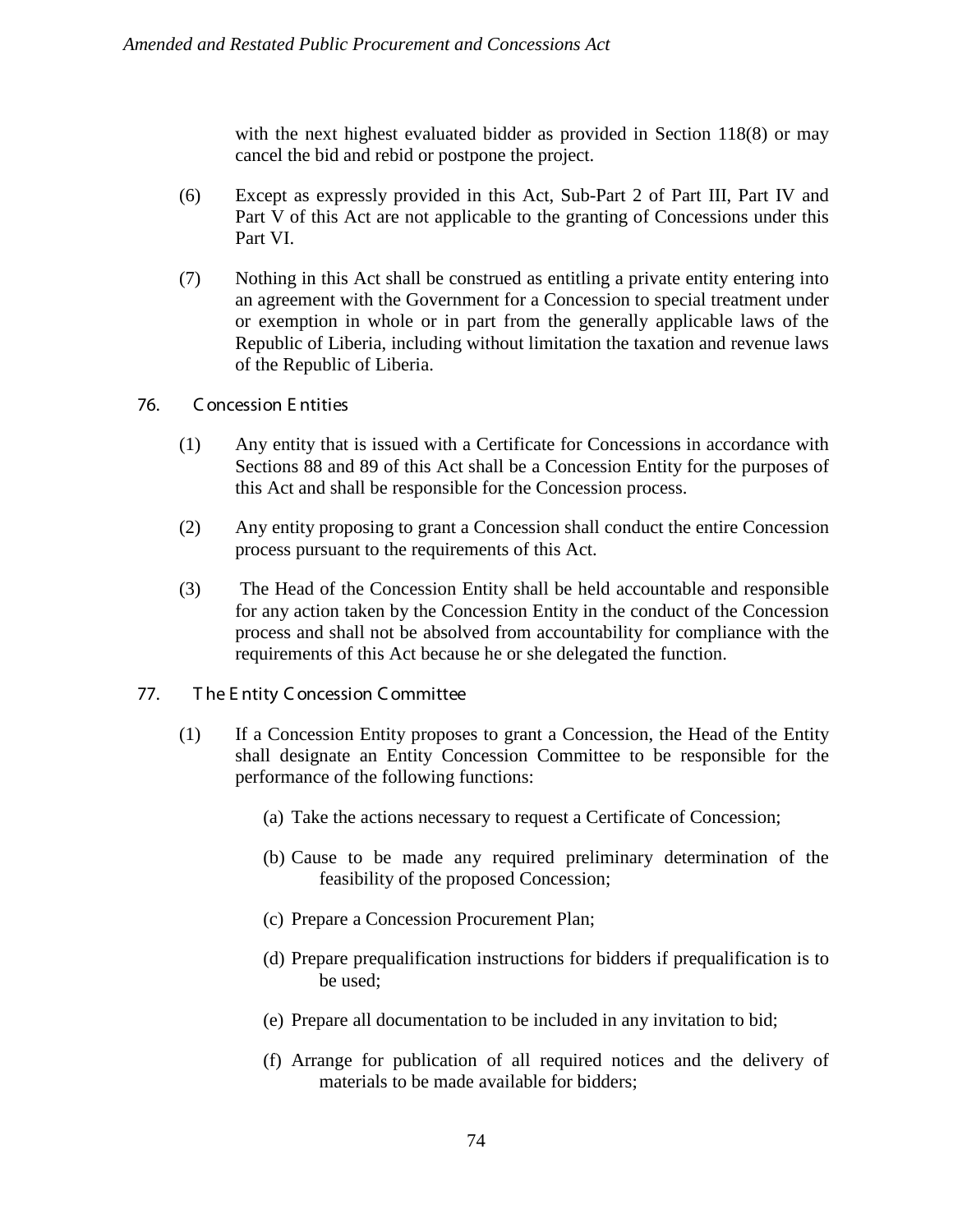- (g) Receive and safeguard prequalification filings and bids received;
- (h) Conduct bid opening procedures in accordance with Section 110 of this Act;
- (i) Prepare plans consistent with Section 121 of this Act for the administration (including monitoring and review of performance) of any Concession contract ultimately entered into; and
- (j) Carry out such other functions relating to the proposed Concession that do not conflict with the requirements of this Act as may be conferred by the Head of the Entity.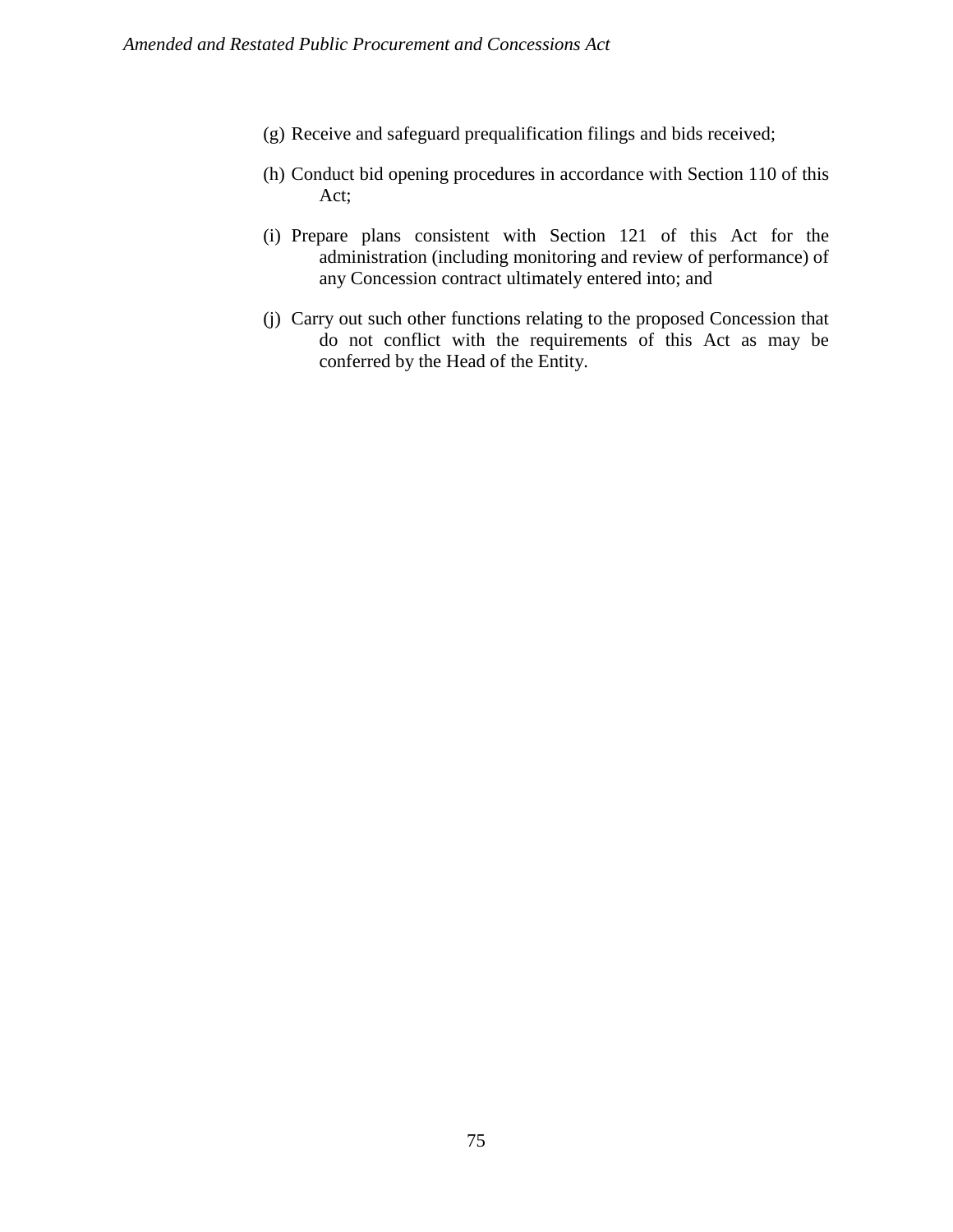- (2) A Concession Entity may have a single Entity Concession Committee for all Concessions, or a separate Entity Concession Committee for separate Concessions, if the Head of the Entity determines that a more appropriate allocation of entity expertise can be achieved in that way.
- (3) An Entity Concession Committee shall have at least three (3) and not more than seven (7) members, one of whom shall be designated by the Minister of Finance at the request of the Head of the Entity. A majority of the members shall be officials of the Concession Entity, and all of the members must be Government officers or employees with the skills and experience necessary to carry out the responsibilities assigned to the Entity Concession Committee. The Head of the Entity may be, or may designate an immediate deputy as, the chair of the Entity Concession Committee, but no such designation shall relieve the Head of ultimate responsibility for the discharge of the functions of the Entity Concession Committee. The Entity Concession Committee shall establish its own rules for determining the time, place and procedure of meetings, and shall act by the vote of a majority of its members.
- (4) The Procurement Committee established for an Entity under Section 26 of this Act may not function as the Entity Concession Committee for that Entity, but members of the Entity's Procurement Committee may be designated as members of an Entity Concession Committee for the Entity if they possesses the requisite skills and experience.
- (5) The actions of an Entity Concession Committee under Section 77(1) of this Act are subject to approval by the Inter-Ministerial Concessions Committee established for the Concession as specified in this Part VI.
- (6) The Head of each Concession Entity shall ensure that each Entity Concession Committee formed for that Entity seeks and utilizes the assistance of other relevant Ministries and agencies of the Government with respect to the matters referred to in clauses (b) through (e) and clause (i) of subsection (1) of this Section.
- 78. E ngagement of A dvisor s
	- (1) A Concession Entity, an Entity Concession Committee, a Concession Bid Evaluation Panel and/or an Inter-Ministerial Concessions Committee may, where it is conducive to the national interest, engage or co-opt expert nongovernmental entities or individuals to advise on any of the processes of Concessions. Such advisors shall work with and may be invited to join meetings of such Concession Entity, Entity Concession Committee, Concession Bid Evaluation Panel or Inter-Ministerial Concessions Committee, as the case may be, for the purposes of the specific Concession, provided that no such advisors shall have any vote in any approvals to be given.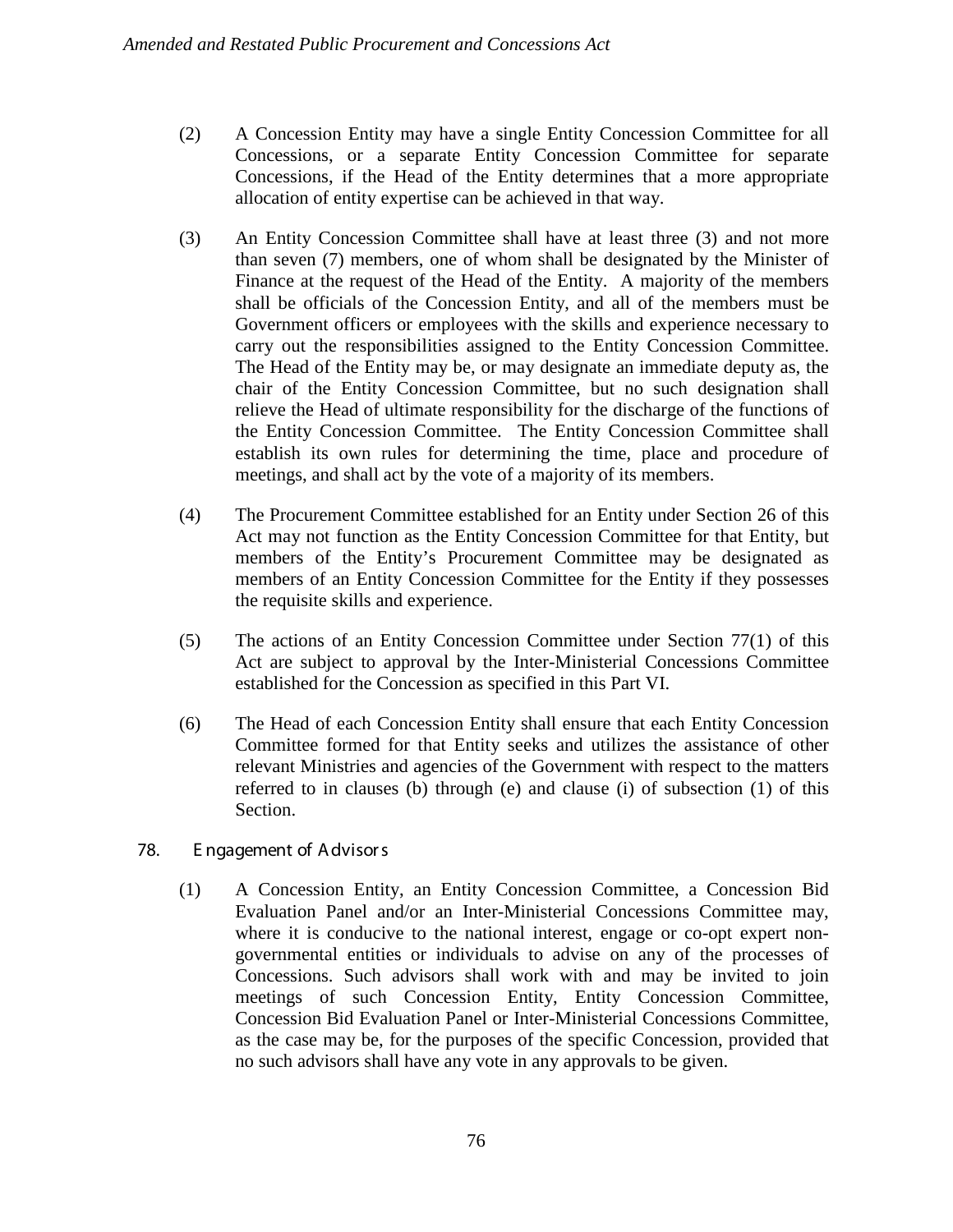- (2) The selection of a non-governmental advisor for the purposes of subsection (1) of this Section shall be made in accordance with the procedure for the selection of consultants set out under Sections 68 through 71 of this Act unless the services of that entity or individual are being made available on a pro bono basis or are funded by a multi-lateral agency or an international donor without a conflict of interest.
- (3) A private sector entity or individual that has participated in or assisted a person to respond to a request for expressions of interest or an invitation to bid with respect to a proposed Concession is disqualified from serving as an advisor under this Section 78 with respect to any matters related to the proposed Concession.
- 79. Pr epar ation of C oncession Pr ocur ement Plan
	- (1) The Concession Procurement Plan shall include at least the following details:
		- (a) An outline of the structure of the proposed Concession, which will normally include the type of Concession, the expected investment scope, the expected location, the expected term of the Concession agreement, the nature and timing of any payments to be made to the Government by the concessionaire (in addition to tax, royalty, customs and other payments to come due under applicable law), any payments contemplated to be made to the concessionaire or other costs to the Government as a consequence of awarding the Concession, and a summary of the overall benefits expected to accrue to the Government and to Liberia as a consequence of the investment;
		- (b) An allocation of responsibilities and deadlines for pre-implementation activities necessary for the Concession procurement process;
		- (c) Arrangements to ensure coordination with other institutions where necessary and to address barriers or bottlenecks that may arise in the course of the Concession process;
		- (d) Whether national competitive bidding under Section 96 of this Act or international competitive bidding under Section 97 of this Act will be used, and the reasons for the selection;
		- (e) A proposed due diligence plan; and
		- (f) The proposed dates for the general notice of investment opportunity, request for expressions of interest, invitation to bid, due date for bids, evaluation, negotiation and all processes leading to the Concession agreement.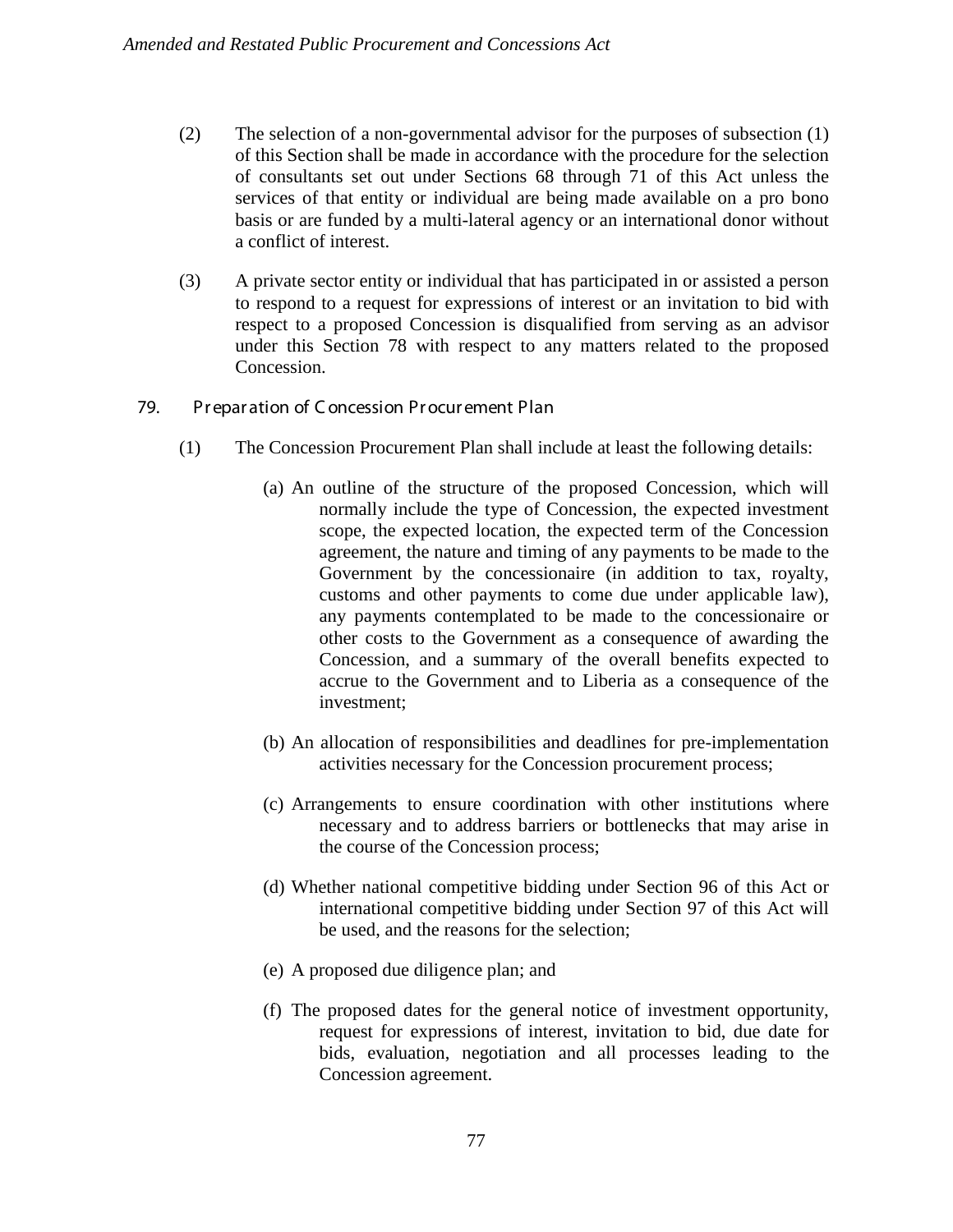(2) A Concession Procurement Plan shall be filed with the Commission and the Inter-Ministerial Concessions Committee established for the Concession prior to any publication of a request for expressions of interest or an invitation to bid (whichever is earlier). The Commission may require changes in the Concession Procurement Plan if necessary for compliance with this Act. If the Commission does not respond within twenty-one (21) days of receipt of the Concession Procurement Plan, it is deemed approved by the Commission. The Concession Entity may not proceed with a request for expressions of interest or an invitation to bid until the Concession Procurement Plan is approved by the Inter-Ministerial Concessions Committee.

# 80. C oncession Str uctur es

There shall be established for each Concession proposed to be awarded under this Act an Inter-Ministerial Concessions Committee in accordance with Sections 81 and 82 of this Act and a Concession Bid Evaluation Panel in accordance with Section 111 of this Act.

# 81. C omposition of the I nter-M inister ial C oncessions C ommittee

- (1) The Inter-Ministerial Concessions Committee for a particular Concession shall consist of nine (9) persons constituted on an ad hoc basis as required in accordance with subsection (3) of this Section. Any reference to "the Inter-Ministerial Concessions Committee" with respect to a specific Concession means the Inter-Ministerial Concessions Committee as constituted for that Concession.
- (2) The Inter-Ministerial Concessions Committee constituted for each Concession shall have the responsibilities set forth in Section 82(1) of this Act and elsewhere set forth in this Part VI.
- (3) The Inter-Ministerial Concessions Committee for a specific Concession shall be constituted when required by Section 83(1) of this Act and shall comprise the following:
	- *(a) The chairperson of the National Investment Commission who shall be the chairperson of the committee*
	- *(b) The Minister of Justice*
	- *(c) The Minister of Finance*
	- *(d) The Minister of Labor*
	- *(e) The Minister of Planning and Economic Affairs*
	- *(f) The Minister of Internal Affairs*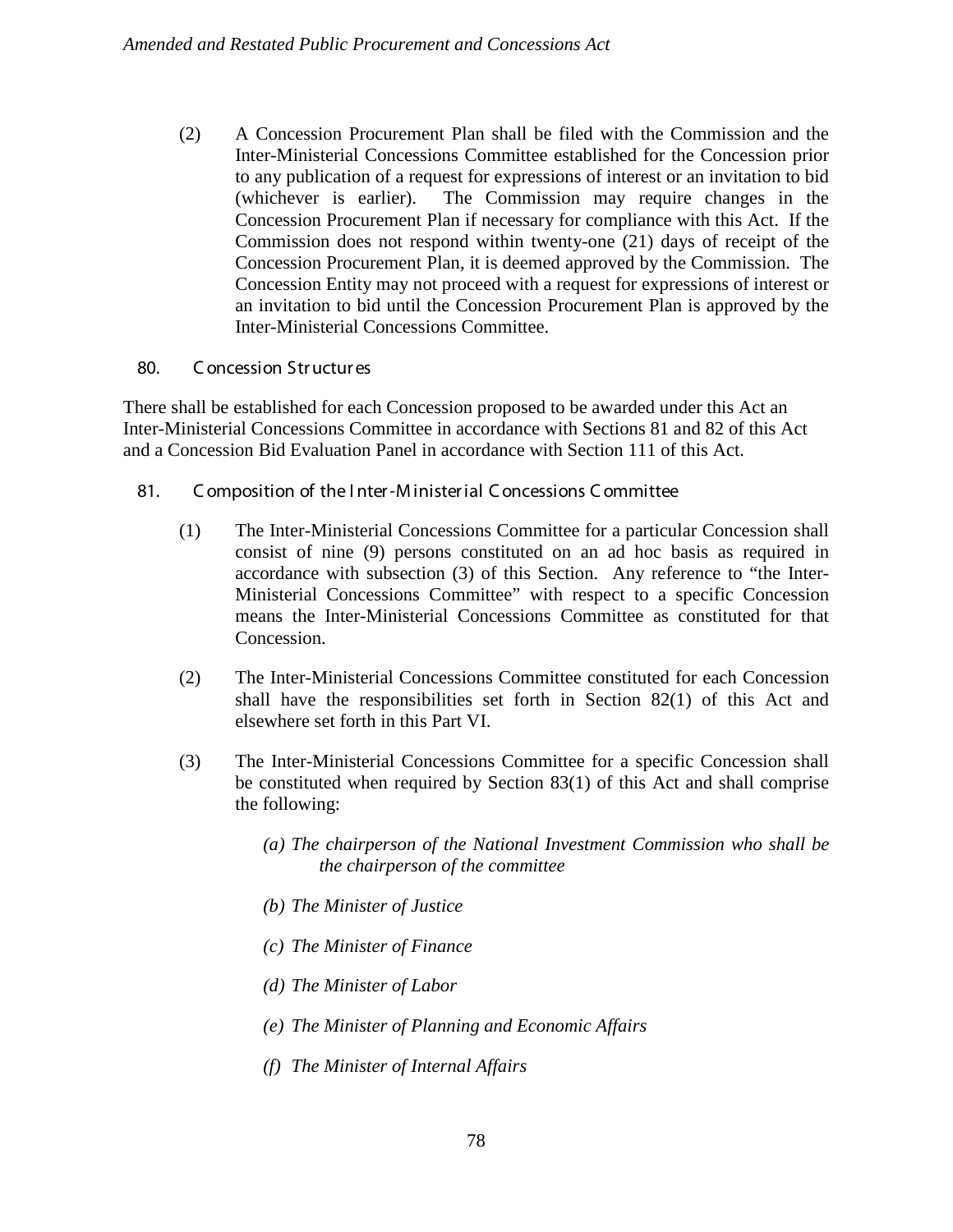*.*

- *(g) Two (2) other Ministers appointed by the President representing the collective interest of various sectors of the economy connected with the Concession*
- *(h) The head of the Concession Entity*
- (4) The relevant Entity Concession Committee shall designate a member to serve as the non-member secretary to the Inter-Ministerial Concessions Committee formed for the particular Concession.
- 82. F unctions of the I nter-M inister ial C oncessions C ommittee
	- (1) The Inter-Ministerial Concessions Committee constituted for a particular Concession shall perform the following functions:
		- (a) Review and approve, with such modifications as are deemed necessary, the Concession Procurement Plan established for the Concession under Sections 77(1)(c) and 79 of this Act prior to any request for expressions of interest; provided that the Inter-Ministerial Concessions Committee shall not approve a Concession Procurement Plan unless it has concluded that the proposed Concession is in the best interests of Liberia and that the benefits of the proposed Concession cannot be substantially achieved other than through a Concession;
		- (b) Ensure that the proposed Concession is consistent with any applicable annual Concessions plan prepared and approved under Section 89 of this Act;
		- (c) Constitute when provided for in Section 111(1) a Concession Bid Evaluation Panel for a proposed Concession;
		- (d) Review and approve prior to their issuance all documents to be included in a request for expressions of interest or an invitation to bid;
		- (e) Review the bid evaluation report prepared by the Concession Bid Evaluation Panel constituted for the Concession to ensure that procedures were in strict conformity with the criteria, the Act and relevant regulations, and take one of the actions permitted by Section 118 with respect to such evaluation report;
		- (f) Review and approve a recommendation by the Minister responsible for Mines to exempt an exploration right, pursuant to Section 95 hereof, from the competitive bidding provisions of this Act.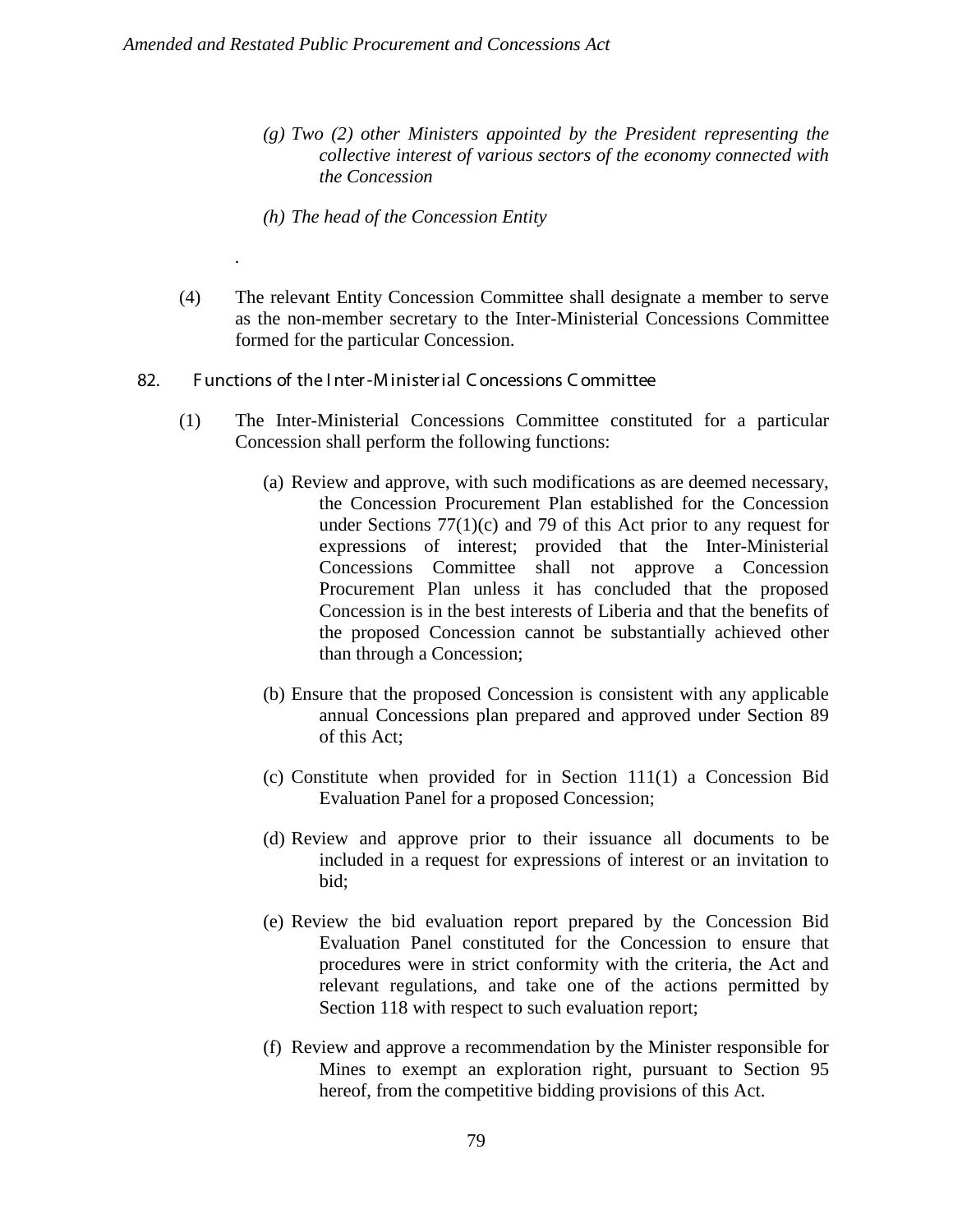- (g) Review and approve any proposal by the Minister responsible for Mines to grant mineral rights pursuant to an exemption under Section 75 of this Act.
- (h) Take such other actions as are provided for in this Part VI.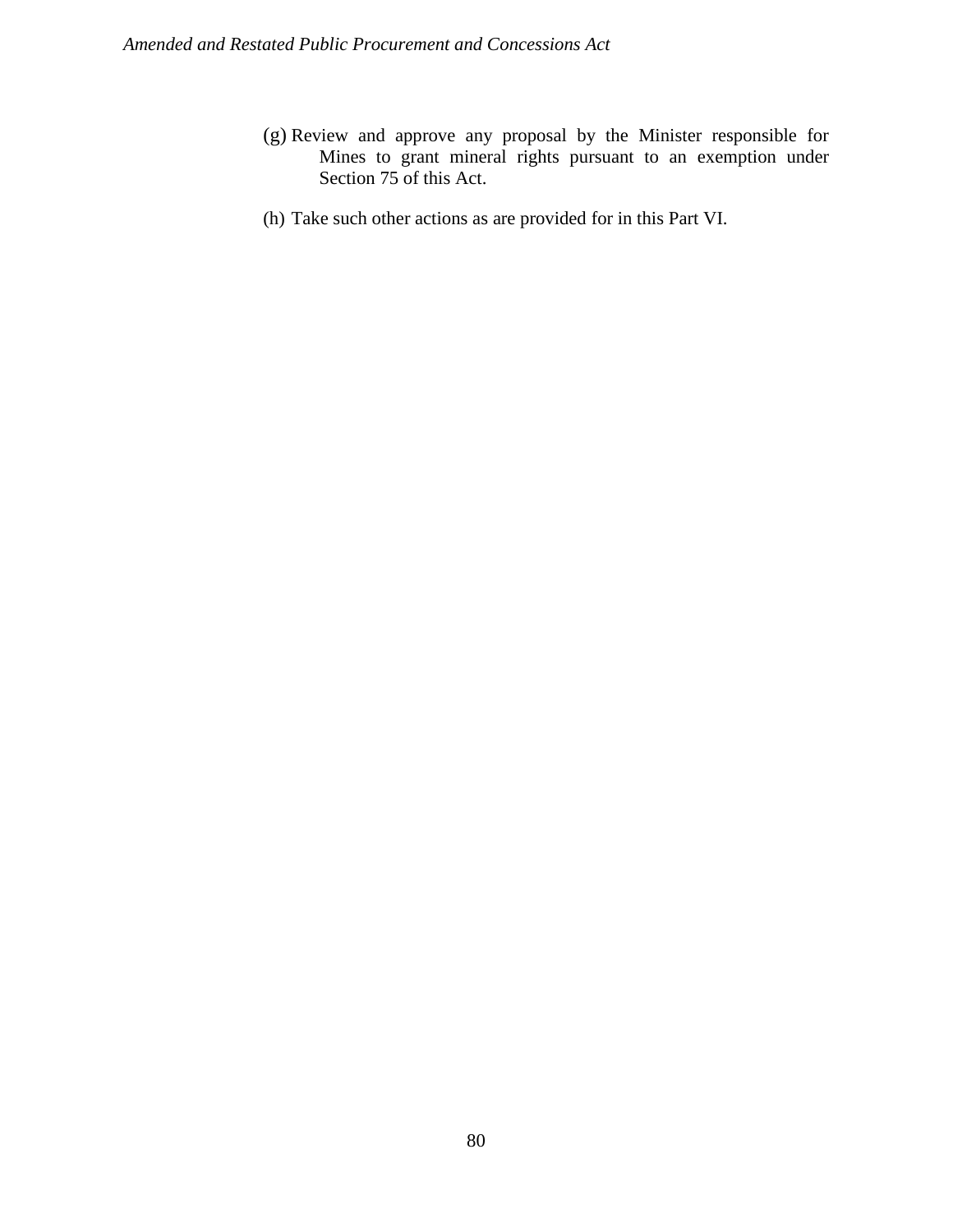- (2) No entity other than the Inter-Ministerial Concessions Committee set up under Sections 80 and 81 of this Act for a particular Concession shall perform the functions of the Inter-Ministerial Concessions Committee for such Concession and the purported performance of the functions of the Inter-Ministerial Concessions Committee by any other person or entity shall be void.
- 83. For mation and M eetings of the I nter-M inister ial C oncessions C ommittee
	- (1) The Inter-Ministerial Concessions Committee for a particular Concession shall be constituted at the instance of the Head of the Concession Entity through a written request submitted to the President, with copies to each person who is a statutory member of each Inter-Ministerial Concessions Committee concurrently with the formation of the Entity Concession Committee for the proposed Concession.
	- (2) The President, on receipt of the request from the Head of the Concession Entity pursuant to subsection (1) of this Section, shall designate the persons or person specified to be appointed by the President under clause (g) of Section 81(3) of this Act to serve as members of the Inter-Ministerial Concessions Committee for a specific Concession and the chairperson of the Inter-Ministerial Concessions Committee shall convene an initial meeting of the Inter-Ministerial Concessions Committee for the purposes of such Concession.
	- (3) No person or office shall have the right as a result of appointment under clause (g) of Section 81(3) of this Act to membership of the Inter-Ministerial Concessions Committee constituted for a different Concession.
	- (4) When a Concession agreement is entered into, the Inter-Ministerial Concessions Committee constituted for that Concession shall be deemed dissolved.
	- (5) No member of the Inter-Ministerial Concessions Committee shall delegate his or her role as a member, except that where absolutely necessary a member may send a person with the rank of Deputy Minister (or, if the member is not a Minister, his or her immediate deputy) as a proxy to represent that member at a meeting of the Inter-Ministerial Concessions Committee. The member shall be responsible for any decisions made by the proxy. A person who has been a member of the Entity Concession Committee or the Concession Bid Evaluation Panel for a particular Concession shall under no circumstances serve as a proxy for a member of the Inter-Ministerial Concessions Committee constituted for that Concession.

# 84. Disclosur e of I nter est

(1) No member of any Inter-Ministerial Concessions Committee, Entity Concession Committee, Concession Bid Evaluation Panel or Negotiation Team, and no outside expert, consultant or other person appointed or co-opted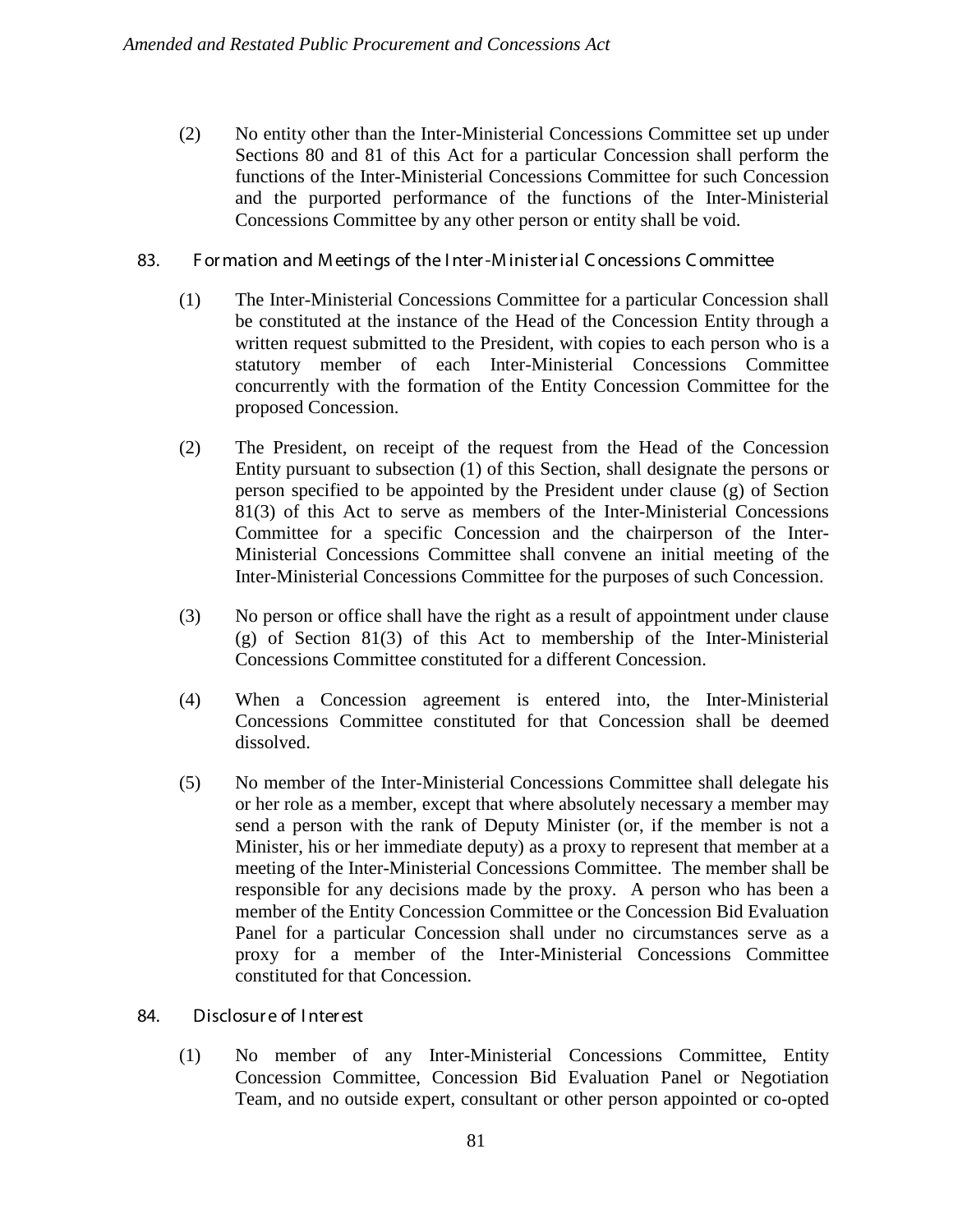to assist in the Concession process, whether on a paid or a pro bono basis, may have any interest, direct or indirect, in (a) any person participating in a bid for that Concession or (b) the outcome of the Concession process, and if any of such persons has any such interest, he or she shall promptly disclose the nature of that interest to the chairperson of the Inter-Ministerial Concessions Committee and the Minister of Justice, shall withdraw from the process, and shall not take part in any deliberation or decision relating to, or provide advice with respect to, that Concession. Such disclosure and withdrawal shall be recorded in the minutes of the relevant Inter-Ministerial Concessions Committee.

- (2) A person who contravenes this Section 84 shall be guilty of misconduct and subject to removal from the body involved or from his or her appointed or coopted position, and/or suffer any penalty that may be applicable under this Act or other applicable law.
- 85. Quor um

The Inter-Ministerial Concessions Committee shall not be properly constituted for its work without the presence of the Chairman, the head of the concession entity and three other members.

86. Qualified H older of a C oncession

The holder of a Concession granted under this Act must be a corporation organized under the Business Corporation Act, Part I of Title 5 of the Liberian Codes Revised, Vol. II or under any successor Liberian law providing for the organization of for-profit corporations, provided that a Concession with respect to mineral or agricultural natural resources (including forestry resources) may be held by a cooperative association of individuals if (a) the association is organized under law or regulations providing that the association has continuity of life independent of changes in its membership, (b) at least [80%] of the voting and economic interests in the association are legally and beneficially owned by citizens of Liberia, and (c) such form of ownership is otherwise permitted by applicable law and regulations.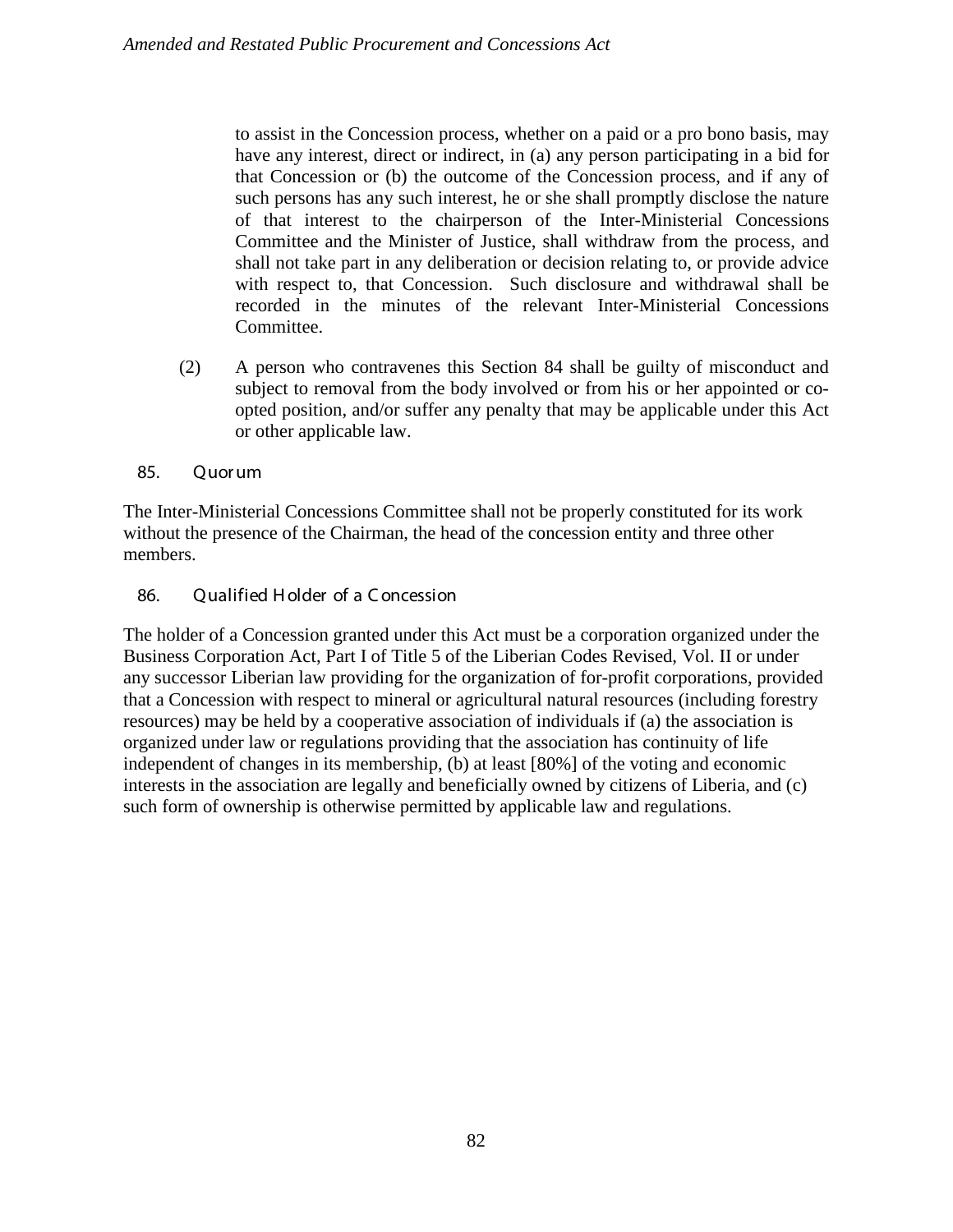- 87. Inclusion In E conomic Development Plan
	- (1) The Minister responsible for Planning and Economic Affairs shall develop an annual concessions plan for sectors of the economy in which Concessions may be promoted. No plan is effective until approved by the Cabinet.
	- (2) The role assigned the Minister responsible for Planning and Economic Affairs under subsection (1) of this Section shall only be exercised in consultation with (a) the ex officio members of each Inter-Ministerial Concessions Committee and (b) all other Ministers and head of Entities that may be affected by the annual Concessions plan.
	- (3) The head of a Concession Entity shall, prior to commencing any activity for the purpose of implementing a Concession, request the Minister responsible for Planning and Economic Affairs to issue a Certificate for Concession for the specific Concession.
- 88. No C oncession without C er tificate
	- (1) Every Concession implementation process shall commence with the issue of a Certificate for Concession and no Concession shall be implemented unless the proposed project has been issued with a Certificate for Concession.
	- (2) The Ministry responsible for Planning and Economic Affairs shall have the sole responsibility to issue the Certificate for Concession.
- 89. C riteria for the Issue of the C ertificate for C oncession
	- (1) Prior to issuing a Certificate for Concession under Section 88 of this Act, the Ministry responsible for Planning and Economic Affairs shall ensure that:
		- (a) The proposed Concession falls within the area of the economy in which Concession arrangements may be carried out in furtherance of national economic objectives and qualifies as a "Concession" under this Act.
		- (b) The proposed Concession has not already been allocated with public funds for the same purpose envisaged under the proposed project.
		- (c) The barriers or bottlenecks that need to be addressed prior to or in the course of the Concession procurement process have been clearly identified by the Concession Entity or by the Ministry responsible for Planning and Economic Affairs and brought to the knowledge of the Concession Entity.
	- (2) The functions of the Ministry responsible for Planning and Economic Affairs under subsection (1) of this section with respect to a specific proposed Concession shall be performed with prior consultation with the Head of the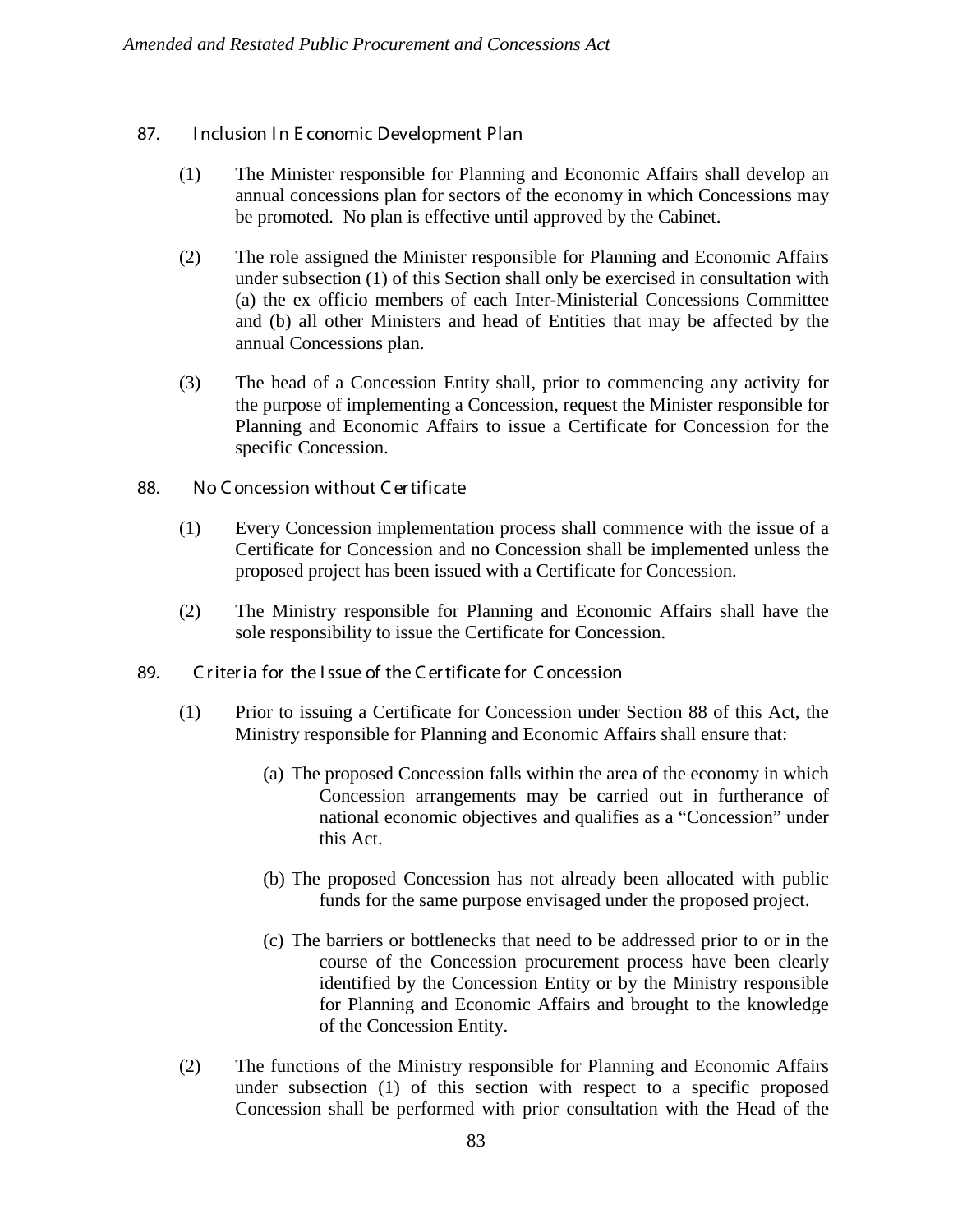prospective Concession Entity and with the Heads of other ministries and agencies of the Government most directly affected by the Concession.

# **Sub-Part 3 – The Concession Process**

- 90. Pr esentation of C oncession Option to the Public
	- (1) A Concession Entity shall undertake public stakeholder consultations with respect to each proposed Concession prior to the finalization of the bid documents to be included in the invitation to bid.
	- (2) When the proposed bid documents are submitted to the Inter-Ministerial Concessions Committee for review as required by Section 104(3) of this Act, they must be accompanied by a list of the individuals and organizations attending the stakeholder forum held pursuant to subsection (1) of this Section, a copy of the notice of such forum published pursuant to such subsection, a summary of the information or positions presented at the forum and a description of actions taken by the Entity Concession Committee to reflect in the proposed bid documents the concerns of those attending the forum.
- 91. I nfor mation at the Stakeholder F or um

Not less than fourteen (14) days prior to a scheduled stakeholder forum, the Concession Entity shall Publish notice of the forum, setting forth in such notice the time and place of the forum, and shall cause copies of the notice to be posted conspicuously in several places in the county seat of each county in which the concessionaire under the proposed Concession is expected to operate. The notice shall include information about a short description of the expected location, nature, size, scope, projected timing and duration of the proposed Concession and the extent of investment of private resources proposed to be required from bidders to meet the needs of the affected community or communities. A detailed procedure shall be contained in regulations.

- 92. R ecor ds of the C oncession B idding Pr ocess
	- (1) In furtherance of transparency and accountability each Entity Concession Committee (in the case of clauses (a) through (g) of this subsection) and each Inter-Ministerial Concessions Committee (in the case of clauses (h) through (j) of this subsection) shall deliver reasonably and promptly after the execution of any Concession contract to the Bureau of Concessions for preservation and reference purposes the documentation specified below with respect to such Concession, and such other information with respect to such Concession as may be required by regulations made under this Act:
		- (a) A description of the object of the Concession;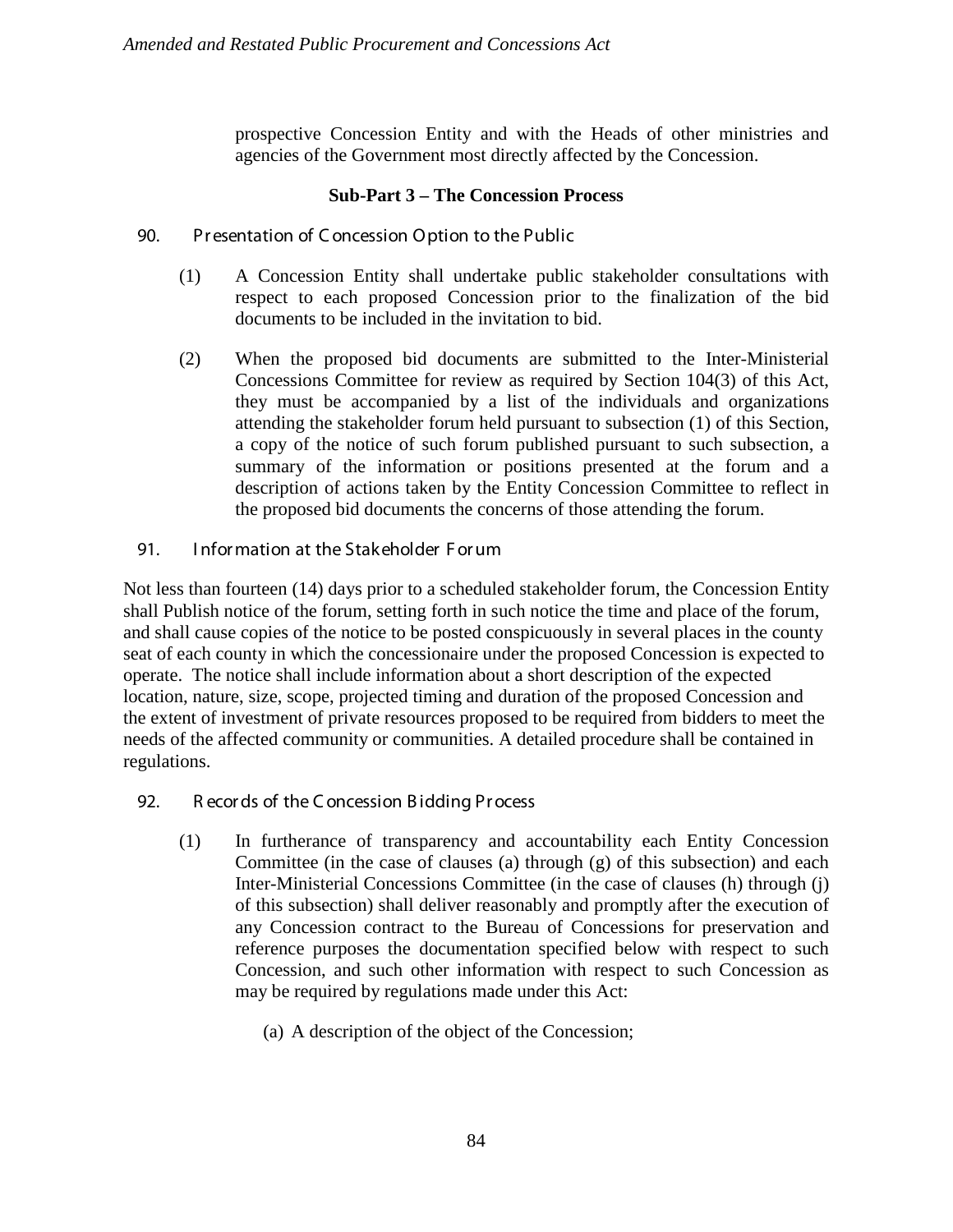- (b) If there was prequalification of bidders, a list of the bidders that sought prequalification, the qualification criteria applied, and a list of the bidders that qualified;
- (c) The information required by Section 91(2) of this Act;
- (d) A list of the bidders that actually submitted bids;
- (e) Copies in electronic format of the bid submissions;
- (f) Each request (if any) for bid clarification and the response thereto;
- (g) The bid evaluation criteria;
- (h) A summary of the evaluation results for prequalification submissions (if any) and for bids;
- (i) A statement of grounds for any action under Section 118 of this Act for the cancellation of the Concession bid proceedings or the rejection of all bids;
- (j) A statement of grounds for choice of national or international or sole source Concession procedures; and
- (k) a statement of any complaints and appeals filed under Section 125 or 126 of this Act and the disposition thereof.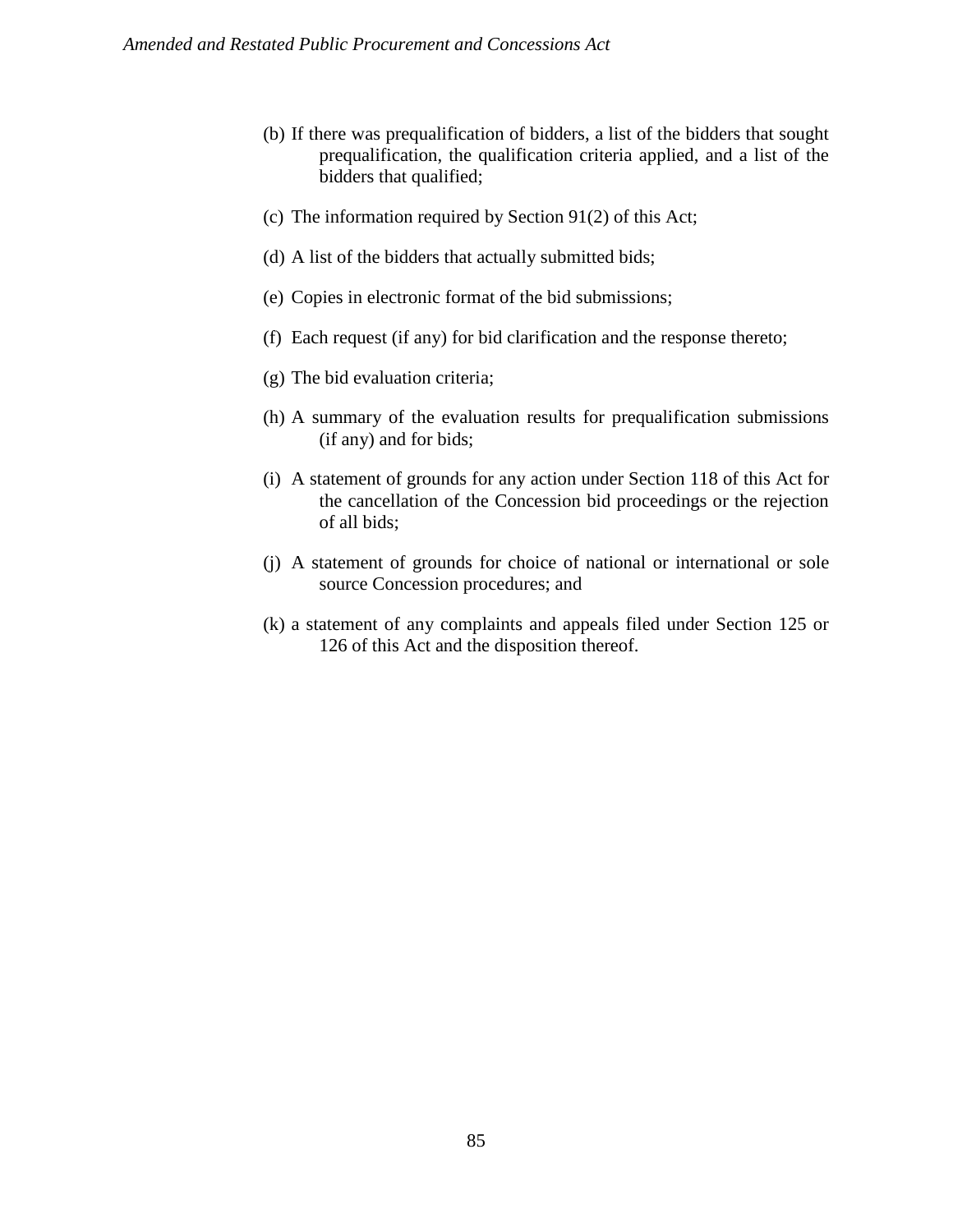- (2) Any portion of the record other than that referred to in clause (h) of subsection (1) of this Section is made available to any person , on request in writing to the Concession Entity , after the Concession bid ranking has been made public or after all bids have been rejected and/or the Concession process is cancelled as provided in Section 118 of this Act.
- (3) The portion of the record referred to in clause (h) of subsection (1) of this Section shall, on request in writing to the chairperson of the relevant Inter-Ministerial Concessions Committee, be made available to bidders that applied for prequalification or submitted bids after the prequalification list or the ranking of bids is announced, as the case may be, provided that a bidder eliminated by a prequalification proceeding may request only the portion of the record referred to in the preceding sentence related to the prequalification procedure.
- (4) Notwithstanding any other provision of this Section 92, no Entity of the Government or consultant or advisor retained by the Government shall disclose to third parties:
	- (a) Information, if its disclosure will:
		- i. Be contrary to law,
		- ii. Impede law enforcement,
		- iii. Not be in the public interest,
		- iv. Prejudice legitimate commercial interests of the parties, or
		- v. Inhibit fair competition under this Act;
	- (b) Information relating to the examination, evaluation and comparison of bids, proposals, offers or quotations, other than the summary referred to in subsection (1)(e) of this Section.

### 93. I nspection of the R ecor ds

The records required to be maintained by Section 92 of this Act shall be made available for inspection by the Commission and the Auditor-General or any person(s) duly authorized by the Commission or relevant Government authority to act on behalf of the Commission or such Government authority. Information so made available remains subject to the requirements of Section 92(4) of this Act.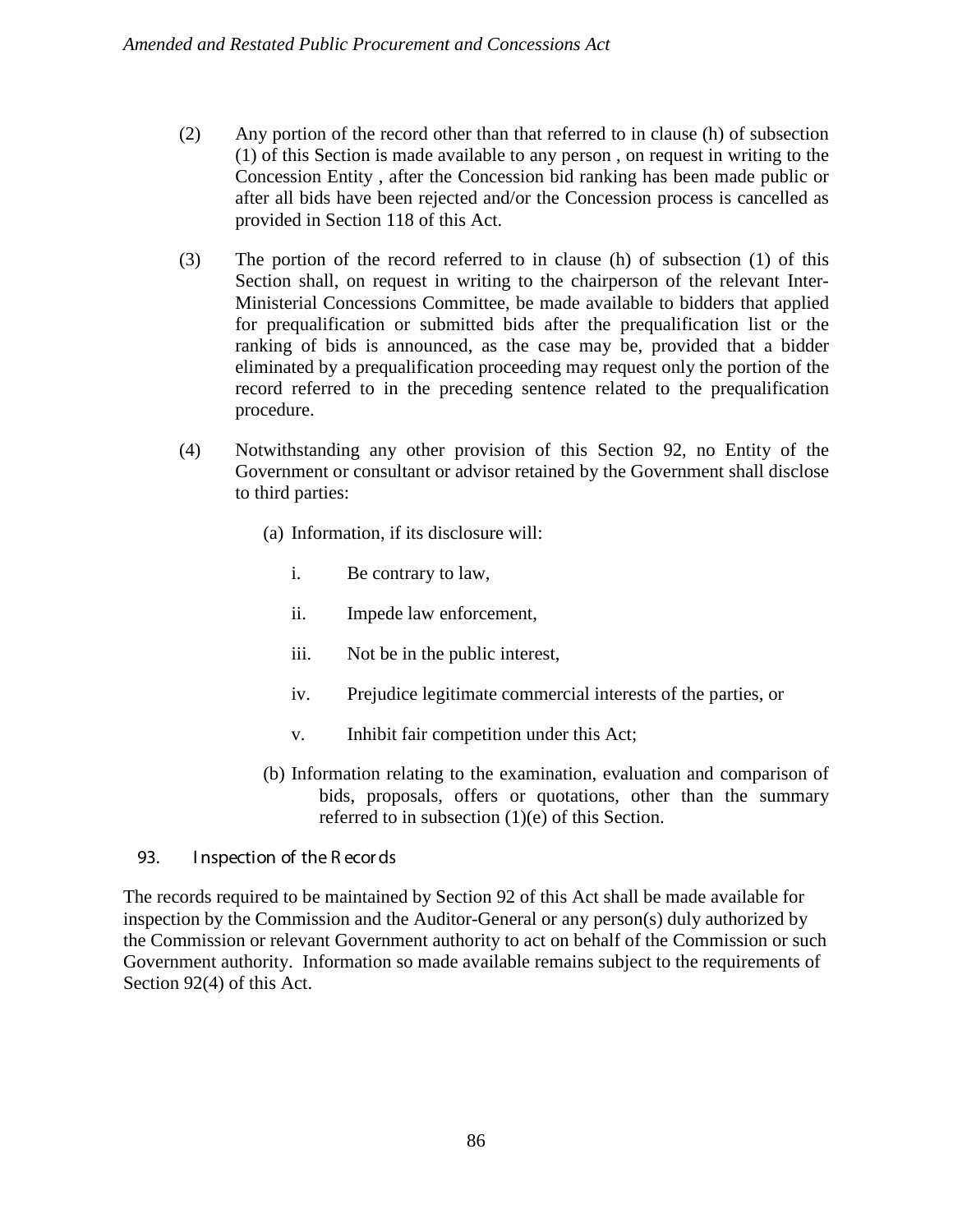# 94. Specific R ecords to Be in Writing

- (1) Without limiting the generality of this Section or any subsection of this Section, the following, if employed in the context of a particular Concession, shall at all times be in writing:
	- (a) General notice of investment opportunity;
	- (b) Request for expression of interest (prequalification of bidders);
	- (c) Evaluation of bidder prequalification submissions;
	- (d) Invitation to bid;
	- (e) Concession Bid Evaluation Panel evaluation report; and
	- (f) Action(s) taken by and decisions of the Inter-Ministerial Concessions Committee provided for in this Act.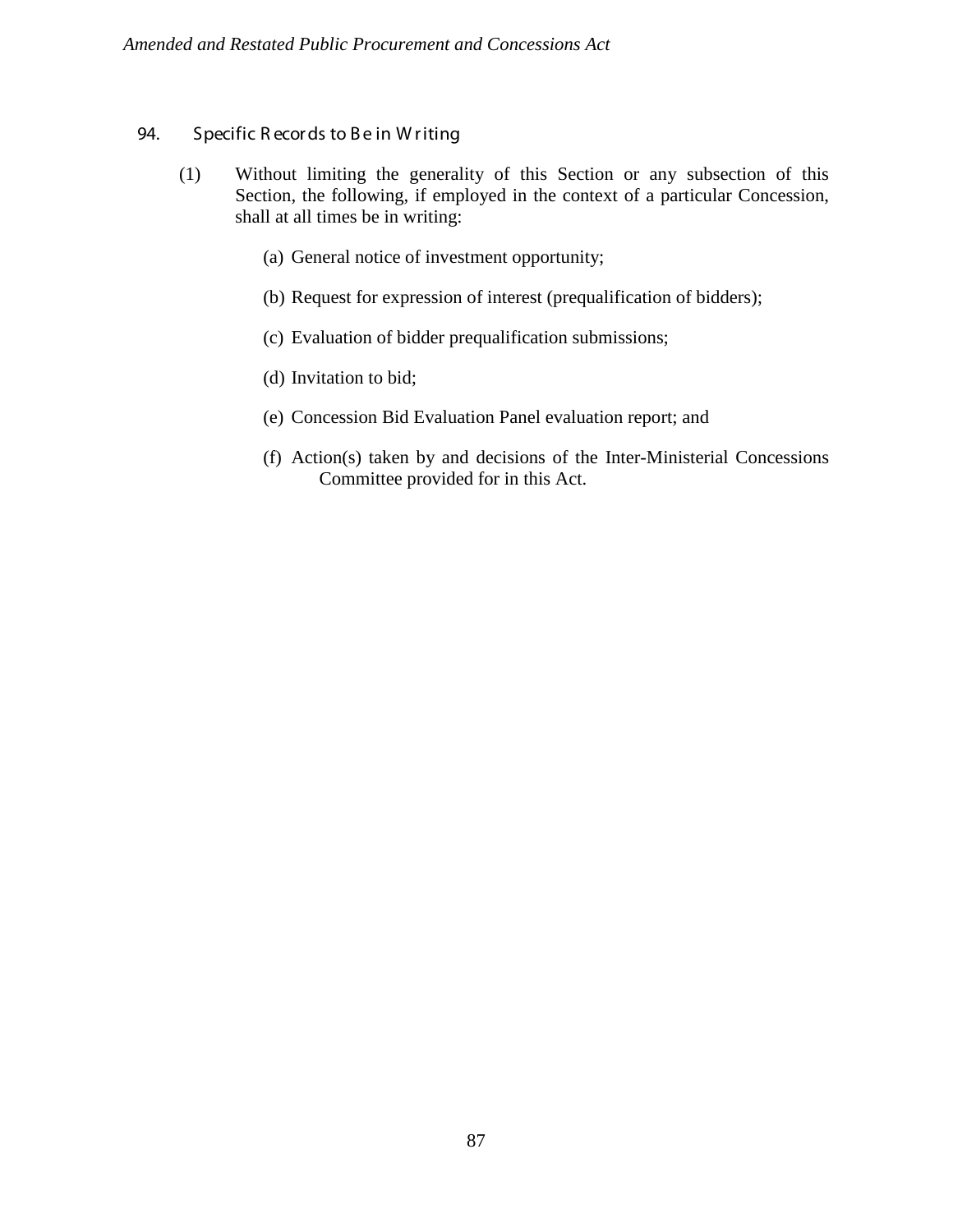- (2) Subject to subsection (3) of this Section, all other information, instructions, notifications, decisions and other communication referred to in this Act to be submitted by the Concession Entity to a bidder or by a bidder to the Concession Entity shall be in writing.
- (3) The Inter-Ministerial Concessions Committee may authorize Concession Entities to use other forms of communication, including electronic communication, for publication of invitations to bid, transmission of bidding documents, submission of bids, conclusion of contracts and payments, provided that any such other means of communication may be used only if it (a) can preserve a record of the content of the communication, provide an adequate level of security and does not unduly restrict bidders' access to the concession proceedings, and (b) otherwise satisfies the requirements in this Act, regulations issued under this Act and other applicable legislation.

# 95. C ompetitive B idding

- (1) Unless otherwise permitted by Section 101 of this Act, Concession bidding proceedings shall be undertaken by means of advertised open bid proceedings, to which equal access shall be provided to all eligible and qualified bidders without discrimination, except that Concession bidding shall utilize prequalification of bidders unless the relevant Inter-Ministerial Concessions Committee concludes that it is highly likely that only a small number of bidders will be interested, in which case bidder qualifications shall be evaluated post-bid.
- (2) Notwithstanding subsection (1) of this Section, the grant of license or Concession under section  $75(1)$  b may not be subject to open competitive bidding process provided that:

(a) The prior express approval is obtained from the Commission [under section 102 of the Act] regarding the procedure to be employed; and

(b) The procedure to be used is provided for in specific regulations under legislation as may be applicable pursuant to section 75(2) of the Act.

(3) Notwithstanding the generality of Subsection (1) and (2) of this section, bidding procedures shall not be required:

> (a) In the case of the grant of a Concession in the form of a Reconnaissance License, a Prospecting License or an Exploration License if the commission determines, upon the recommendation of the Minister responsible for Mines, or the Minister responsible for the sector that there is insufficient information for a viable bidding process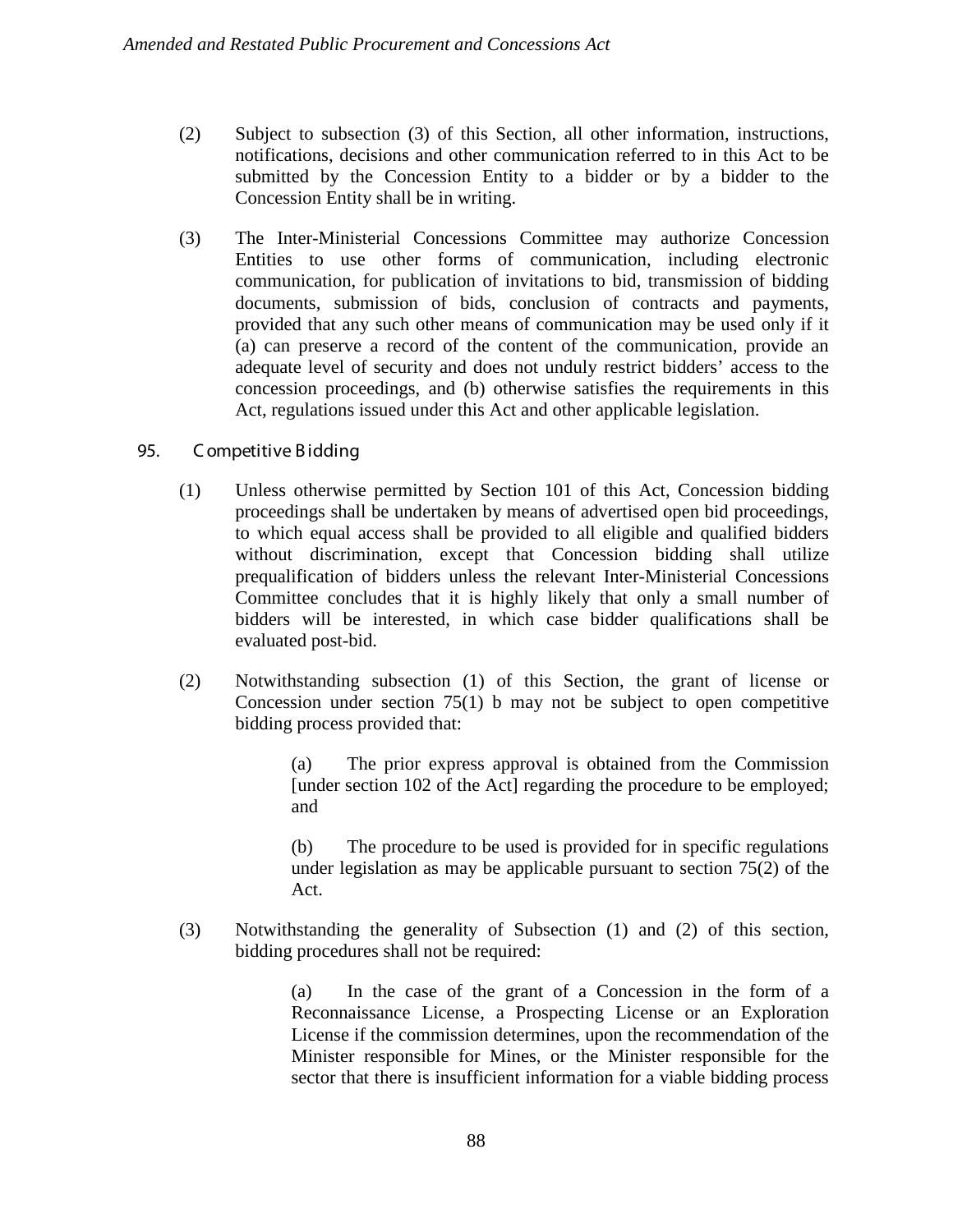relating to the mineral or natural resource in respect of the area over which the License is to be granted.

(b) For the issue of a Mining License to the holder of an Exploration License issued pursuant to paragraph (a) of this subsection.

(c) In the case of the grant of a class B or Class C Mining License where the commission, upon the recommendation of the Minister responsible for Mines and for stated reasons, so determines.

(4) The bidding documents shall require bidders to present the financial components of their bids in the currency specified in the bid documents (which must be a fully convertible currency customarily used in international trade) and to deliver their bids in both hard copy and in a specified readily available electronic format.

- 96. National C ompetitive B idding
	- (1) National competitive bidding for Concessions may be used when:
		- (a) Section 97(1) does not require international competitive bidding, and
		- (b) the Inter-Ministerial Concessions Committee has reasonably concluded that the project is so limited in scope that it is unlikely to be of interest to foreign investors.
	- (2) National competitive bidding for Concessions must be used when it is concluded that the Concession falls within an area of the economy which is by law restricted to Liberians (in which case only Liberian Businesses may bid or participate in a bidding consortium).
- 97. International Competitive Bidding
	- (1) International competitive bidding must be used when one or more of the following conditions exist:
		- (a) The project requires international expertise;
		- (b) The project requires technology not available in Liberia; or
		- (c) The project requires capital outlay not ordinarily available in Liberia; or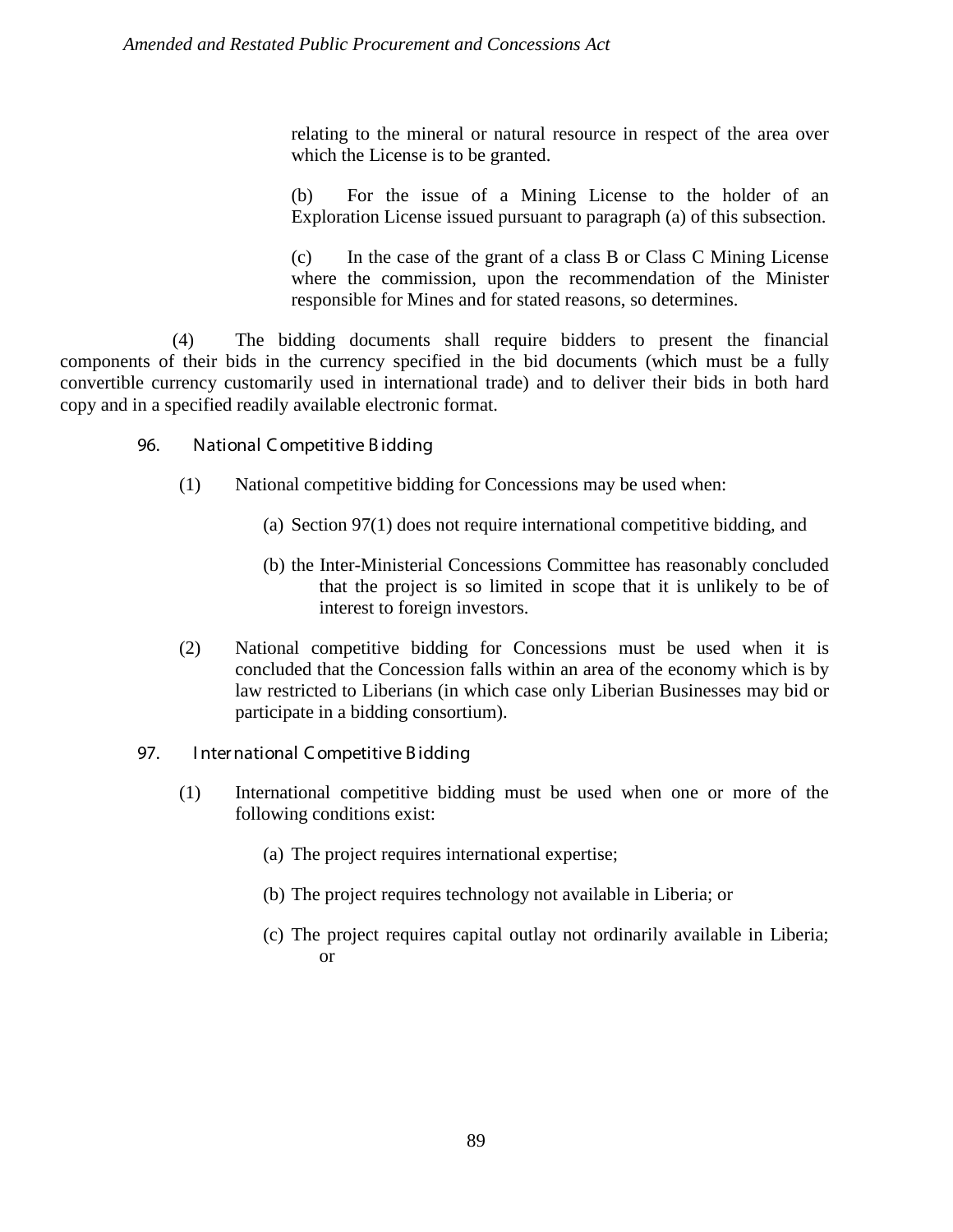- (2) Technical specifications shall, to the extent compatible with national requirements, be based on international standards or standards widely used in international trade and in particular shall conform to the provisions of this Act;
- (3) General and special conditions of contract, if specified, shall be of a kind internationally accepted in the relevant industry.

98. Domestic and Liberian Businesses May Participate in International C ompetitive B idding

In all instances of international competitive bidding, a Domestic Business or a Liberian Business that meets any generally applicable minimum criteria for participation shall, without restrictions, be qualified to participate either solely or in association with foreign entities.

- 99. C r iter ia for the A pplication of M ar gin of Pr efer ence in C oncessions
	- (1) A Concession Bid Evaluation Panel may allow to an otherwise technically and financially qualified Domestic Business or Liberian Business a Margin of Preference.
	- (2) The Commission may by regulation approved by a committee of the statutory members of each Inter-Ministerial Concessions Committee establish a Margin of Preference for Concessions or particular types of Concessions that grants a price preference to the bidder who (a) commits in its bid to the highest percentage of goods manufactured in Liberia and services delivered by persons resident in Liberia in excess of a threshold that may vary by industry, and (b) sets forth in its bid reasonable ways for assuring performance of its commitment. Any such regulation shall set forth a realistic program for policing such commitments, and shall provide appropriate penalties for noncompliance including, in severe cases, an obligation to rebate to the Government the amount of the price preference granted. Notwithstanding the generality of this subsection, the Commission shall ensure that the criteria for the Margin of Preference applicable to Concessions shall, as much as possible, be consistent with the provisions of Section 45 of this Act.
	- (3) Regulations proposed under this Section 99 must be published for comment in the manner required for international competitive bids at least 90 days prior to any action by the Commission to approve or declare effective such regulations.

# 100. R estr icted C ompetitive B idding

Subject to the approval of the Commission, Restricted Competitive Bidding shall be employed where the Concessions Entity has pre-qualified bidders in accordance with the provisions of this Act.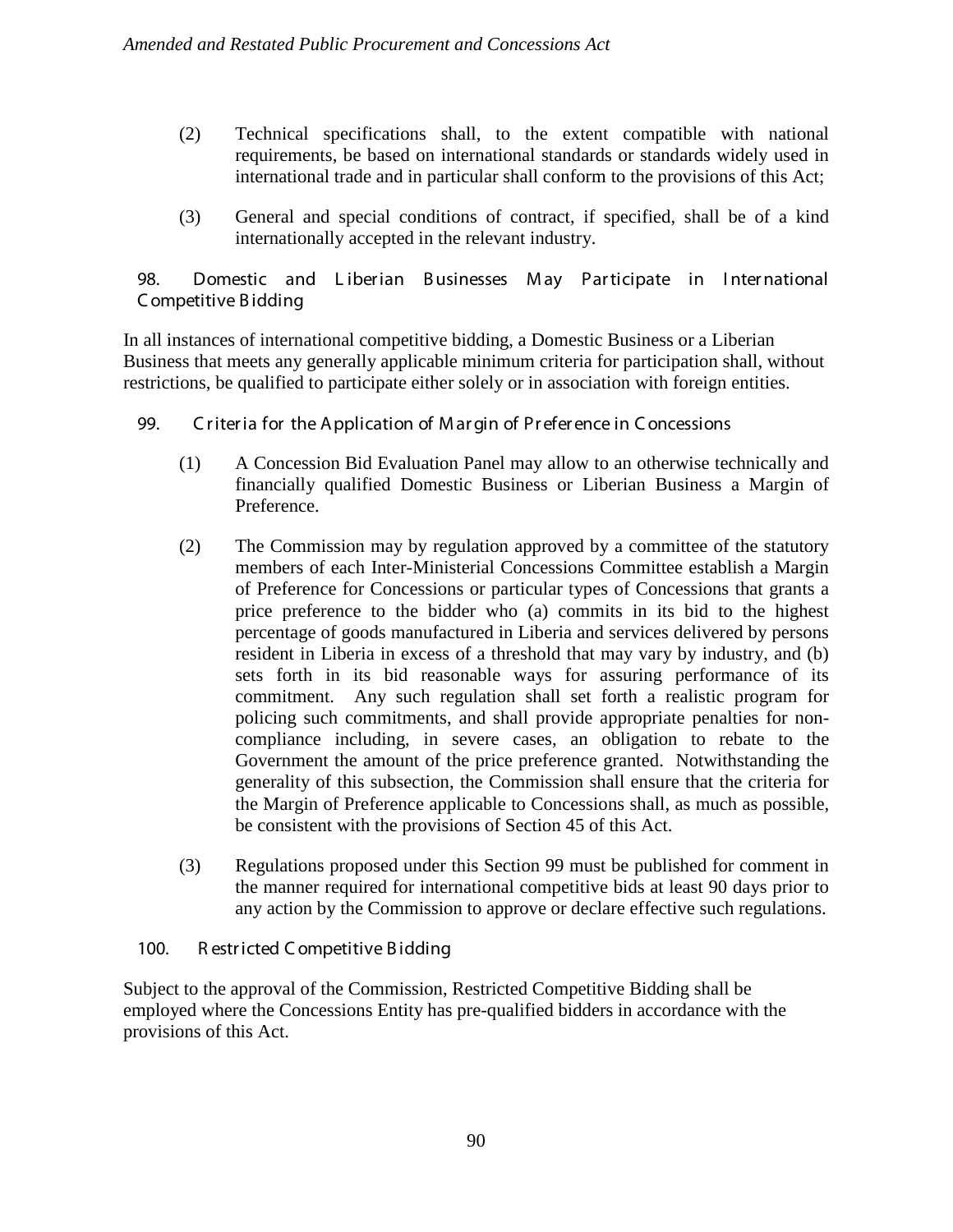### 101. Sole Source and Unsolicited Bids

- (1) A Concession may be granted on a sole source basis only upon a determination by the Cabinet, after consultation with the Commission, that sole source procurement is the only reasonable way of obtaining the resource controlled by the bidder and one or more of the following conditions is determined to exist:
	- (a) The Concession requires specialized expertise that is available only to one specific bidder;
	- (b) The Concession involves an innovation the patent for which is held by one particular bidder;
	- (c) The Concession requires specialized research, or experiment that only one person is prepared to undertake; or
	- (d) The Concession is in respect of strategic national interest or national defense or security and it is not in the national interest to have more than one bidder.
- (2) In any such case:
	- (a) the determination required by subsection (1) of this Section must be made and a copy of the determination must be published on the website of the Commission at least two weeks before any negotiations occur; and
	- (b) the agreement with such sole bidder constitutes a Concession agreement that must be developed and negotiated in accordance with the provisions of this Part VI applicable to the development and negotiation of Concession agreements., beginning with the development of a Concession Procurement Plan in Section 79 through to basic due diligence as to the existence of the bidder's claimed technical and financial capacity and negotiation of the agreement as contemplated by Sections 118 through 121 of this Act, excepting those provisions that cannot rationally be applied in the absence of multiple bidders.
- (3) Unsolicited bids for Concessions are subject to the provisions of this subsection (3).
	- (a) A bid or proposal for a Concession provided by a person at the suggestion of a Ministry or agency of the Government that has not been approved as a sole source bid under the provisions of subsections (1) and (2) of this Section and that is not submitted in response to a formal invitation to bid issued under this Part VI is an unsolicited bid.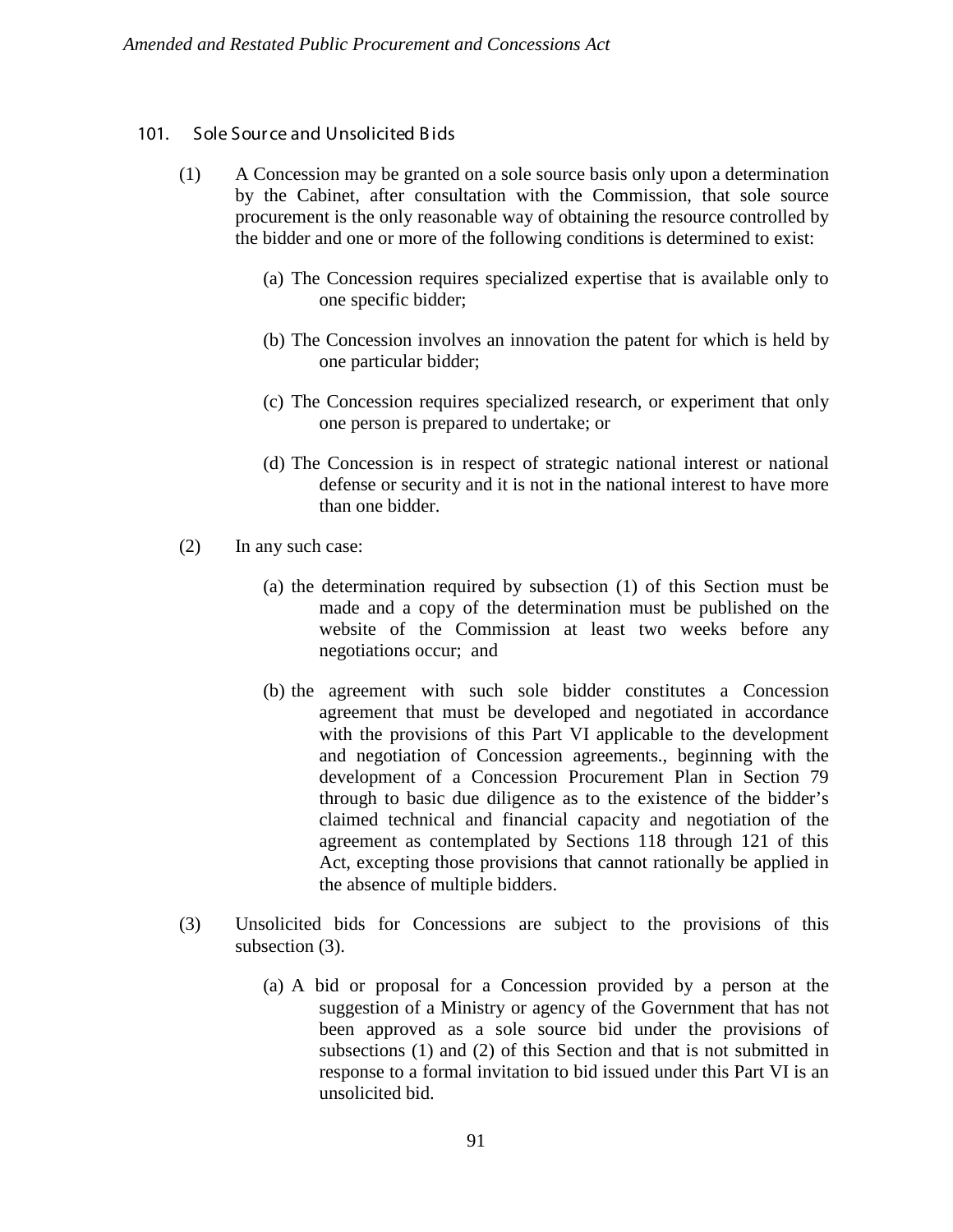- (b) No Concession Entity has any obligation to evaluate, negotiate, or accept an unsolicited bid,
- (c) A Concession Entity wishing to consider an unsolicited bid shall request the formation of an Inter-Ministerial Concessions Committee that will arrange for the formation of a Concession Bid Evaluation Panel to conduct an independent assessment of the quality of the unsolicited bid and the qualifications and reputation of the bidder,
- (d) The Concession Entity may not enter into negotiations with such a bidder unless the Concession Bid Evaluation Panel has concluded that (i) the bidder has the technical and financial capacity to perform its obligations under such agreement, (ii) there is no reason to believe that the terms offered by the bidder could be improved through submission of the proposal to a competitive bidding process, and (iii) the award of a Concession to that bidder would not lead to a situation in which it would be difficult or impossible for an effective competitive operation to arise;
- (e) Any agreement with the bidder shall be negotiated by a Negotiation Team in accordance with the requirements of this Part VI applicable to the negotiation of Concession agreements, excepting those provisions that cannot rationally be applied in the absence of multiple bidder.

No unsolicited bid may be accepted or accepted as a basis for negotiations until the Commission has adopted regulations implementing this subsection (3), including criteria and procedures for accepting an unsolicited bid or determining that the proposal must first be put to a competitive bid. The regulations may provide some form of preference to the original unsolicited bidder if competitive bidding is elected or required, either through a reasonable price advantage or, if the original proposal is not structured so that it can be performed only by the bidder, through requiring other bidders to conform their project proposal (general size and scope) to the bid presented by the unsolicited bidder.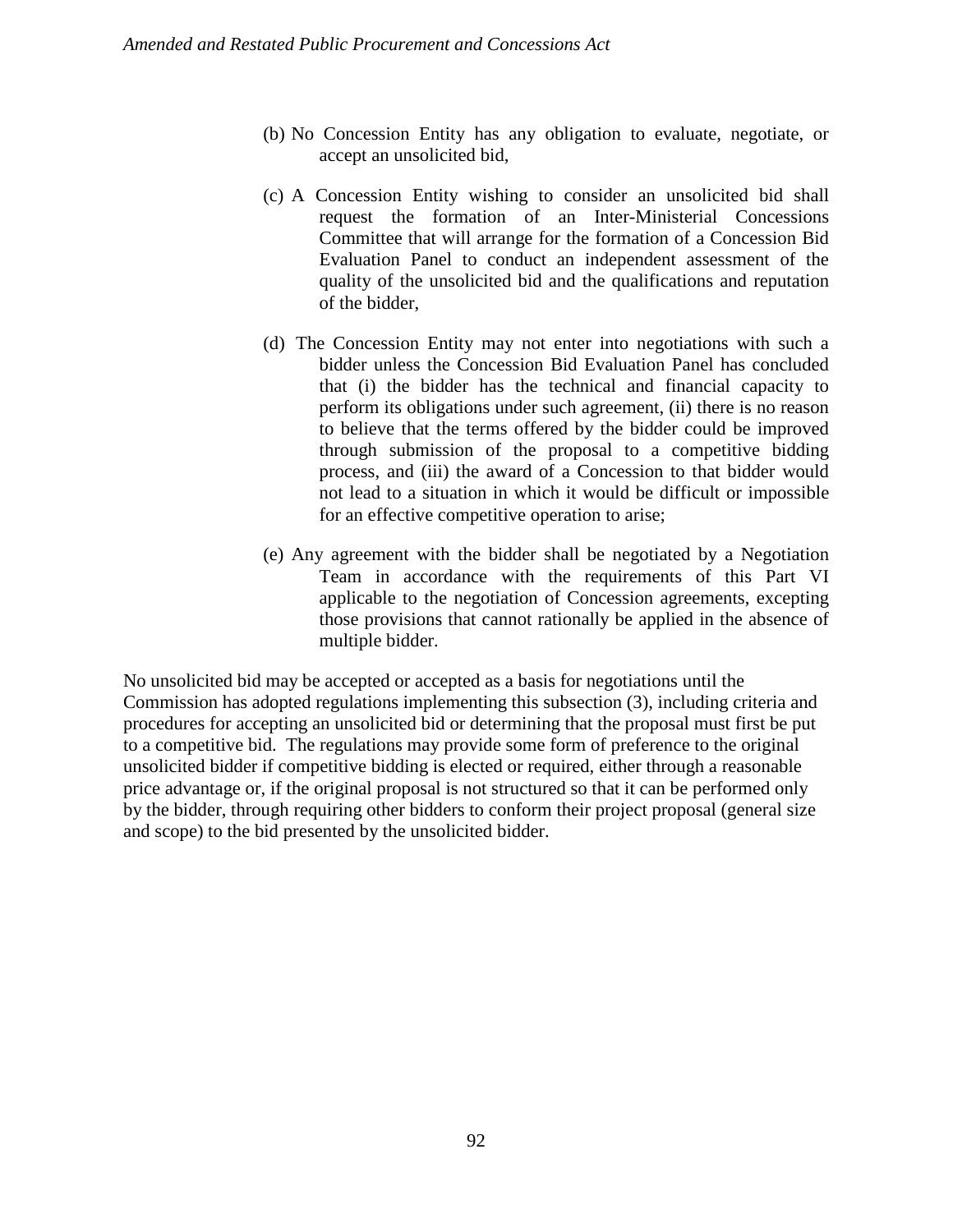# 102. Prequalification or Qualification of Bidders

- (1) If prequalification of bidders is required, the prequalification process shall be conducted in compliance with the requirements of subsections (4) and (5) of Section 32 of this Act. Only bidders that have been prequalified shall be entitled to receive the invitation to bid and to submit bids.
- (2) The qualification criteria shall be objective in nature, shall be approved by the Inter-Ministerial Concessions Committee, and shall include at least the relevant components set forth in subsection (1) of Section 32 of this Act.
- (3) A Concession Entity may require prospective bidders to submit documentation verifying their qualification data.
- (4) All applicants who meet the minimum criteria for prequalification shall be invited to bid.
- (5) Where prequalification proceedings are not conducted, post-qualification, in which the Concession Bid Evaluation Panel verifies the qualifications of the bidder selected for award against the criteria stated in the bid documents, shall be used. The principles of this Section apply to qualification criteria set forth in the bid documents.
- (6) If a bidder wishes to have the financial, technical or other qualifications of an entity other than the bidder taken into account in the qualification process, the bidder must in its qualification submission
	- (a) set forth the qualifications of such other entities and clear statements of the contributions to the proposed Concession (financial, technical or otherwise) that each such entity is to make,
	- (b) provide an undertaking from each such other entity to the effect that (i) it has consented to be named in the bid, (ii) the statements made about it in the bid documents are true and correct, and (iii) it is prepared to participate in the transaction on the terms set forth in the submission, and
	- (c) provide the form of agreement pursuant to which such other entities will agree with the bidder to provide such contributions. The agreement must be executed if the submission is a bid, rather than a response to a request for expressions of interest.
- (7) Any change in the identity of such other entities or their proposed contributions after the bidder has been prequalified and invited to bid is subject to a written approval of the Concession Bid Evaluation Panel prior to the deadline for submission of bids. Such approval shall be denied if as a consequence of the change the bidder no longer meets the qualification criteria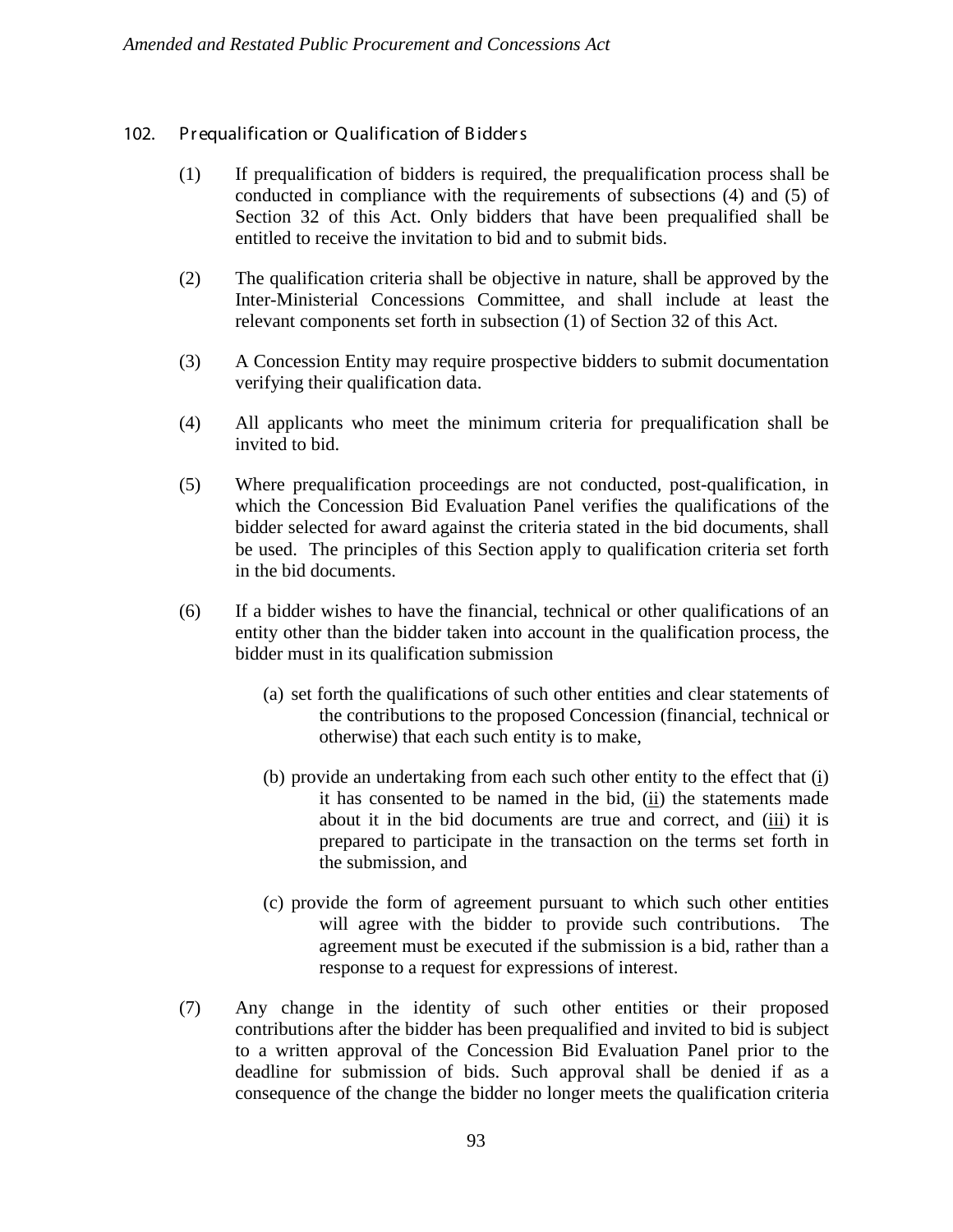established for the proposed Concession, or if a substantial reduction in competition would result. Any such change after the submission of the bids shall disqualify the bidder.

- (8) Any such agreement provided pursuant to subsection (7) of this Section shall require that either (a) the bidder and each such other entity assume joint and several liability for the performance of the obligations to be undertaken by the entity becoming a party to the Concession agreement, or (b) one or more members of the group with the capacity to bear financial responsibility for all such obligations assumes the entire liability. Whichever alternative is elected, the bidder and any such other entities may agree among themselves to allocate among themselves costs actually incurred in discharging such liabilities in any manner they choose after their liabilities under such agreement are discharged.
- (9) Evaluation of prequalification submissions is to be made by the Concession Bid Evaluation Panel created pursuant to Section 111 of this Act, and the results shall be submitted to the Inter-Ministerial Concessions Committee. The Inter-Ministerial Concessions Committee shall remove a bidder from the proposed prequalified list submitted by the Concession Bid Evaluation Panel if (and only if) the Inter-Ministerial Concessions Committee makes written findings that a prospective bidder clearly lacks the legal, technical and/or financial capability to carry out the project, or the prospective bidder's prequalification submission is materially false or misleading (other than in the case of an obvious mechanical or typographical error). The resulting list of prequalified bidders shall be final.

# **Sub-Part 4 – Concession Documents Preparation**

### 103. Per for mance of Preliminary Feasibility Studies

The Inter-Ministerial Concessions Committee may require a Concession Entity to undertake preliminary or prefeasibility studies to determine the feasibility of a proposed Concession prior to completion of the related Concession Procurement Plan. Any such study shall normally be carried out with the assistance of experts retained as contemplated by Section 78 of this Act.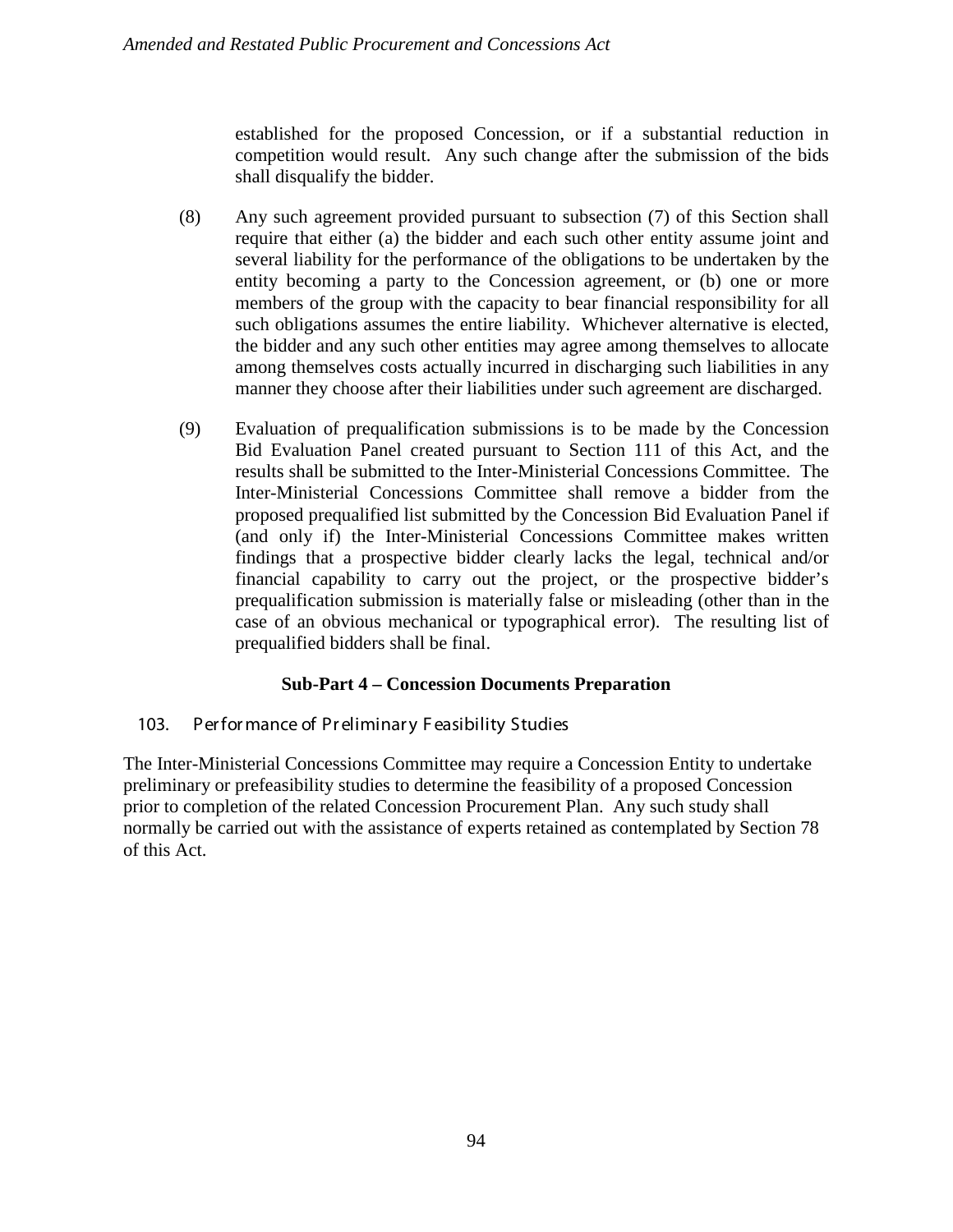#### 104. C oncession B id Documents

- (1) The provisions of Section 34 of this Act are applicable to requests for expressions of interest and invitations to bid in the Concession process, subject to the additional provisions set forth below.
- (2) Prior to issuing a request for expressions of interest, the Entity Concession Committee shall submit the form of the request to the Inter-Ministerial Concessions Committee for review and approval.
- (3) Prior to issuing an invitation to bid, the Entity Concession Committee shall submit the form of the invitation to bid and the Concession bid documents to the Inter-Ministerial Concessions Committee for review and approval, and to the Ministry of Justice for review as to legal matters.
- 105. Scope of Invitation to Bid; Bid Security
	- (1) An invitation to bid for a Concession shall, at a minimum, include the following documents:
		- (a) A Concession Information Memorandum, which shall cover, but which need not be limited to, the following:
			- i. The background of the proposed Concession,
			- ii. Objectives of the proposed Concession,
			- iii. Expected improvements or deliverables, and
			- iv. Any benchmarks to be used to measure the attainment of the objectives of the proposed Concession (which may include quantitative targets and/or calendar deadlines); and
		- (b) Instructions to bidders, which shall include the following:
			- i. An indication of whether or not there will be a pre-bid meeting and if so the date, time and venue,
			- ii. Time and venue for submission and opening of bids,
			- iii. Form of bid,
			- iv. Form of any financial proposal to be submitted separately,
			- v. Content of any legal opinions required to be submitted to establish satisfaction of the due diligence requirements set forth in Section 116(2),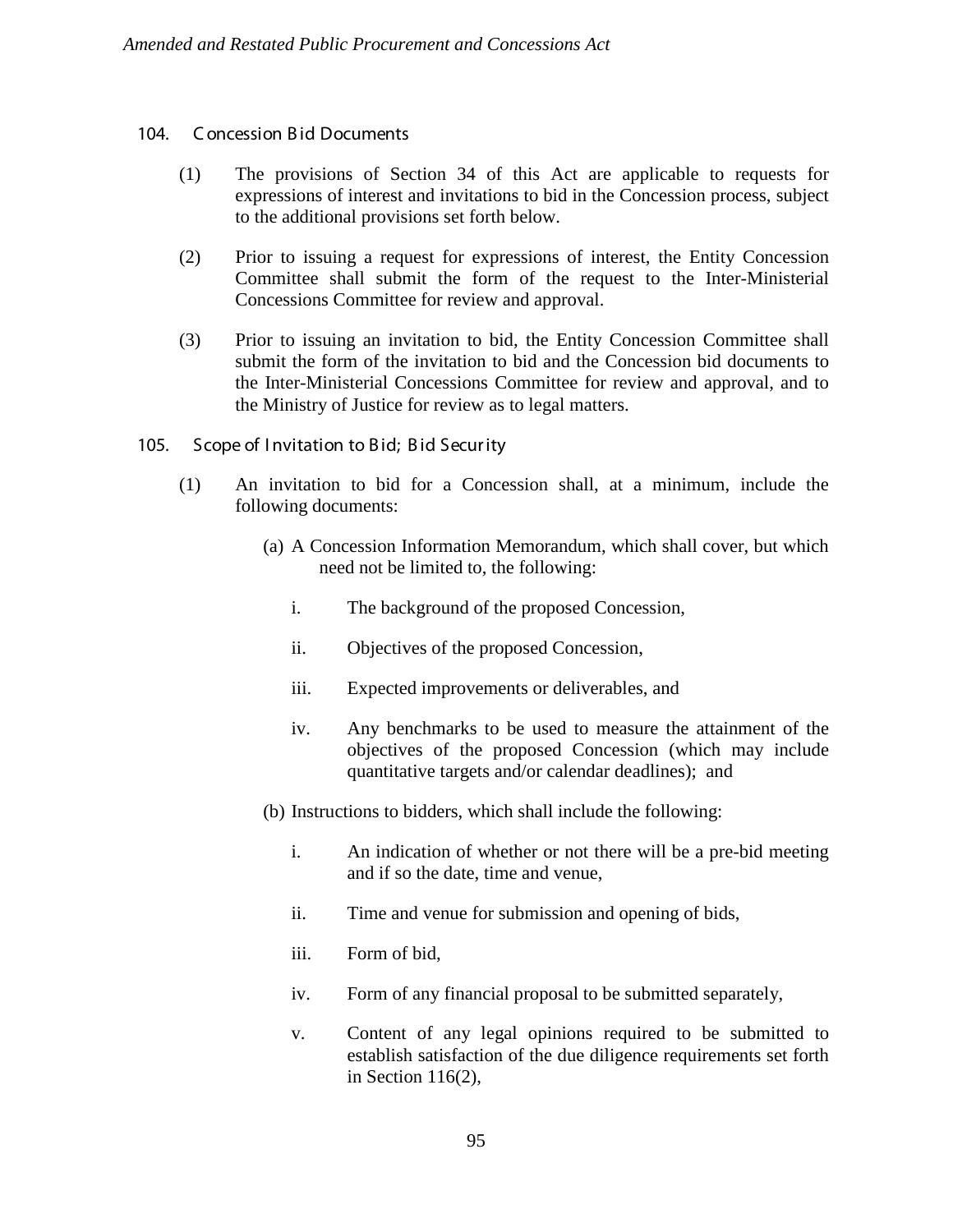- vi. The amount and form of any required bid security,
- vii. The amount and form (which may be definitive or illustrative) of any required performance security,
- viii. The expected period for evaluation of submitted bids,
- ix. The period for which a bid is to remain valid,
- x. Criteria for examination or evaluation of bids (including but not necessarily limited to those set forth in Section 113(2), and excluding prohibited criteria identified in Section 114),
- xi. Statement of procedures for negotiation of Concession agreement,
- xii. Form of Concession agreement (which may be illustrative rather than definitive), or outline of principal terms of Concession agreement, as determined to be appropriate by the Inter-Ministerial Concessions Committee, provided that in either case the provisions do not conflict with the requirements of Section 119 of this Act and comply with Section 121 of this Act, and
- xiii. All relevant forms necessary for preparation of bids.
- (2) The bid documents shall require that if the bidder will not itself be the party to the Concession agreement, it will guarantee the obligations of the entity established to be a party to the Concession agreement.
- (3) Forfeiture of a bid security may be imposed only in the event of:
	- (a) A modification or withdrawal of a bid after the deadline for submission of bids and during its period of validity;
	- (b) Refusal by a bidder to accept a correction of an arithmetical error appearing on the face of the bid;
	- (c) Failure by a bidder selected for negotiations in accordance with Section 118 to negotiate in good faith in accordance with the terms of its bid or to agree to terms described as "mandatory" in the bidding documents;
	- (d) Failure of the bidder to comply with the conditions precedent to the signature or effectiveness of a Concession contract negotiated by the parties within the time period agreed upon for signature or compliance; or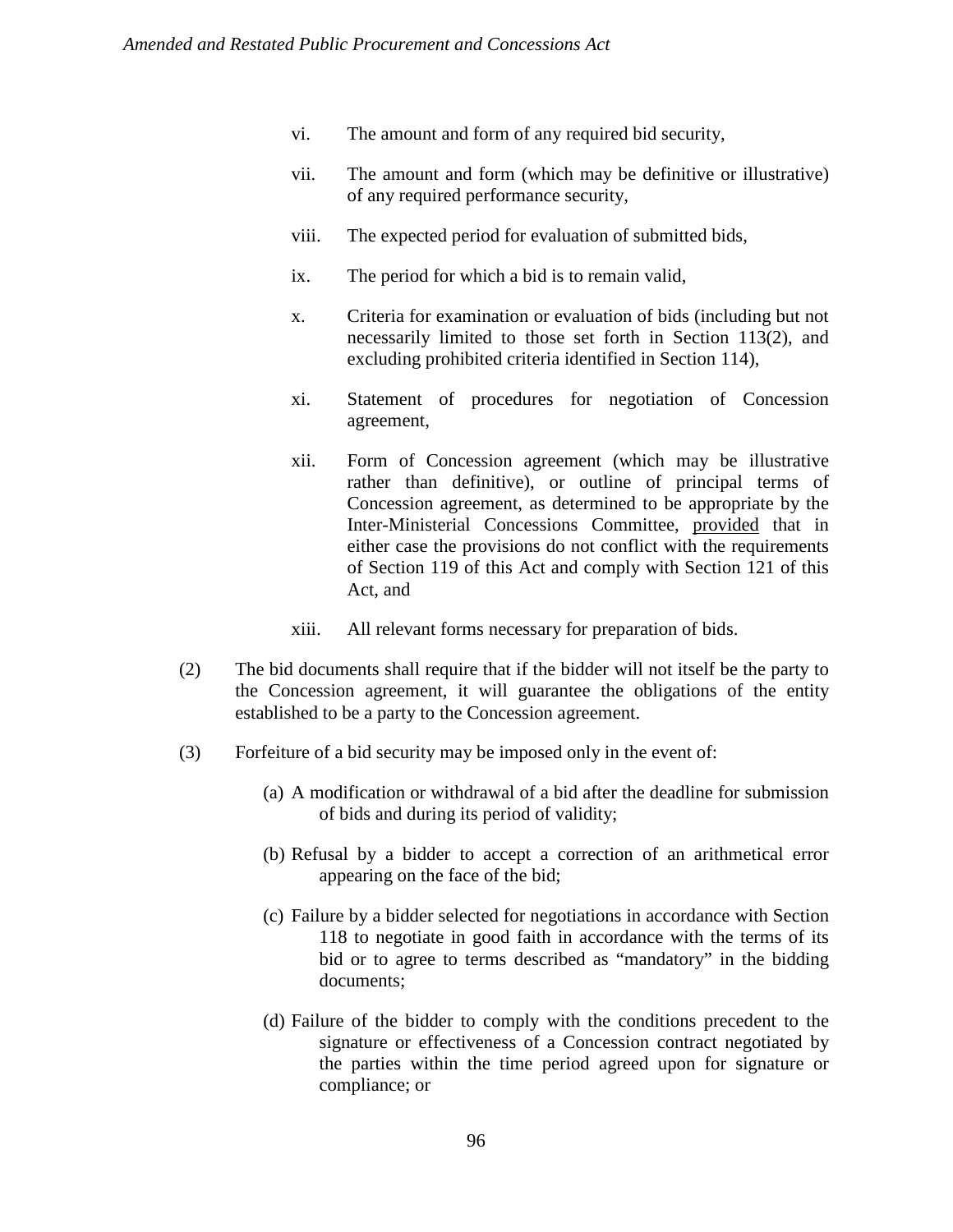(e) Failure by the successful bidder to provide a security for the performance of the contract if required to do so by the bidding documents.

106. Publication of General Notice of Investment Opportunity, Expression of I nter est and I nvitation to Public

- (1) In national competitive bidding, the Concession Entity shall Publish a general notice of investment opportunity, a request for expressions of interest (unless prequalification is not required in the specific case) and a invitation to bid (notice of availability of bidding documents). The general notice of investment opportunity shall be Published at least three (3) weeks prior to the Publication of the request for expressions of interest. Bidders shall be allowed at least [three (3)] weeks to respond to the request for expressions of interest and at least [four (4)] weeks to respond to the invitation to bid.
- (2) In international competitive bidding, the Concession Entity shall Publish a general notice of investment opportunity, a request for expressions of interest (unless prequalification is not required in the specific case) and the invitation to bid (notice of availability of bidding documents). Bidders shall be allowed at least four (4)] weeks to respond to the request for expressions of interest and at least [six (6)] weeks to respond to the invitation to bid.
- (3) Notwithstanding the definition of "Publish" a general notice of investment opportunity need not be "published' in the manner required by clause (c) of such definition.
- 107. Publication of R egulations

The Commission may issue specific regulations or guidelines regarding any or all public notices required under this Part VI, and may expand the requirements beyond those set forth in this Part VI.

# **Sub-Part 5 – Pre-Bid Meeting, Bid Submission and Opening**

# 108. Pre-Bid Meeting; Bidder Requests for Clarification

The Entity Concession Committee or the Inter-Ministerial Concessions Committee may require that a pre-bid conference may be organized to give prospective bidders the opportunity to seek clarification and to obtain additional information on the requirements of the Concession or clarify issues set out in the Concession bid document. A writing summarizing all clarifications or additional information provided at any such meeting shall be distributed to all bidders. Section 33 of this Act is applicable to requests by bidders for clarification and supplemental bid information and requirements as though it applied to Concession Entities, except that the time period referred to in the last sentence of such Section 33 shall be three (3) weeks.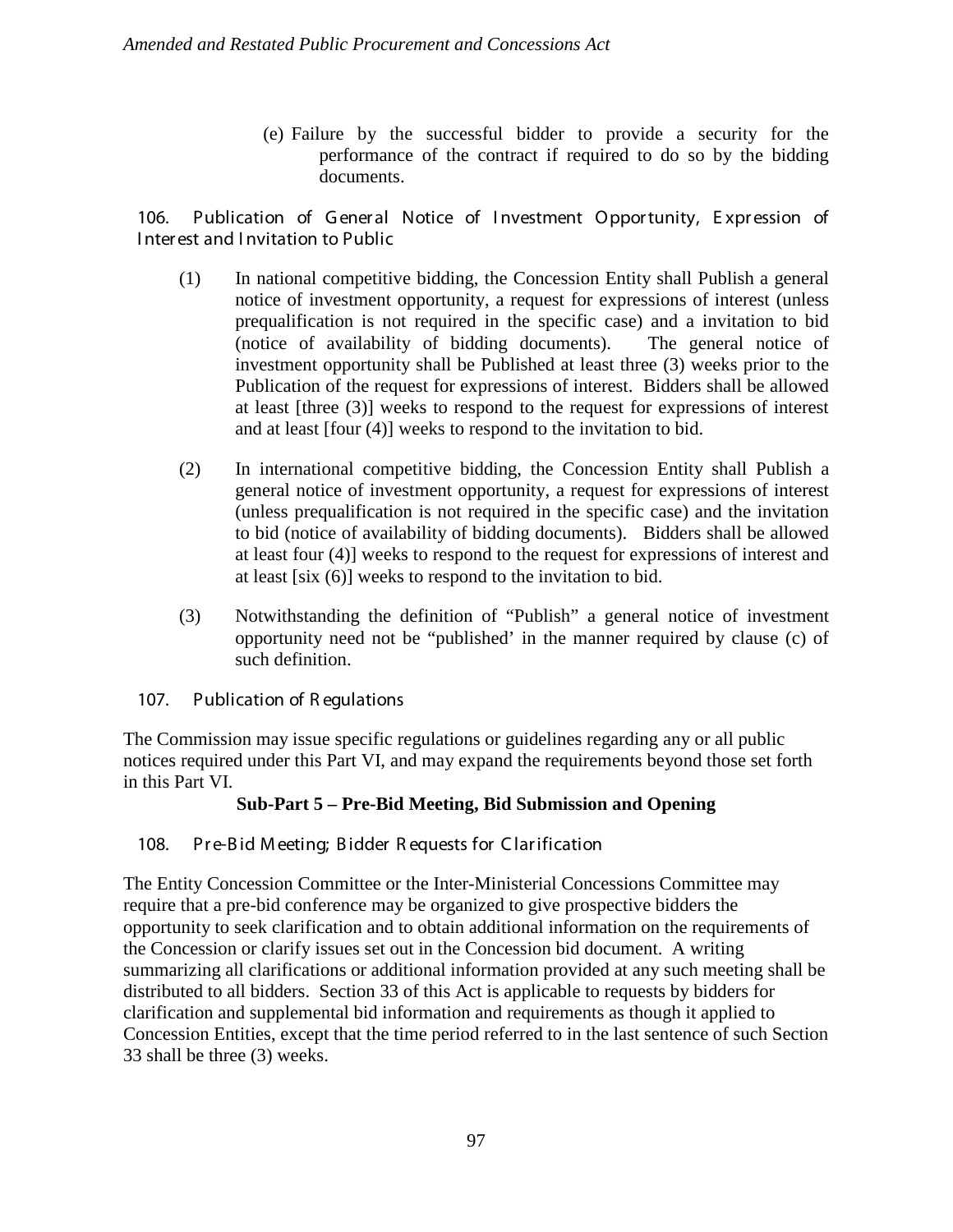# 109. Par ticulars of the Pre-Bid Conference

The date, time and venue of any pre-bid conference shall be specified in the invitation to bid or by notice to all bidders given by facsimile or email at least ten (10) days prior to the conference, as the case may be, and shall in any case occur not less than fourteen (14) days after the Concession bid documents first become available to bidders.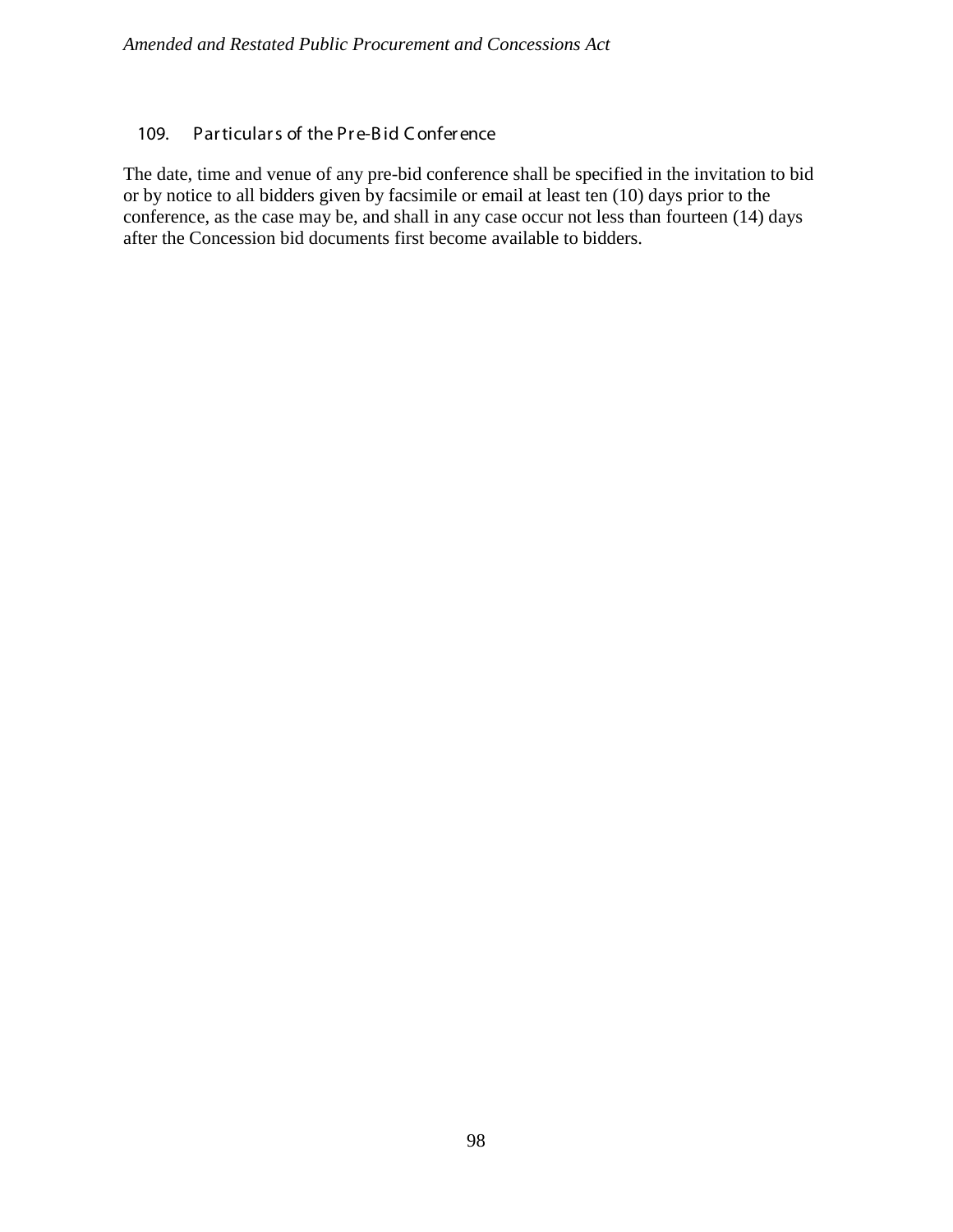# 110. Submission and Opening of Bids

- (1) All responses to an invitation to bid that have been timely submitted shall be opened at the time and place scheduled in such invitation to bid and in the presence of such of the bidders, their representatives or agents who choose to attend.
- (2) The bid submission and opening shall observe the rules of bid submission and opening under Sections 59 (as they may be modified to accommodate a two envelope bidding process), 61, 62 and 63 of this Act.
- (3) In the case of two envelope bidding, the bid documents shall specify the procedure for opening of the technical and financial envelopes.
- (4) If necessary to complete the evaluation of the technical envelope any scheduled opening of a financial envelope may be postponed on notice by telephone, facsimile or email to all bidders of the new time and place for opening the financial envelope. Any such postponement shall be for at least two (2) days.

### **Sub-Part 6 – Evaluation**

- 111. Concession Bid Evaluation Panel and Evaluations
	- (1) Evaluation of responses to prequalification requests or invitations to bid shall be undertaken by a Concession Bid Evaluation Panel that is appointed for each Concession by the relevant Inter-Ministerial Concessions Committee. Any reference to a Concession Bid Evaluation Panel with respect to a specific Concession means the Concession Bid Evaluation Panel constituted for that Concession. A Concession Bid Evaluation Panel, when formed, shall establish its own rules of procedures, and shall act only through a majority vote of all of its members. The National Bureau of Concessions shall be a permanent institutional representative on all Bid Evaluation Panels. The Chairperson of a Bid Evaluation Panel shall be appointed by the relevant Inter-Ministerial Concessions Committee.
	- (2) The Inter-Ministerial Concessions Committee is responsible for ensuring that each member of a Concession Bid Evaluation Panel has the training and experience appropriate for the evaluation of the prequalification submissions or bids under consideration.
	- (3) A Concession Bid Evaluation Panel should normally include as regular voting members one or more qualified individuals who are not officials or employees of the Government so long as a majority of the members are officials or employees of the Government. The Inter-Ministerial Concessions Committee or the Concession Bid Evaluation Panel itself may also designate individuals or institutions to act as non-voting advisers to or observers of the deliberations of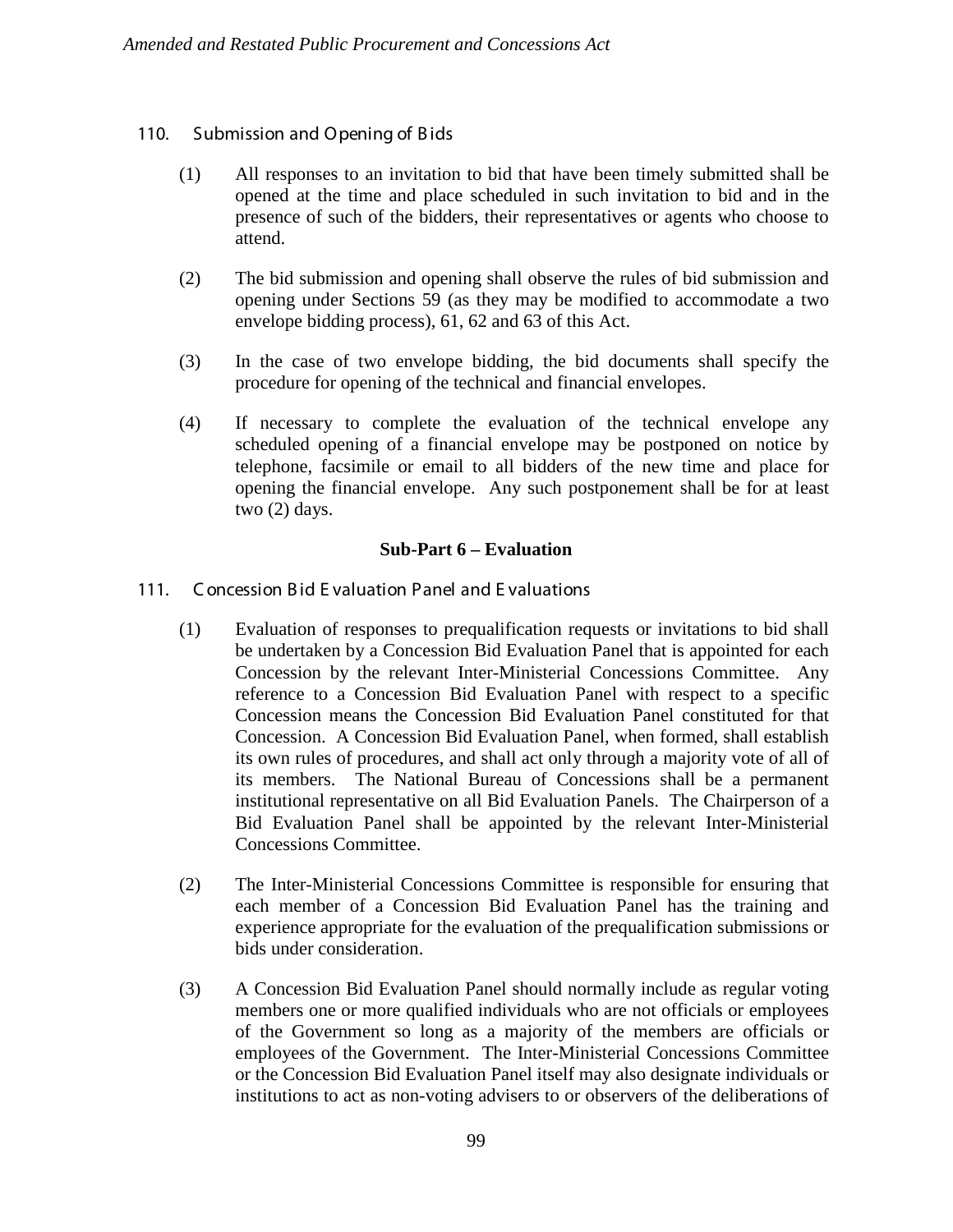the Concession Bid Evaluation Panel in compliance with Section 78 of this Act. A member may not designate an alternate, and if a member consistently fails to attend meetings, the chairperson or vice chairperson shall notify the Inter-Ministerial Concessions Committee, which must promptly replace the member.

- (4) For the avoidance of doubt, (a) Heads of Entities may not be members of a Concession Bid Evaluation Panel, and (b) the Minerals Technical Committee referred to in the Mining Act may not serve as a Concession Bid Evaluation panel under this Act.
- (5) Each Concession Bid Evaluation Panel is an ad hoc body and shall be deemed to be dissolved once its report is acted upon by the relevant Inter-Ministerial Concessions Committee in accordance with Section 118(1).

# 112. Certainty of Evaluation Criteria

No criteria shall be used for evaluation of bidders or of a bid that was not identified in the documentation made available in the request for expressions of interest or in the bid documents, provided that the evaluation criteria may be modified by notice to all bidders at least three weeks prior to the due date of the prequalification submission or the bid submission (as the case may be) in the manner contemplated by Section 33(2) of this Act.

# 113. M inimum C ontents of the E valuation C r iter ia

- (1) The evaluation criteria applicable to a request for expressions of interest (prequalification) shall take into consideration the particular requirements of the proposed Concession and the nature of the expertise required for efficient and effective implementation of the Concession.
- (2) The evaluation criteria applicable to an invitation to bid shall be designed to attain the objects of the Concession and shall include at least the following:
	- (a) Compliance of the bidder with any specific technical and financial requirements stated in the bid documents (including any required bid security);
	- (b) Technical and financial capacity of the bidder to carry out all phases of the proposed project;
	- (c) Technical feasibility of the proposal;
	- (d) Effectiveness of the methods and resources to be deployed;
	- (e) In the case of infrastructure projects for the delivery by private entities of public services or facilities that will serve the general public where the bidders are not bidding to provide contract-mandated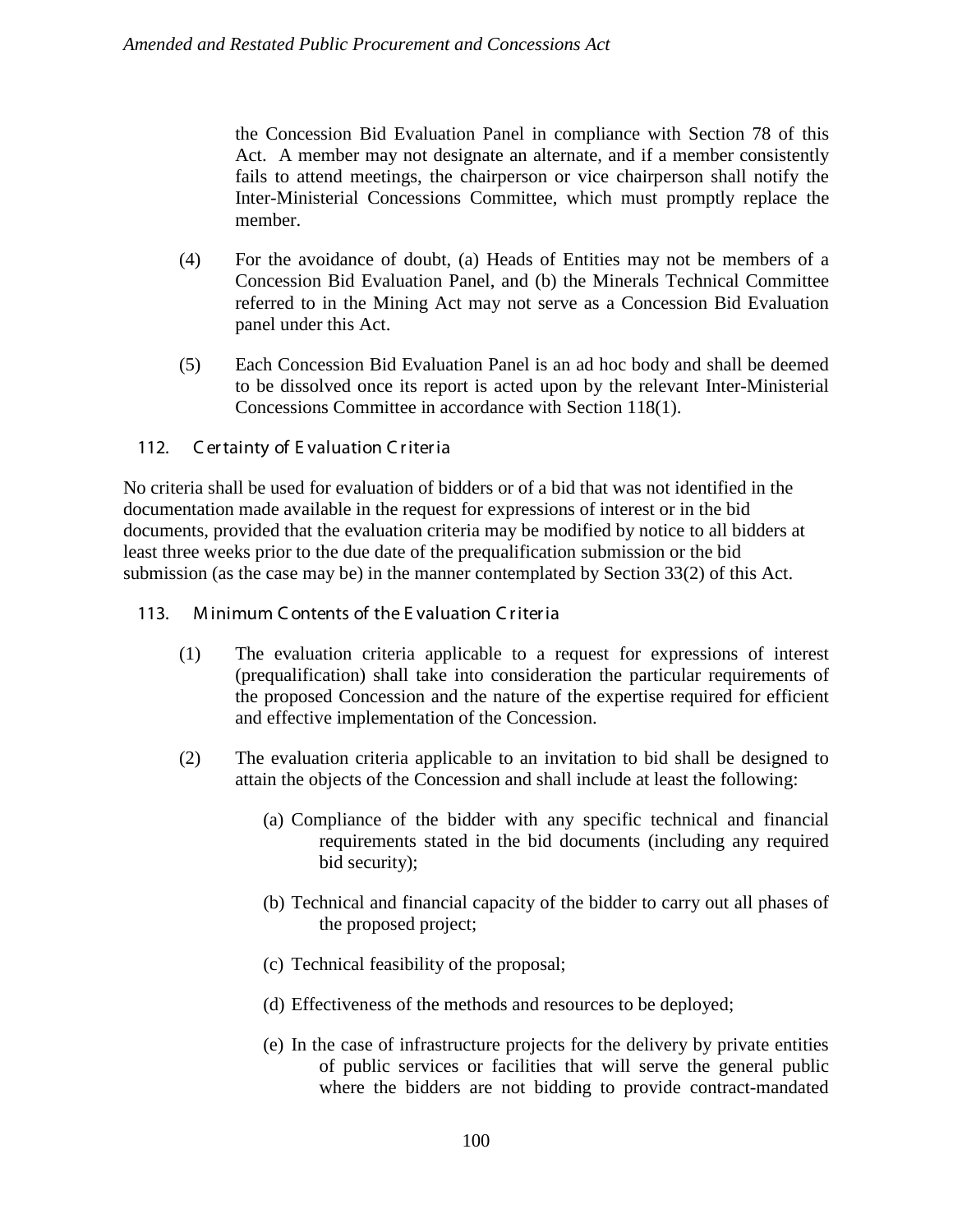levels of service, the magnitude of the planned service level improvements over the Concession period;

- (f) If the Government has adopted an overall strategic objectives and national development plan, the extent to which the proposed Concession contributes to the realization of such plan;
- (g) Technology transfer;
- (h) Impact on the environment and compliance with environmental laws and regulations;
- (i) Expected effect of the Concession on national income, employment of Liberians, the communities affected by the Concessions (social impact considerations), industries and other sectors of the economy;
- (j) Direct financial benefits flowing to the Government from the award of the Concession;
- (k) Negative impacts on Government revenues of any financial concessions proposed to be granted; and
- (l) Any Margin of Preference applicable in accordance with Section 99 of this Act.

### 114. Pr ohibited C r iter ia in E valuation

The criteria for the selection of responsive bidders shall not at any stage include any of the following (provided that clauses (b) and (c) of this Section 114 shall not be applied to limit the ability of the Concession Bid Evaluation Panel to apply in good faith criteria reasonably designed to require actions by Concession holders to minimize adverse environmental impacts of proposed Concessions, to mitigate the adverse social impact of Concessions, and to improve the quality of life in the communities affected by their operations):

- (a) Criteria that cannot be reasonably interpreted as a condition meant to elicit the attainment of any of the principles provided for under this Act;
- (b) Criteria that are non-commercial in character and which will not lead to the attainment of the objectives of the Concession arrangement;
- (c) Ambiguous criteria the interpretation of which can be subjective;
- (d) A criterion or condition that leads to the grant of the Concession to particular persons or group of persons;
- (e) A criterion or condition designed to facilitate the selection of a known bidder in contravention of the competitive process; and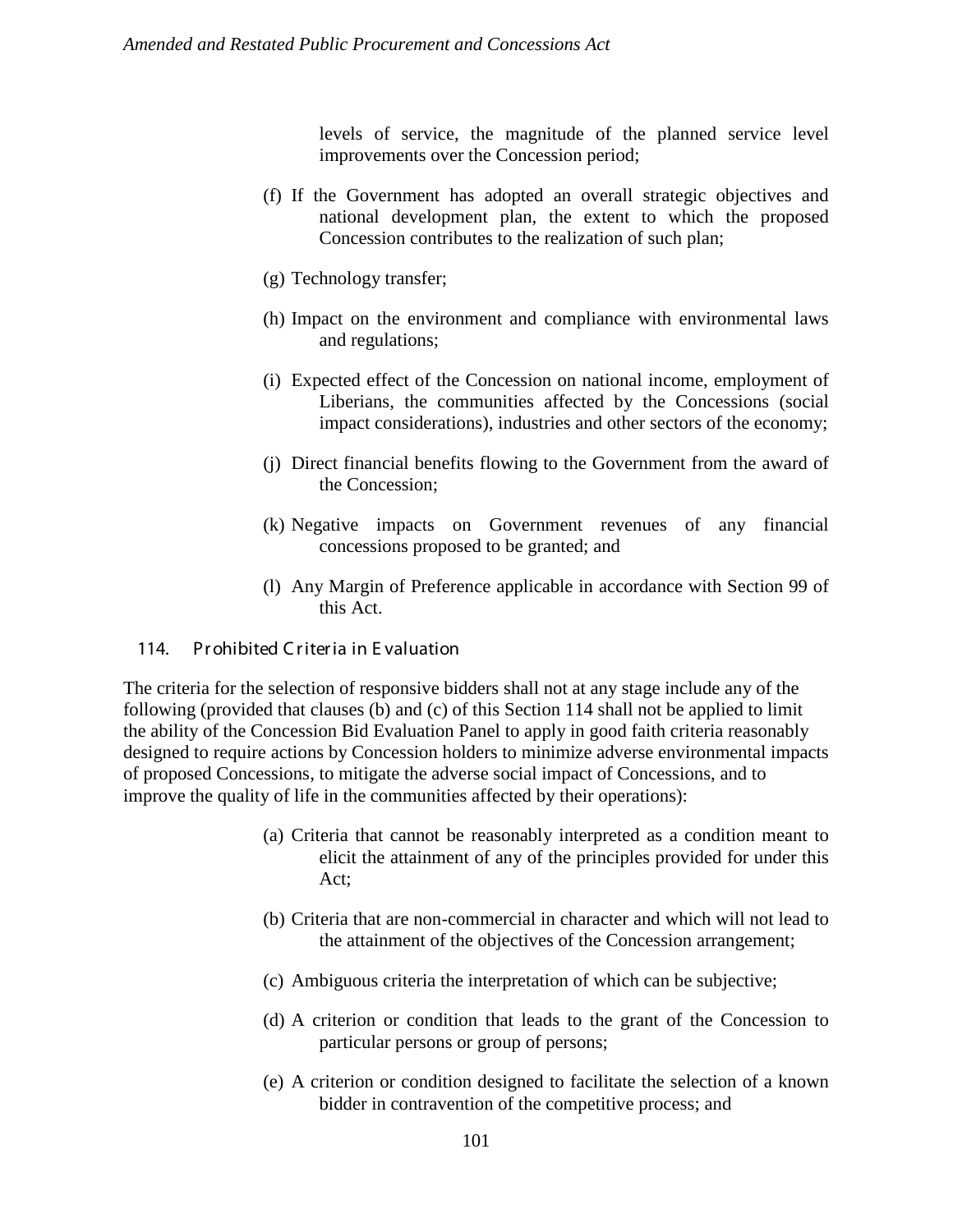(f) A criterion or condition that will promote the corruption of the entire or part of the Concession procurement process.

### **Sub-Part 7 – Post-Evaluation**

### 115. Evaluation Report

- (1) A Concession Bid Evaluation Panel shall seek to conclude the evaluation and submit its evaluation report to the Inter-Ministerial Concessions Committee within the period set forth in the bid documents. The Inter-Ministerial Concessions Committee may extend the period specified as necessary to enable a fair and comprehensive evaluation of the bids submitted, and shall notify all bidders of each such extension.
- (2) A Concession Bid Evaluation Panel evaluation report shall include at least the following:
	- (a) A report on the responsiveness of the bids to the requirements set out in the invitation to bid;
	- (b) Results of the technical evaluation;
	- (c) Results of the financial evaluation;
	- (d) An overall ranking of bidders, identifying any bidders to be disqualified because their bids fail to respond to mandatory requirements of the bid documents or because they have been determined in the evaluation process not to meet the minimum standards set for qualification, as set forth in the bid documents; and
	- (e) A recommendation that the bidder with the highest overall score (above any minimum level required to qualify for negotiations) be invited for negotiations.
- (3) The evaluation report shall be accompanied by a summary of the results of the due diligence performed in accordance with Sections 116 of this Act (including a discussion of how the bid evaluation was affected by the due diligence reports), to which are attached all due diligence reports obtained with respect to each bidder and, in a clearly labeled subsection, all computations required by subsection (2)(d) of Section 116 of this Act.
- (4) An evaluation report shall not give significant weight to proposals of future performance by bidders that are contingent on future events the occurrence of which is not within the bidder's control.
- (5) Due diligence may not be used to raise a bidder's ranking above the ranking awarded by the Concession Bid Evaluation Panel based solely on the submissions of the bidders, even if due diligence reveals aspects of the bidder's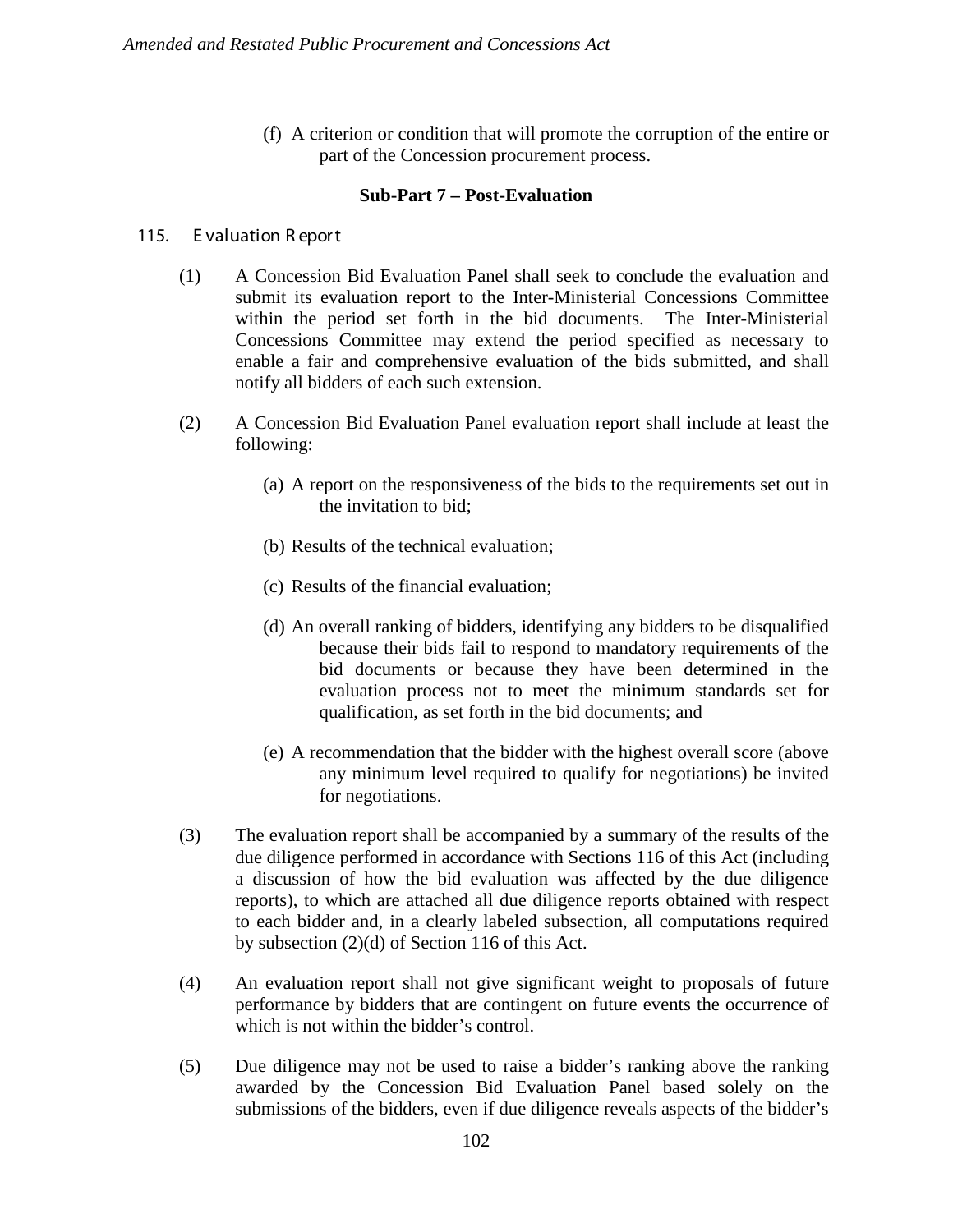business or operations that would have given the bidder additional credit had they been set forth in the bidder's submission.

## 116. Due Diligence

- (1) The due diligence required by this Section shall be undertaken by competent persons for all bidders submitting responsive bids. If a bidder submission shows that the bidder is relying on other entities to establish the necessary financial or technical capability, as contemplated by subsections (1) and (2) of Section 113 of this Act, the due diligence must extend to the entity or entities claimed to provide the necessary technical or financial capacity. References in this Section and in Section 118 of this Act to "the bidder" shall be interpreted as applying to the bidder and each such other entity.
- (2) Due diligence shall at a minimum include the matters set forth below, and should cover such other matters as the Concession Bid Evaluation Panel determines to be appropriate in light of the nature and scope of the proposed Concession:
	- (a) Authenticity of the claims of technical and financial capability and technical experience made by the bidder;
	- (b) Verification that the bidder is not (and is not controlled by) a person disqualified under this Act or other applicable law;
	- (c) Verification of the legal ability of the bidder to carry out its bid obligations, which shall in the first instance be verified by the submission by the bidder of opinions of established law firms entitled to practice in the relevant jurisdictions regarding:
		- i. the legal organization and existence of the bidder,
		- ii. its legal authority to submit its bid and perform the obligations proposed to be undertaken pursuant to its bid,
		- iii. the submission of its bid not violating any laws, rules or regulations to which it is subject under the laws of its jurisdiction of organization or the jurisdiction in which its chief executive offices are located, or any agreements by which it is bound, and
		- iv. the corporate authority of the persons executing the bid documents to bind the bidder;
	- (d) If the bids involve proposals that the Concession agreement provide adjustments, favorable to the bidder, in the tax and other fiscal obligations of the bidder at the time existing under generally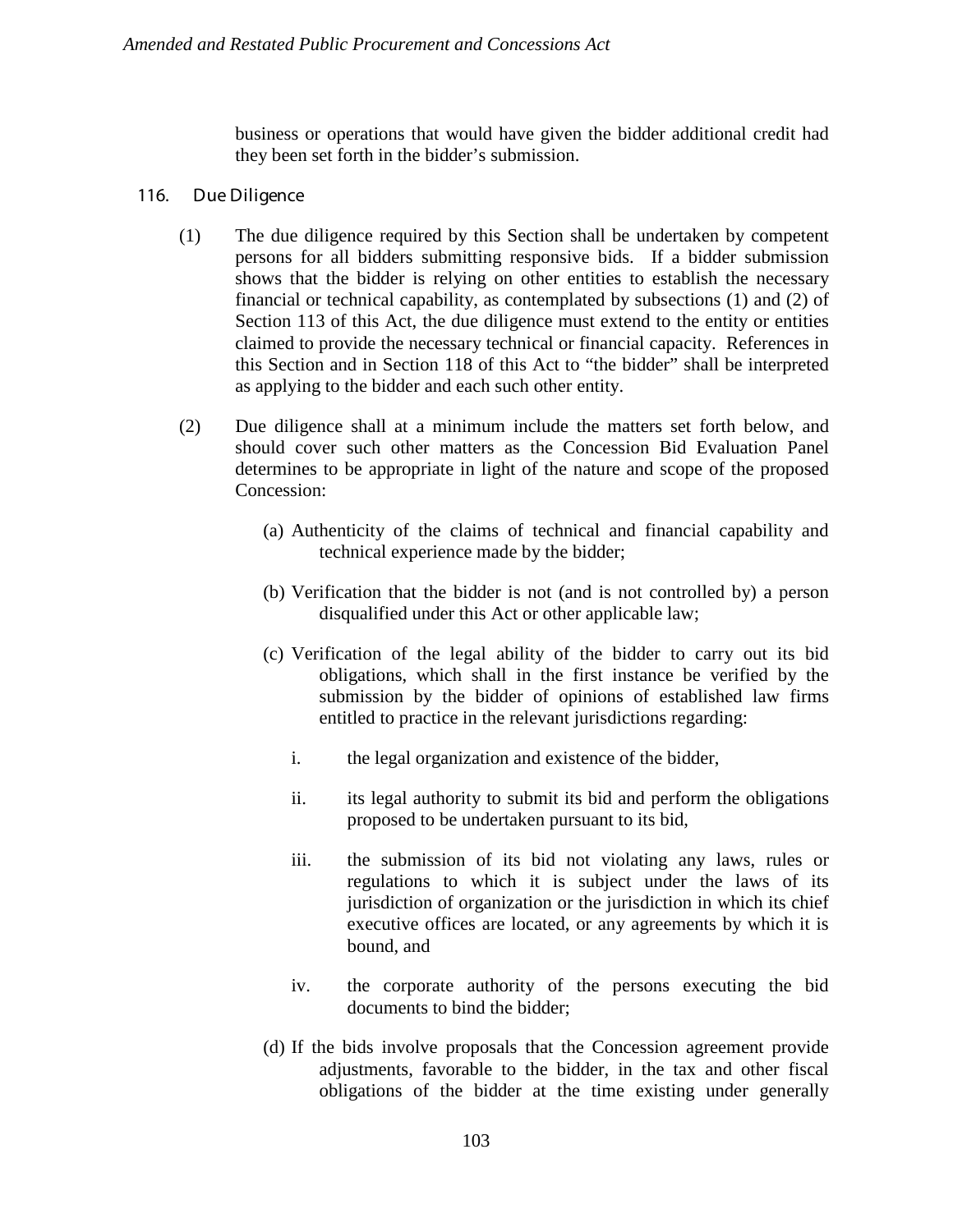applicable laws and regulations, computations of the individual and aggregate impact of those adjustments on the revenue of the Government over 25 years and, if longer, over the estimated life of the Concession (but not more than 40 years).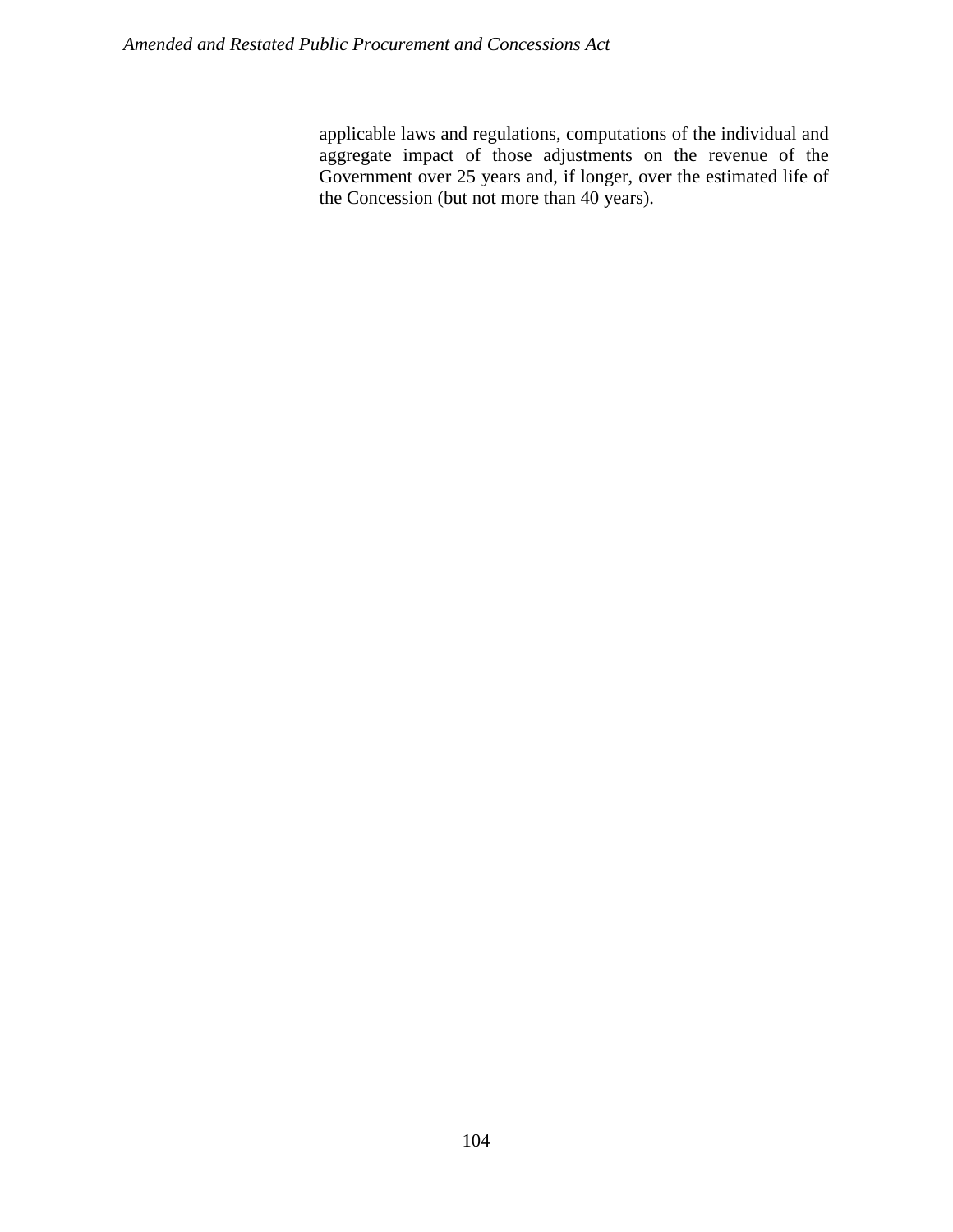- (3) The Concession Bid Evaluation Panel shall solicit recommendations from the Concession Entity and other interested ministries and agencies as to the organization or organizations that will undertake due diligence. Due diligence should be performed by independent organizations that had no involvement in preparing any bid relating to the proposed Concession, are not affiliated with any bidder for the proposed Concession or any other proposed Concession of the same type, have no pattern of being retained by any bidder for the proposed Concession, and have the technical skill and experience to undertake the required due diligence. Once organizations are selected in accordance with Section 78, the Concession Bid Evaluation Panel shall organize and coordinate the due diligence to be performed. The actions required by this subsection (3) should normally take place between the time bidding documents are delivered to the prospective bidders and the submission of the bids.
- (4) Promptly after the bids are opened (the technical bids, if two-stage bidding is used), the Concession Bid Evaluation Panel shall assess the bids to determine whether additional due diligence is appropriate, inform the Inter-Ministerial Concessions Committee of its conclusions, and act on the instructions of the Inter-Ministerial Concessions Committee. Due diligence shall commence as promptly as possible after the opening of the bids, and must be completed prior to the preparation by the Concession Bid Evaluation Panel of its report under Section 115 of this Act.
- (5) If the Concession Bid Evaluation Panel concludes at any point in the evaluation process, based solely on the bid submissions, that a bidder has no realistic prospect of being considered in the top group of bidders, it may suspend due diligence on that bidder. If at a later date new information seems likely to result in that bidder being ranking among the top group of bidders, the suspended due diligence must be completed prior to ranking that bidder in the evaluation report of the Concession Bid Evaluation Panel.
- (6) The Inter-Ministerial Concessions Committee may request the performance of additional due diligence with respect to any bidder after the submission of the Concession Bid Evaluation Panel of its report under Section 115 of this Act. Unless a bidder is disqualified by the Inter-Ministerial Concessions Committee based on such additional due diligence, as contemplated by clause (b) of subsection (1) of Section 118, any new information obtained through additional due diligence shall be furnished to the Concession Bid Evaluation Panel which shall rerank the bidders on the same scale on which they were originally ranked, taking into account the new information.
- (7) Notwithstanding any due diligence performed, the conditions to the effectiveness of every Concession agreement shall include such legal opinions and representations and warranties with respect to all entities undertaking obligations to the Government in respect of the Concession as are customary in international practice or as are appropriate to confirm the continuing accuracy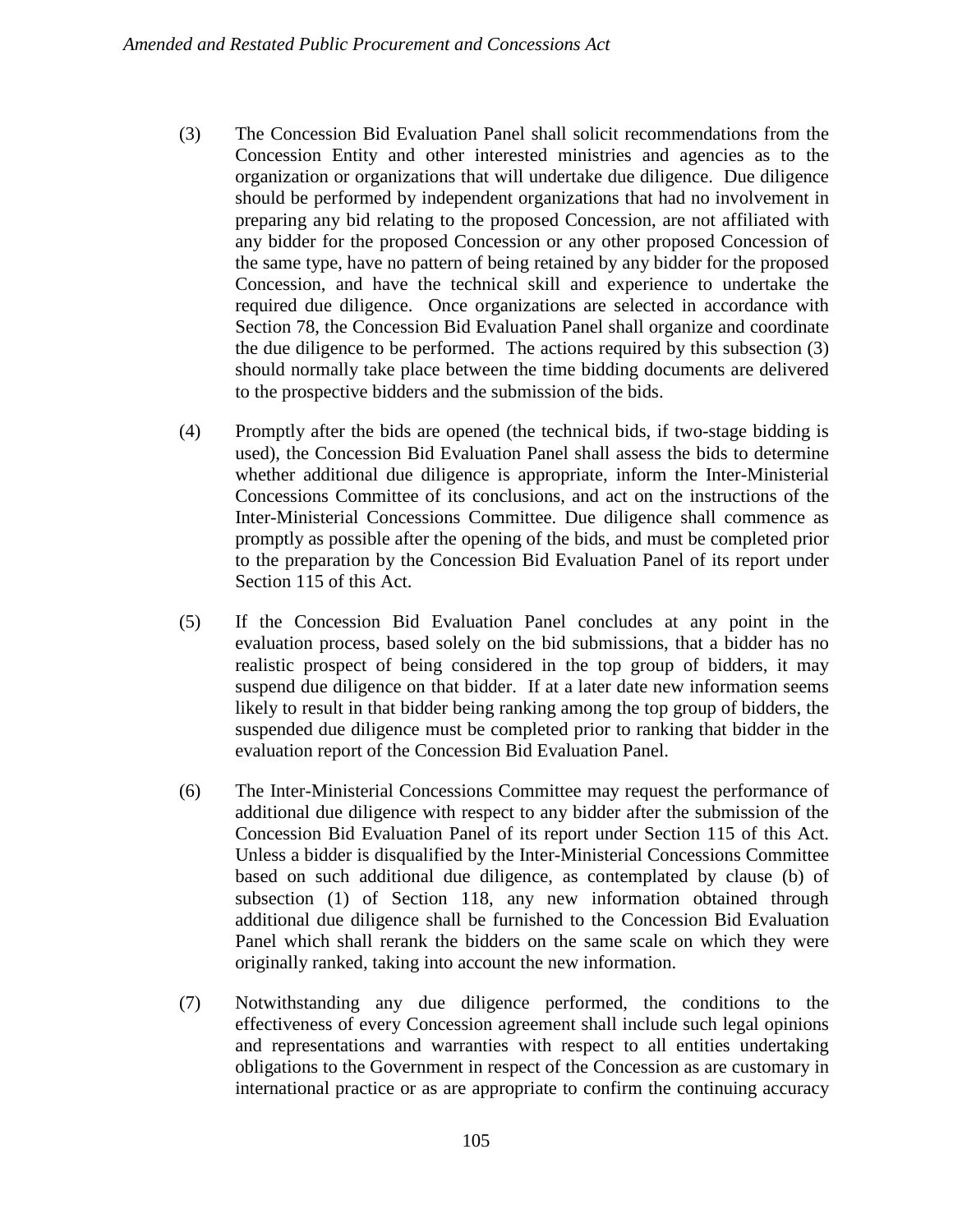of the information provided by the bidder in its bid submission or contained in the legal opinions provided by the bidder as a part of its bid submission.

- (8) The costs of due diligence shall be borne by the Concession Entity to the extent not borne by the bidders. All fees collected from prospective bidders in connection with a request for expressions of interest or an invitation to bid shall be applied by the Ministry of Finance to reimburse the Concession Entity for the costs of the due diligence.
- 117. Form of Contract; Role of Ministry of Justice in Developing Contract
	- (1) The form of each Concession agreement shall be developed by the Concession Entity and approved by the Inter-Ministerial Concessions Committee prior to negotiations. The agreement shall be approved as to legal form by the Ministry of Justice prior to submission to the bidder, or, if and to the extent the final form of the agreement is included in the bid documents, prior to the release of the bid documents to the bidders.
	- (2) The Concession agreement as executed shall be approved by the Minister of Justice as complying with the requirements of this Act and any other applicable law before submission to the President and Cabinet for approval.
- 118. R eview of E valuation R epor t; Negotiations
	- (1) The Inter-Ministerial Concessions Committee shall review the evaluation report and take one or more of the following actions:
		- (a) Approve the report and the bid ranking if neither clause (b) nor clause (c) of this Subsection (1) is applicable;
		- (b) Take note of the due diligence performed and disqualify a bidder if, notwithstanding the ranking of the bidder by the Concession Bid Evaluation Panel, the due diligence demonstrates that the bidder clearly lacks the legal, technical and/or financial capability to carry out the project, or that the bidder's bid documents are materially false or misleading (other than in the case of an obvious mechanical or typographical error), and approve the report and bid ranking after giving effect to any such disqualifications; or
		- (c) Determine, with the approval of the Cabinet, that the best interests of the Government require the cancellation of the Concession bid process or the rejection of all bids, and in any such case the Inter-Ministerial Concessions Committee, without liability to any bidder:
			- i. may require rebidding the project or decide that the project shall not at the time be rebided (without prejudice to restarting the Concession bid process at a later date);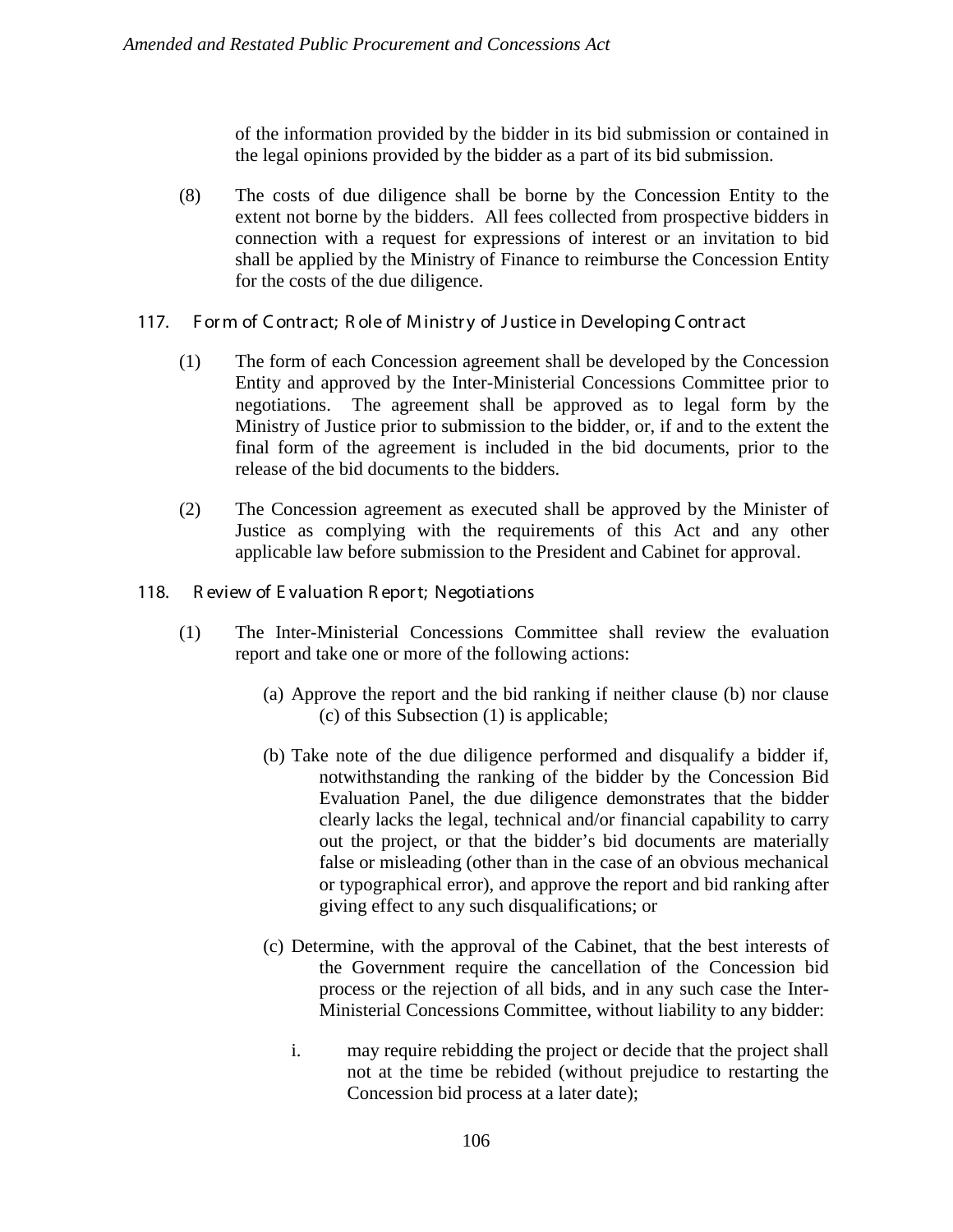- ii. must give promptly to all bidders written notice of the cancellation or rejection and any decision to rebid the project; and
- iii. must return any unopened bid to the bidder submitting that bid.
- (2) Neither the Head of the Concession Entity nor the Inter-Ministerial Concessions Committee shall have the power to alter an evaluation report submitted by a Concession Bid Evaluation Panel or to request changes in the ranking established by the Concession Bid Evaluation Panel. The Inter-Ministerial Concessions Committee shall consult with the Minister of Justice before taking any action referred to in subsection  $(1)(b)$  or  $(1)(c)$  of this Section.
- (3) Any disqualification of a bidder shall be in writing, shall set forth the reasons for disqualification and shall be promptly furnished to all bidders.
- (4) The Inter-Ministerial Concessions Committee shall notify the Commission and the President of the action taken by the Inter-Ministerial Concessions Committee pursuant to subsection (1) of this Section. The notice under this subsection shall contain at least the following information:
	- (a) Name of the first, second and third ranked bidders;
	- (b) Name of any bidder disqualified under subsection (1)(b) of this Section; and
	- (c) Statement of actions taken under subsection (1)(c) of this Section.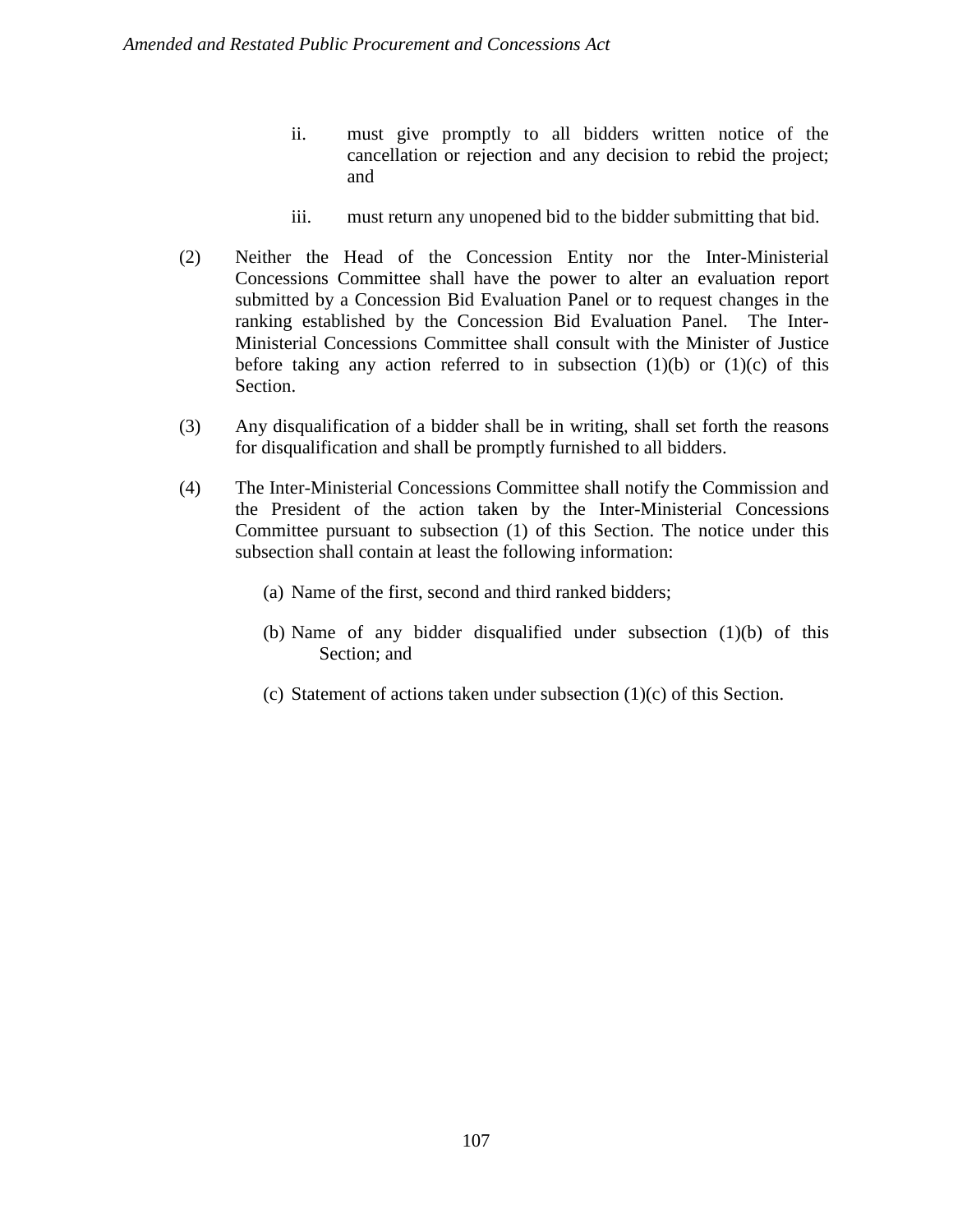- (5) Within fourteen (14) days after notice of approval of the evaluation report by the Inter-Ministerial Concessions Committee pursuant to clause (a) or (b) of subsection (1) of this Section, the President shall appoint a Negotiation Team upon a recommendation of the IMCC for the conduct of the negotiations with the highest ranked bidder. Each Negotiation Team shall consist of the Head of the Concession Entity, the chairperson of the National Investment Commission, the Minister of Justice, the Minister of Finance, and three Persons designated by the President, two of whom shall be Cabinet members. The chairperson of a Negotiation Team shall be a Cabinet member designated by the President. Each Negotiation Team will report to and will be responsible to the President.
- (6) Each Negotiation Team shall organize a technical team to support its work. The team shall include qualified Government employees and relevant qualified legal and technical advisers (who may include paid or pro bono international advisors) retained in accordance with Section 78 of this Act.
- (7) It is not required that all members of a Negotiation Team be present at all negotiating sessions so long as procedures are established in the particular case for keeping the members of the Negotiation Team informed and for the participation of the entire Negotiation Team in all material decisions. No such procedures shall excuse a member of the Negotiation Team from responsibility for the negotiations unless the member dissents in writing from the procedures adopted or from a specific decision of the Negotiation Team and files that writing with the President prior to the approval of the Concession agreement by the Government.
- (8) Subject to subsection (7) of this Section, negotiations shall be entered into with the highest ranked bidder indicated in the evaluation report and approved by the Inter-Ministerial Concessions Committee as contemplated by subsection (1) of this Section. In the event of the breakdown of the negotiations, the Negotiation Team shall consult with the Inter-Ministerial Concessions Committee as to the advisability of seeking to continue negotiations with the highest ranked bidder, or commencing negotiations with the next ranked bidder, or conducting competitive negotiations concurrently with both the highest ranked bidder and the next-ranked bidder or cancelling the bid process.

### 119. I ssues to be C onsider ed at the Negotiations

- (1) To the extent that the bid documents do not provide that contract provisions set forth in the bid documents are non-negotiable, the Negotiation Team shall take the following into account, within the context of existing laws, in its negotiations with the prospective concessionaire:
	- (a) Responsibilities of parties under the Concession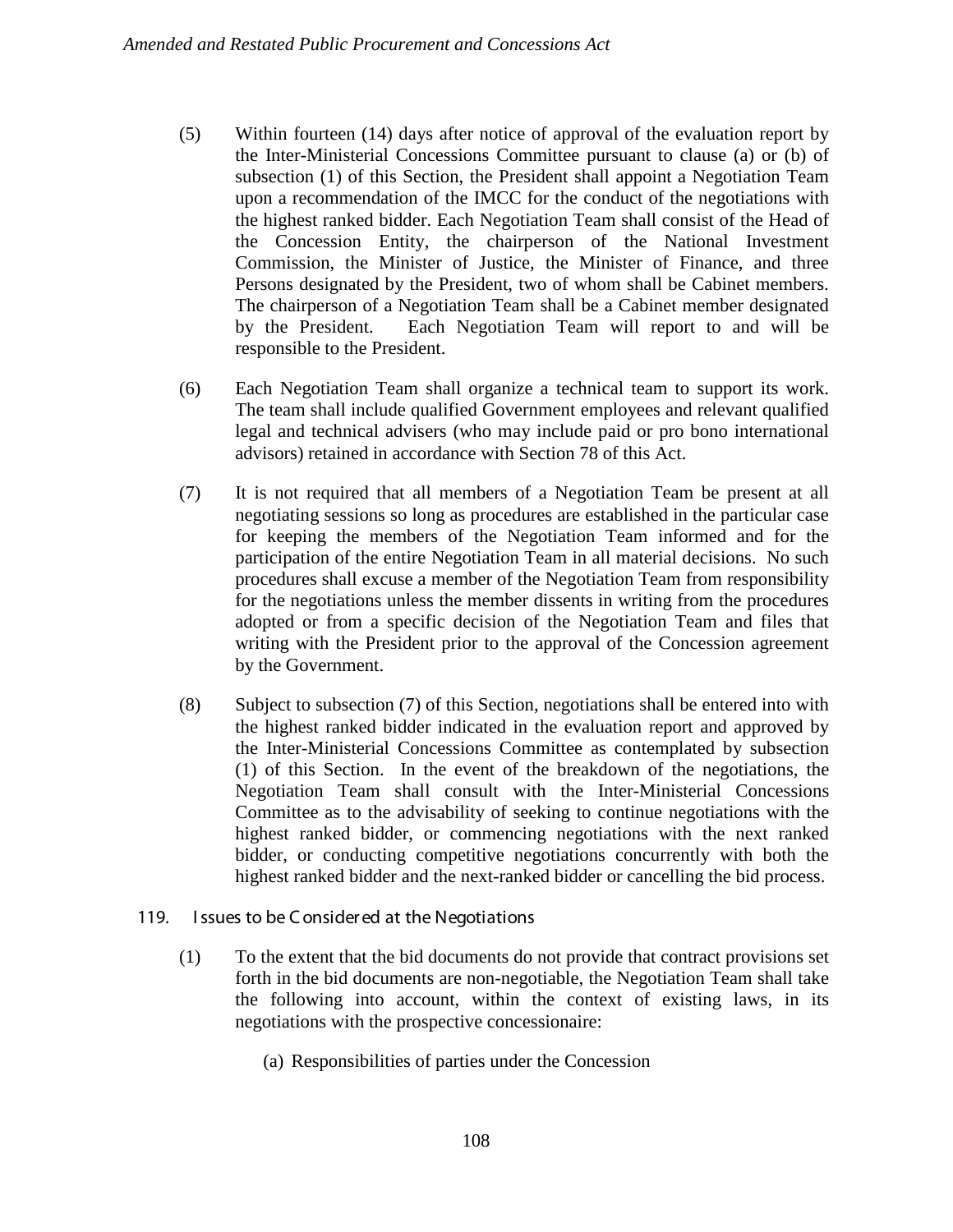- (b) Standards of performance including service, deadlines, safety, compliance and operating/maintenance requirements
- (c) Contingency arrangements for identified risks
- (d) Compliance with tax and other fiscal obligations
- (e) Mechanisms for monitoring performance, quality of service and other project objectives
- (f) Dispute resolution mechanisms
- (g) Performance bonds
- (h) Monitoring/reporting
- (i) Reporting requirements
- (j) Social responsibility requirements
- (k) Use of local labor
- (l) Capacity building
- (m)Technology transfer
- (n) Financial components, including payment provisions, the time of payment and currency of payment
- (o) Responsibilities for insurance, security, operation and maintenance where applicable
- (p) Contract revision arising from material change in the conditions of the contract
- (q) Environmental issues
- (r) Termination provisions
- (s) Project failure and remedies, if any
- (t) Breach of contract/events of default
- (u) Provision for re-entry, buy-back transfer, reversion, assignment and related issues
- (v) Tariffs, charges, rates, fees, etc. that may be charged to third parties, where applicable and responsibility for fixing same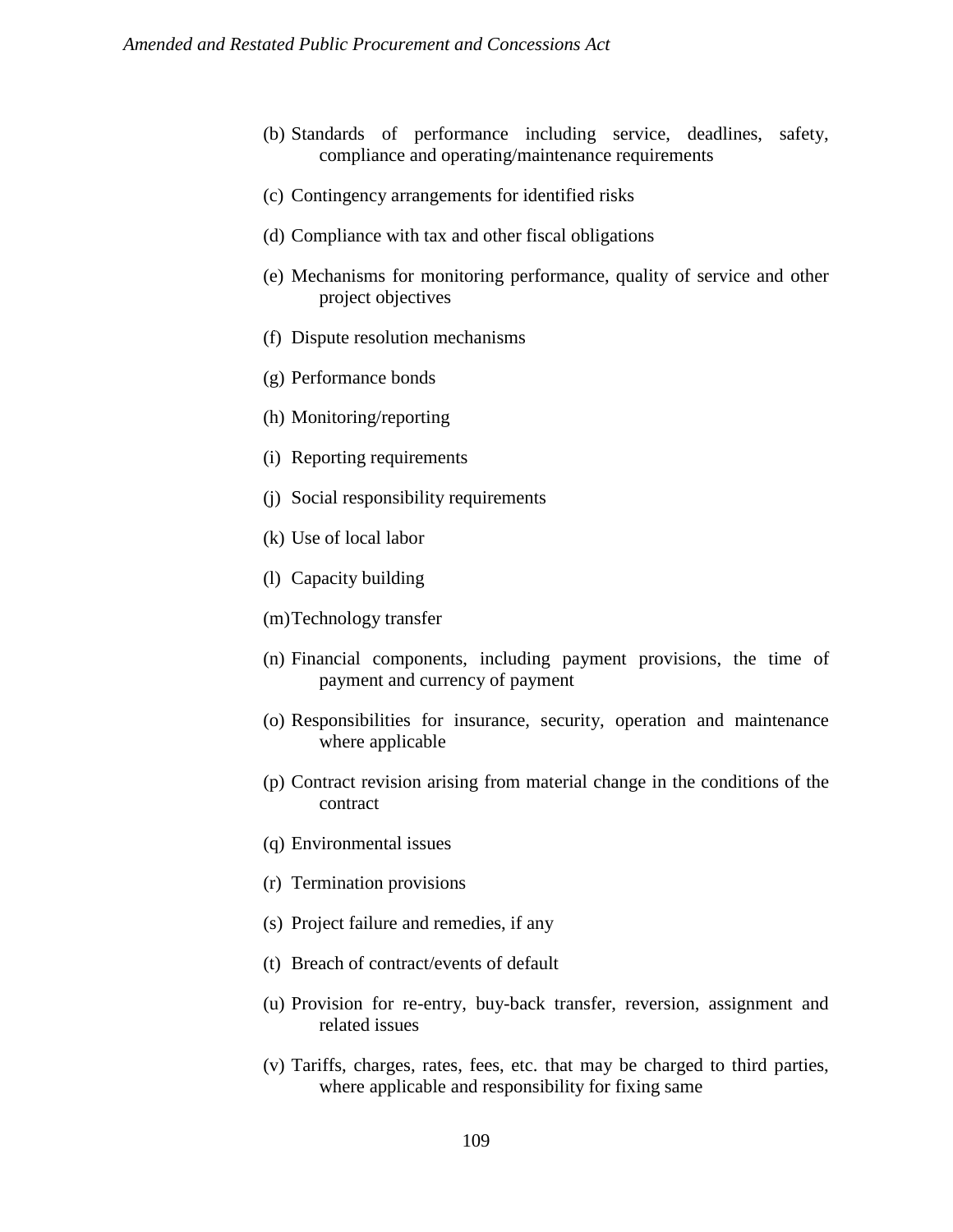- (w)Non-circumvention, confidentiality and scope of these provisions
- (x) Ownership of intellectual property, facilities or new technologies developed
- (y) Provisions which may survive termination of the contract (e.g. arbitration, confidentiality)
- (z) Contract amendment process
- (2) The Inter-Ministerial Concessions Committee may expand on these issues for negotiations for any particular Concession, but any additional requirements must have been reflected in the bid documents.
- (3) If as a result of negotiations it is proposed that the Concession agreement provide adjustments, favorable to the bidder, in the tax and other fiscal obligations of the bidder at the time existing under generally applicable laws and regulations, the Negotiation Team must with the assistance of the Minister of Finance prepare and deliver to the President (and the Legislature where approval by the Legislature is required), high and low estimates of the impact of those adjustments on the revenue of the Government over the initial twenty five (25) years of the operations of the Concession holder, together with high and low estimates of the net royalties and tax revenues likely to be receivable from the bidder of the same period, accompanied by sufficient narrative to make clear the assumptions (which must be reasonable in light of the facts and circumstances at the time) surrounding each estimate.

### 120. C onfidentiality A gr eement

The Concession Entity may enter into a confidentiality agreement with a bidder invited for negotiations that restricts the bidder, the Concession Entity and the members of the Negotiation Team from disclosing information in accordance with internationally accepted standards of confidentiality in such cases. No provision of any such agreement may limit the disclosure obligations of the Government under applicable law or pursuant to international agreements or arrangements to which Liberia has subscribed, such as the Extractive Industries Transparency Initiative, or the right of the Government to disclose the final Concession agreement (including its fiscal terms), including both affirmative payment obligations and concessions from otherwise applicable fiscal obligations.

### 121. Post-C ontr act M anagement

Every Concession agreement shall include post-award contract management arrangements, which shall at least include:

> (a) Mechanisms for monitoring performance of the terms and conditions of the agreement;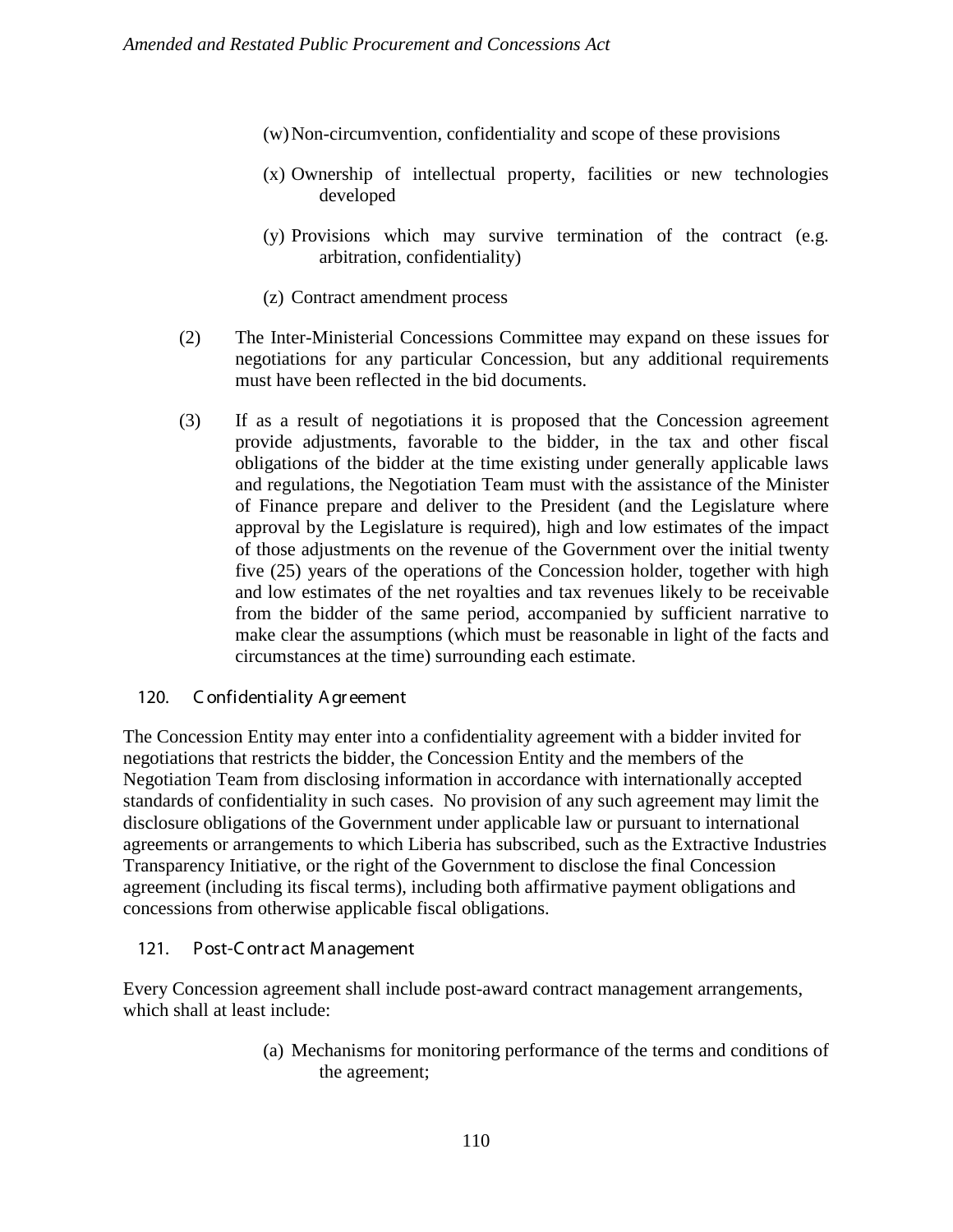- (b) Reports to be submitted on a periodic basis and the methods for authentication of the reports;
- (c) Asset maintenance and improvement requirements; and
- (d) Arrangements for handling public complaints.
- (2) Copies of all reports (other than tax returns) required to be delivered to the Concession Entity or any other ministry or agency of the Government shall be delivered concurrently to the Bureau of Concessions in the same format.
- 122. R egulations Per taining to M ining and Petr oleum C oncessions

The Commission may in consultation with the Minister responsible for mining issue regulations further clarifying and expanding upon the provisions of subsections (2) and (3) of Section 75 of this Act. The Commission may also issue such regulations as it determines to be necessary or appropriate to ensure that the issuance of licenses for mining and petroleum prospecting, reconnaissance and exploration, where not expressly exempted from the applicability of this Act, are awarded in a competitive manner in compliance with the requirements of this Act and without the grant of a monopoly to any party.

### **PART VII – RULES ON DISPOSAL OF STORES, PLANT AND EQUIPMENT**

- 123. A uthor ity to Dispose
	- (1) A department with obsolete stores or unserviceable equipment and plant shall send a disposal request to the Minister of Finance.
	- (2) The Minister of Finance shall if satisfied, authorize the head of the entity to convene a disposal committee comprising representatives of the entity and persons with relevant expertise and the committee shall after carrying out inspection recommend the best method of disposal in accordance with Section 124.
	- (3) The committee's recommendations shall be subject to approval of the head of entity.

### 124. Disposal Pr ocedur es

- (1) Disposal of obsolete and surplus items consistent with applicable guidelines provided by the Commission, pursuant to the Disposal Committee shall be by transfer to the General Services Agency with or without financial adjustment, which shall undertake same by the following procedures:
	- i. Transfer to government departments or other public entities, with or without financial adjustment;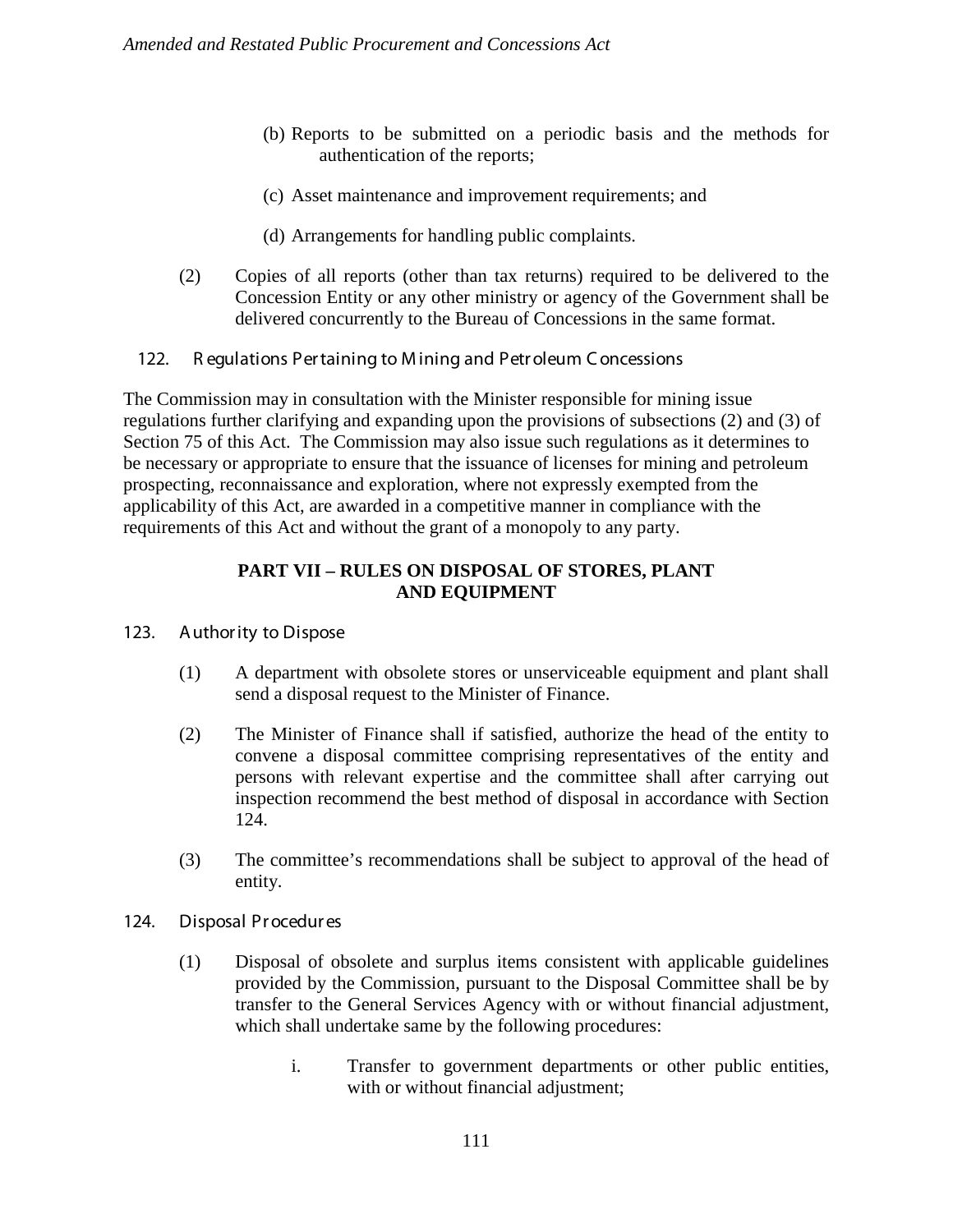- ii. Sale by public tender to the highest tender, subject to reserve price;
- iii. Sale by public auction, subject to minimum acceptable price;
- iv. Destruction, dumping, or burying or such forms of disposal as appropriate.
- (2) Other than the methods of disposal under subsection 1 (i), (ii) and (iii), any form of disposal including those set out under subsection 1 (iv) shall only be done with the written approval of the Environmental Protection Agency.
- (3) The Commission may in consultation with the Minister of Finance prescribe further procedures for disposals but the Commission shall not have the power to make any guidelines or regulations in respect of subsection (1) (iv) of this section.

### **PART VIII – COMPLAINTS AND REVIEW PROCESS**

- 125. R ight to R eview
	- (1) The following persons may lodge complaints under this Act:
		- (a) Any bidder who has suffered or is at the risk of suffering a loss or damage as a result of a violation of this Act or its regulations in the conduct of the procurement or concession process;
		- (b) Any person who has grounds to believe that he or she or the Entity he or she represents has been prevented from becoming a bidder; or
		- (c) Any person not referred to in clauses (a) and (b) of this subsection who has reason to believe that there has been a violation of this Act or its regulations that has adversely affected the interests of such person.
	- (2) Any complaint must in the first instance be lodged with the Head of the Procuring or Concession Entity. The complaint must be filed within forty-five (45) days of the time that the person or other entity first becomes aware of the facts constituting the alleged violation and is not deemed filed unless delivered to the principal office in Monrovia of the relevant Procuring or Concession Entity during regular office hours on a business day, with a copy filed on the same day with the Executive Director of the Commission for the attention of the Complaints, Appeals and Review Panel during regular office hours. If the complaint filed with a Concession Entity includes an objection to an action of an Inter-Ministerial Concessions Committee or Concession Bid Evaluation Panel relating to a particular Concession (or proposed Concession), the Head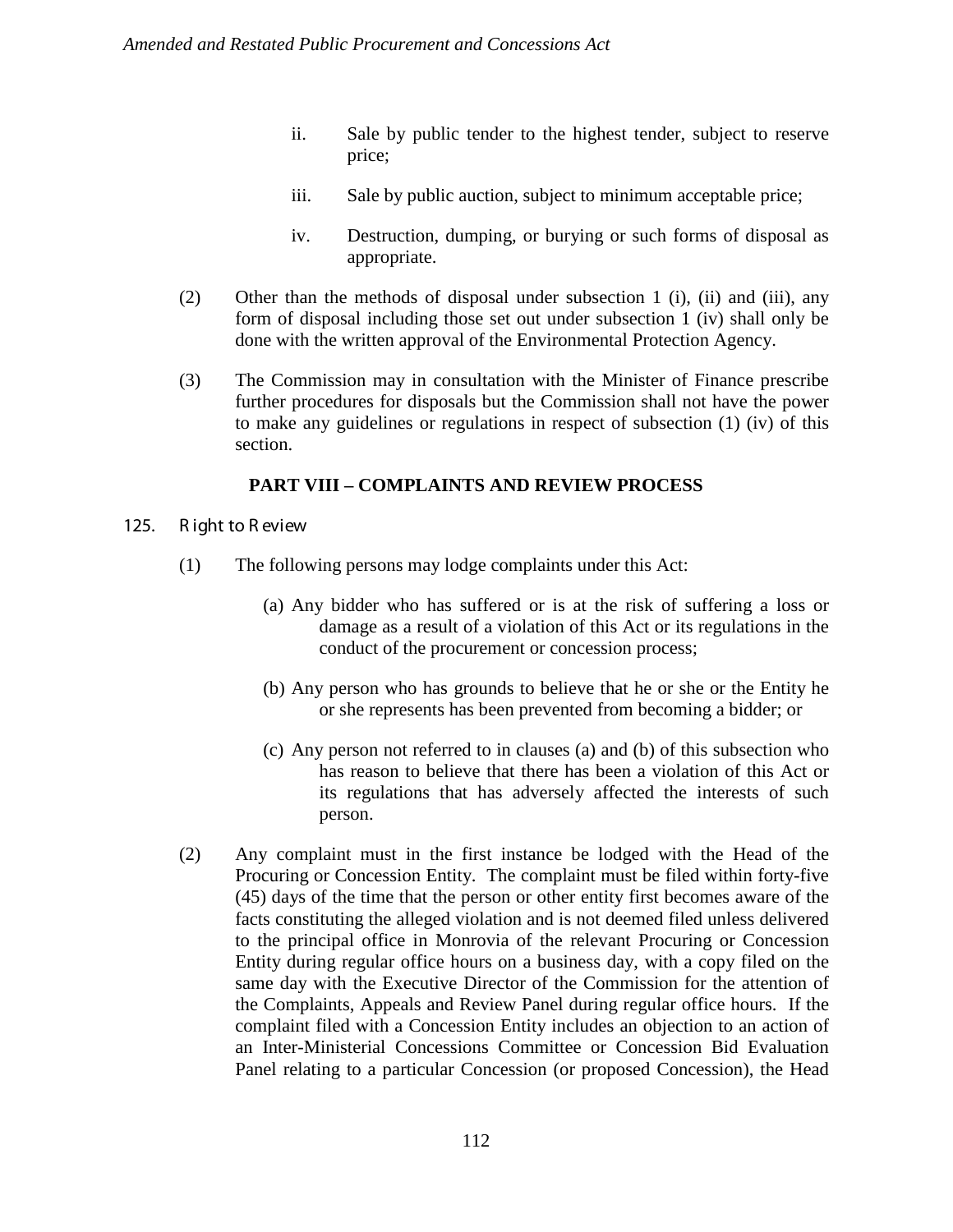of the Concession Entity shall be responsible for responding to the complaint as if the complaint objected to an act of the Concession Entity.

- (3) A complaint shall not be entertained unless the complainant reasonably complies with the following requirements:
	- (a) Submits the complaint in writing;
	- (b) States his or her particulars and the means by which he or she may be reached, which must include a physical address in Monrovia (which may be the address of an agent for such person) to which mail or messenger deliveries may be made during regular office hours or must consent to delivery of documents and papers by email and provide an email address; and
	- (c) States in the complaint with reasonable clarity the circumstances relied upon by the complainant to establish the existence of a violation of this Act or its regulations (including identification of the provisions of this Act or the regulations relied upon to establish the occurrence of such violation of this Act or its regulations) and, where applicable, the part of the Procurement or Concession process from which the complaint arose.
- (4) Notwithstanding subsection (1) of this Section, the following may not form the subject of any complaint and no person has a right under this Act to a Complaints, Appeals and Review Panel or judicial review of any of the following:
	- (a) An Entity's choice of a Procurement or Concession method unless the choice of method violated an express provision of this Act or its regulations;
	- (b) A decision by the Entity or the Inter-Ministerial Concessions Committee, as the case may be, to reject all bids or cancel a procurement or a Concession process unless the decision to reject or cancel violated an express provision of this Act or its regulations; and
	- (c) An alleged violation of this Act or its regulations occurring more than one hundred and eighty (180) days prior to the filing of the complaint.
- (5) The Head of the Procuring or Concession Entity shall upon receipt of a complaint, complying with the requirements of this Section 125, shall inform the complainant that the Commission shall publish notice of the complaint as provided in subsection (1) of Section 128 of this Act and shall cause such notice to be forwarded no later than two (2) business days following such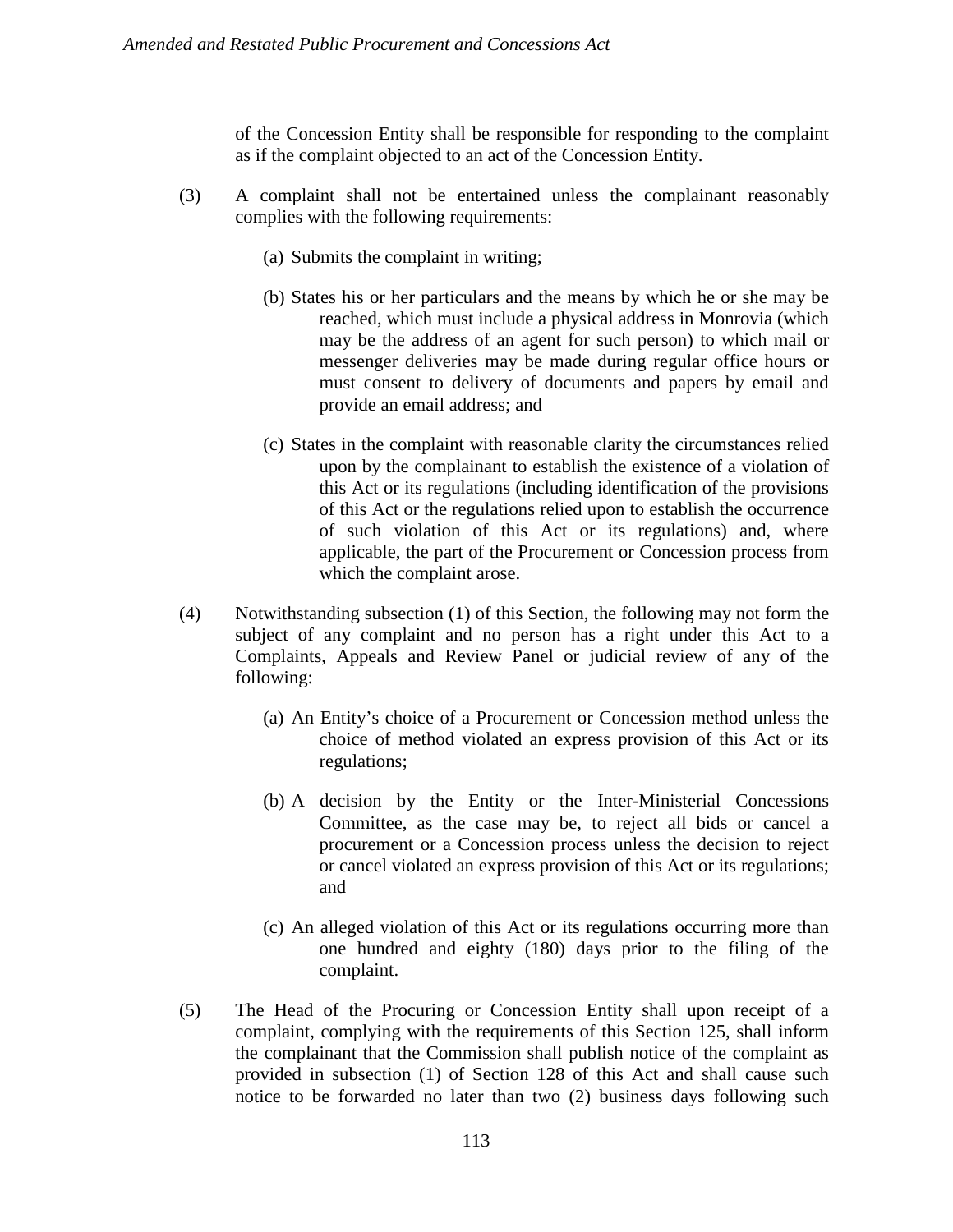publication by electronic mail, facsimile or hand delivery to other known bidders or prospective bidders that may be affected by the resolution of the complaint.

- (6) With respect to a complaint filed pursuant to this Section 125, the Head of the relevant Procuring or Concession Entity shall:
	- (a) investigate the complaint;
	- (b) reach a decision within fifteen (15) days of receipt of the complaint by the Procuring or Concessions Entity and promptly communicate the decision to the complainant and to any other bidders or prospective bidders who submitted views in writing on the appropriate resolution of the complaint by electronic mail, facsimile or hand delivery; and
	- (c) promptly deliver a copy of the decision to the Executive Director of the Commission.

To give other interested parties an opportunity to comment on the complaint, no such decision shall be issued prior to ten (10) days following receipt of the complaint by the Head of the Procuring or Concession Entity.

- (7) Any decision with respect to a complaint shall be in writing and shall set forth:
	- (a) The reasons for the decision;
	- (b) A summary statement of relevant facts;
	- (c) Whether the complaint is upheld in whole or in part; and
	- (d) To the extent the complaint is upheld, the corrective measures to be taken.
- 126. F ur ther R eview by the C omplaints, A ppeals and R eview Panel
	- (1) Nothing in this Act or in any other law shall derogate from the right of a person filing an initial complaint complying with the requirements of Section 125 of this Act to seek review by the Complaints, Appeals and Review Panel pursuant to Section 125 of this Act of a decision on such initial complaint by the relevant Procuring or Concession Entity.
	- (2) A complainant may (i) request that the Complaints, Appeals and Review Panel decide the complaint if the relevant Entity does not issue a decision within fifteen (15) days of the complaint being filed or (ii) file with the Complaints, Appeals and Review Panel an appeal of a decision of the relevant Entity. All requests for decision and appeals to the Complaints, Appeals and Review Panel under this Section 126, and all other filings or submissions relating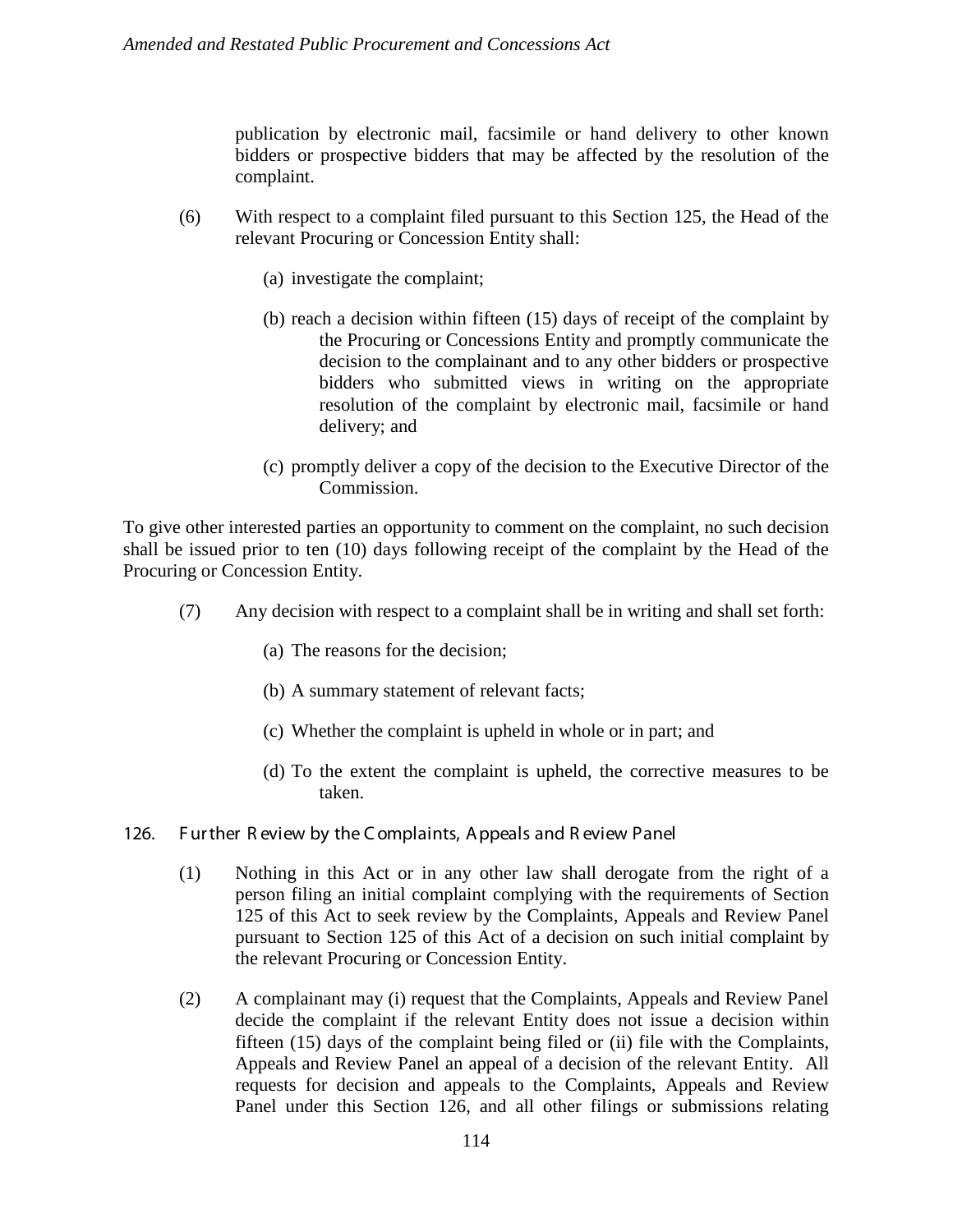thereto, must be filed with the Executive Director of the Commission for the attention of the Complaints, Appeals and Review Panel during regular office hours of the Commission. In the case of a request for a decision by the Complaints, Appeals and Review Panel upon the failure of the relevant Entity to respond by the due date for resolution of the complaint, the request must be filed on a business day within ten (10) days after such due date. In the case of an appeal from an adverse decision by the relevant Entity, the appeal must be filed on a business day within ten (10) days after the date of the decision of the relevant Entity. A complainant requesting a decision on a complaint or filing an appeal under this Section must deliver a copy of the request or appeal to the relevant Entity at the location specified in subsection (2) of Section 125 of this Act at substantially the same time as filing with the Complaints, Appeals and Review Panel.

- (3) If as a result of a decision by a Procuring or Concession Entity pursuant to a complaint filed under Section 125, a bidder, other than a complainant, is excluded from the right to submit a bid or from the right to have a submitted bid considered or is denied the right to enter into a contract although it was previously entitled to bid or formally designated the winning bidder, that bidder may file an appeal with the Complaints, Appeals and Review Panel in the manner and within the time period provided in subsection (2) of this Section .
- (4) The Complaints, Appeals and Review Panel may not act on a request for decision or an appeal unless it first determines that an initial complaint was properly filed with the Head of the relevant Procuring or Concession Entity and that either (a) the response period provided for in subsection (6)(b) of Section 125 has expired without a decision of the relevant Entity or (b) that such a decision has been rendered.
- (5) The complaint forwarded to the Complaints, Appeals and Review Panel with a request for decision may not raise new claims or evidence not presented in the complaint filed under Section 125. Appeals shall state the facts and law relied upon to establish that the initial decision of the Procuring or Concessions Entity was erroneous and may not raise new claims or issues that were not within the scope of the initial complaint or the decision being appealed.
- (6) Upon receipt of a request to the Complaints, Appeals and Review Panel to decide a complaint when the relevant Procuring or Concessions Entity has failed to respond within the time provided by subsection (6)(b) of Section 125 of this Act or of an appeal, the Commission shall deliver the request or appeal to the Complaints, Appeals and Review Panel, and shall provide the relevant Entity with a copy of the request or appeal.
- (7) Each request for decision or appeal made to the Complaints, Appeals and Review Panel shall be dealt with exclusively by a specific complaint and appeal panel designated for the purpose of that request or appeal from the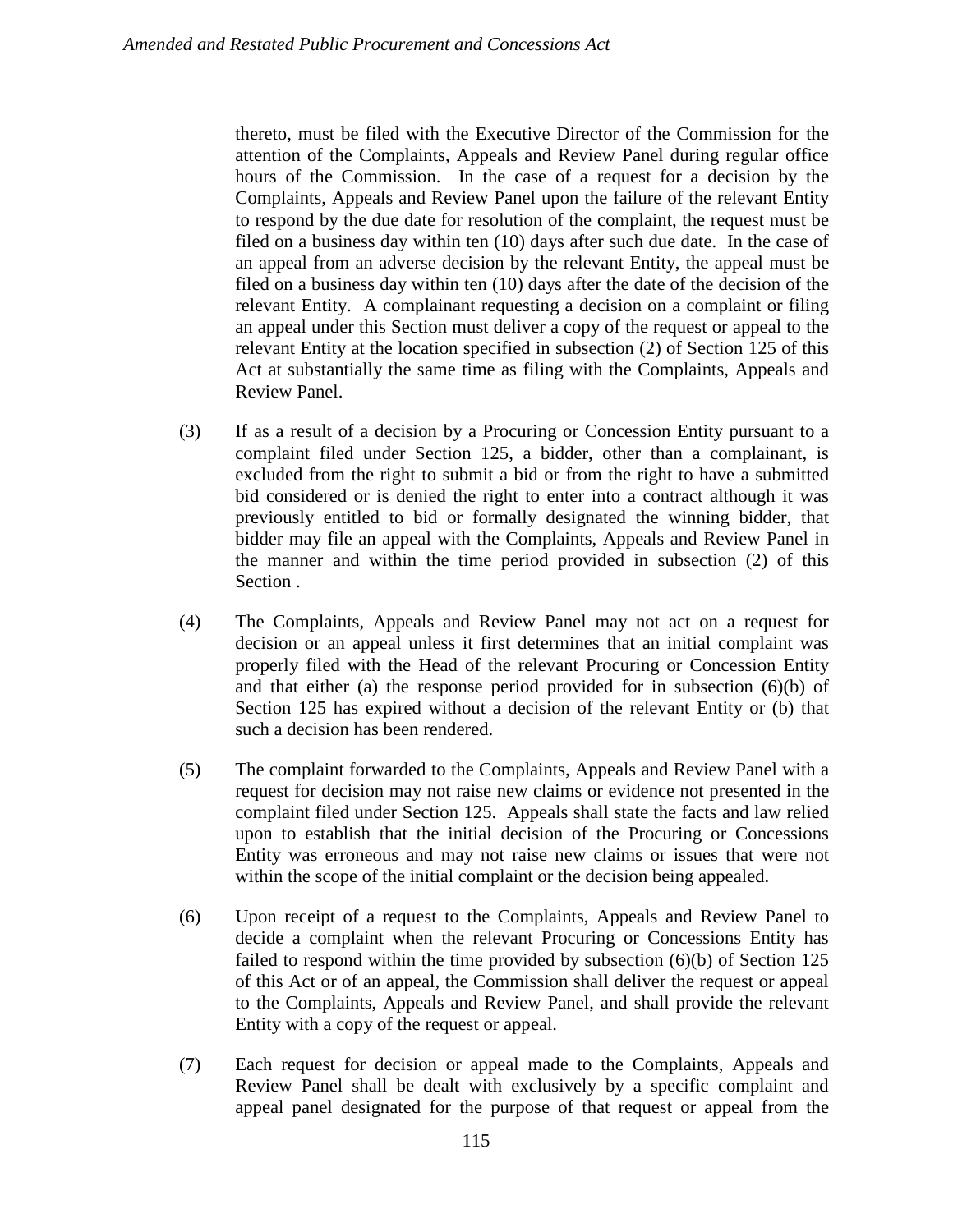members of the Complaints, Appeals and Review Panel as provided in subsection (7) of Section 10 of this Act., and shall be administered in accordance with this Part and any rules of procedure established by regulations. The Secretariat shall provide such assistance to each designated complaint and review panel of the Complaints, Appeals and Review Panel as it may request in the handling of any request for decision or appeal properly before it, including research and investigation of matters of fact relevant to the request.

- (8) No designated complaint and appeal panel of the Complaints, Appeals and Review Panel may issue any decision with respect to a complaint presented pursuant to clause (i) of subsection (2) of Section 126 or an appeal presented pursuant to clause (ii) of subsection (2) of Section 126 unless it has held a hearing at which the complainant, representatives of the relevant Entity, Concession Bid Evaluation Panel or Inter-Ministerial Concessions Committee, as the case may be, and representatives of other interested bidders have been given the opportunity to appear and present testimony. Each designated complaint and appeal panel of the Complaints, Appeals and Review Panel must give not less than seven (7) days written notice of the hearing to the parties and to any interested bidders who have timely notified the Commission pursuant to subsection (9) of this Section of their desire to be heard. In addition, all such persons (and any other interested persons) must have at least seven (7) days after the completion of such hearing to provide additional evidence or legal support in writing. All oral presentations and additional written evidence shall be given under oath as to any assertions of fact contained therein. .
- (9) An interested bidder who wishes to appear at a hearing must file a notice of appearance with the Complaints, Appeals and Review Panel within seven (7) days of the publication by the Commission of the notice required by Section 128(1) of this Act of the request for decision or appeal.
- 127. Decisions on C omplaints and A ppeals
	- (1) Upon a complaint and/or appeal the Complaints, Appeals and Review Panel shall under normal circumstances render its decision within forty-five (45) days after the request for review or appeal is received. That period may be extended by fifteen (15) days. If the panel does not issue a decision within the prescribed or agreed period, the complainant or appellant may proceed directly to a court of competent jurisdiction as contemplated by subsection (7) of this section 127.
	- (2) Any decision by a designated complaint and appeal panel of the Complaints, Appeals and Review Panel with respect to a request for decision or an appeal presented pursuant to Section 126 shall be in writing and shall set forth:
		- (a) The reasons for the decision;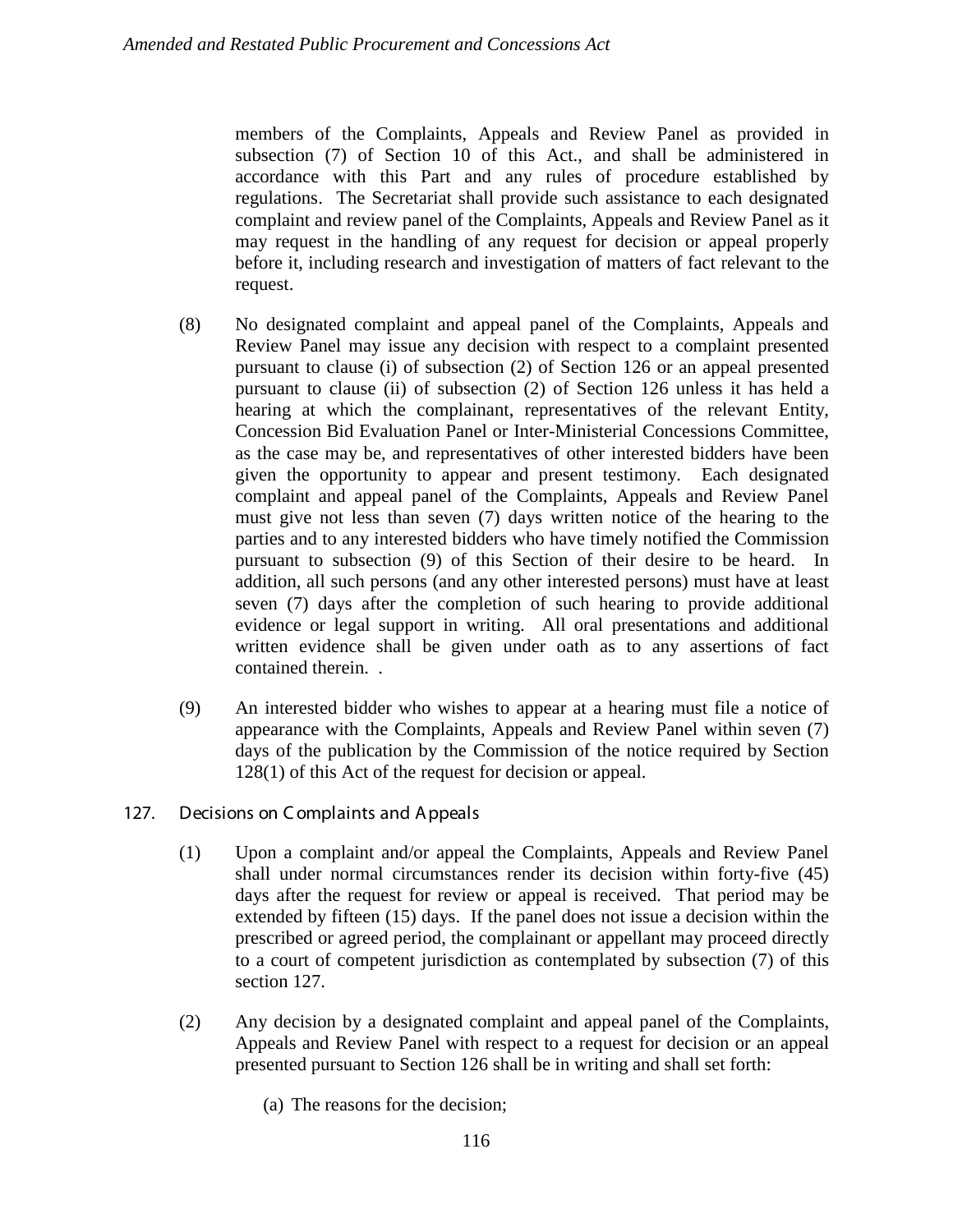- (b) A summary statement of relevant facts;
- (c) Whether the complaint or appeal is upheld in whole or in part; and
- (d) To the extent the complaint or appeal is upheld, the corrective measures to be taken.
- (3) Decisions of a designated complaint and appeal panel may be circulated among the Complaints, Appeals and Review Panel members for advice and comment before writing and release. If a decision of a complaint and appeal panel is not unanimous, the dissenting member must issue an opinion setting forth the grounds for his or her dissent.
- (4) If a decision of a designated complaint and appeal panel of the Complaints, Appeals and Review Panel upholds the complainant's contention that a violation of the Act or its regulations has occurred, the complaint and appeal panel may direct such of the following remedies as it determines to be appropriate in accordance with such decision:
	- (a) Prohibit the relevant Entity, Concession Bid Evaluation Panel or Inter-Ministerial Concessions Committee from acting in an unauthorized manner or from following incorrect procedures or direct the relevant Entity, Concession Bid Evaluation Panel or the Inter-Ministerial Concessions Committee to follow the required procedures;
	- (b) Where necessary to provide relief from the effect of the violation, require the relevant Entity, Concession Bid Evaluation Panel or Inter-Ministerial Concession Committee to resume the procurement or Concession process from a point prior in the process to the point where the violation occurred;
	- (c) If deemed necessary to ensure compliance with the Act, require that the procurement or Concession proceedings be cancelled (the decision on whether and when to restart the procurement or Concession proceedings being the responsibility of the relevant Procuring or Concession Entity); and
	- (d) If there have been violations of Section 131 or 132 of this Act, recommend action by the Commission under Section 44 of this Act and/or prosecution by the Ministry of Justice.

Notwithstanding this subsection (4), a designated complaint and appeal panel of the Complaints, Review and Appeals Panel does not have the authority to issue a decision that directs the relevant Entity, Concession Bid Evaluation Panel or Inter-Ministerial Concessions Committee to award a contract or concession to any particular person.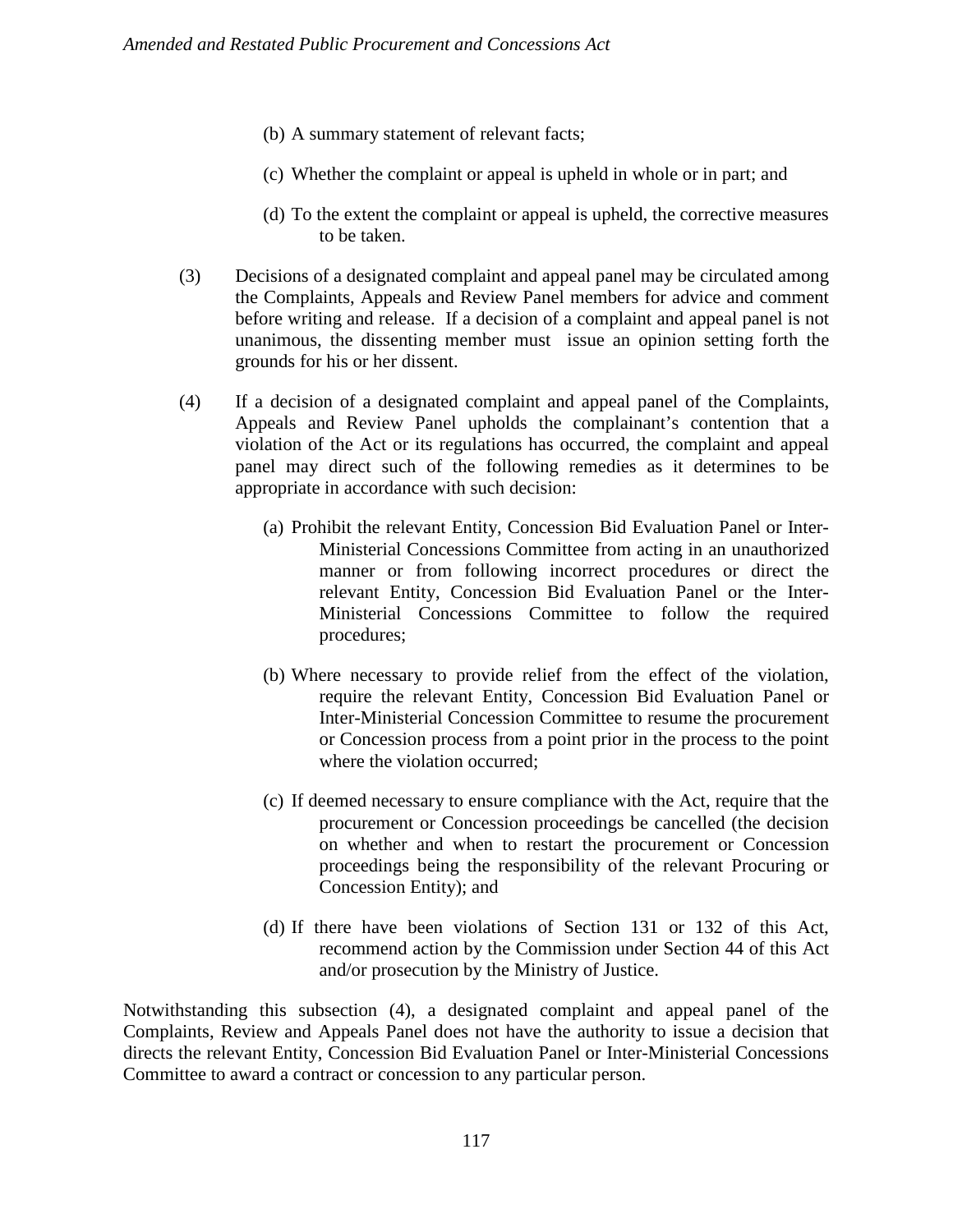- (5) Where a procurement contract or concession has already been entered into in accordance with this Act and is not at the time still subject to a suspension provided in Section 129, if a decision of a designated complaint and appeal panel of the Complaints, Appeals and Review Panel upholds the complainant's contention that a violation of the Act or its regulations has occurred, a complaint and appeal panel may, after a hearing, direct any or all of the remedies set forth in clauses (a) and (d) of subsection (4) of this Section.
- (6) In addition, where a procurement or concession contract has been entered into and is not subject to a suspension provided in Section 129 and if the designated complaint and appeal panel of the Complaints, Appeals and Review Panel has found that there has been fraud in obtaining a procurement contract subject to this Act or a Concession, the Commission (in the case of a procurement contract) or the Cabinet (in the case of a Concession) may, after a hearing on disputed facts by a designated complaint and appeal panel of the Complaints, Appeals and Review Panel terminate the contract or Concession and bring an action in the name of the Government to recover any payments made thereunder. Any such termination and action is in addition to damages or any other remedies available under the terms of the procurement or concession contract, this Act or other statutes, and a decision to refrain from exercise of the termination remedy is not a defense against any other remedy that may be sought.
- (7) The decisions of a designated complaint and appeal panel of the Complaints, Appeals and Review Panel are final and binding upon all parties, subject only to review by a court of competent jurisdiction. Any party to the matter decided may bring an action under the Administrative Procedure Act to enforce the decision and this right includes the right of a prevailing party to bring an action against the losing party to enforce the decision notwithstanding any definitions in the Administrative Procedure Act.
- 128. Publication of C omplaints and A ppeals and T heir Disposition
	- (1) On receipt by the Commission of (a) a copy of a complaint timely filed with a Procuring or Concession Entity under subsection (2) of Section 125 of this Act, or (b) a request for decision or appeal timely filed under subsection (2) of Section 126 of this Act, the Commission shall promptly cause a notice of such filing to be published within two (2) business days of its receipt. The notice must identify the procurement or concession process with respect to which the claim is made, the complainant and the relevant Procuring or Concession Entity, and must set forth a short statement of the complainant's claim.
	- (2) The decision of a designated complaint and appeal panel of the Complaints, Appeals and Review Panel must be delivered to the parties and the Commission by electronic mail, facsimile or hand delivery as soon as it becomes available. The Commission also shall promptly place the decision on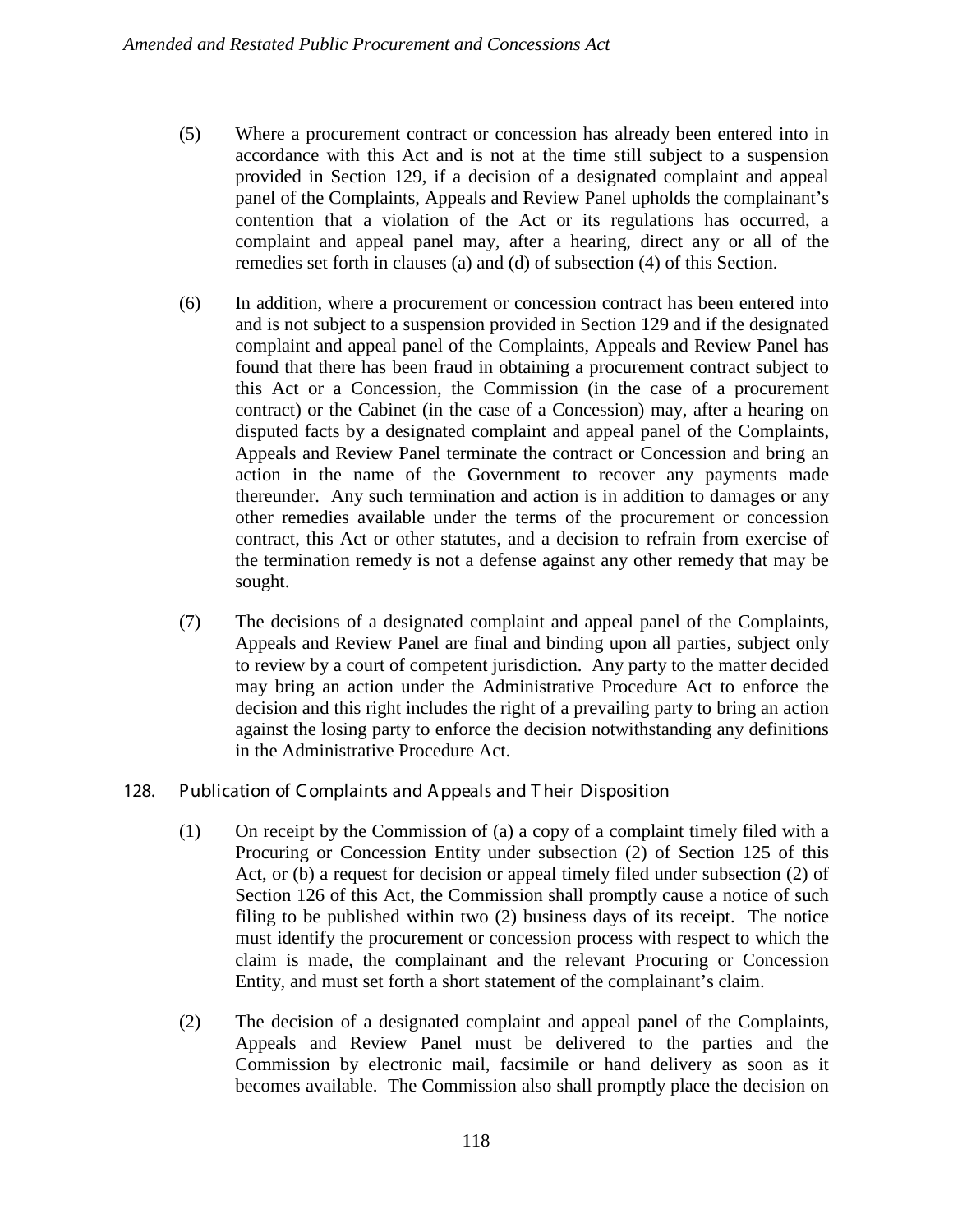its website. Neither a complaint and appeal panel nor the Complaints, Appeals and Review Panel is authorized to release the decision to the public.

- (3) In addition, the Commission shall, through its website or otherwise, make available to the public a cumulative library of Complaints, Appeals and Review Panel decisions.
- 129. Suspension of Pr ocur ement Pr oceedings; A dditional R egulations
	- (1) Except in the case of emergency, if a Procuring or Concession Entity receives a proper complaint under Section 125 of this Act within ten (10) days or the earlier of (i) publication of a notice of the intent to award a contract for procurement subject to subsection (1) of Section 31 of this Act or (ii) publication of the notice of award as provided in Section 37 of this Act for awards over the relevant Thresholds establish by Regulations promulgated by the Commission (or if, on motion by the complainant, the Complaints, Appeals and Review Panel so orders), the relevant Entity shall immediately suspend the procurement or concession proceedings for thirty (30) days if:
		- (a) the complaint:
			- i. Is not on its face frivolous,
			- ii. Contains a declaration, supported by sworn assertions as to matters of fact, that on its face demonstrates that the bidder will suffer irreparable damage if the suspension is not granted, and
			- iii. Sets forth a claim, supported by sworn assertions as to matters of fact, that on its face would demonstrate that the complainant has a substantial chance of obtaining relief under this Act when the matter is considered on the merits, and
		- (b) the grant of the suspension will not cause disproportionate harm to the Government or other bidders.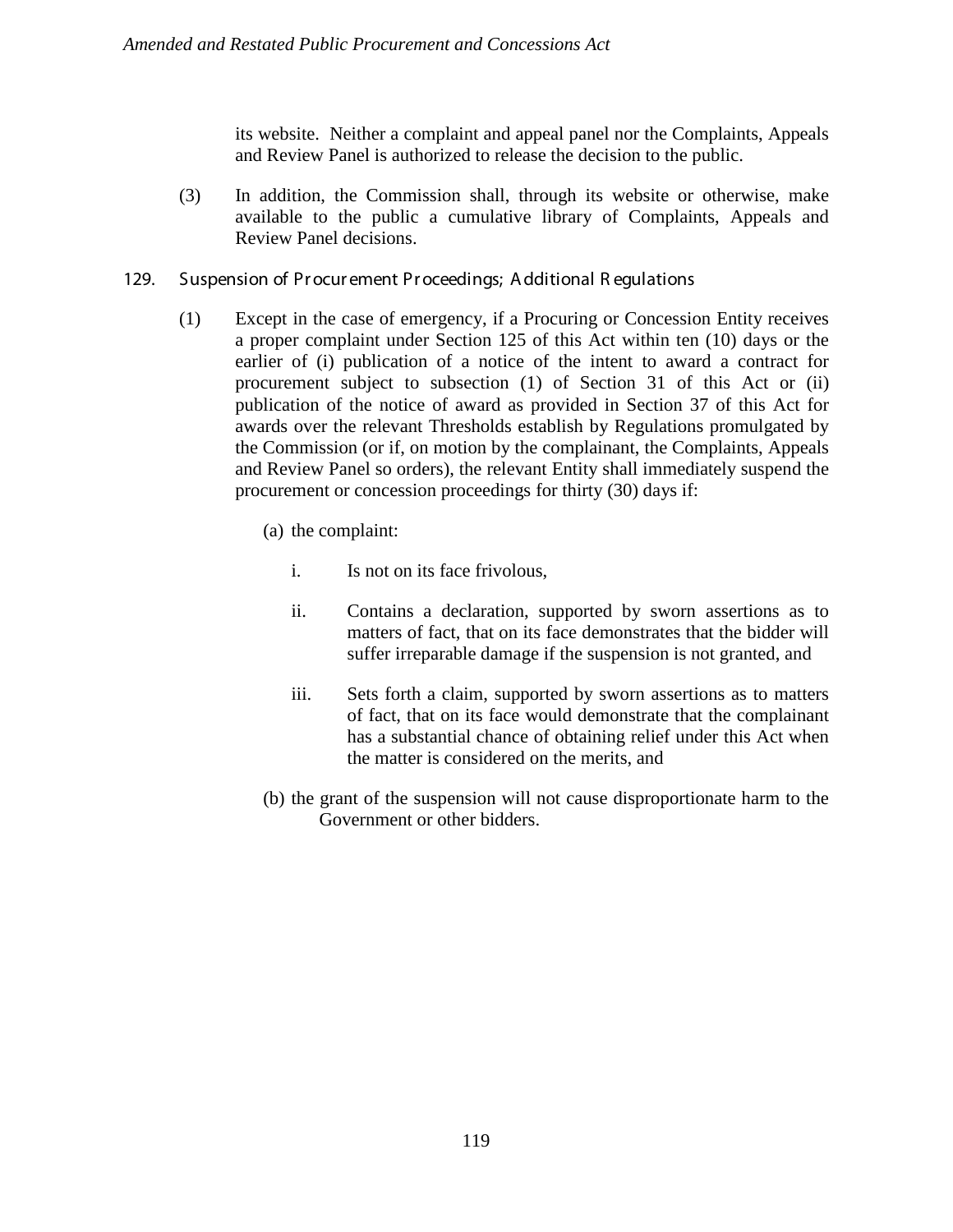- (2) The designated complaint and appeal panel of the Complaints, Appeals and Review Panel may, on motion by the complainant and after giving the relevant Entity an opportunity to be heard, suspend the proceedings for such additional period as is required for the resolution of the complaint in accordance with Sections 125 through 128 of this Act.
- (3) The Commission may adopt regulations covering the procedures for handling complaints not inconsistent with this Act and the laws regulating administrative procedures for the time being in force.

# **PART IX – GENERAL PROVISIONS**

#### 130. C ode of C onduct

The Commission is authorized to compile and publish a code of conduct for the purposes of this Act consistent with the requirements of Sections 131 and 132, taking into account the National Code of Conduct.

- 131. C onduct of Pr ocur ing E ntities, Public Officer s and T heir R epr esentatives
	- (1) Any public officer involved in requisitioning, planning, preparing and conducting procurement or Concession proceedings and administering the implementation of contracts shall:
		- (a) Discharge his or her duties impartially so as to ensure fair competitive access to public procurement by bidders;
		- (b) Always act in the public interest and in accordance with the object and procedures set out in this Act;
		- (c) At all times avoid conflict of interest and the appearance of conflicts of interest in carrying out his or her duties and, if a conflict of interest should arise, he or she shall immediately disclose the conflict and excuse himself or herself from any further involvement in the matter.
		- (d) Not commit or abet Corrupt or Fraudulent Practices, coercion or collusion, including the solicitation or acceptance of any inducements;
		- (e) Keep confidential the information that comes into his or her possession relating to procurement proceedings and to bids, including bidders' proprietary information; and
		- (f) Not take up a position of authority in any private concern with which he or she undertook procurement activities for a period of three (3) years after departure from the Procuring Entity.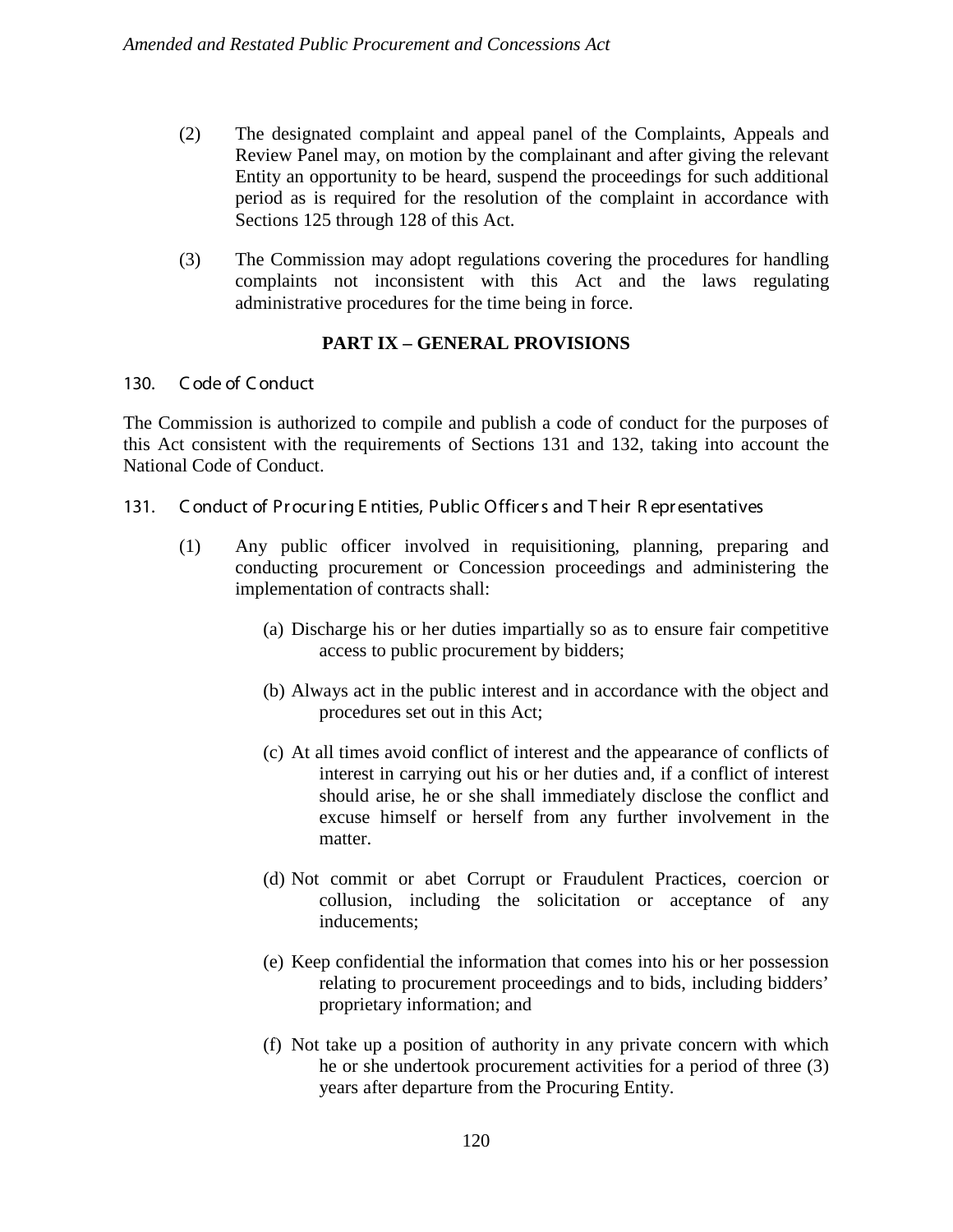- (2) Officers or employees of a Procuring Entity, a Concession Entity, the Inter-Ministerial Concessions Committee, a Concession Bid Evaluation Panel or their Close Relatives, shall not participate as bidders in the procurement or Concessions proceedings in which it is a participant.
- (3) A Procuring Entity or Concession Entity shall reject a bid if the bidder offers, gives or agrees to give an inducement and shall promptly notify the rejection to the bidder concerned, the Commission and the relevant law enforcement authorities.
- (4) A Procuring Entity or Concession Entity shall not award a contract to a bidder who is responsible for preparing the solicitation, specifications or related bidding documents for the contract or supervising the execution of a contract, or to any affiliate of such a bidder, but this subsection shall not apply to bidders who jointly or severally are complying with their obligations under a turnkey or design and build contract.
- (5) A public officer shall recuse himself or herself from any participation in a procurement or Concession proceeding where a bid has been submitted by a bidder who is a Close Relative of the public officer, or by a bidder by whom the public officer or the Close Relative is employed in a management capacity, or as an agent or in which he or she is member of the board of directors, or has a financial interest.
- (6) Any recusal under subsection (5) of this Section shall be effected immediately upon the public officer becoming aware of the submission of such a bid (and the requirement under subsection (5) of this Section shall extend to the administration and management of any procurement or Concession contract awarded to such a bidder).
- (7) All public officers and other persons involved in procurement or Concession awards shall, in accordance with this Act and other applicable legislation:
	- (a) provide full cooperation and disclosure of their interest in any matter being considered by or on behalf of the Commission to the Commission, the Auditor-General and other authorities exercising monitoring and supervisory jurisdiction over public funds pursuant to the laws of Liberia; and
	- (b) not later than sixty (60) days from assuming office and thirty (30) days after leaving office, make a declaration of their assets and liabilities in such form as the Commission may determine and the declaration shall be updated annually as well as whenever there is a substantial change in such assets and liabilities.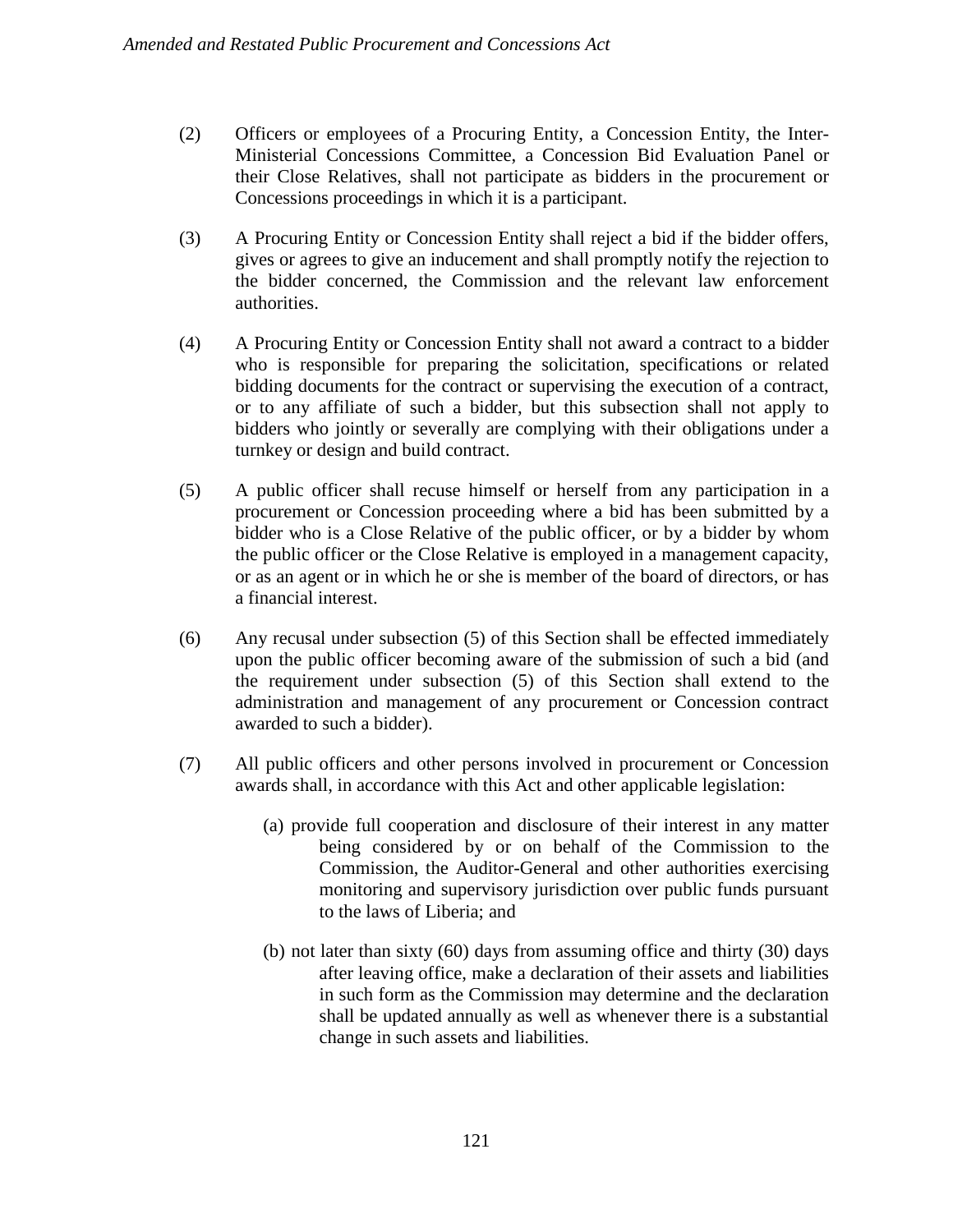### 132. Conduct of Bidders and Suppliers

- (1) A bidder or supplier shall at all times abide by their obligations under this Act, the regulations, contracts and other instruments applicable to their conduct and activities related to procurement or Concession processes.
- (2) A bidder or a supplier shall not engage in or abet Corrupt or Fraudulent Practices, including the offering or giving, directly or indirectly, of any inducement, the misrepresentation of facts in order to influence a procurement process or the execution of a contract, or interference in the ability of competing bidders to participate in procurement or Concession proceedings. Bidders shall not engage in any activity, prior to or after bid submission, designed to deprive the Procuring Entity or Concession Entity of the benefits of free and open competition, including but not restricted to collusion in bidding for opportunities, price fixing and coercive, Corrupt or Fraudulent Practices.
- (3) Bidders and suppliers who engage in coercive, Corrupt or Fraudulent Practices in connection with public procurement are subject to prosecution pursuant to this Act and other relevant legislation for the time being in force.
- (4) It shall be an offence under this Act for a private sector person who is involved in a prefeasibility study or subsequently involved as an expert in a procurement or Concession process to have any interest in any form in any bidder for that procurement or Concession process or to be associated with any such bidder (or to have any interest in any person that will supply material inputs to the successful bidder) or to use any data or information obtained for private gain or to disclose same to unauthorized persons.

### 133. R ecor ds

Written records shall be kept of the bid opening and the records shall include the following:

- (a) Minutes of the meeting including a list of all present and who shall be entitled to receive copies of the minutes of the bid opening; and
- (b) A form showing the submission or otherwise of the core requirements of request for proposals by the bidders including:
	- i. Technical and financial offers separate envelopes,
	- ii. Bid security as required, and
	- iii. Duly signed Form of Bid by a person authorized to sign or having a power of attorney thereof.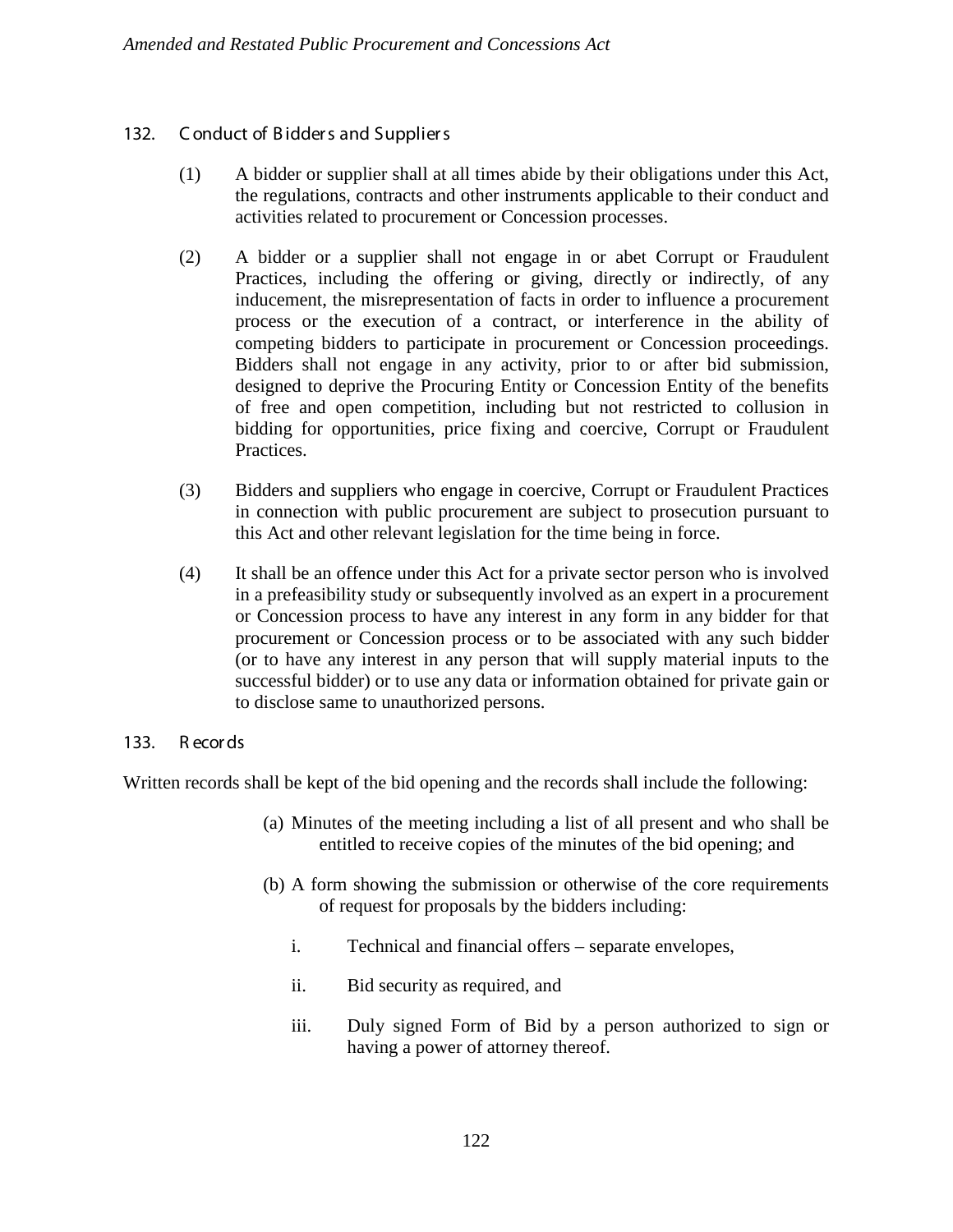### 134. R egulations, G uidelines, M anuals and Detailed I nstr uctions

- (1) The Commission may issue regulations consistent with this Act and explanatory instructions, guidelines and related documents consistent with this Act and the regulations issued pursuant thereto. Regulations of the Commission must be adopted and issued by the Commissioners. Instructions and guidelines may be adopted and issued by the Commissioners or by the Executive Director under authority delegated by the Commissioners. Regulations adopted by the Commissioners do not become effective until they have been submitted to the Cabinet for review and have either been approved by the Cabinet or have lain before the Cabinet for twenty-one (21) days without disapproval by the Cabinet.
- (2) Only the Commission is authorized to prepare and issue regulations in order to fulfill the objectives of this Act and to carry out the provisions of this Act, and any regulations of any other agency of the Government that contradict or are otherwise inconsistent with any of the provisions of this Act shall, to the extent of such contradiction or inconsistency, be void.
- (3) For the purposes of this Act, and in furtherance of this Section, the Commission may make regulations, guidelines and policies consistent with the requirements of this Act, including but not limited to:
	- (a) Standard solicitations, bidding documents, contracts and other formats to be used on a mandatory basis by Procuring Entities;
	- (b) The preparation and submission of bids;
	- (c) The provision for the manner of publication of notices for procurement contract awards;
	- (d) The Margin of Preference in the evaluation of bids;
	- (e) The preparation and submission of applications to prequalify for procurement contracts;
	- (f) Detailed procedures for selection of consultants;
	- (g) The procurement process where one Entity or a specially appointed agent is to procure items on behalf of another entity;
	- (h) Amend by regulation the thresholds for procurement methods, notices and award of contracts in the manner provided in Section 139;
	- (i) Sample formats of procurement plans; and
	- (j) Any other matter connected with public procurement.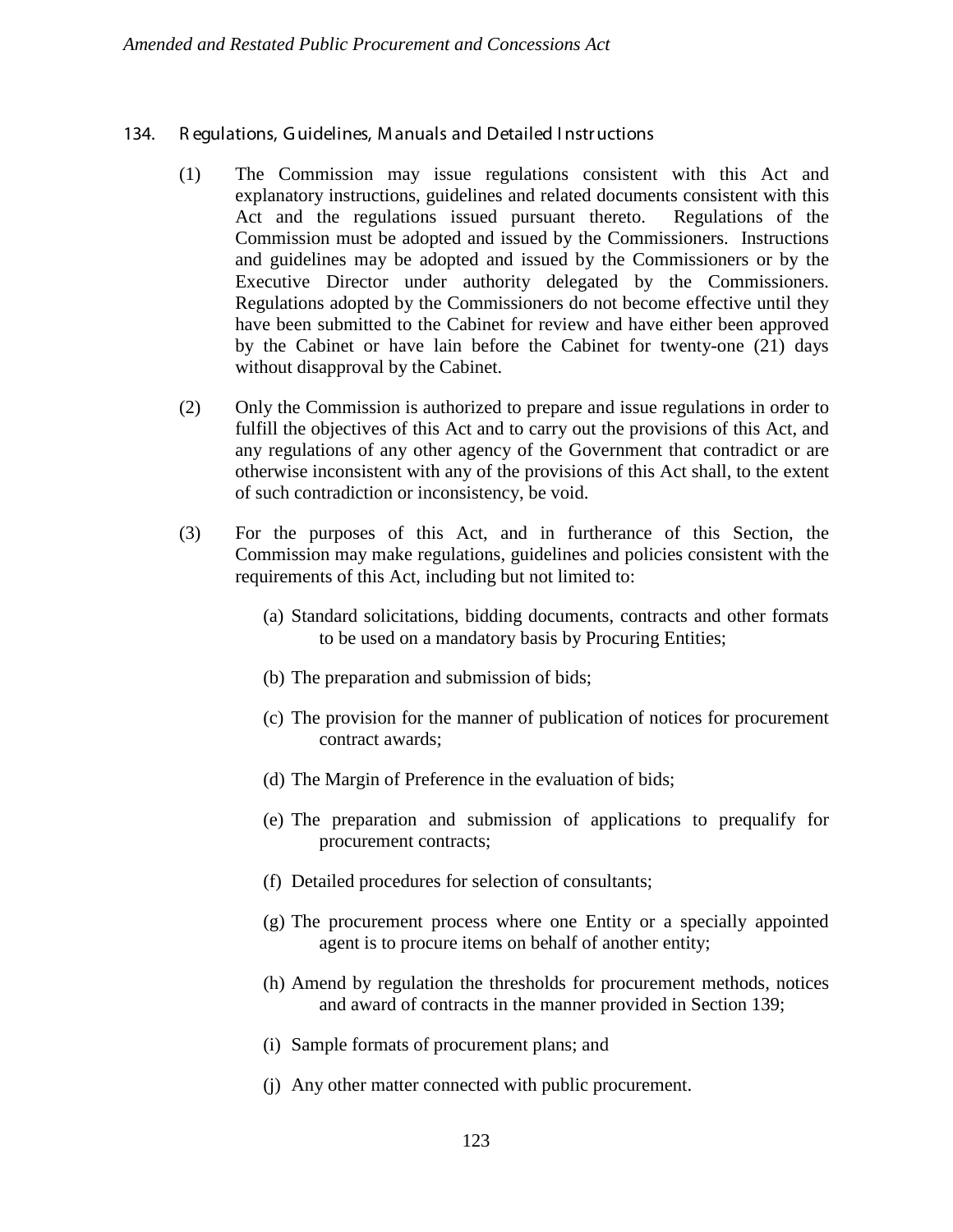- (4) The Commission shall seek to provide standard bidding documents for each method of procurement permitted under this Act that is in common use.:
- (5) Notwithstanding any other provision of this Act, if the Commission proposes to issue instructions, guidelines, regulations or related documents affecting the matters dealt with in Part VI of this Act, it must first obtain the prior approval of a committee comprised of the ex officio members of each Inter-Ministerial Concessions Committee.
- (6) The Commissioners shall establish procedures for the publication of documents and information on the Commission's website in a manner that makes them readily available to interested members of the public.

# 135. M odifications

- (1) Except in cases of extreme urgency, where there will be an aggregate increase in the original amount of any existing contract by more than ten (10) percent of the original contract price, a Procuring Entity shall request the appropriate approving authority for variation, extension or modification of contract as may be required.
- (2) Subject to subsections (3) and (4) of this Section, nothing in this Act shall derogate from an Entity's right, considering the circumstances and with the prior approval of the Commission, to vary an existing contract which has commenced by the omission of part of the contract in order to save the country from further losses.
- (3) No variation or omission of an existing contract shall occur without the prior written approval of the Commission acting in consultation with the Minister of Finance and the sectoral Ministry.
- (4) The Commission and the Minister of Finance shall at all times base their decisions on the need to curtail losses which would otherwise be incurred if part or all of the remaining part of the contract is not omitted.
- (5) It shall be an offence under this Act for part of any contract to be varied by omission with a view towards awarding it to a person other than a person selected through a competitive bidding process for the omitted parts.

# 136. R equest for I nfor mation by the C ommission

Every Procuring Entity or Concession Entity shall provide the Commission in writing with such information as the Commission may require regarding the compliance with this Act of any procurement or Concession process engaged in by the Entity.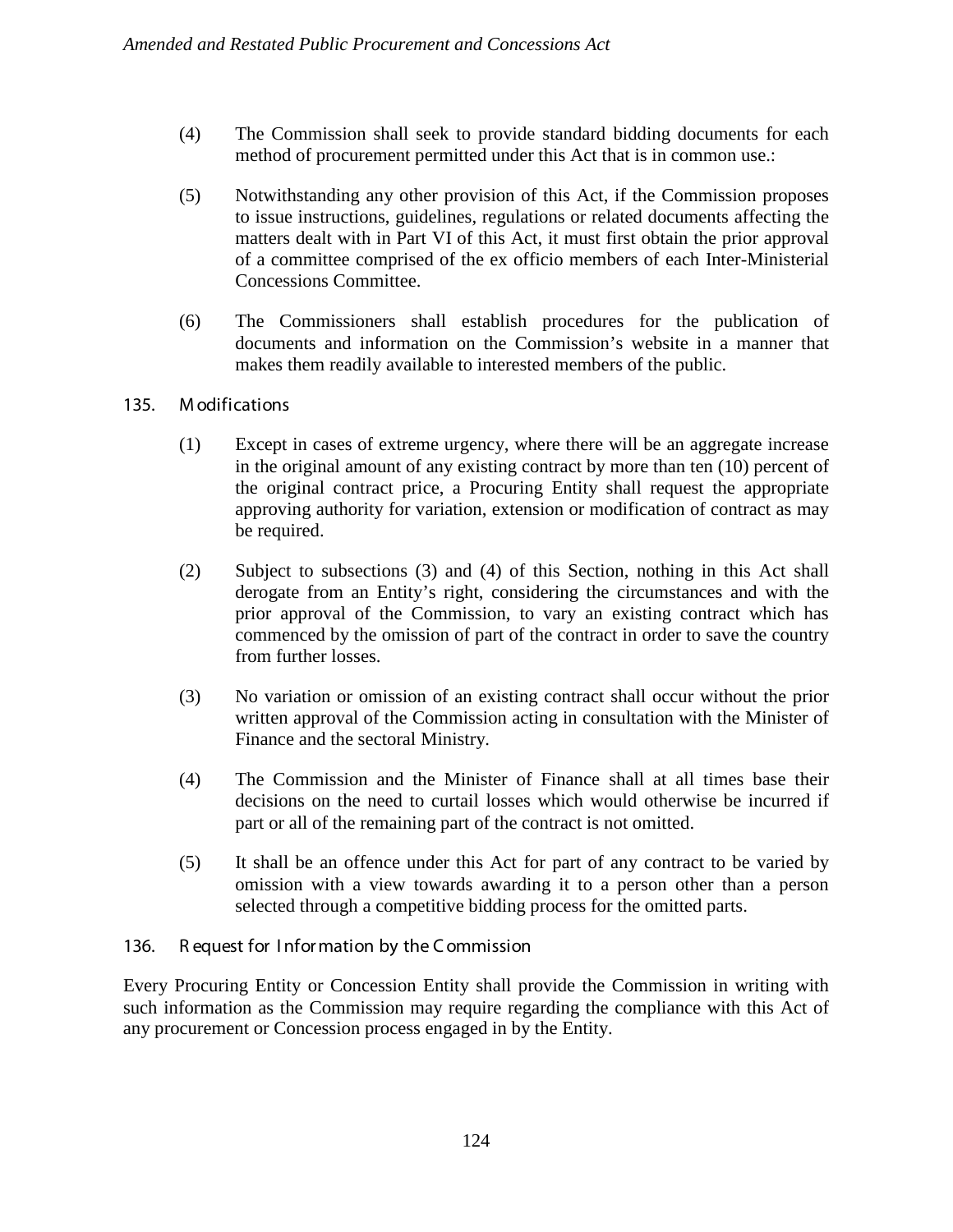# 137. Statutory Audits

- (1) The Auditor-General shall conduct annual audits of the procurement and Concession activities of Entities and shall furnish copies of reports on the audits to the Commission.
- (2) The Auditor-General or an independent entity shall at the request of the Commission also carry out specific audits of the procurement or Concession activities of Entities and compliance by successful bidders with the procurement requirements of this Act and regulations made under this Act.
- (3) The statutory audit of procurement and Concession activities may be relied upon by the Commission to institute measures under Section 134 to improve the procurement or Concession process.
- 138. Offences R elating to Pr ocur ement
	- (1) Any person who contravenes any provision of this Act commits an offence and a person convicted by a Court of a violation of this Act shall, upon summary conviction, be liable to imprisonment for a period not exceeding five (5) years and or a fine not exceeding One Hundred Thousand United States Dollars (US\$100,000.00). Violation of provisions of this Act may also constitute grounds for debarment.
	- (2) In addition to other offences under this Act, the following shall constitute offences under this Act:
		- (a) Entering or attempting to enter into a collusive agreement, whether enforceable or not, with any other bidder; and
		- (b) Directly or indirectly influencing in any manner or attempting to influence in any manner the procurement or Concession process to obtain an unfair advantage in the award of a procurement contract or concession applicant.
	- (3) The Commission may recommend for prosecution any person who in the view of the Commission has contravened in any material respect the provisions of this Act.

### 139. R eview of T hr esholds

Thresholds specified in regulations promulgated by the Commission may be amended from time to time. Regulations may establish different thresholds for different Procuring Entities based on their procurement requirements and experience.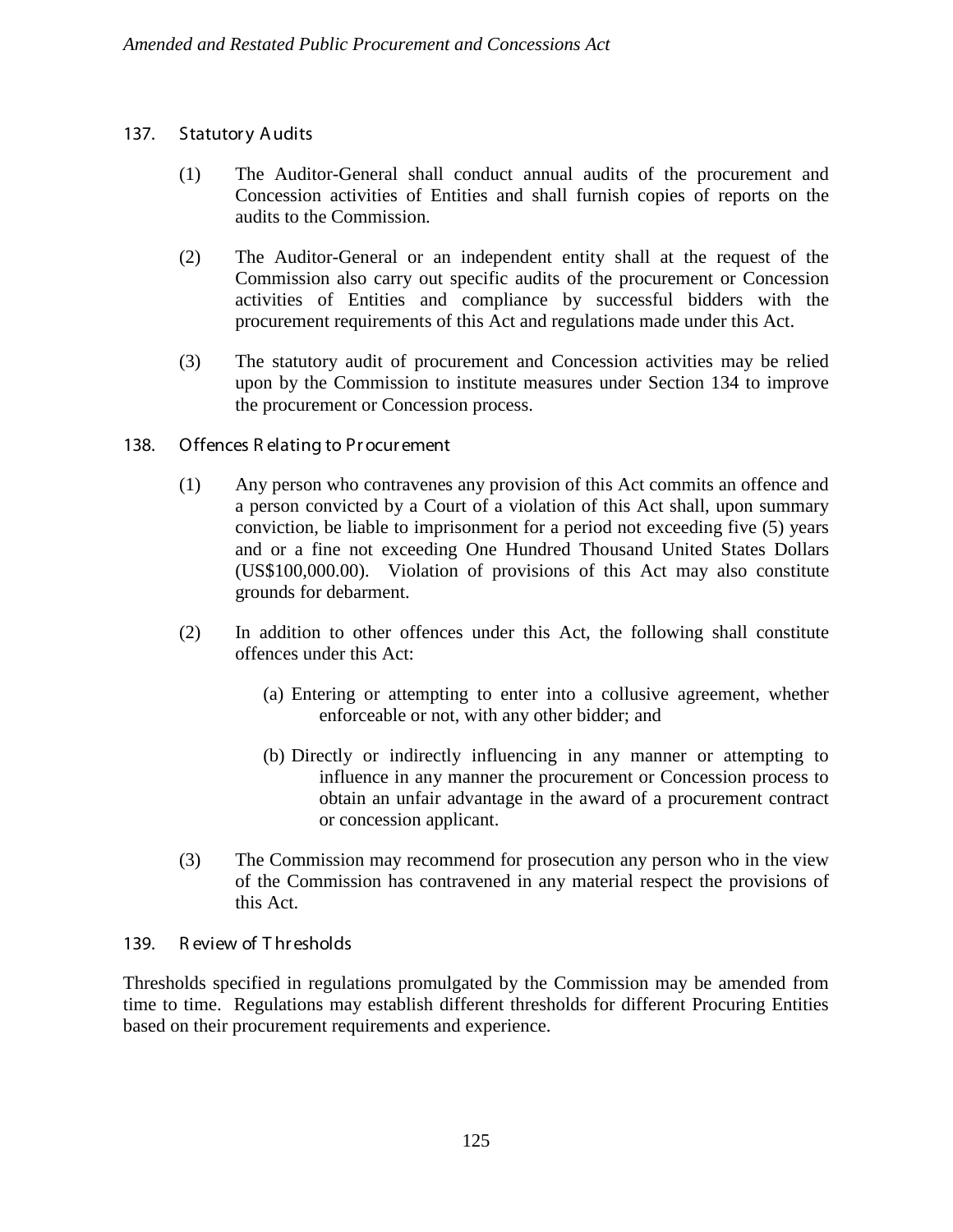#### 140. Public A ccess

The Executive Director of the Commission shall ensure that administrative rulings of the Complaints, Appeals and Review Panel and directives of the Commission that in either case are of general application under this Act are promptly made available to the public.

#### 141. R epeals and A mendments

- (1) By the enactment of this Act, the following laws and regulations are hereby repealed, amended or otherwise affected as set out in this Section.
	- (a) The following chapters of the Act adopting a new General Business Law are hereby repealed:
		- i. Chapter 2 by the deletion of the following portion from subsection (2) of Section 2.1 of Chapter 2 of the Act Adopting A New General Business Law viz:

*"... nor to any person who operates under a concession previously or hereafter granted by the Liberian Government to the extent that such concession permits monopolization of any field of trade, commerce, business or industry."*

- ii. Chapter 8 Importation of Cement is hereby repealed in its entirety.
- (b) Chapter 80 of the Executive Law, Management and Disposals of Government Property is hereby repealed in its entirety.
- (c) The Guidelines of the Liberia National Bidding Committee for Selection of Construction Contractors and Consulting Engineers/Architectural Firms is hereby repealed in its entirety.
- (d) Articles IV (M), IV(N), IV(O), VI and X of the act creating the Liberia Rubber Development Authority are hereby repealed.
- (e) The Act to Reinforce the Powers of the National Bidding Committee created towards the development and upliftment of Liberian Construction Industry is hereby repealed in its entirety.
- (f) Section 52.2(e) of the Ministry of Rural Development Act is hereby repealed.
- (2) The following laws are hereby affected as follows:
	- (a) Sub-Section 88.2(5) of the Act to Amend the Public Authorities Law to create the Liberia Water and Sewer Corporation in respect of the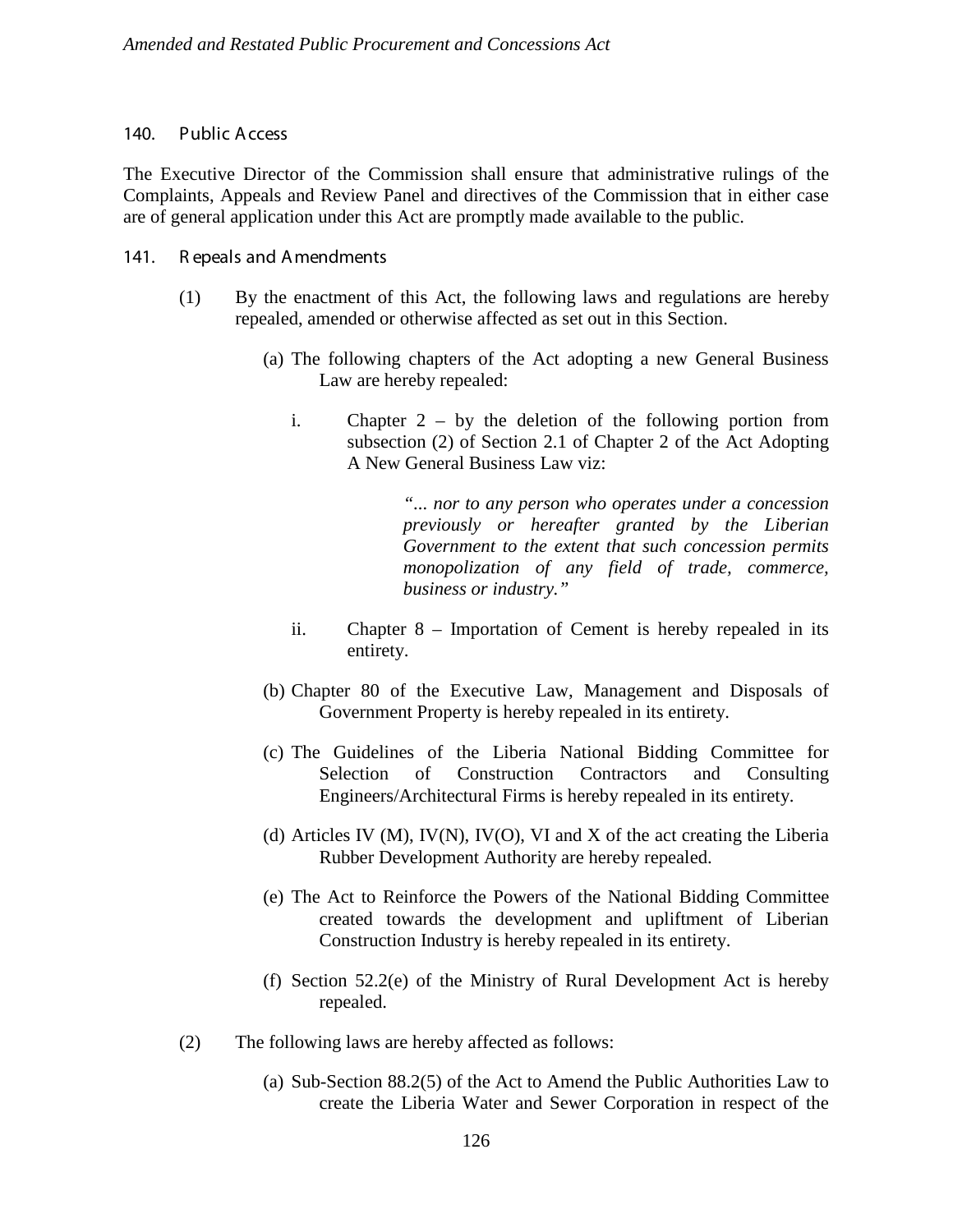Corporation's capacity to grant Concessions shall be exercised in accordance with the provisions of Part VI of this Act.

- (b) An Act Creating The National Investment Commission Repealing The Act Of Legislature Creating The Liberian Development Corporation, Transferring The Assets Of The Liberian Development Corporation To The National Investment Commission, And Transferring The Functions Of The Concession And The Investment Commission And The Secretariat Of The Said Commission To The National Investment Commission; Approved September 1979 is hereby affected by the deletion of all matters relating to Concessions from that Act except as permitted to be performed by the National Investment Commission under the provisions of Part VI of this Act.
- (c) The Mining Law is affected as follows:
	- i. Notwithstanding any provisions under the Mining Law, its interpretation, operation and application in respect of Concessions, including without limitation the award of licenses and the entering into of mineral development agreements, shall be subject to the provisions of Part VI of this Act.
	- ii. The entitlement or eligibility to mineral rights under sections 4.1 and 4.2 of chapter 4 of the Mining Law, to the extent that it leads to the grant of a mining Concession, shall be subject to the provisions of Part VI of this Act except as otherwise expressly provided in this Act.
	- iii. The powers granted the Minister responsible for Mines, Lands and Energy under sections 21.2 and 21.3 of chapter 21 of the Mining Law shall be subject to the provisions of this Act and shall only be exercised in consultation with the Commission and any regulation issued by the Minister referred to in the Mining Law in respect of Concessions shall, to the extent of any inconsistency with this Act, be void.
	- iv. Any power granted any person, body or entity in respect of mining, exploration or the extraction of any natural resource shall be exercised in accordance with Part VI of this Act.
	- v. The Minerals Technical Committee provided for under Section 3.3 of the Mining Law shall play no role in the award of any Class A Mining License that constitutes the grant of a Concession under this Act or that is issued in connection with a Mineral Development Agreement that is required to be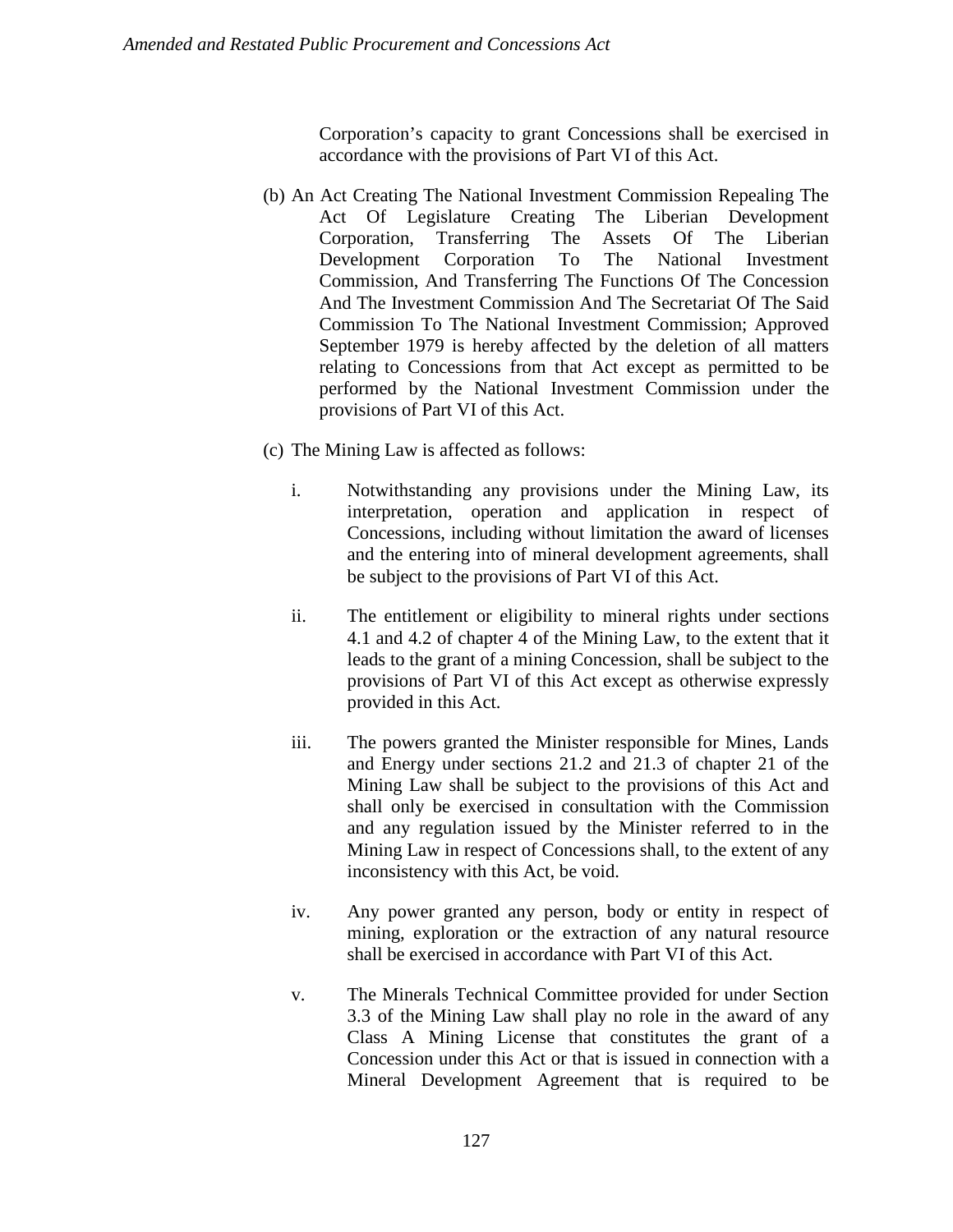negotiated in accordance with the requirements of Part VI of this Act.

- (d) Chapter 51 of the Executive Law: The General Services Agency, Sections  $51.2(a)$ , (b) and (c);  $51.4$ ,  $51.5$  and  $51.6$  are hereby affected by the deletion of all matters relating to the procurement, disposal and sales, supplies of assets and materials of Government agencies and institutions, subject to the provisions of this Act.
- (e) Chapter 27 of the Executive Law: Ministry of Public Works, Section 27.2 subsections (a), (b) and (c) are hereby affected subject to the provisions of this Act in respect of all matters relating to the procurement of goods, works and services.
- (f) Sections 4(f), (g) and (i) of the Act Creating the Forestry Development Authority is hereby affected subject to the provisions of this Act.